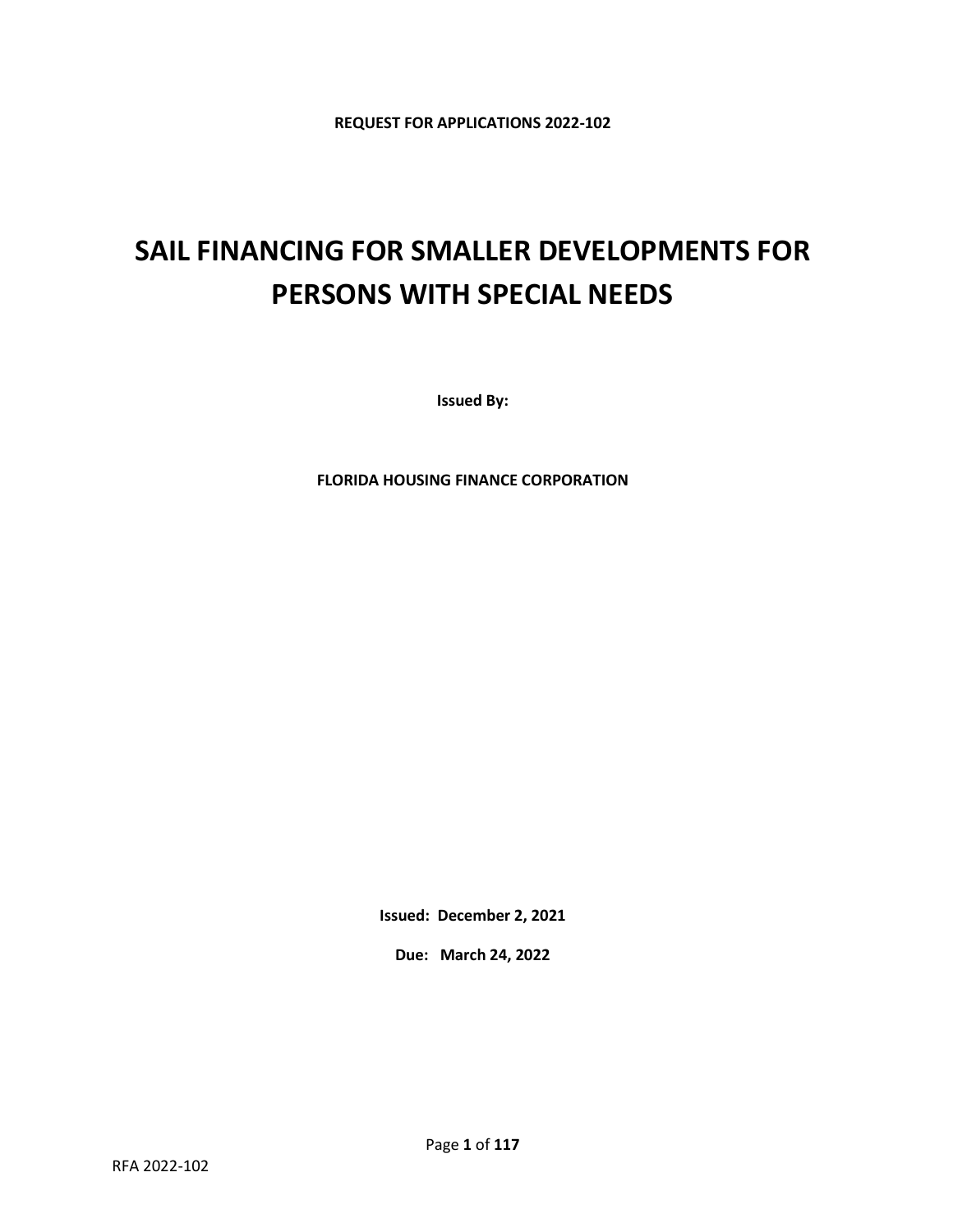## **SECTION ONE INTRODUCTION**

This Request for Applications (RFA) is open to Non-Profit Applicants proposing new construction or Substantial Rehabilitation, with or without acquisition, to create new housing to provide Permanent Supportive Housing for Persons with Special Needs as defined in Section 420.0004(13), F.S. These persons may be living in residential facilities, homeless, or living in the community but lack affordable and permanent rental housing that provides assistance with housing stability and coordinated access to appropriate community-based healthcare and supportive services. Applicants that commit to the Persons with Special Needs demographic commitment must also commit 20 percent of the total units for Permanent Supportive Housing for individuals and families that meet the Homeless Households definition as defined in Exhibit B. This will provide housing for persons aging out of foster care. Florida Housing Finance Corporation (the Corporation) has set a goal to fund at least one Application that meets the Youth Aging Out of Foster Care Goal criteria set forth in Section Four, A.2.c. of this RFA.

The Corporation expects to offer an estimated \$9,325,000, comprised of the State Apartment Incentive Loan (SAIL) funding appropriated by the 2021 Florida Legislature. This includes funding for ELI gap loans associated with the units that must be set aside for Extremely Low-Income (ELI) Households.

This RFA limits Developments in small counties to between 4 and 15 units, and Developments in medium and large counties to between 10 and 30 units. Applicants must agree and adhere to Housing First principles in operating and managing Developments. Group homes, Assisted Living Facilities, and other specialized licensed residential facilities, as well as units within a condominium complex or any single room occupancy developments, are not eligible for funding under this RFA.

The Corporation is soliciting applications from qualified Non-Profit Applicants that commit to provide housing in accordance with the terms and conditions of this RFA, inclusive of all Exhibits of this RFA, applicable laws, rules and regulations, and the Corporation's generally applicable construction and financial standards.

# **SECTION TWO DEFINITIONS**

Capitalized terms within this RFA shall have the meaning as set forth in this RFA, in Exhibit B, Rule Chapters 67-48, F.A.C. (effective May 18, 2021) and 67-60, F.A.C., (effective July 8, 2018) or in applicable federal regulations.

# **SECTION THREE PROCEDURES AND PROVISIONS**

*Unless otherwise stated within the RFA, the Application package, forms and other information related to this RFA may be found on the RFA Webpage at https://www.floridahousing.org/programs/developers-multifamily-programs/competitive/2022/2022- 102 (also available by clickin[g here\)](https://www.floridahousing.org/programs/developers-multifamily-programs/competitive/2022/2022-102).*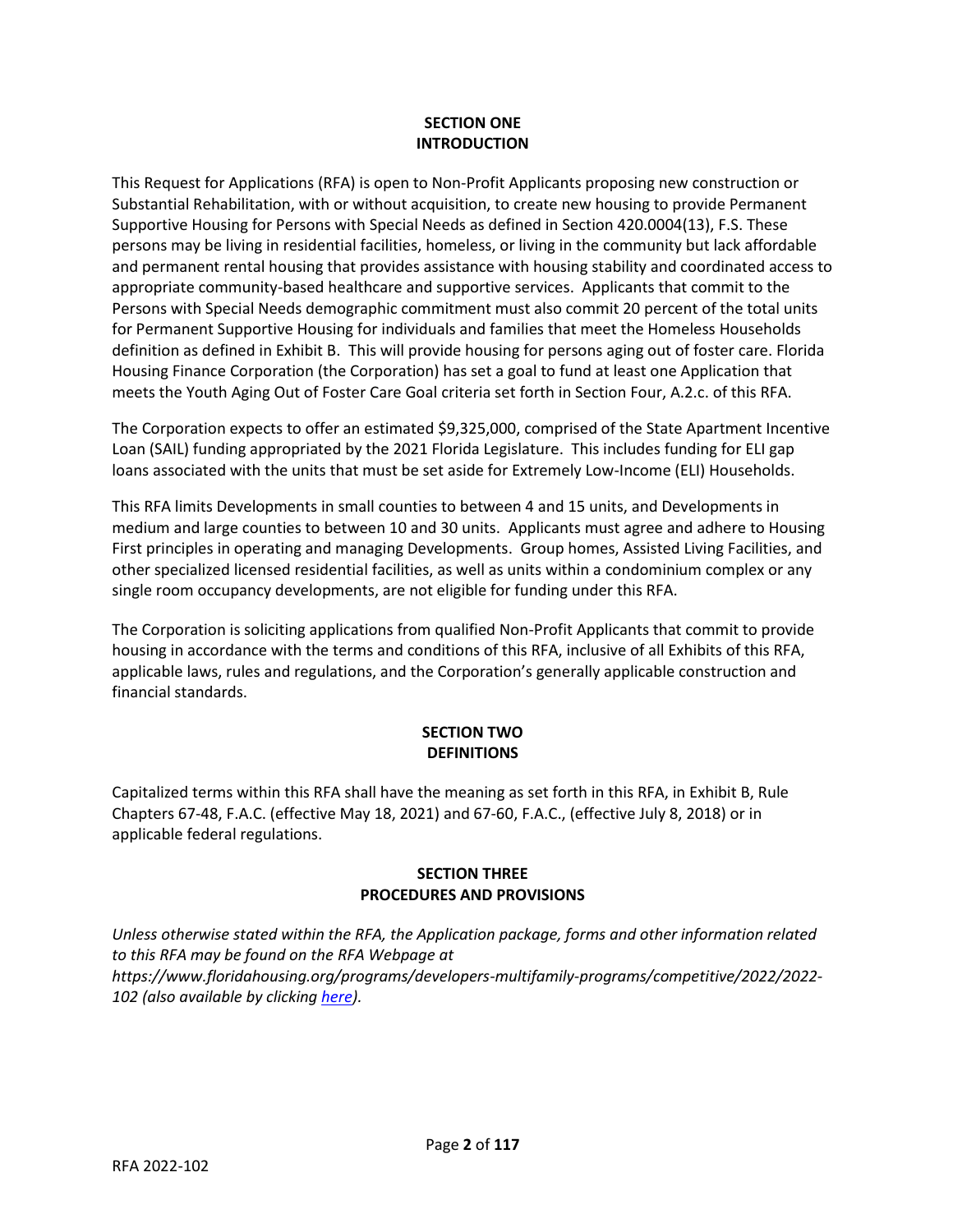#### A. Submission Requirements

1. Application Deadline

The Application Deadline is **3:00 p.m., Eastern Time, on March 24, 2022.**

- 2. Completing the Application Package
	- a. Downloading and completing the documents provided by the Corporation

Download and complete the following documents found on the RFA Webpage:

- (1) The Application (Exhibit A of the RFA);
- (2) The Development Cost Pro Forma; and
- (3) The Principals of the Applicant and Developer(s) Disclosure Form (Form Rev. 05-2019) ("Principals Disclosure Form"). A Principals Disclosure Form that was approved during the Advance Review Process, which is described in Section Four A.3.c. of the RFA, may be used to satisfy this requirement.

The download process may take several minutes. Applicants should save these documents with a file name that is unique to the specific Application.

b. Creating the All Attachments Document

In addition to the documents described in a. above, the Application Package also includes one copy consisting of all of the applicable completed Attachments described in the RFA ("All Attachments Document").

Compile all of the attachments described in the RFA into one pdf file separated by pages labeling each Attachment to create the All Attachments Document. This may be accomplished by merging the documents using a computer program such as Adobe Acrobat Pro or by scanning all of the attachments together.

As described in Section Four, B.2., to be awarded 5 points, bookmark the pdf of the All Attachments Document before uploading. It is not necessary to bookmark the Exhibit A document, the Development Cost Pro Forma, or the Principal Disclosure Form. Acrobat Standard DC or Acrobat Pro DC are the programs required to create bookmarks.

Note: The Corporation has provided instructions on how to bookmark the Attachments as well as sample pages that may be used to separate the attachments on the RFA Webpage. If any of the attachments are not applicable, the Applicant should insert a page stating "Not Applicable" behind the separation page.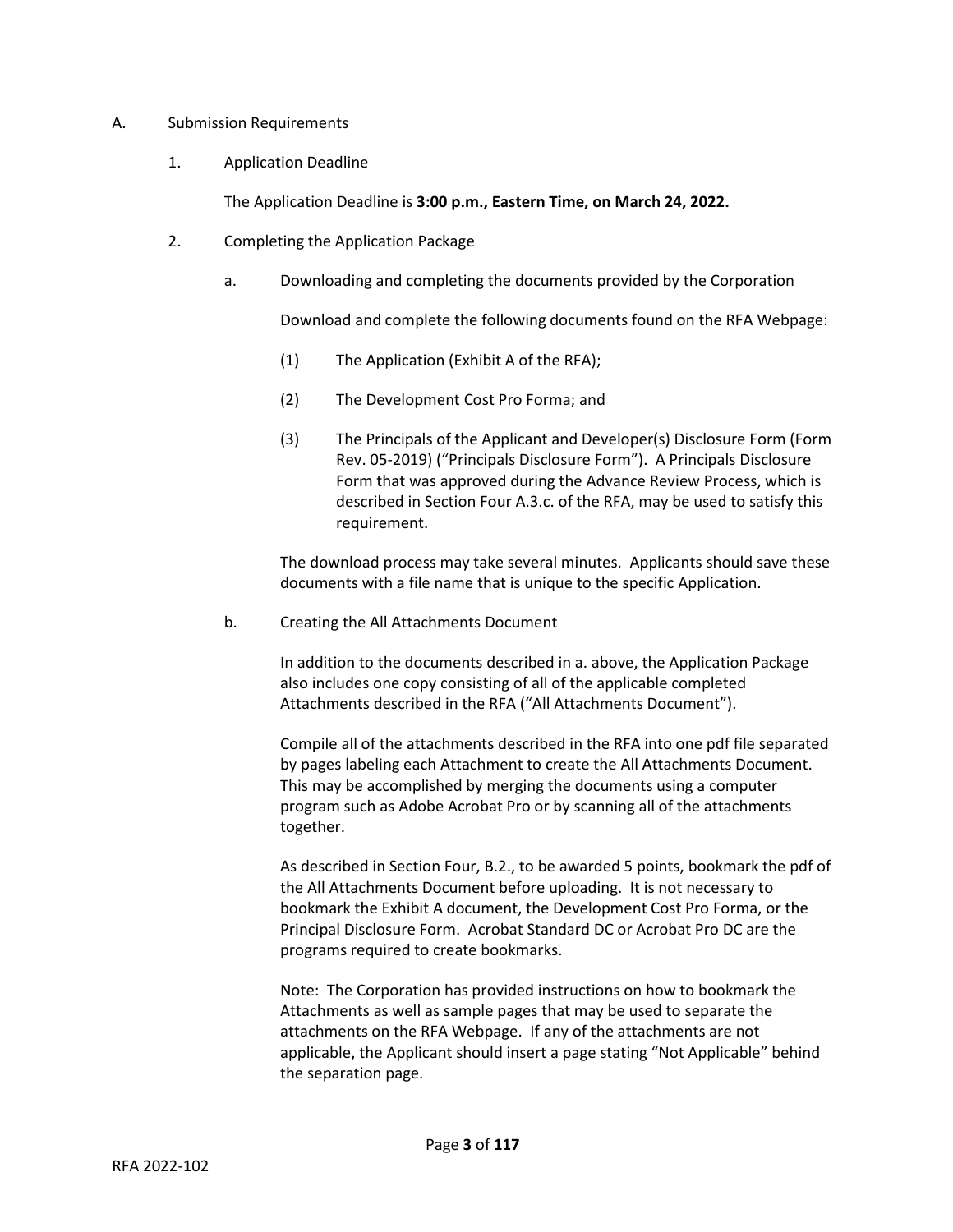3. Uploading the Application Package

The Application Package consists of Exhibit A, the Development Cost Pro Forma, the Principal Disclosure Form, and the All Attachments Document. To upload the Application Package:

- a. Go to the RFA Webpage.
- b. Click the link to login and upload the Application Package. Note: A username and password must be entered. If the Applicant has not previously created a username and password, the Applicant will need to create one prior to the upload process.
- c. After successfully logging in, click "Upload Application Package." Enter the Development Name and click "Browse" to locate the following completed documents saved on the Applicant's computer:
	- (1) The Application (Exhibit A) in Word format;
	- (2) The Development Cost Pro Forma in Excel format;
	- (3) The Principals Disclosure form in Excel format. (If the Applicant received an approved Principals Disclosure Form through the Advance Review Process, the approved form is what should be uploaded);
	- (4) The All Attachments Document in a pdf format.

The average file size is 1.0 MB and may take a few minutes to upload. Larger files may take longer to upload. There is a file size limit of 15 MB, but this may be able to be reduced without reducing the number of pages submitted. Examples of factors that affect file size include the resolution of the scanner or scanning the documents in color or as a graphic/picture.

d. After the uploaded documents are displayed in the Upload webpage, click "Upload Selected Files" to electronically submit the documents to the Corporation by the Application Deadline. Then the Uploaded Application (consisting of all four documents comprising the Application Package), and its assigned Response Number will be visible in the first column.

Note: If the Applicant clicks "Delete" prior to the Application Deadline, the Application will no longer be considered a Submitted Application and the Applicant will be required to upload the Application Package again in order for these documents to be considered an Uploaded Application. This will generate a new Response Number.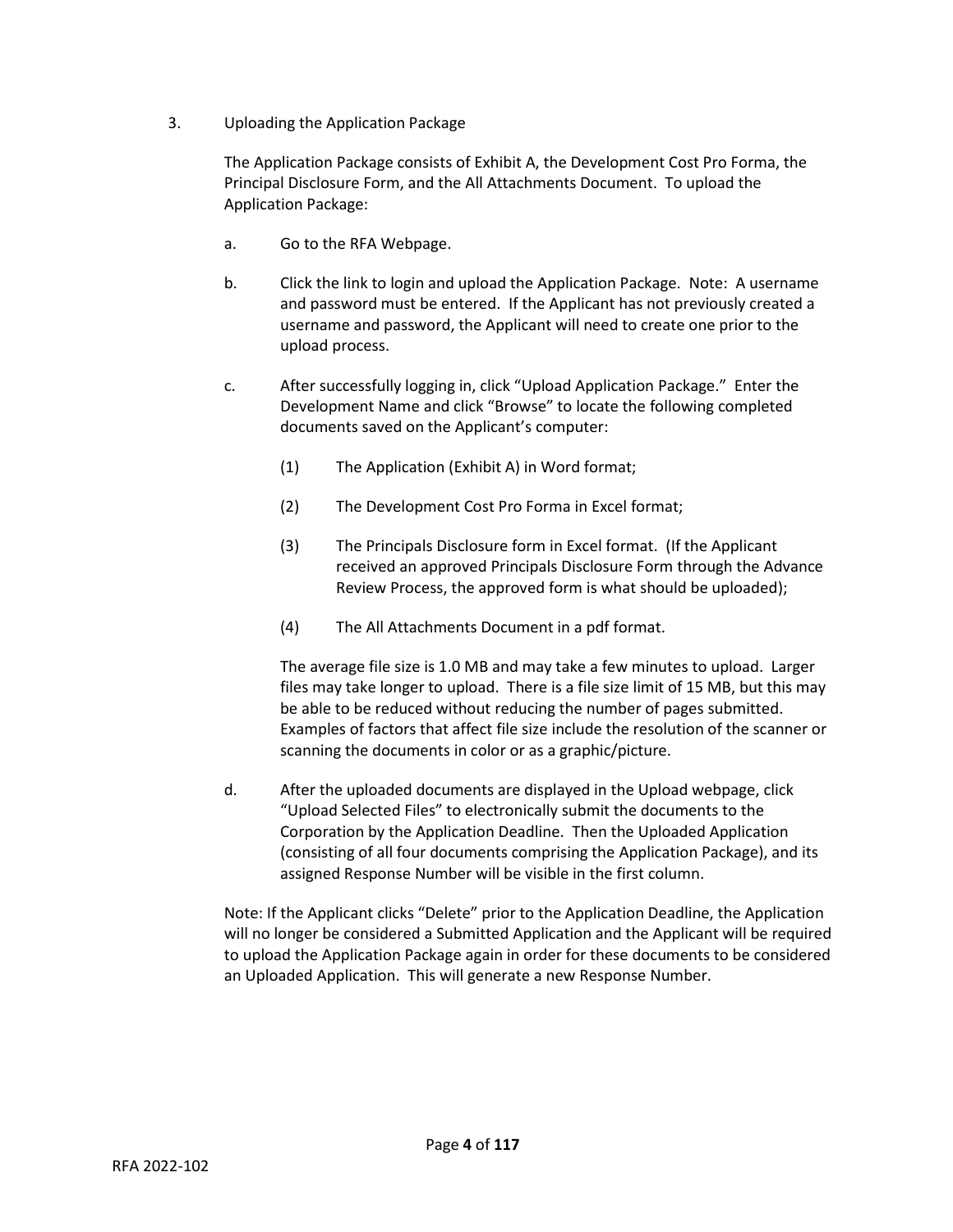- 4. Submission to the Corporation
	- a. Application Fee

By the Application Deadline, provide to the Corporation the required nonrefundable \$1,500 Application fee, payable to Florida Housing Finance Corporation via check, money order, ACH, or wire transfer.

To ensure that the Application Fee is processed for the correct online Application, the following is *strongly recommended*: (i) provide the Application Fee at least 48 hours prior to the Application Deadline; (ii) whether paying by check, money order, ACH or wire transfer, include the Development Name, RFA number with the payment; and (iii) if paying by wire, include the Federal Reference Number, or if paying by ACH, include the Trace Number at question B.1 of Exhibit A.

Note: In the event that the online submission is not received, the payment will be refunded.

#### **ACH Instructions:**

| <b>BANK NAME:</b>                  | <b>Wells Fargo</b><br>One Independent Drive, 8 <sup>th</sup> Floor<br>Jacksonville, Florida 32202              |
|------------------------------------|----------------------------------------------------------------------------------------------------------------|
| $ABA$ #:                           | 121000248                                                                                                      |
| <b>ACCOUNT NAME: FHFC</b>          |                                                                                                                |
| <b>ACCOUNT #:</b>                  | 4967822909                                                                                                     |
| <b>Wire Transfer Instructions:</b> |                                                                                                                |
| <b>BANK NAME:</b>                  | WELLS FARGO BANK, N.A.<br>420 MONTGOMERY STREET<br><b>SAN FRANCISCO 94104</b><br>United States of America (US) |
| $ABA$ #:                           | 121000248                                                                                                      |
| <b>ACCOUNT NAME: FHFC</b>          |                                                                                                                |
| <b>ACCOUNT #:</b>                  | 4967822909                                                                                                     |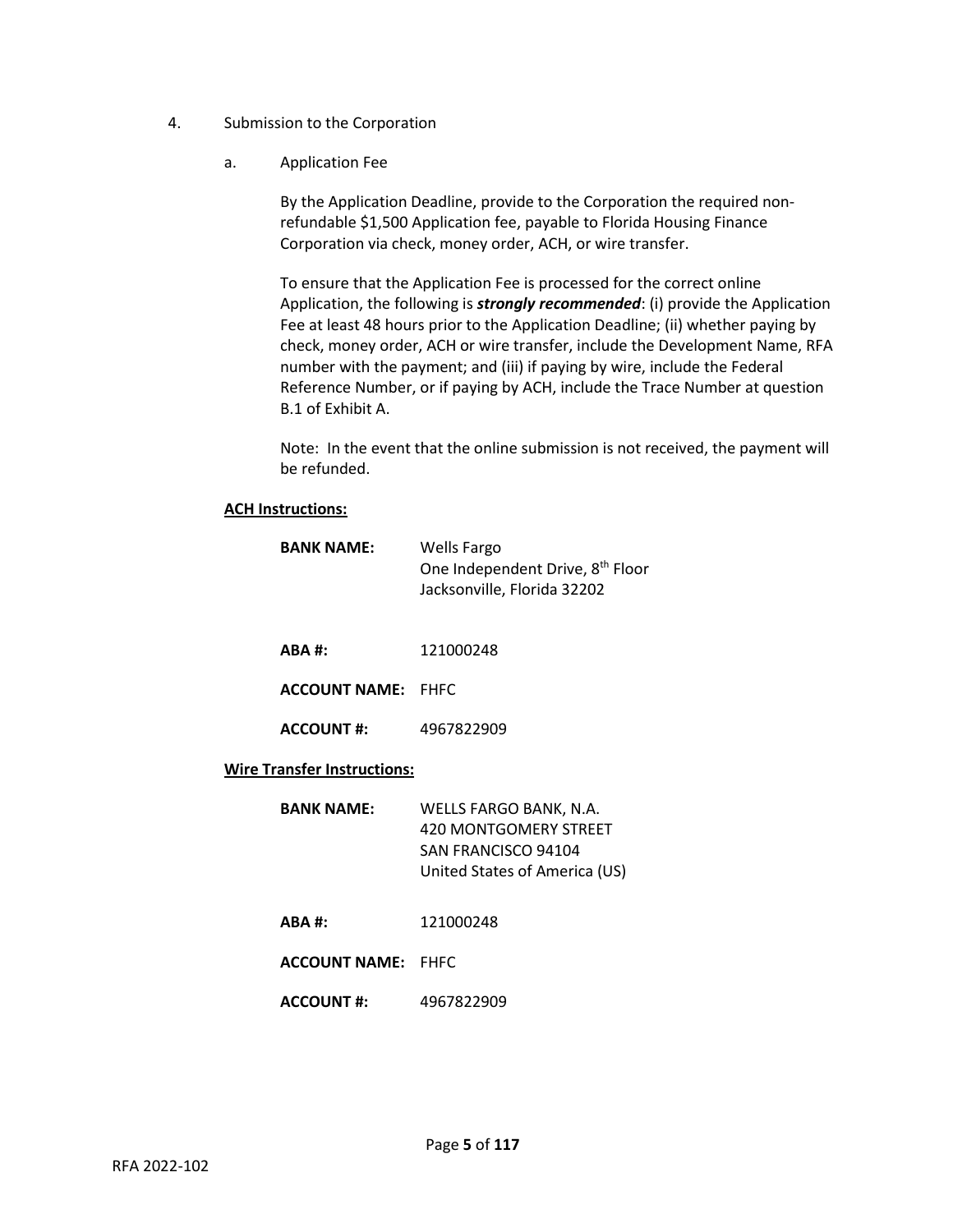#### **Check or Money Order Instructions:**

|                                                                                                                                                           | Payable to: |
|-----------------------------------------------------------------------------------------------------------------------------------------------------------|-------------|
| <b>Mailing Address:</b><br>Attn: Marisa Button<br>Florida Housing Finance Corporation<br>227 N. Bronough Street, Suite 5000<br>Tallahassee, Florida 32301 |             |

For scoring purposes, the Corporation will not consider any documentation beyond the Application Package that is uploaded as described above.

b. Assigning Lottery Numbers

After 3:00 p.m., Eastern Time, on the Application Deadline, each Application for which an electronically submitted copy and the Application Fee are received by the Application Deadline will be assigned an Application number. In addition, these Applications will be assigned a lottery number by having the Corporation's internal auditors run the total number of Applications received through a random number generator program.

c. Withdrawing an Application

Pursuant to subsection 67-60.004(2), F.A.C., any Applicant may request withdrawal of its Application from a competitive solicitation by filing a written notice of withdrawal with the Corporation Clerk. For purposes of the funding selection process, the Corporation shall not accept any Application withdrawal request that is submitted between 5:00 p.m., Eastern Time, on the last business day before the date the Review Committee meets to make its recommendations until after the Board has taken action on the Review Committee's recommendations, and such Application shall be included in the funding selection process as if no withdrawal request had been submitted. Any funding or allocation that becomes available after such withdrawal is accepted shall be treated as Returned Funding and disposed of according to Section Five B. of the RFA.

- B. This RFA does not commit the Corporation to award any funding to any Applicant or to pay any costs incurred in the preparation or delivery of an Application.
- C. The Corporation reserves the right to:
	- 1. Waive Minor Irregularities; and
	- 2. Accept or reject any or all Applications received as a result of this RFA.
- D. Any interested party may submit any inquiry regarding this RFA in writing via e-mail at RFA\_2022-102\_Questions@floridahousing.org (also accessible by clickin[g here\)](mailto:RFA_2022-102_Questions@floridahousing.org?subject=Questions%20regarding%20RFA%202022-102) with "Questions regarding RFA 2022-102" as the subject of the email. Phone calls or written inquiries other than at the above e-mail address will not be accepted. The Corporation expects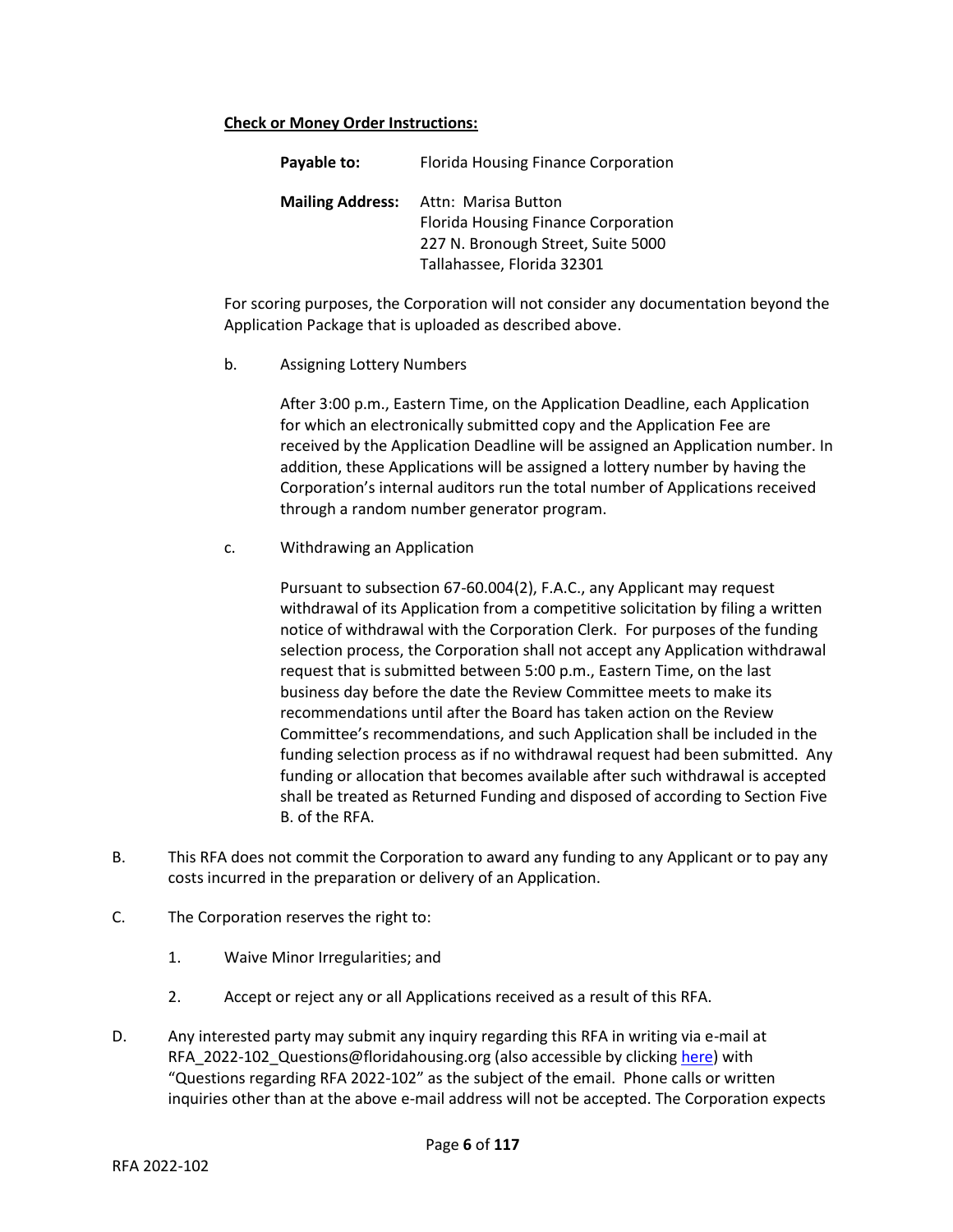to respond to inquiries with two sets of responses. All inquiries that are received by January 7, 2022 will receive a response by 5:00 p.m., Eastern Time, on January 14, 2022. All inquiries that are received by February 25, 2022 will receive a response by 5:00 p.m., Eastern Time, on March 4, 2022. The Corporation will post a copy of all inquiries received, and their answers, on the RFA Webpage. The Corporation will also send a copy of those inquiries and answers in writing to any interested party that requests a copy. The Corporation will determine the method of sending its answers, which may include regular United States mail, overnight delivery, fax, email, or any combination of the above. No other means of communication, whether oral or written, shall be construed as an official response or statement from the Corporation.

- E. Any person who wishes to protest the specifications of this RFA must file a protest in compliance with Section 120.57(3), Fla. Stat., and Rule Chapter 28-110, F.A.C. Failure to file a protest within the time prescribed in Section 120.57(3), Fla. Stat., shall constitute a waiver of proceedings under Chapter 120, Fla. Stat.
- F. By submitting this Application, including all applicable attachments thereto, each Applicant agrees to the terms and conditions outlined in the RFA and certifies that:
	- 1. Public Records. Any material submitted in response to this RFA is a public record pursuant to Chapter 119, Fla. Stat. Per Section 119.071(1)(b)2., the Applications received by the Corporation are exempt from disclosure until such time as the Board provides notice of an intended decision or until 30 Calendar Days after the Application Deadline, whichever is earlier.
	- 2. Noninterference. At no time during the review and evaluation process, commencing with the Application Deadline and continuing until the Board renders a final decision on the RFA, may Applicants or their representatives contact Board members or Corporation staff, except Corporation legal staff, concerning their own or any other Applicant's Application. If an Applicant or its representative does contact a Board or staff member in violation of this section, the Board shall, upon a determination that such contact was made in an attempt to influence the selection process, disqualify the Application.
	- 3. Requirements. Proposed Developments funded under this RFA will be subject to the requirements of the RFA, inclusive of all Exhibits and all provisions of Rule Chapters 67- 48, F.A.C., 67-60, F.A.C., and the Compliance requirements of Rule Chapter 67-53, F.A.C.
	- 4. Modifications. Any modifications that occur to the Request for Application will be posted on the web site and may result in an extension of the deadline. It is the responsibility of the Applicant to check the website for any modifications prior to the Application Deadline.
- G. The Corporation expects to select one or more Applications to award the funding contemplated by this RFA. Any such Applications will be selected through the Corporation's review of each Application, considering the factors identified in this RFA.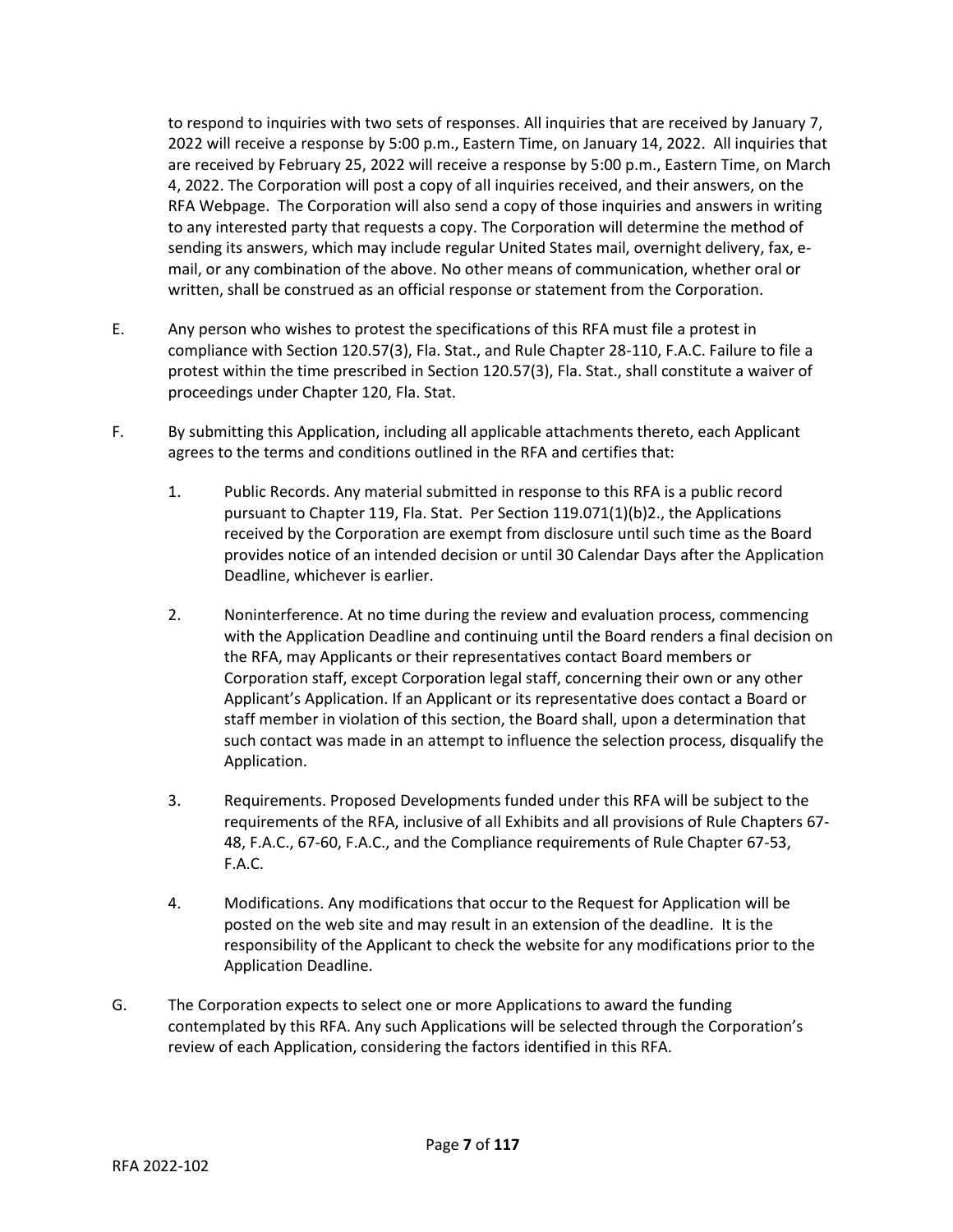# **SECTION FOUR INFORMATION TO BE PROVIDED IN APPLICATION**

Provided below are the instructions to be used in completing Exhibit A of this RFA. Unless stated otherwise, all information requested in the RFA pertains to the Development proposed in this Application upon completion of the construction or rehabilitation work.

#### **A. Exhibit A Items**

## **1. Applicant Certification and Acknowledgement**

Include an Applicant Certification and Acknowledgement form, executed by the Authorized Principal Representative, as **Attachment 1** to Exhibit A to indicate the Applicant's certification and acknowledgement of the provisions and requirements of the RFA. The Applicant Certification and Acknowledgement form is provided on the RFA Webpage. Note: If the Applicant provides any version of the Applicant Certification and Acknowledgement form other than the version included in this RFA, the form will not be considered.

## **2. Demographic Commitment**

a. Select one of the following set-aside commitments for a minimum of 30 years:

At least 70 percent, but less than 80 percent, of the total units must consist of Permanent Supportive Housing for Persons with Special Needs as defined in Section 420.0004(13), F.S.; AND at least 20 percent of the total units must consist of Permanent Supportive Housing for individuals and families that meet the definition of Homeless Households as defined in Exhibit B, (which may be the same units set aside for Persons with Special Needs).

Or

At least 80 percent of the total units must consist of Permanent Supportive Housing for Persons with Special Needs as defined in Section 420.0004(13), F.S.; AND at least 20 percent of the total units must consist of Permanent Supportive Housing for individuals and families that meet the definition of Homeless Households as defined in Exhibit B, (which may be the same units set aside for Persons with Special Needs).

- b. Check the box or boxes that specify the defined Persons with Special Needs population(s) that the Applicant proposes to serve for a minimum of 12 years at question 2.b. of Exhibit A:
	- (1) Adult persons requiring independent living services in order to maintain housing or develop independent living skills and who have a Disabling Condition that currently impairs or is likely to impair their physical mobility;\*
	- (2) Persons receiving benefits under the Social Security Disability Insurance (SSDI) program or the Supplemental Security Income (SSI) program or from veterans' disability benefits;\*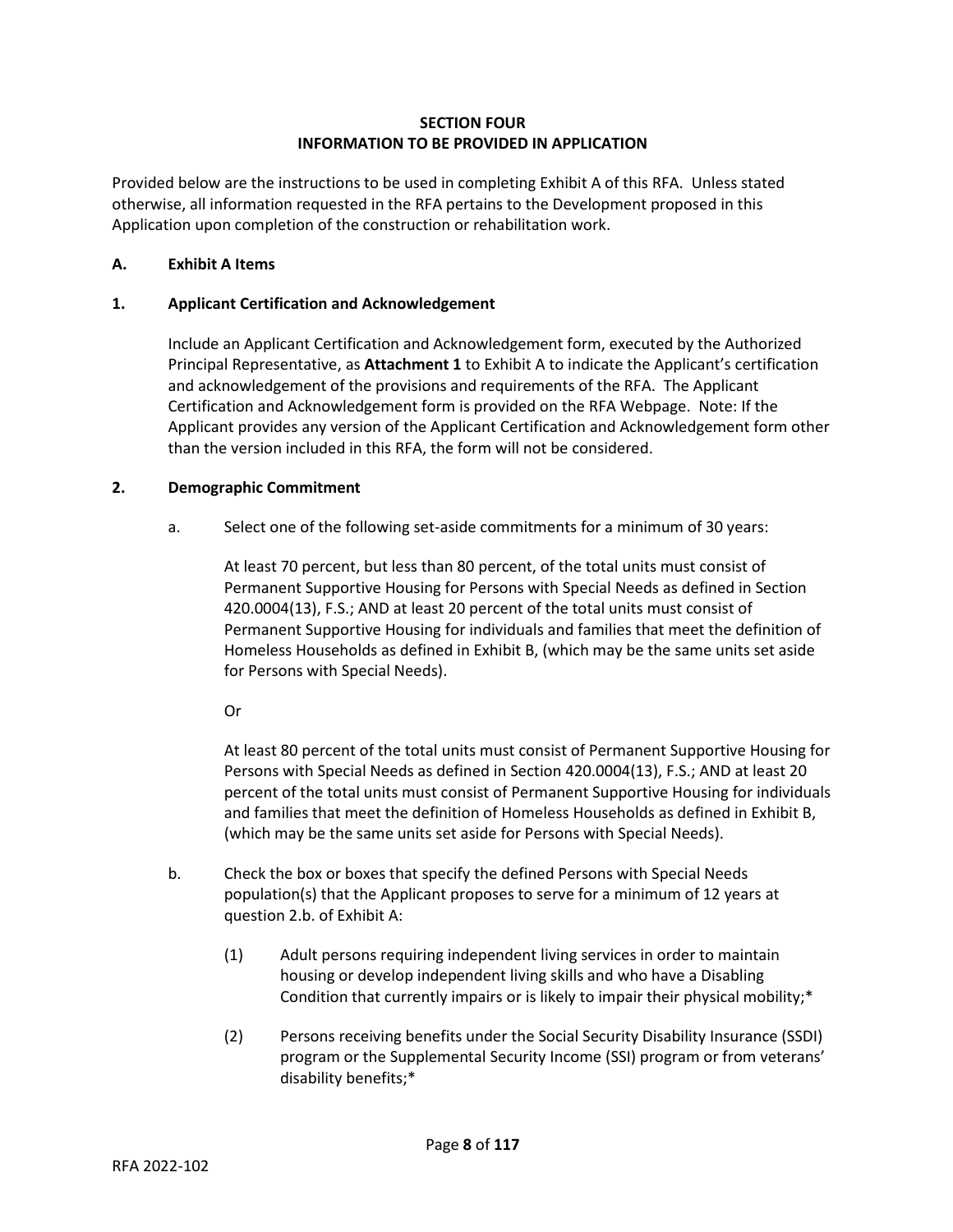\*Due to the likelihood that residents of the subpopulations described in (1) and (2) above may have Mobility Impairments, Applicants that select (1) and/or (2) above must, at a minimum, meet the accessibility, adaptability, universal design and Visitability features requirements outlined in Section Four A.8.c.(1) ("Level 1 Accessibility Requirements").

- (3) Adult persons requiring independent living services in order to maintain housing or develop independent living skills and who have a Disabling Condition that neither currently impairs nor is likely to impair their physical mobility, such as persons with a mental illness\*\*
- (4) Young adults formerly in foster care who are eligible for services under Sections 39.6251 and/or 409.1451, F.S.\*\*
- (5) Survivors of domestic violence as defined in Section 741.28, F.S.\*\*

\*\*Because residents of the subpopulations described in (3), (4), and (5) above are less likely to have Mobility Impairments, Applicants that select (3) and/or (4) and/or (5) above and that do not also select (1) and/or (2) above must at a minimum meet the accessibility, adaptability, universal design and Visitability features requirements outlined in Section Four A.8.c.(2) ("Level 2 Accessibility Requirements").

c. Youth Aging Out of Foster Care Goal

To qualify for the Youth Aging Out of Foster Care Goal, all of the following in (1) below and at least one of the following in (2) must be met:

- (1) The Applicant must meet  $(a) (d)$ :
	- (a) Qualify as a Non-Profit Applicant described in Section Four, A.3. of this RFA;
	- (b) Commit that at least 60 percent of the total units will serve the defined Persons with Special Needs population of young adults formerly in foster care who are eligible for services under Section 409.1451, F.S. AND any remaining units will serve residents aged 18 - 22 that also meet the other subpopulations that were selected at question 2.b. of Exhibit A;
	- (c) Develop newly constructed Permanent Supportive Housing that provides housing for persons in foster care or persons aging out of foster care pursuant to s. 409.1451, F.S. Such housing shall promote and facilitate access to community-based supportive, educational, and employment services and resources that assist persons aging out of foster care to successfully transition to independent living and adulthood; and
	- (d) Answer "Yes" to the question 2.c. in Exhibit A reflecting these commitments.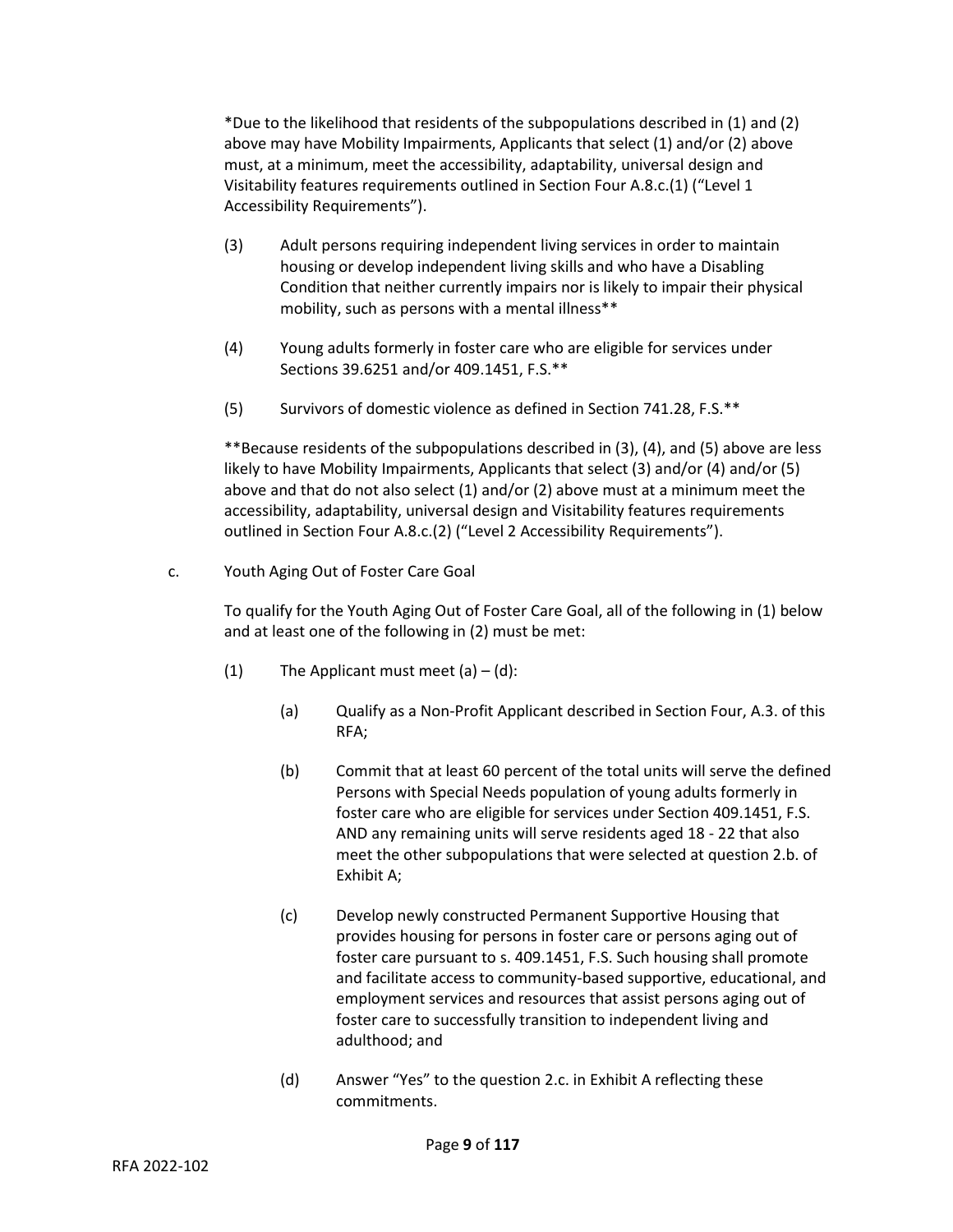- (2) The Non-Profit entity that is the Applicant or a Principal of the Applicant, or if the Applicant consists of more than one Non-Profit entity, at least one of the Non-Profit entities, must have met (a), (b) or (c):
	- (a) At least 12 months prior to the Application Deadline, the Non-Profit entity must have been licensed with the Florida Department of Children and Families; or
	- (b) At least 12 months prior to the Application Deadline, the Non-Profit entity must have executed a contract or subcontract with a Community-Based Care Agency as defined under 409.986(3)(d), F.S. to provide services for young adults formerly in foster care who are eligible for services under Section 39.6251 and/or 409.1451 F.S. AND the contract or subcontract is still executed as of the Application Deadline; or
	- (c) At least 12 months prior to the Application Deadline, the Non-Profit entity must have executed a contract or subcontract with a Community-Based Care Agency to provide services for young adults formerly in foster care who are eligible for services under Section 39.6251 and/or 409.1451 F.S., AND the contract or subcontract expired but was renewed and in effect as of the Application Deadline.
- d. Describe the Persons with Special Needs population(s) to be served.

For example, a subpopulation might be Persons with Special Needs with mental illness or veterans with brain or spinal cord injuries. Applicants must provide a detailed description of the resident household characteristics, needs and preferences of the intended residents and how the proposed Development will meet these needs and preferences. This information will be considered by the Corporation when reviewing and scoring how the proposed access to community-based services will assist the intended residents. The intent and scope of the proposed Development must be in conformance with the written housing priorities of the most recently published Local Homeless Assistance Continuum of Care Homeless Assistance Plan as of the Application Deadline. This will be verified during credit underwriting.

The description(s) is limited to no more than two typed pages within the text box at question 2.c. of Exhibit A if not applying for the Youth Aging Out of Foster Care Goal below, or no more than three typed pages within the text box at question 2.c. of Exhibit A if applying for the Youth Aging Out of Foster Care Goal below. Note: Although the online Application system allows for more pages, any portion of the description that is beyond the maximum number of pages will not be considered.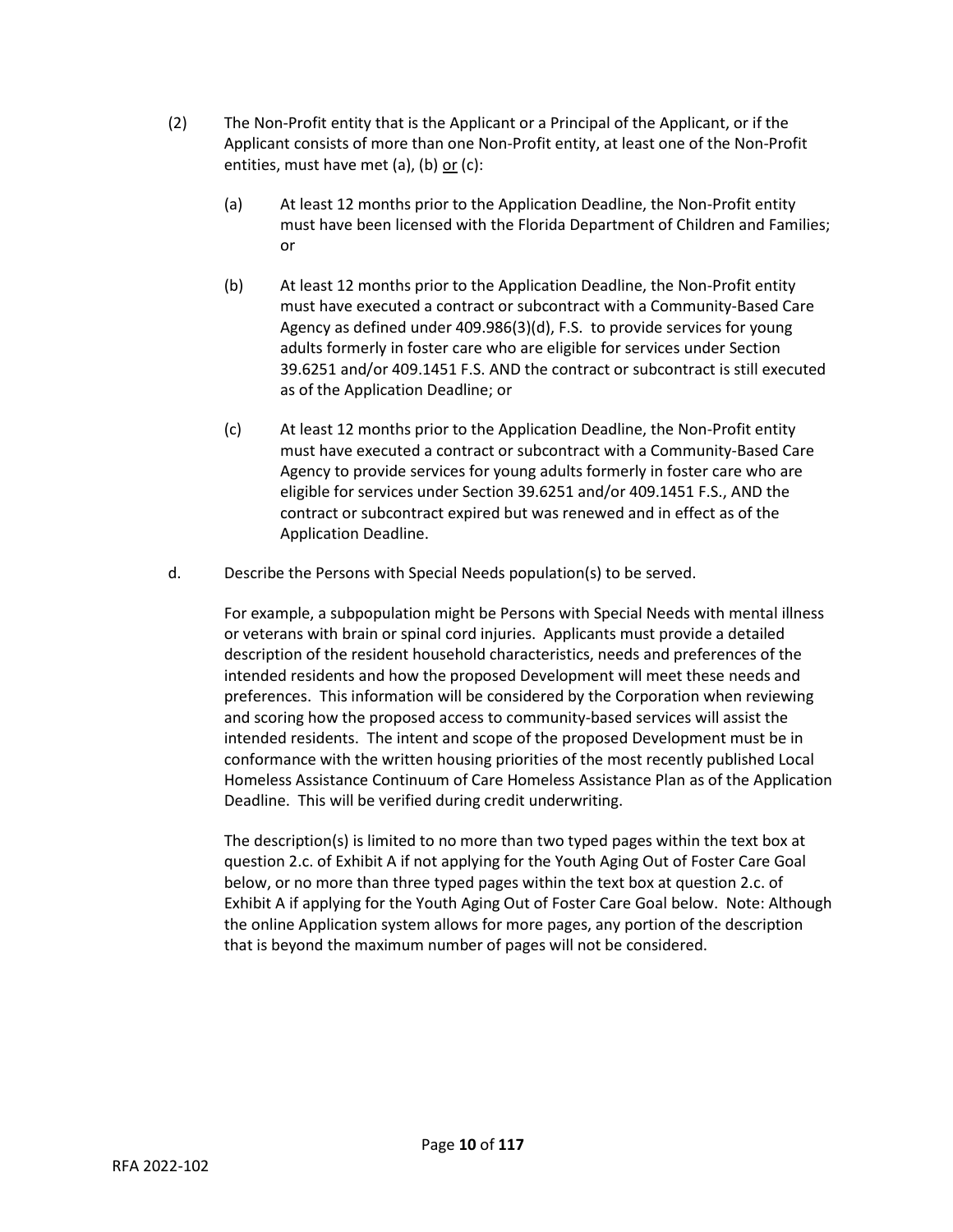# **Additional description requirements to qualify for the Youth Aging Out of Foster Care Goal**

If applying for the Youth Aging Out of Foster Care Goal, to determine appropriate need, include a description of how the number of proposed units in a Development will not exceed the following criteria, as determined by the Florida Department of Children and Families:

- The County's number of exits from foster care over the 36 months prior to the RFA issue date;
- The County's number of teens (ages 13-17) currently in foster care from the most recently published data.

# **3. Applicant/Developer/Management Company/Contact Person**

- a. Applicant Information
	- (1) State the name of the Applicant.
	- (2) The Applicant must be a legally formed entity [i.e., limited partnership, limited liability company, etc.] qualified to do business in the state of Florida as of the Application Deadline. Include, as **Attachment 2** to Exhibit A, evidence from the Florida Department of State, Division of Corporations, that the Applicant satisfies the foregoing requirements. Such evidence may be in the form of a certificate of status or other reasonably reliable information or documentation issued, published or made available by the Florida Department of State, Division of Corporations.

The Corporation is aware of the May 1st deadline for filing the annual report with the Division of Corporations and will accept a Certificate of Good Standing for the Applicant that reflects an expiration date of December 31 of either the current year or previous year.

(3) Non-Profit Applicant Qualifications

Only Non-Profit Applicants are eligible for funding.

To qualify as a Non-Profit Applicant for purposes of this RFA, the Applicant must (i) answer the question demonstrating that it meets the definition of Non-Profit as set out in Exhibit B and (ii) provide the required information stated below.

The Applicant's Non-Profit status will be verified during credit underwriting. If this cannot be verified, the Applicant will no longer be considered a Non-Profit Applicant and funding awarded under this RFA will be rescinded.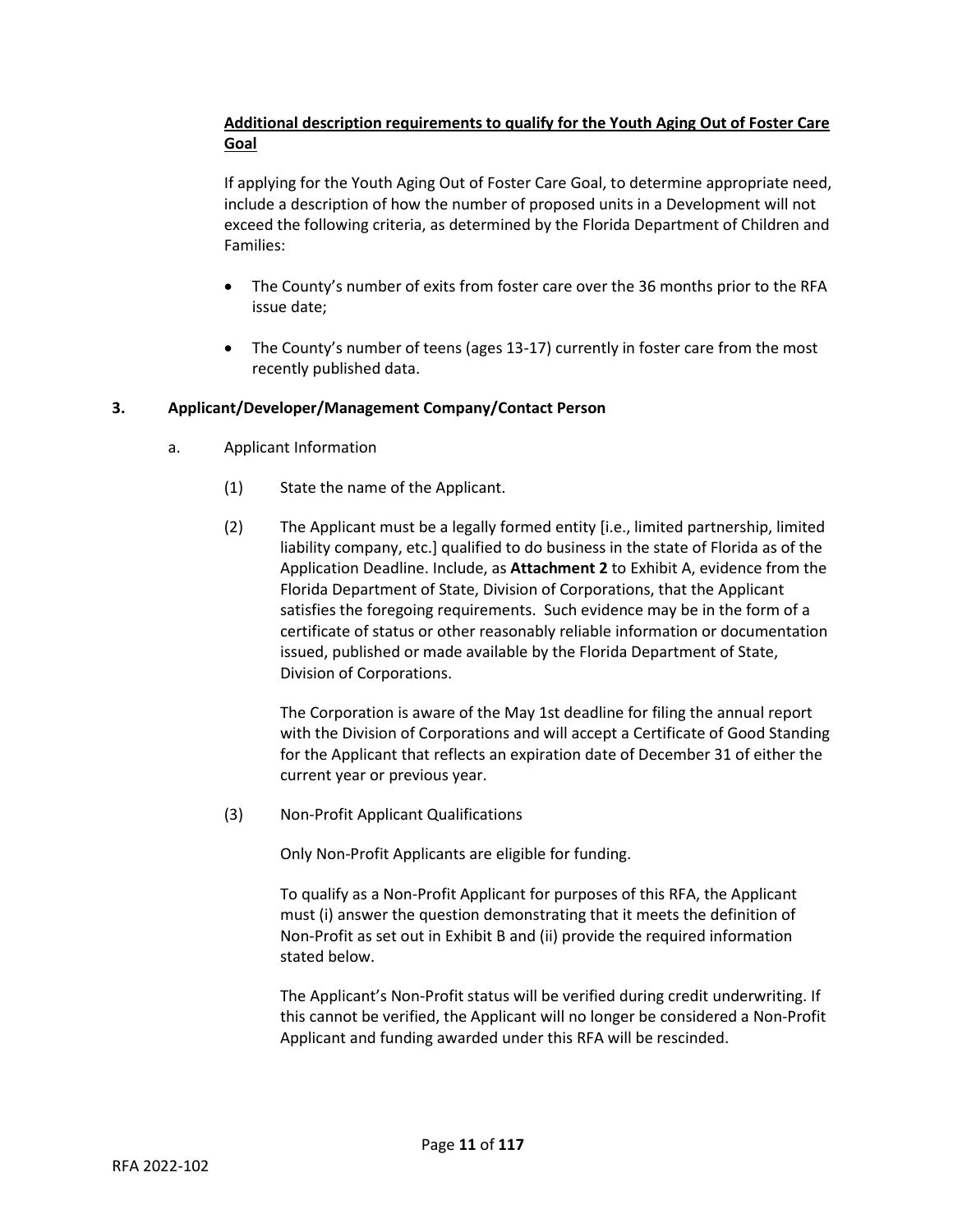(a) Material Participation documents required to be submitted by all **Applicants** 

> The following documents must be submitted as **Attachment 3** of Exhibit A for each non-profit entity that makes up the Applicant:

- (i) The Non-Profit Entity Material Participation Questionnaire (Form Rev. 10-2021), which provides a description/explanation of how the Non-Profit entity is substantially and materially participating in the management and operation of the Development (i.e., the role of the Non-Profit); and
- (ii) The Executive Director Certification of Non-Profit Material Participation form (Rev. 10-2021).
- (b) Demonstration of Non-Profit entity qualifications

To meet this eligibility requirement, provide **either** the **Corporationapproved\*** Executive Director Certification of Non-Profit Entity Qualifications Form (Rev. 10-2021) **or** the Non-Profit Application Package outlined in (i) through (iii) below as **Attachment 3** to the RFA.

\*The Non-Profit Application Package for each Non-Profit entity that makes up the Non-Profit Applicant as defined in Exhibit B may be submitted through the Advance Review process described in (4) below. Applicants that submit the Non-Profit Application Package through the Advance Review process and meet all requirements will receive the Corporation-approved Executive Director Certification of Non-Profit Entity Qualifications Form for the non-profit entity, which may be submitted with the Application submittal in lieu of the documentation outlined in (ii) through (iii) below.

- (i) The Executive Director Certification of Non-Profit Entity Qualifications form (Rev. 10-2021), which must be completed and signed by the Executive Director of the non-profit entity. Applicants that submit the **Corporation-approved** Executive Director Certification of Non-Profit Entity Qualifications Form (Rev. 10-2021) will receive 10 points as described in (4) below without the need to submit (ii) through (iii) below.
- (ii) The IRS determination letter which demonstrate that the nonprofit entity is organized under 501(c)(3) or 501(c)(4) and also has been in existence at least three years prior to the Application Deadline of this RFA;
- (iii) Non-Profit Bylaws and/or Articles of Incorporation, one of which must include the information outlined below. Information may be found in either the Bylaws or the Articles of Incorporation. The Applicant should submit both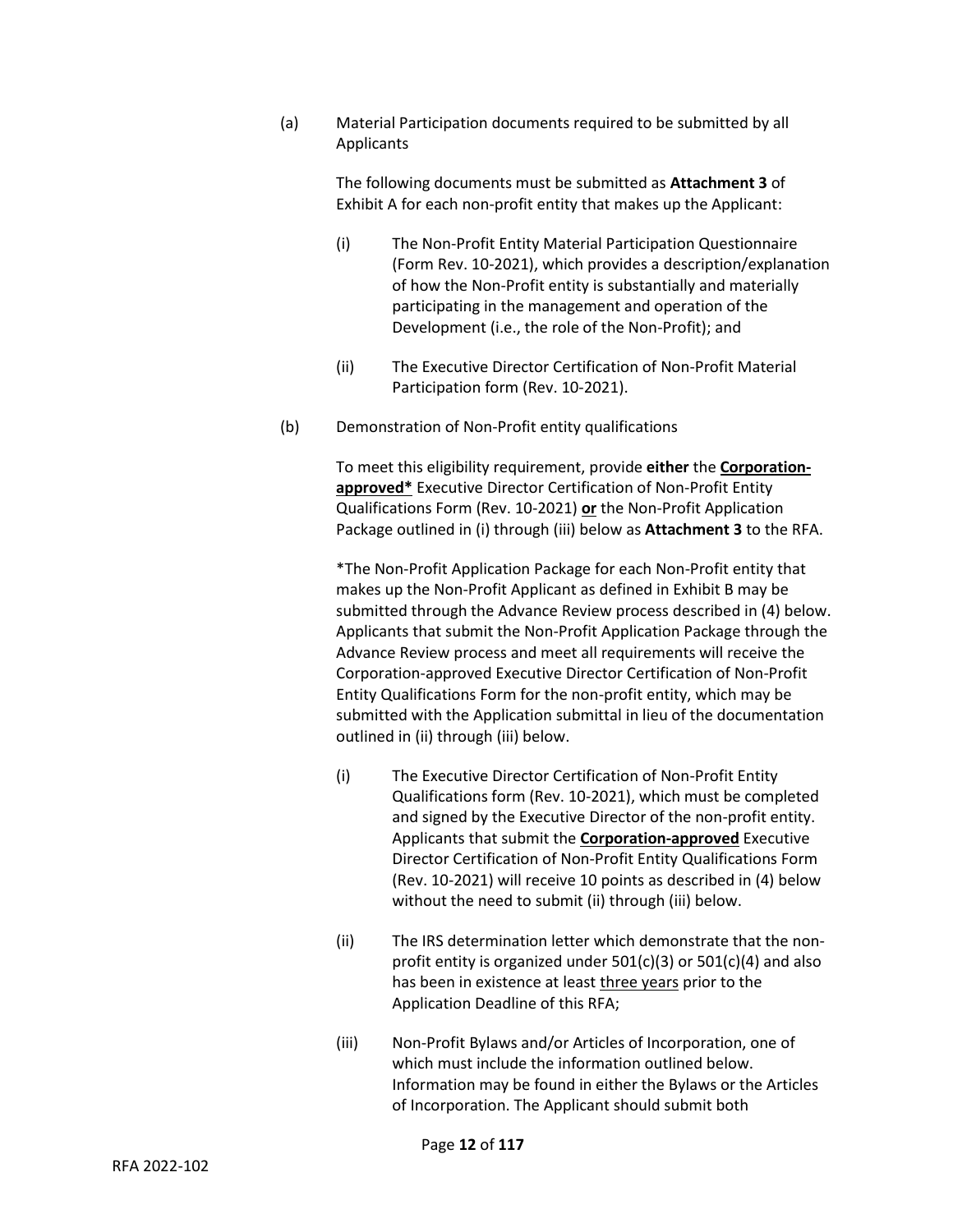documents, including any subsequent amendments, for review in order to ensure all of the below requirements are met.

- (A) The role and responsibilities of the Board of directors;
- (B) The number of members that are part of the Board; and
- (C) The bylaws or articles of incorporation must state one of the purposes of the Non-Profit is to foster lowincome housing. This requirement may be met with the most recent IRS form 990, if the form 990 states that one of the purposes of the Non-Profit is to foster low-income housing.

The Applicant must remain a Non-Profit entity and the Non-Profit entity must (i) receive at least 25 percent of the Developer's fee, exclusive of the portion of the Developer Fee that will fund the Operating Deficit Reserve; and (ii) contractually ensure that it substantially and materially participates in the management and operation of the Development throughout the Compliance Period.

(4) Non-Profit Application Package qualifications for each non-profit entity met during Non-Profit Advance Review Process (10 Points)

Applications will receive 10 points if the Non-Profit Application Package is submitted for **each non-profit entity** and receives an Executive Director Certification of Non-Profit Entity Qualifications Form (Rev. 10-2021) that is stamped "Received" by the Corporation at least 14 Calendar Days prior to the Application Deadline AND stamped "Approved" prior to the Application Deadline.

To document these dates, the Corporation will stamp the Executive Director Certification of Non-Profit Entity Qualifications Form on the date the Non-Profit Application Package is received and the date it is approved. If a form is not complete, or if any required information is not provided, the Applicant will be notified and may submit the corrected form and/or additional required information, but the date of the resubmission will be reflected as the date received. If an Executive Director Certification of Non-Profit Entity Qualifications Form is submitted for an RFA with a "Received" date that is within 14 Calendar Days of the Application Deadline, the Applicant will not be eligible for the 10 Advance Review points. In order to allow for adequate time for review, Applicants are strongly encouraged to send the Non-Profit Application Package to the email address

FHFC\_NonProfit\_AdvanceReview@floridahousing.org (also available by clicking [here\)](mailto:FHFC_NonProfit_AdvanceReview@floridahousing.org?subject=Non-Profit%20Entity%20Advance%20Review) at least eight weeks prior to the Application Deadline.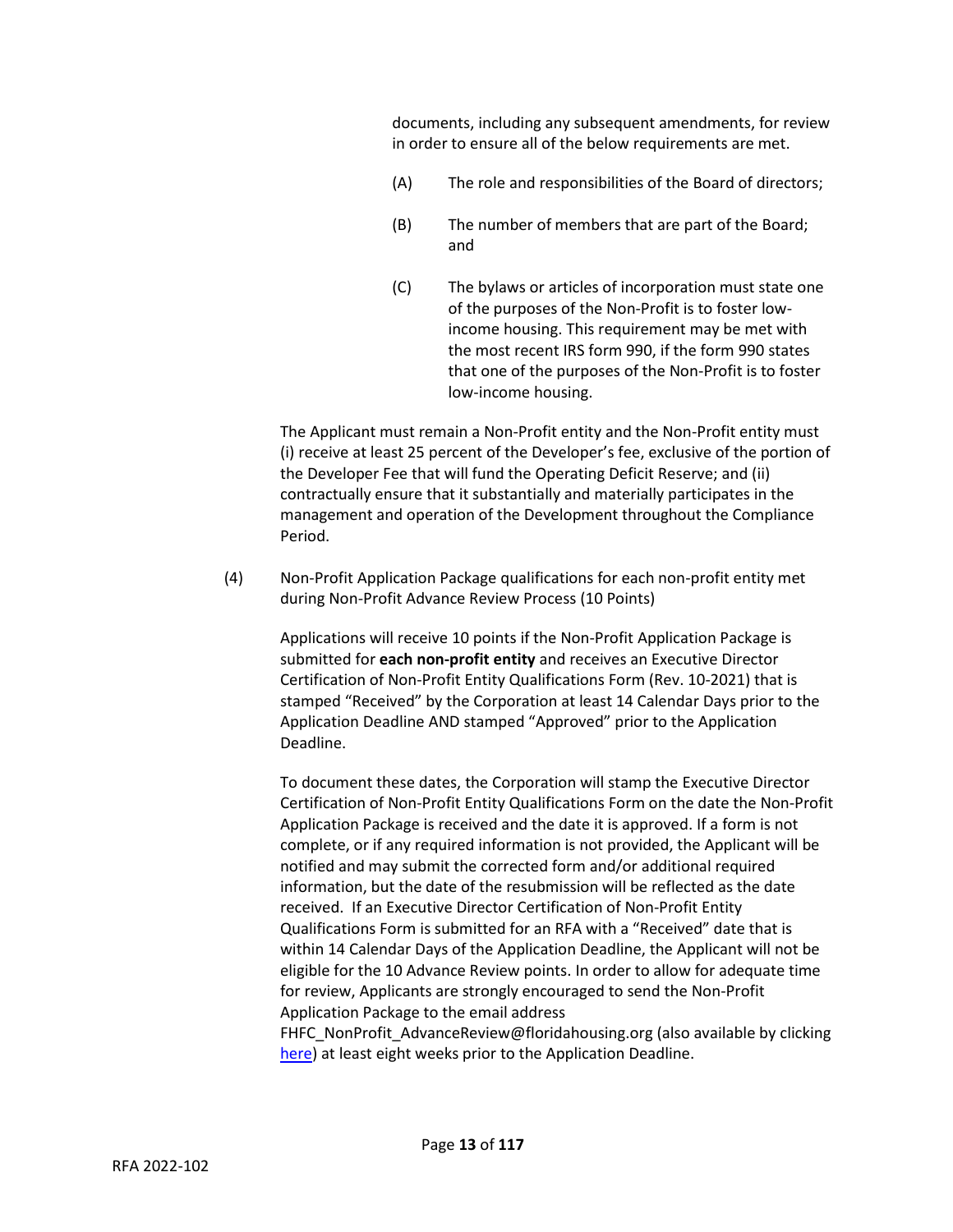The Executive Director Certification of Non-Profit Entity Qualifications Form (Rev. 10-2021) is specific to non-profit entities. The Corporation-approved form may be submitted to satisfy the requirement to provide an IRS determination letter and documentation that the Non-Profit entity fosters lowincome housing in any Applications submitted in any future RFAs.

The Advance Review Process for verification of the Non-Profit Entity is available on the RFA Webpage.

Note: It is the sole responsibility of the Applicant to review the Advance Review Process procedures and to submit any Non-Profit documentation for review in a timely manner in order to meet the Application Deadline.

#### (5) Pre-Application Meeting Incentive (10 Points)

Pre-planning increases the likelihood that Applicants are structuring their proposed Developments and partnerships to be successful, not just in terms of submitting an Application and being awarded funding, but in providing high quality Permanent Supportive Housing through the entire Compliance Period. Having a pre-application meeting with the Corporation to answer questions about the Proposed Development will encourage Applicants to prepare early to respond to the Application.

If the Applicant wishes to hold a Pre-Application Meeting, an email must be sent to FHFC\_PreApp\_Meeting@floridahousing.org with subject line of RFA 2022-102 Pre-Application Meeting. The Pre-Application Meeting for Proposed Permanent Supportive Housing Developments Form (Rev. 10-2021), information about the procedures for this meeting and the questions the Corporation will ask are found on the RFA webpage.

Applications will receive 10 points if the following is met:

- (a) The Pre-Application Meeting must be requested on or before December 21, 2021 by sending an email to FHFC\_PreApp\_Meeting@floridahousing.org with subject line of RFA 2022-102 Pre-Application Meeting;
- (b) One initial meeting for Applicant and Developer Entities

The Pre-Application Meeting must be held on or before February 1, 2022 and attended by, at a minimum, the following:

(i) A natural person Principal from each entity appropriately identified on the Principals of the Applicant and Developer(s) Disclosure Form (Rev. 05-19) that makes up the Applicant structure; and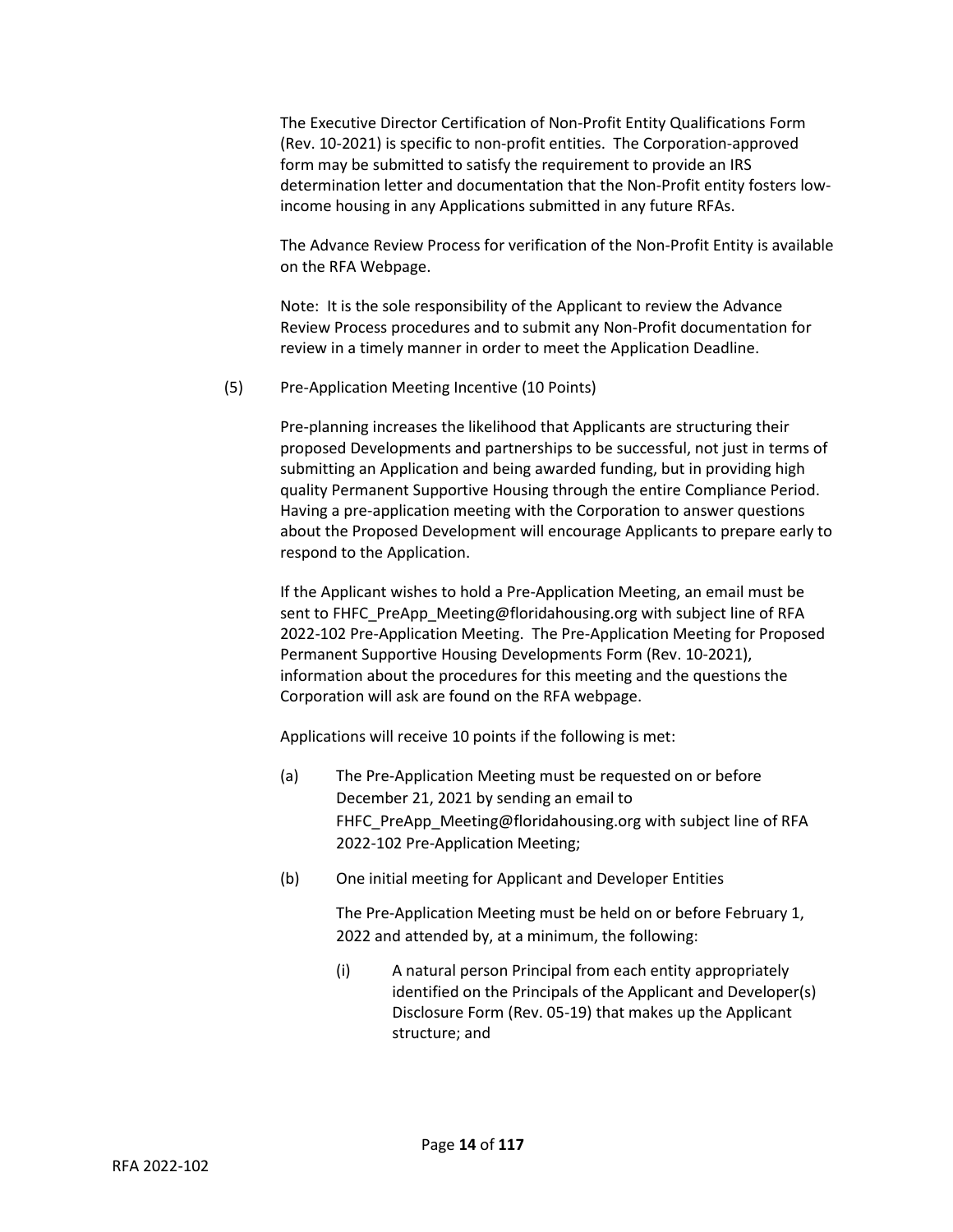- (ii) A natural person Principal from each Developer appropriately identified on the Principals of the Applicant and Developer(s) Disclosure Form (Rev. 05-19).
- (c) Additional separate meetings for each Non-Profit entity in a Joint Venture Applicant

Joint Venture Applicants will have an additional requirement as part of the Pre-Application Meeting process.

In addition to the Pre-Application Meeting described in (b) above, each non-profit entity that makes up a Joint Venture Applicant must schedule a separate meeting with the Corporation separately from its joint venture partner, whether for profit or Non-Profit, to explain their material role from predevelopment through operations, clarify that they understand the material participation requirements, and describe how they will materially participate. A minimum of one natural person Principal from each Non-Profit entity will be required to attend this separate meeting.

(d) Submission of the Pre-Application Meeting for Proposed Permanent Supportive Housing Developments Form

> The Pre-Application Meeting for Proposed Permanent Supportive Housing Developments Form (Rev. 10-2021) must be included as **Attachment 3** to Exhibit A\*;

- (1) The form must be executed by the Corporation, confirming the date the meeting(s) took place and individuals present;
- (2) The form must list the following natural persons, who must be the same required natural persons that attended the meeting:
	- (i) A natural person Principal from each entity appropriately identified on the Principals of the Applicant and Developer(s) Disclosure Form (Rev. 05- 19) that makes up the Applicant structure; and
	- (ii) A natural person Principal from each Developer appropriately identified on the Principals of the Applicant and Developer(s) Disclosure Form (Rev. 05- 19).

Note: No other documentation will be accepted or reviewed by Florida Housing Finance Corporation.

Note: One Principal may represent multiple entities.

Should any Principals that attend the pre-application meeting(s) change before submission of the Application, causing the Principals listed on the Pre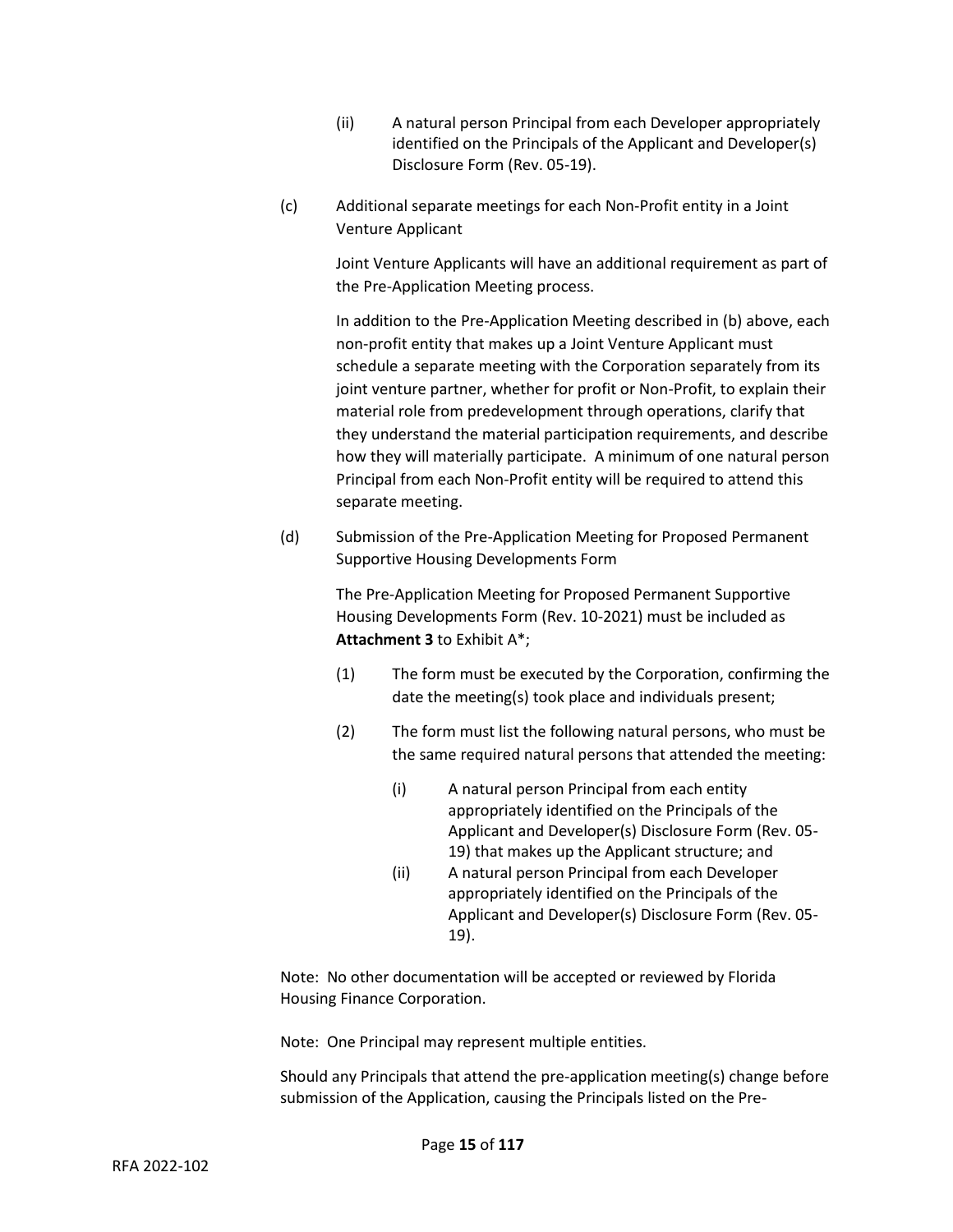Application Meeting Form to be different from those listed on the Principals of the Applicant and Developer(s) Disclosure Form, in order to achieve the 10 points for this item, an additional Pre-Application Meeting must be requested by December 21, 2021 and held on or before February 1, 2022, in addition to all of the requirements above.

Entity means any corporation, limited liability company, limited partnership, trust, or Public Housing Authority, and any shareholder, member, manager, limited partner, or general partner of such entities that are not natural persons.

\*All forms may be found on the RFA Webpage.

(6) Homeless Assistance Continuum of Care Requirements for All Applicants

All Applicants must meet the following requirements specific to its commitment, pursuant to this RFA, to serve Homeless households:

- (a) Provide documentation that the Applicant informed the jurisdiction's Local Homeless Assistance Continuum of Care lead agency head of its intent to apply for funding to develop housing pursuant to this RFA must be submitted as **Attachment 3**;
- (b) Have an executed agreement to participate in the Continuum of Care's Homeless Management Information System (HMIS); and will contribute data on the Development's tenants to the Continuum of Care's HMIS data system or, if serving Survivors of Domestic Violence, is providing aggregate data reports to the Continuum of Care. The executed agreement shall be required at least 6 months prior to the expected placed in service date; and
- (c) Commit to be a housing provider in the Local Homeless Assistance Continuum of Care's Coordinated Entry system as required by the U.S. Department of Housing and Urban Development. The Applicant will utilize the Continuum's Coordinated Entry System to meet the homeless demographic set-aside commitment, unless Florida Housing approves another approach to meet this demographic commitment.
- b. Developer Information
	- (1) State the name of each Developer, including all co-Developers.
	- (2) Each Developer entity identified (that is not a natural person, Local Government, or Public Housing Authority) must be a legally formed entity qualified to do business in the state of Florida as of the Application Deadline. For each stated Developer entity that is not a natural person, Local Government, or Public Housing Authority, provide, as **Attachment 4** to Exhibit A, evidence from the Florida Department of State, Division of Corporations, that the Developer satisfies the foregoing requirements. Such evidence may be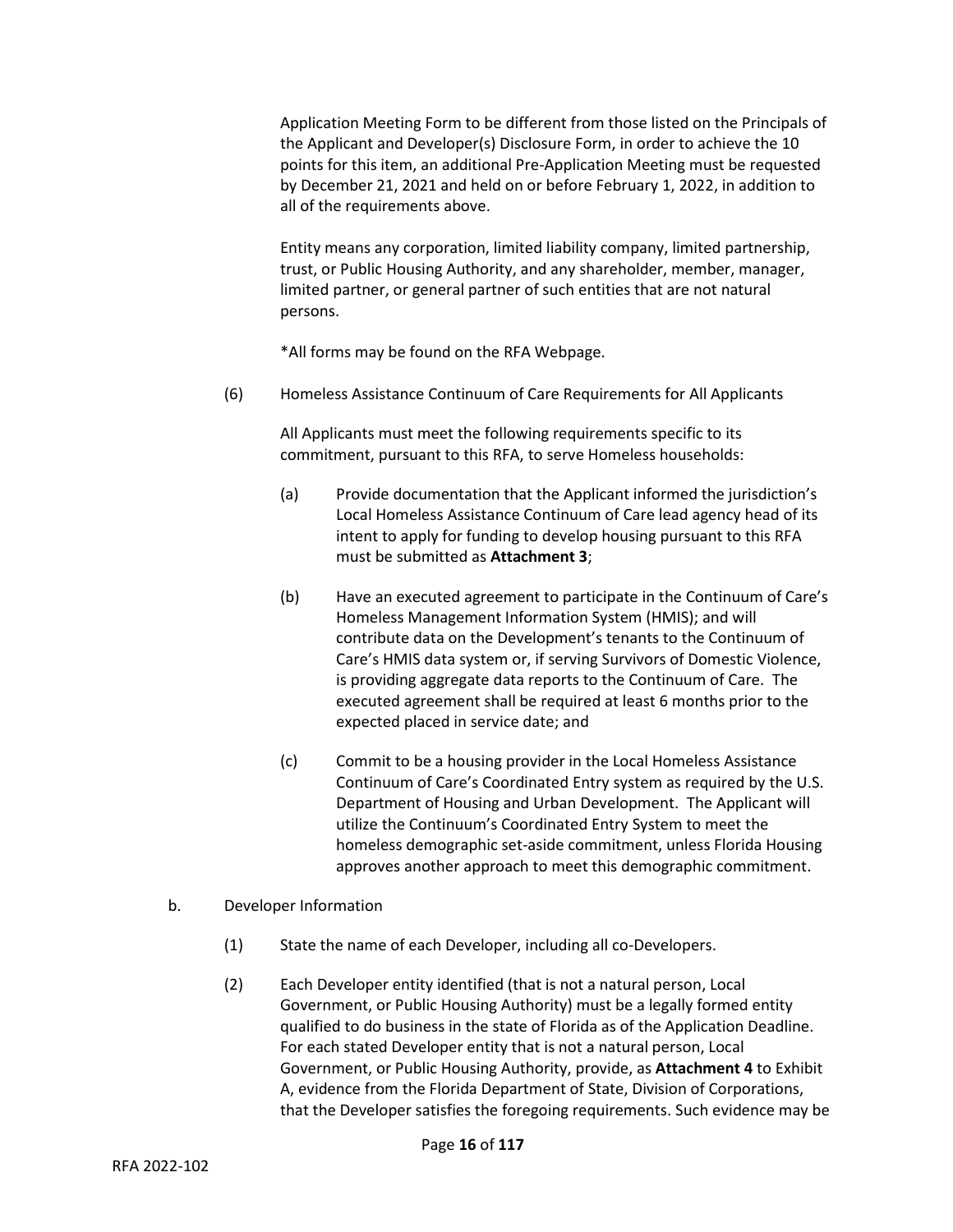in the form of a certificate of status or other reasonably reliable information or documentation issued, published or made available by the Florida Department of State, Division of Corporations.

The Corporation is aware of the May 1st deadline for filing the annual report with the Division of Corporations and will accept a Certificate of Good Standing for the Developer(s) that reflects an expiration date of December 31 of either the current year or previous year.

- (3) Developer Experience
	- (a) Required Developer Experience

A natural person Principal of at least one experienced Developer entity, which must be disclosed on the Principals of the Applicant and Developer(s) Disclosure Form (Form Rev. 05-2019) outlined below, must have, since January 1, 2002 completed at least one multifamily rental housing development that consists of a total number of units no less than 50 percent of the total number of units in the proposed Development.

The individual meeting the Developer Experience requirements must be disclosed on the Principals of the Applicant and Developer(s) Disclosure Form (Form Rev. 05-2019) and must remain with the Development until the release of the operating deficit guarantee set forth in subsection 67-48.0072(18), F.A.C.

For purposes of this provision, completed development means (i) that the temporary or final certificate of occupancy has been issued for at least one unit in one of the residential apartment buildings within the development, or (ii) that at least one IRS Form 8609 has been issued for one of the residential apartment buildings within the development. As used in this section, a Housing Credit development that contains multiple buildings is a single development regardless of the number of buildings within the development for which an IRS Form 8609 has been issued.

If the experience of a natural person Principal for a Developer entity listed in this Application was acquired from a previous affordable housing Developer entity, the natural person Principal must have also been a Principal of that previous Developer entity as the term Principal was defined by the Corporation at that time.

#### Required Developer Prior Experience Chart

Provide, as **Attachment 4** to Exhibit A, a prior experience chart for each natural person Principal intending to meet the required Developer experience reflecting the information for the completed multifamily rental housing development(s).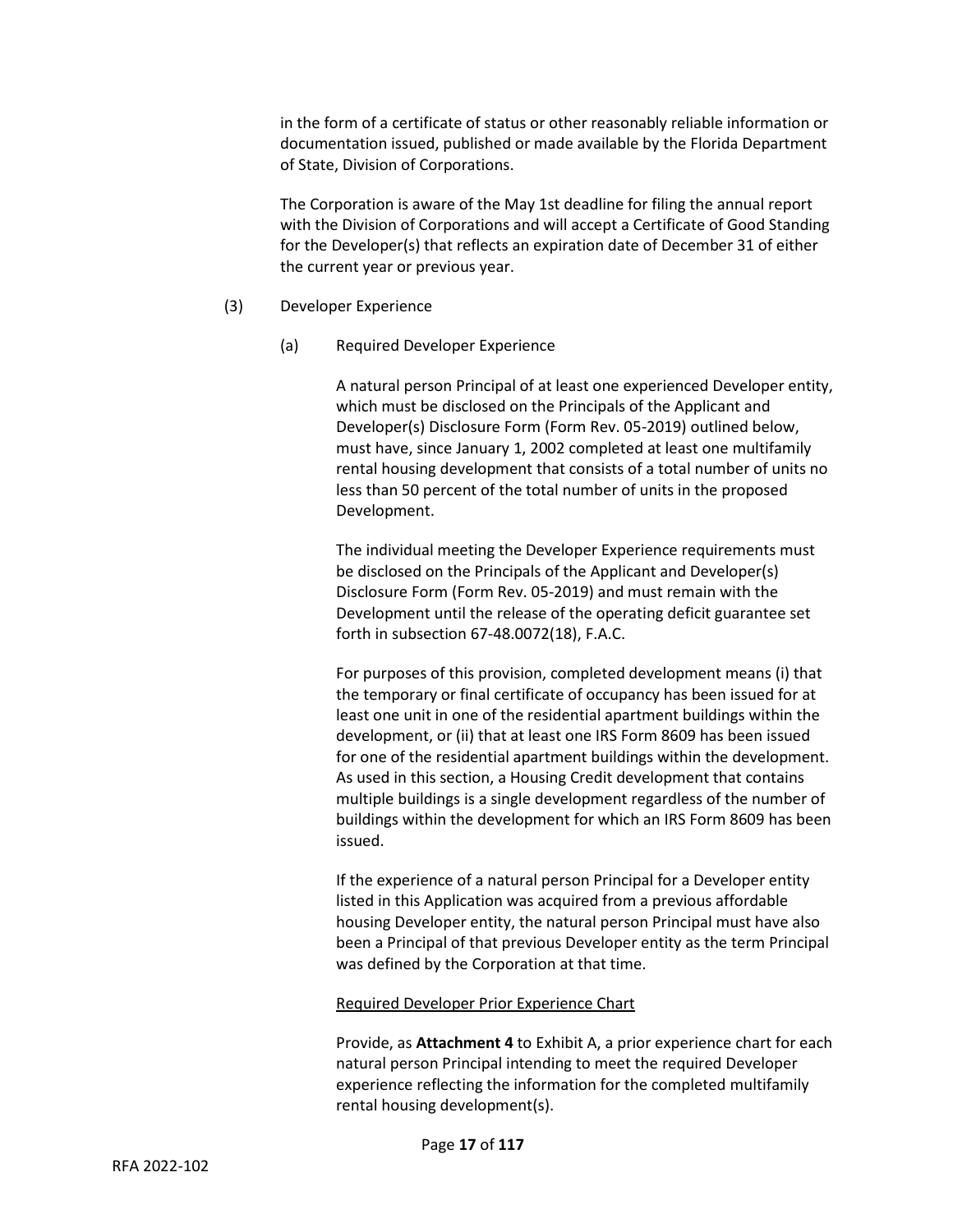Each prior experience chart must include the following information:

| Developer Prior Experience Chart                                                                       |                            |                                 |                       |  |
|--------------------------------------------------------------------------------------------------------|----------------------------|---------------------------------|-----------------------|--|
| Name of the natural person Principal with the required experience:                                     |                            |                                 |                       |  |
| Name of Developer Entity (for the proposed Development) for which the above individual is a Principal: |                            |                                 |                       |  |
| Name of Development                                                                                    | Location<br>(City & State) | <b>Total Number of</b><br>Units | <b>Year Completed</b> |  |

#### (b) Prior Development Experience a Point Item in Future RFAs

The Corporation will award points for Development Experience in certain RFAs beginning with the 2022/2023 RFA Cycle. Notice is given that any Principal of an Applicant and/or Developer(s) of any non-HUD financed Development\* or any non-RD financed Development\*\* funded in this RFA that also receives Board approval for any of (i) - (iii) below will be deemed ineligible for Development Experience points for exactly 2 years, commencing on the date of the Board's approval:

- (i) More than one exchange of credits, as outlined in the Qualified Allocation Plan, for the same non-HUD financed Development\* or any non-RD financed Development\*\* awarded since the Application Deadline of this RFA;
- (ii) At least one exchange of credits requiring Board approval, as outlined in the Qualified Allocation Plan, for two or more non-HUD financed Developments\* or any non-RD financed Development\*\* funded in RFAs 2020-201, 2020-202, 2020- 203, 2020-204, 2020-208, or 2020-211; or
- (iii) A waiver to Rule 67-48, F.A.C., extending the firm commitment deadline of a non-HUD financed Development\* or any non-RD financed Development\*\* awarded since the Application Deadline of this RFA.

\*A HUD financed Development is a Development that has received construction and/or permanent loan financing from HUD. All Developments without construction and/or permanent loan financing from HUD, which may include those with HUD subsidy funding such as PBRA, are considered non-HUD financed Developments.

\*\* An RD financed Development means a Development that has received construction and/or permanent loan financing from Rural Development (RD) within the United States Department of Agriculture (USDA). All Developments without construction and/or permanent loan financing from RD, which may include those with RD subsidy funding such as PBRA, are considered non-RD financed Developments.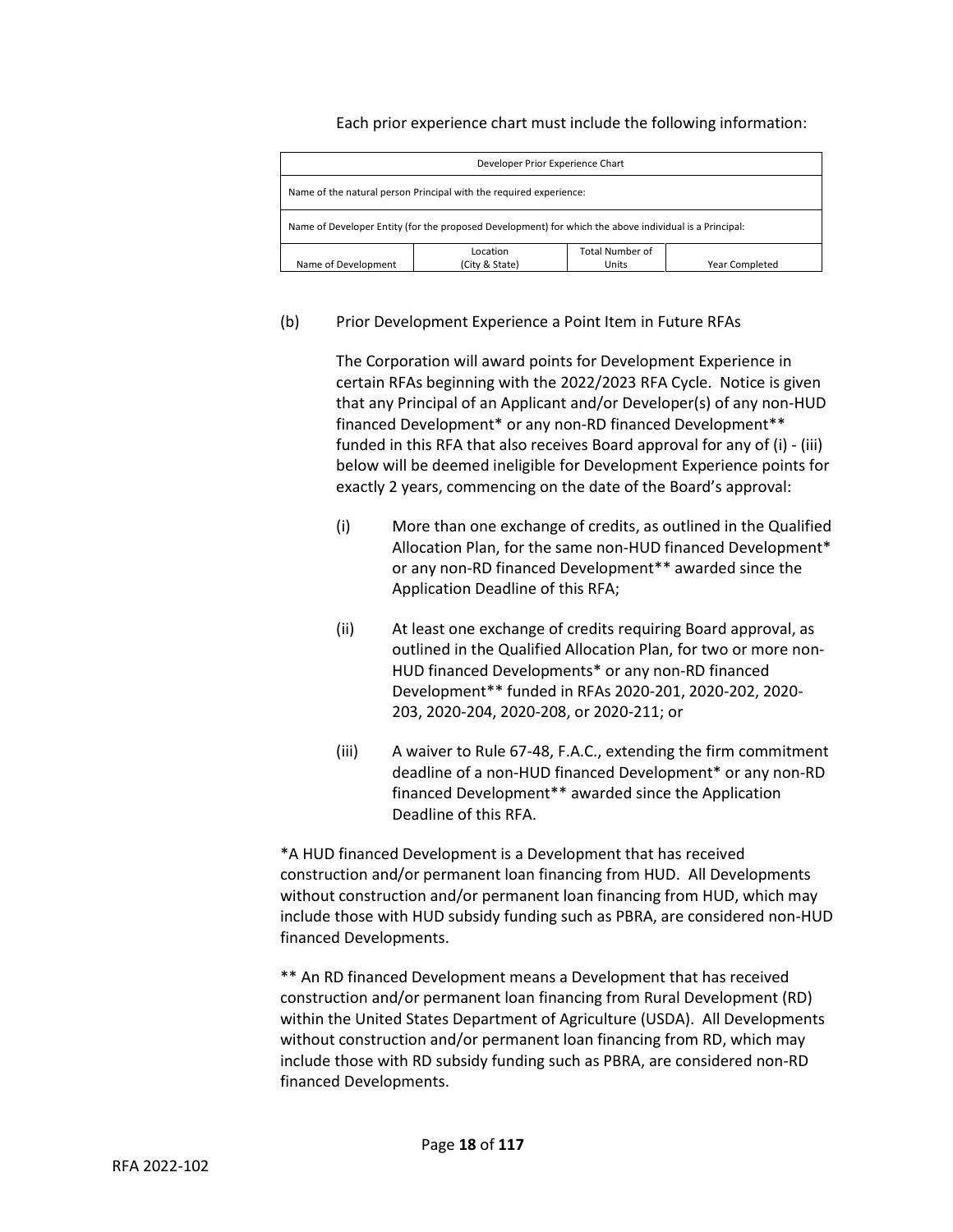- c. Principals Disclosure for the Applicant and for each Developer (**5 points**)
	- (1) Eligibility Requirements

To meet the submission requirements, upload the Principals of the Applicant and Developer(s) Disclosure Form (Form Rev. 05-2019) ("Principals Disclosure Form") as outlined in Section Three above. Prior versions of the Principal Disclosure Form will not be accepted.

To meet eligibility requirements, the Principals Disclosure Form must identify, pursuant to subsections 67-48.002(94), 67-48.0075(8) and 67-48.0075(9), F.A.C., the Principals of the Applicant and Developer(s) as of the Application Deadline. A Principals Disclosure Form should not include, for any organizational structure, any type of entity that is not specifically included in the Rule definition of Principals. Per subsection 67-48.002(94), F.A.C., any Principal other than a natural person must be a legally formed entity as of the Application deadline.

(2) Approval during Advance Review Process (5 Points)

Applicants will receive 5 points if the uploaded Principal Disclosure Form is either (a) stamped "Approved" at least 14 Calendar Days prior to the Application Deadline; or (b) stamped "Received" by the Corporation at least 14 Calendar Days prior to the Application Deadline AND stamped "Approved" prior to the Application Deadline.

To document these dates, the Corporation will stamp the Principal Disclosure Form on the date it is received and the date it is approved. If a Principal Disclosure Form has been approved, but the Applicant must change the form for any reason, the form may be edited and resubmitted for approval, but the form will receive a new stamp reflecting the date the Corporation received the revised form. Likewise, if a form is returned to the Applicant for correction, the Applicant may make corrections and resubmit the form, but the date of the resubmission will be reflected as the date received. If a Principal Disclosure Form is submitted for an RFA with a "Received" date that is within 14 Calendar Days of the Application Deadline, the Applicant will not be eligible for the 5 Advance Review points.

The Advance Review Process for Disclosure of Applicant and Developer Principals is available on the RFA Webpage and also includes samples which may assist the Applicant in completing the required Principals Disclosure Form.

Note: It is the sole responsibility of the Applicant to review the Advance Review Process procedures and to submit any Principals Disclosure Form for review in a timely manner in order to meet the Application Deadline.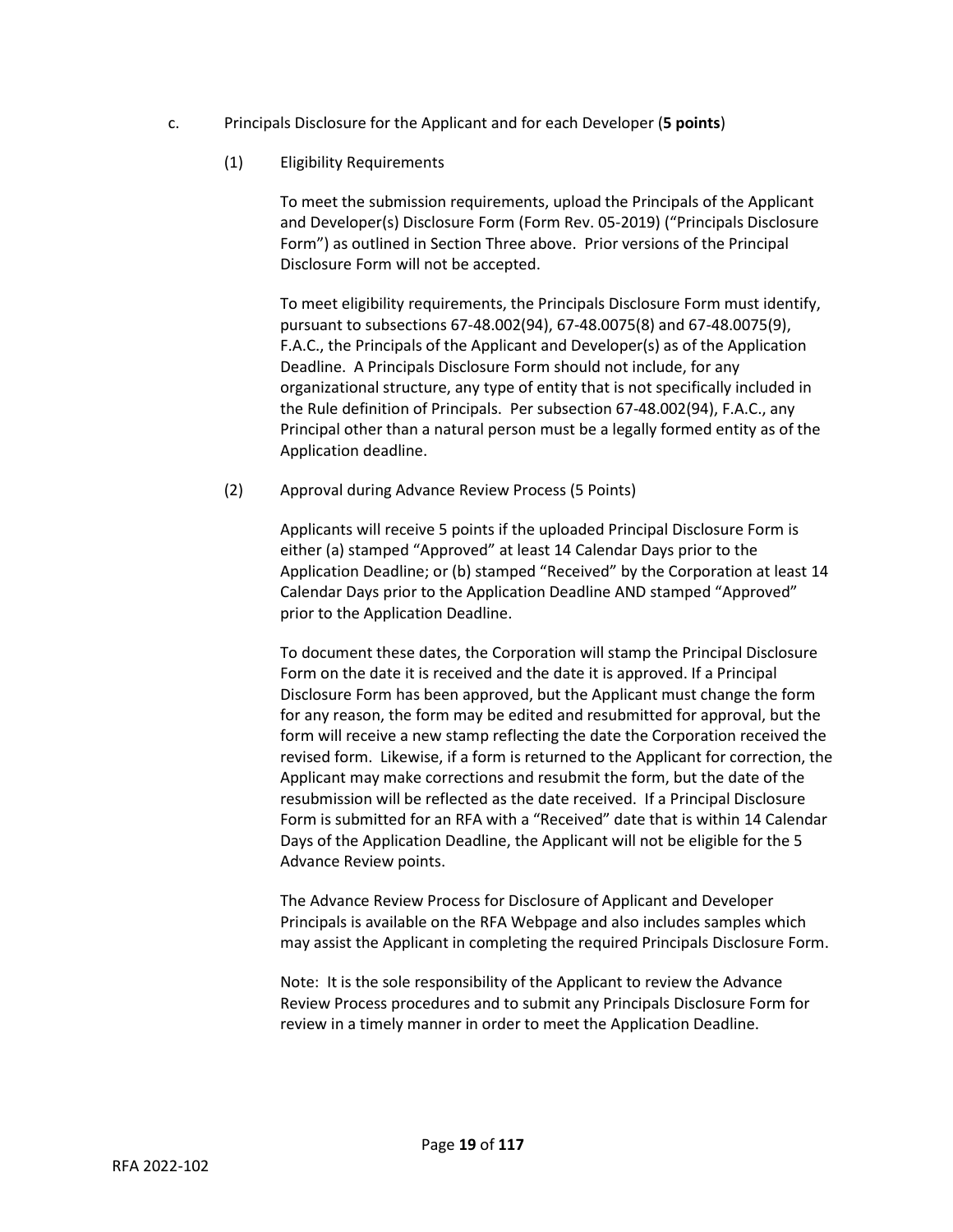- (3) Material and non-material changes to the Applicant entity or Developer entity
	- (a) For purposes of the following, a material change shall mean 33.3 percent or more of the Applicant, a general partner of the Applicant, or a non-investor member of the Applicant, and a non-material change shall mean less than 33.3 percent of the Applicant, a general partner of the Applicant, or a non-investor member of the Applicant.
	- (b) The name of the Applicant entity or Developer entity stated in the Application may be changed only by written request of an Applicant to Corporation staff and approval of the Corporation after the Applicant has been invited to enter credit underwriting.
	- (c) The Applicant entity shall be the borrowing entity and cannot be changed in any way (materially or non-materially) until after loan closing. After loan closing, (i) any material change will require review and approval of the Credit Underwriter, as well as approval of the Board prior to the change, and (ii) any non-material change will require review and approval of the Corporation, as well as approval of the Board prior to the change. The Applicant must comply with Principal disclosure requirements outlined in Rule Chapter 67-48, F.A.C. for the duration of the Compliance Period. Changes to the Applicant entity (material or non-material) prior to the loan closing or without Board approval after the loan closing may result in disqualification from receiving funding and may be deemed a material misrepresentation. Changes to the officers or directors of a Public Housing Authority or officers or directors of a non-profit entity will not result in disqualification, however, the change must be approved by the Corporation.
	- (d) The Principals of each Developer identified in the Application, including all co-Developers, may be changed only by written request of an Applicant to Corporation staff and approval of the Board after the Applicant has been invited to enter credit underwriting. In addition, any allowable replacement of an experienced Principal of a Developer entity must meet the experience requirements that were met by the original Principal.
- d. General Management Company Information

Identify the Management Company, if using a Management Company.

e. Community-Based Board of Directors Requirement

The Applicant must commit to structuring the Board of Directors affiliated with the Non-Profit Entity that is part of the Applicant Entity with a majority (at least 50 percent, plus one) of individuals that are Non-Related Board Members to: 1) Any tenants or applicants for tenancy; 2) Any compensated management or staff of the Non-Profit; or 3) Any other members of the Board.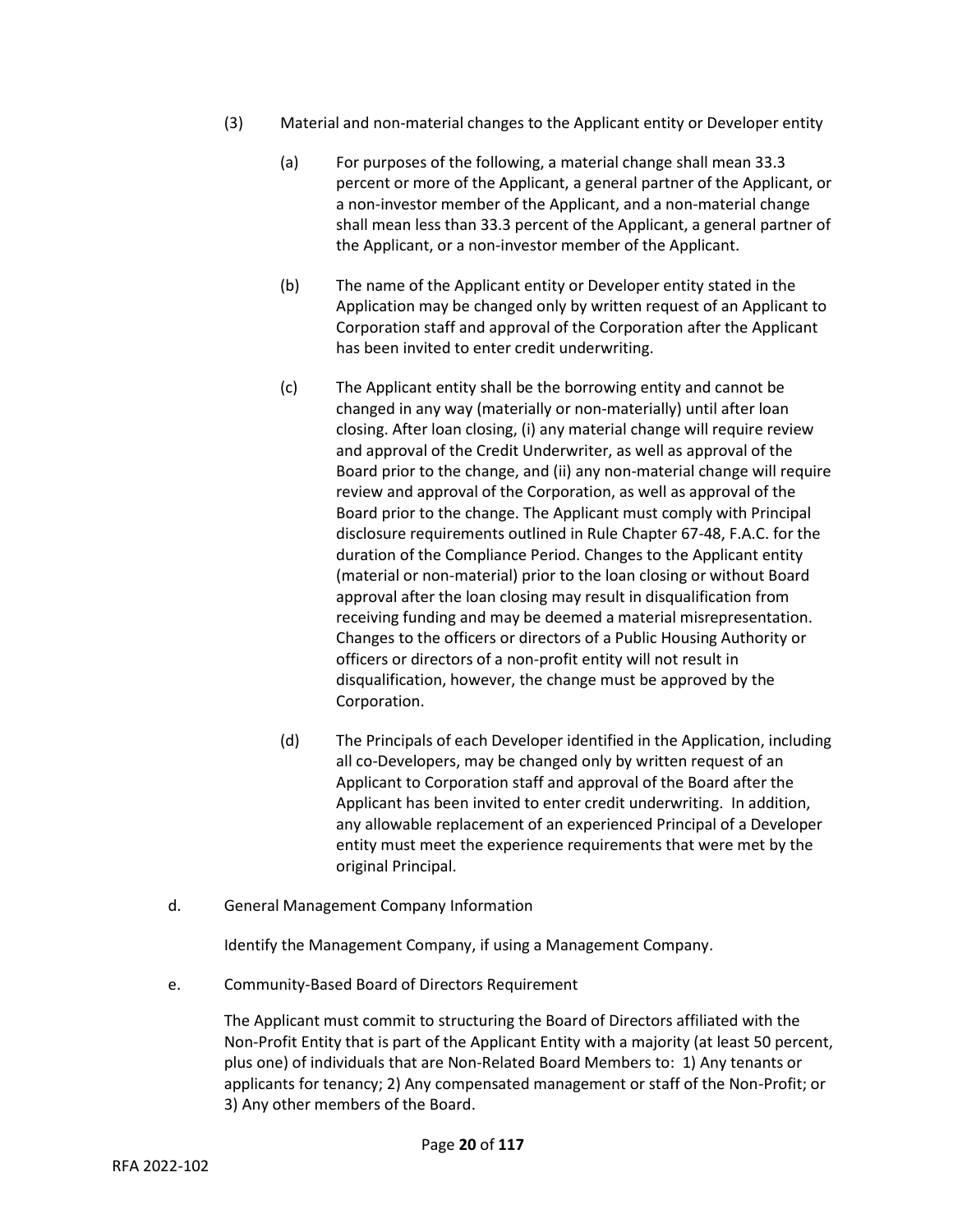For this RFA, Non-Related Board Members means that these Board members and the Board Chair must not be related to, in a guardian role of, or in any way be a significant other of the groups listed above.

The Board and Property Manager shall not allow persons who are legally or informally related to current residents of or applicants for tenancy at the Development to be employees or volunteers in positions that make decisions related to the Development's operations, tenant application and selection, or coordination or provision of supportive services.

A Non-Profit Applicant must have bylaws that facilitate and ensure objective and experienced governance of the Non-Profit. The structure and operation of the Non-Profit, including both day-to-day administration and Board functions, may not be overseen by membership driven decisions.

- f. Contact Person
	- (1) Enter the information for the required Authorized Principal Representative. The Authorized Principal Representative (a) must be a natural person Principal of at least one Non-Profit entity of the Applicant listed on the Principal Disclosure Form; (b) must have signature authority to bind the Applicant entity; (c) must sign the Applicant Certification and Acknowledgement form submitted in this Application; (d) must sign the Florida Housing Finance Corporation Resident Community-Based Services Coordination Provider Or Principal Of Resident Community-Based Services Coordination Provider Certification form (Form Rev. 10-2021); (e) must sign the Site Control Certification form submitted in this Application; and (f) if funded, will be the recipient of all future documentation that requires a signature.
	- (2) A separate Operational Contact Person may be included, if desired. If provided, the Operational Contact Person will be the recipient of any general correspondence associated with the Development activities that does not require a signature. If an Operational Contact Person is not provided, the Authorized Principal Representative will be the recipient of any such documentation.

#### **4. General Proposed Development Information**

- a. State the name of the proposed Development.
- b. Development Category
	- (1) Indicate whether the proposed Development will create new housing\* through the Development Category of new construction or through Substantial Rehabilitation, with or without acquisition.

\*For purposes of this RFA, creation of new housing means that the proposed Development is not currently contractually or otherwise legally obligated to provide housing for Persons with Special Needs or Homeless Households,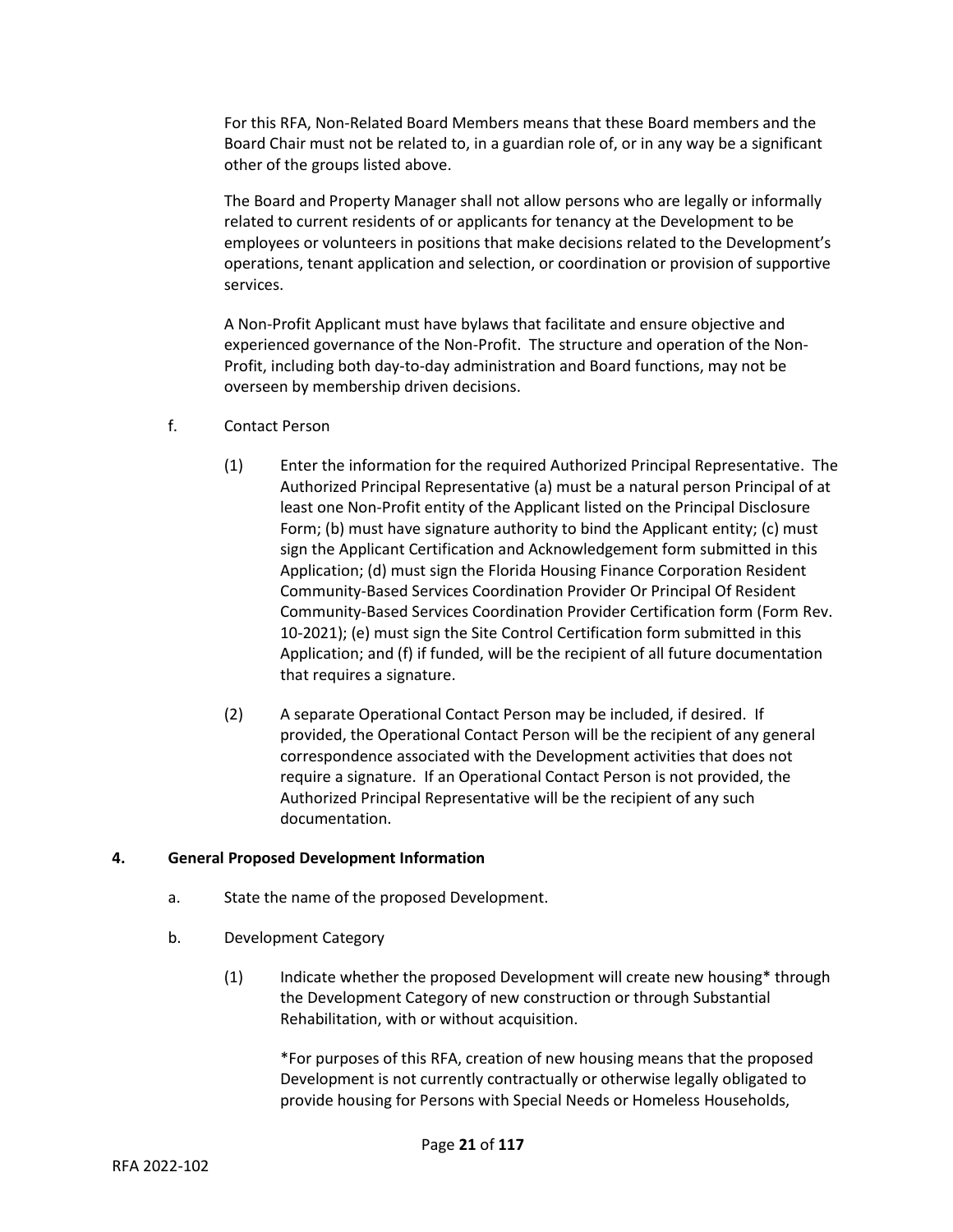individuals, or families pursuant to any written instrument, rule, regulation or law. All New Construction Developments are considered to be creating new housing.

NOTE: None of the following are eligible for funding under this RFA: Group homes, Assisted Living Facilities, and other specialized licensed residential facilities, or units within a condominium complex.

- (2) The proposed Development must meet the Development Category requirements for the applicable Development Category as listed below:
	- (a) New Construction

At least 50 percent of the total units must be new construction.

- (b) Substantial Rehabilitation, with or without acquisition
	- (i) The proposed Development may consist of either (A) 100 percent Rehabilitation; or (B) a combination of new construction and Rehabilitation if less than 50 percent of the total new units are new construction; and
	- (ii) The proposed Development must meet the definition of Substantial Rehabilitation in Rule 67-48.002, F.A.C.
- c. Development Type

Select the Development Type for the proposed Development. For mixed-type Developments, indicate the type that will comprise the majority of the units in the Development.

- Garden Apartments (a building comprised of 1, 2 or 3 stories, with or without an elevator)
- Duplexes
- Triplexes
- Quadraplexes
- Mid-Rise, 4 story

For purposes of determining the number of stories, each floor in the building(s) should be counted regardless of whether it will consist of retail, commercial, parking, utility, or residential.

Note: Any dwelling unit that consists of more than one story, (e.g. Townhouse), is prohibited.

Also, Group homes, Assisted Living Facilities, and other specialized licensed residential facilities, or units within a condominium complex are not eligible for funding in this RFA.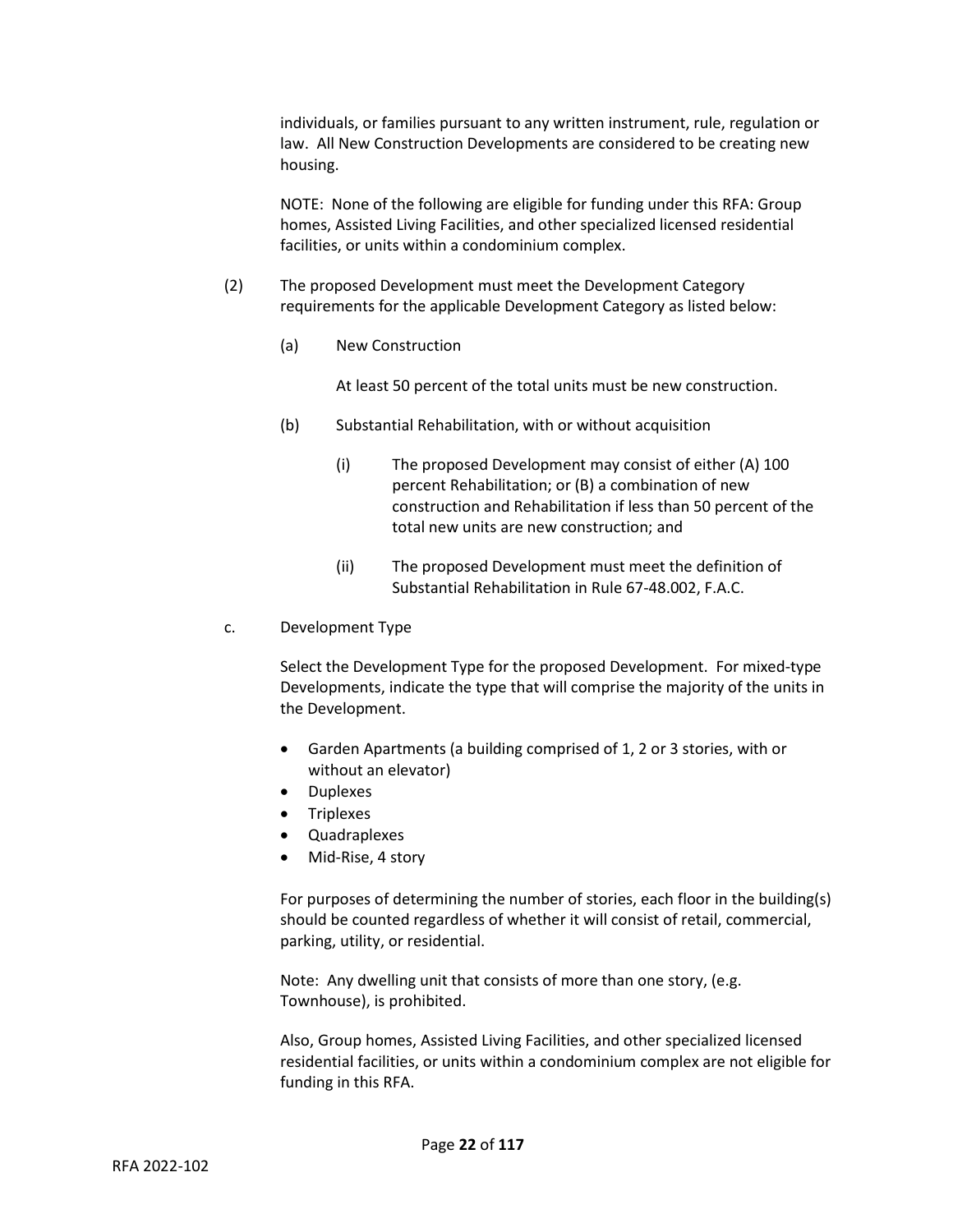d. Enhanced Structural Systems ("ESS") Construction Qualifications

To qualify as "Enhanced Structural Systems Construction" or "ESS Construction" for purposes of the Total Development Cost Limitation calculation, the proposed Development must meet at least one of the specifications listed below.

(1) For all new construction buildings, and as of the Application Deadline for all existing buildings proposed for rehabilitation, as applicable, all of the following structural elements must consist of 100 percent poured concrete/masonry, 100 percent steel, or a combination adding up to 100 percent of concrete/masonry and steel, as verified during credit underwriting: all exterior walls and other external load-bearing elements, as well as the floor of the lowest story of the building that contains residential, commercial or storage space (other than parking), and any under-floor/under-ground supports for that lowest story's floor.

Additionally, if the proposed work includes rehabilitation of any structural elements listed above, the structural elements must also meet the above requirements after completion of the rehabilitation work.

(2) Any new construction buildings with the Development Type of Mid-Rise that utilize a ESS Podium Structure shall qualify as "ESS Construction." New construction buildings of other Development Types that utilize a ESS Podium Structure must meet the requirements in (1) above in order to qualify as "ESS Construction." In this event, the top surface of the podium itself shall be considered to be the floor of the lowest story of the building that contains residential, commercial or storage space (other than parking).

For the purposes of determining "ESS Construction," there is no requirement regarding the materials to be used in the roof of the building.

The term "ESS Podium Structure" shall mean a non-residential support structure underneath the rental units constructed solely of concrete/masonry, steel, or some combination of concrete/masonry and steel together, and where said structure under the rental units must utilize at least 85 percent of the square footage for parking or non-commercial utility/ancillary building uses only. Up to 15 percent of the square footage can be used for other nonresidential purposes.

These qualifying criteria specifically exclude face brick or brick veneer from qualifying as ESS Construction for purposes of this RFA unless the proposed Development otherwise meets the requirements in (1) or (2) above.

For purposes of this RFA, the Corporation will consider an Application to be ESS Construction if the answer to question 4.d. of Exhibit A is "Yes." This will be verified during the credit underwriting process. If this cannot be verified the Development will no longer be considered ESS Construction, and funding awarded under this RFA may be rescinded.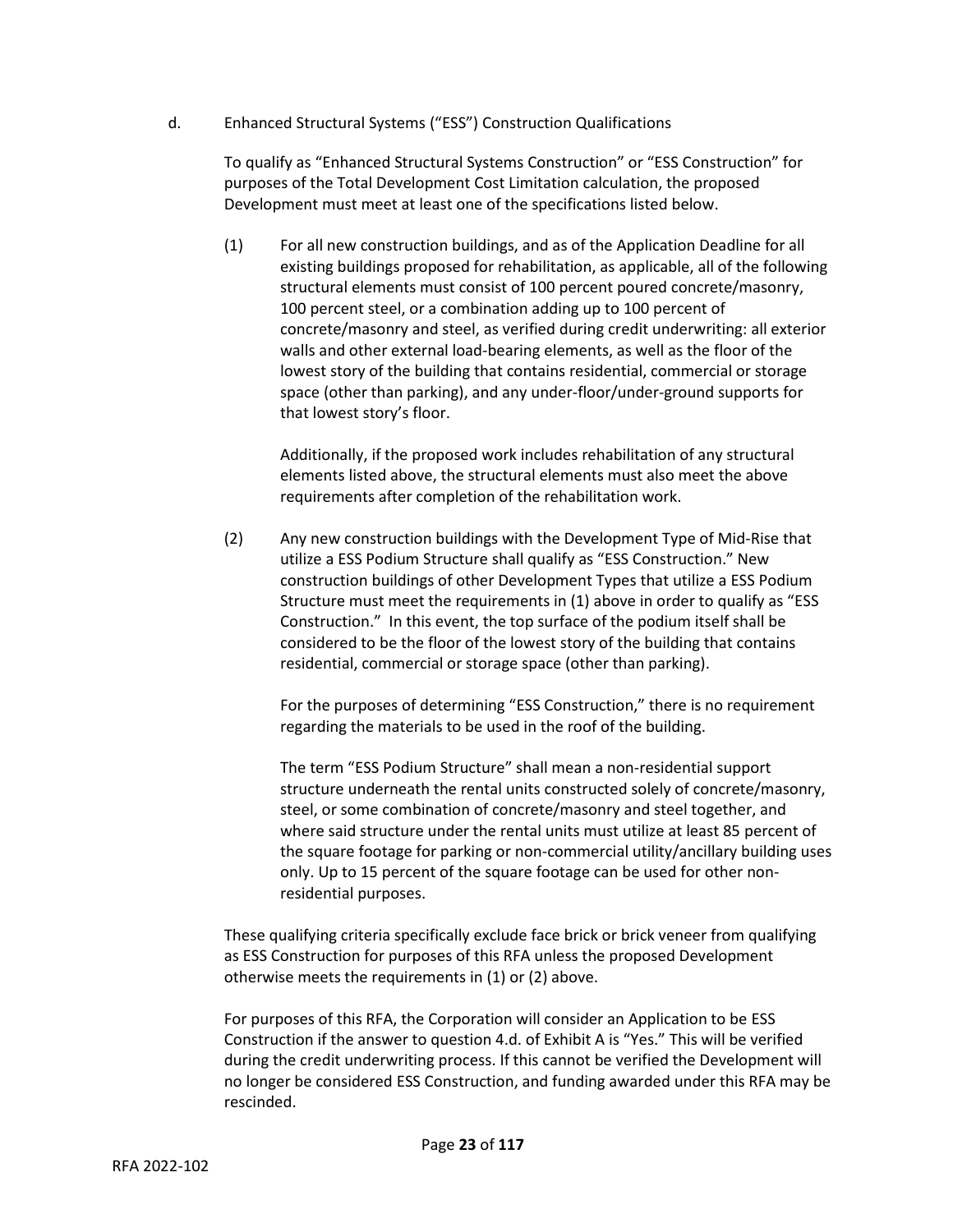e. Breakdown of number of units

Complete the chart in Exhibit A of the RFA reflecting the appropriate breakdown reflecting the number of units within each of the Development Categories, Development Types, or ESS/non-ESS Construction, for purposes of the Total Development Cost Per Unit Limitation calculation.

#### **5. Location of Proposed Development**

a. Indicate the county where the proposed Development will be located.

| Large        | <b>Medium</b>       |            | <b>Small</b>    |            |
|--------------|---------------------|------------|-----------------|------------|
|              |                     |            |                 |            |
| Broward      | Alachua             | Manatee    | Baker           | Jefferson  |
| Duval        | Bay                 | Marion     | <b>Bradford</b> | Lafayette  |
| Hillsborough | Brevard             | Martin     | Calhoun         | Levy       |
| Miami-Dade   | Charlotte           | Okaloosa   | Columbia        | Liberty    |
| Orange       | Citrus              | Osceola    | De Soto         | Madison    |
| Palm Beach   | Clay                | Pasco      | Dixie           | Monroe     |
| Pinellas     | Collier             | Polk       | Franklin        | Nassau     |
|              | Escambia            | St. Johns  | Gadsden         | Okeechobee |
|              | Flagler             | St. Lucie  | Gilchrist       | Putnam     |
|              | Hernando            | Santa Rosa | Glades          | Suwannee   |
|              | Highlands           | Sarasota   | Gulf            | Taylor     |
|              | <b>Indian River</b> | Seminole   | Hamilton        | Union      |
|              | Lake                | Sumter     | Hardee          | Wakulla    |
|              | Lee                 | Volusia    | Hendry          | Walton     |
|              | Leon                |            | Holmes          | Washington |
|              |                     |            | Jackson         |            |

**Large, Medium and Small County Geographic Categories**

b. Provide the Address of the Development site

Indicate (1) the address number, street name, and name of city, and/or (2) the street name, closest designated intersection, and either name of city or unincorporated area of county. If the proposed Development consists of Scattered Sites, this information must be provided for each of the Scattered Sites.

c. State whether the Development consists of Scattered Sites.

If the proposed Development consists of Scattered Sites, the following conditions must be met:

- (1) For Developments located in a county other than Monroe County, a part of the boundary of each Scattered Site must be located within ½ mile of a part of the boundary of the Scattered Site with the most units. For Developments located in Monroe County, a part of the boundary of each Scattered Site must be located within 20 miles of a part of the boundary of the Scattered Site with the most units;
- (2) Site control and Ability to Proceed must be demonstrated in the Application for all Scattered Sites; and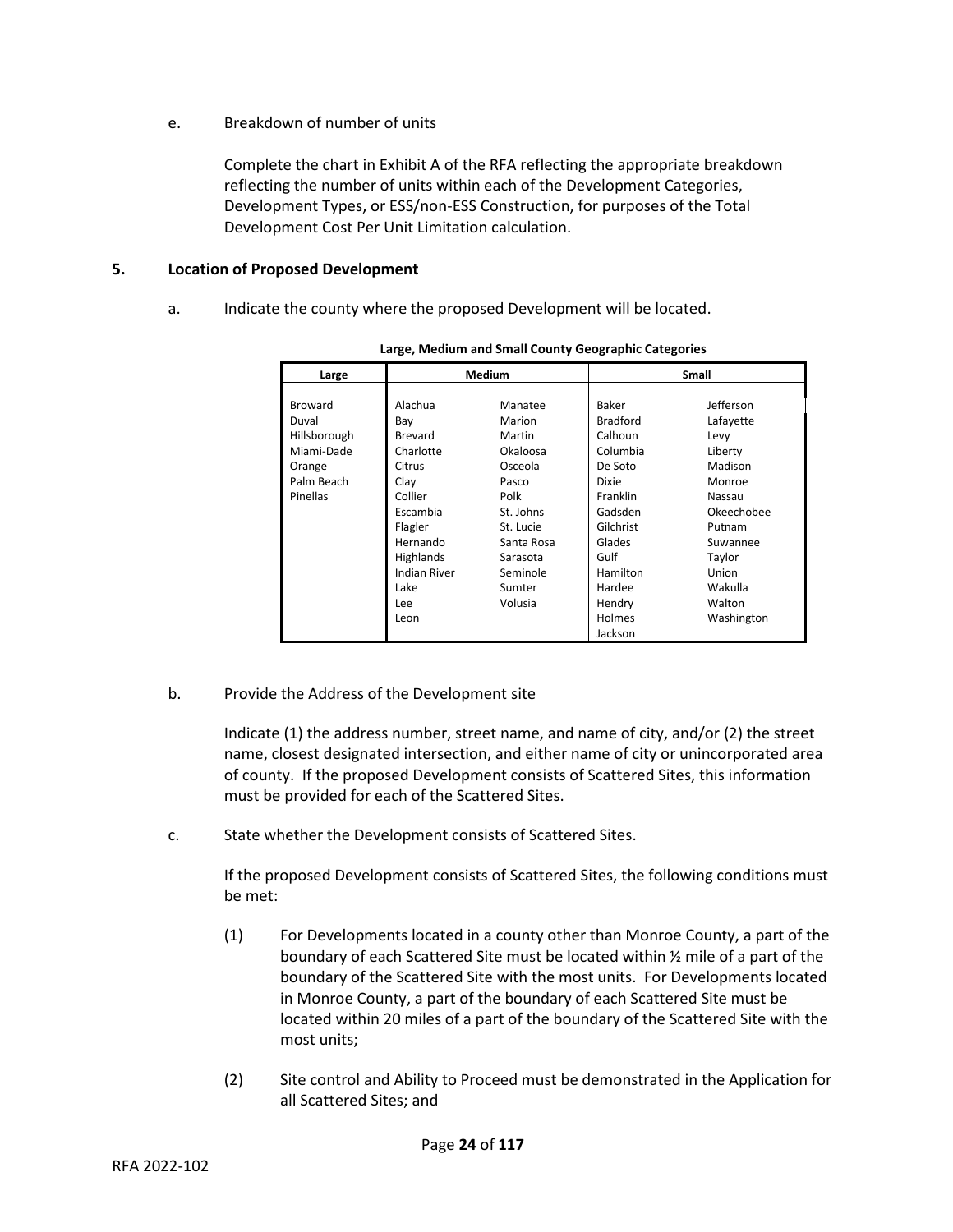- (3) All Scattered Sites must be located within the same county.
- d. Latitude/Longitude Coordinates
	- (1) Provide a Development Location Point stated in decimal degrees, rounded to at least the sixth decimal place. If the proposed Development consists of Scattered Sites, as of Application Deadline the Development Location Point must affirmatively be established on the site with the most units, as outlined in subsection 67-48.002(34), F.A.C., and latitude and longitude coordinates for each Scattered Site must also be provided.
	- (2) If the proposed Development consists of Scattered Sites, for each Scattered Site that is in addition to the Development Location Point information provided in (1) above, provide the latitude and longitude coordinates of one point located anywhere on the Scattered Site. The coordinates must be stated in decimal degrees and rounded to at least the sixth decimal place.

Note: 30.443900, -84.283960 is an example of decimal degrees format, represented to six decimal places.

#### **6. Number of Units and Buildings**

a. State the total number of units that will be in the proposed Development upon completion.

For Small County Developments, the minimum is 4 units and the maximum is 15 units. For Medium and Large County Developments, the minimum is 10 units and the maximum is 30 units.

- b. If there are existing occupied units and if the Development is funded, a plan for relocation of existing tenants will be required to be provided to the Credit Underwriter, as outlined in Exhibit D.
- c. Set-Aside Commitments
	- (1) Income Set-Aside Units

100 percent of the units shall be rented to households (person or persons) with incomes at or below 60 percent of the Area Median Income (AMI).

Applicants may rent units as Shared Housing, as defined in Exhibit B, to allow unrelated persons the choice to share units.

The Corporation will require that properties use the Multifamily Programs Income Limits (updated each year) to determine resident eligibility under this funding. A copy of the Income Limit Chart for all areas of the state is provided at https://www.floridahousing.org/owners-and-managers/compliance/incomelimits (also accessible by clickin[g here\)](https://www.floridahousing.org/owners-and-managers/compliance/income-limits). Income certification of the tenants will be required throughout the Compliance Period.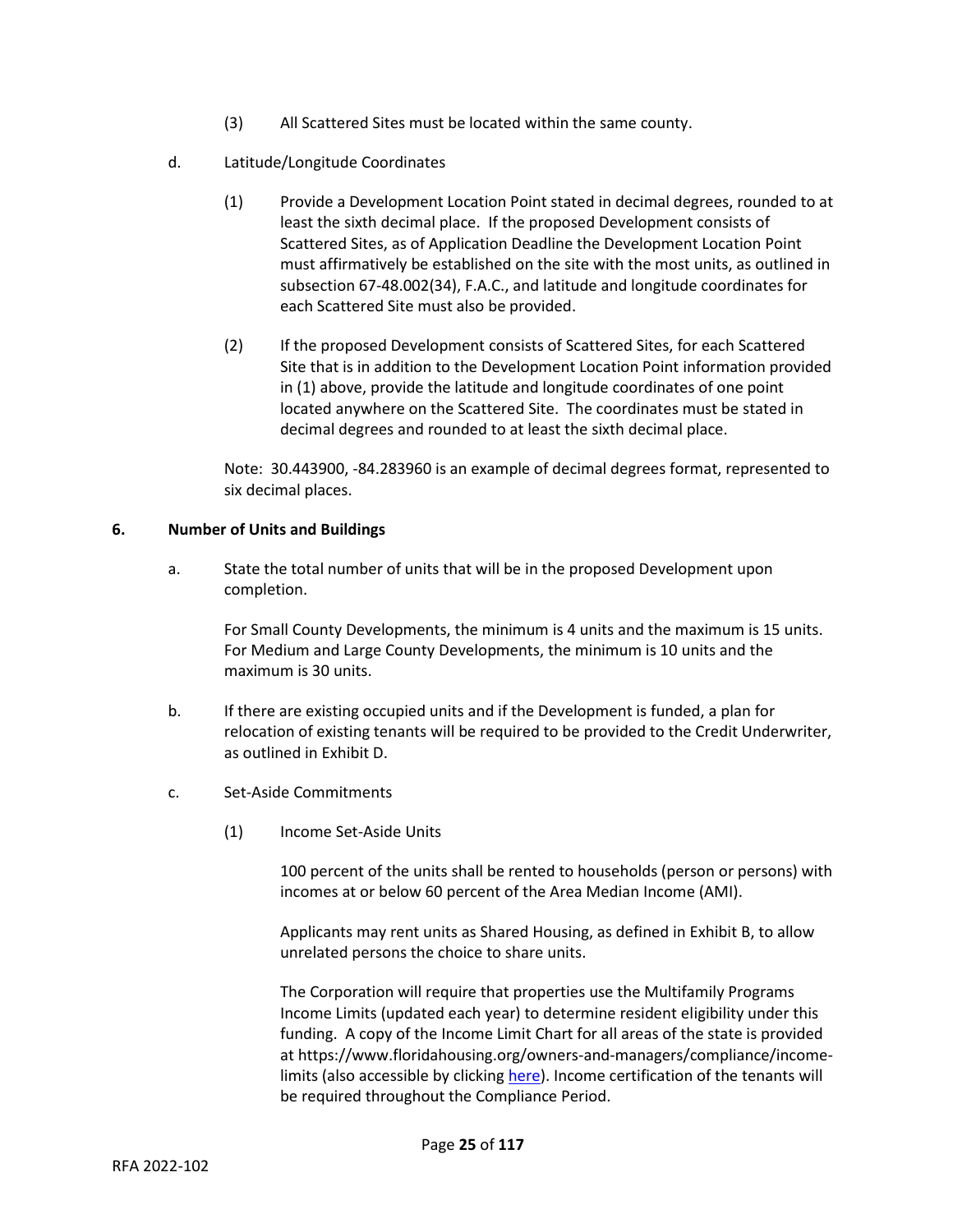#### (2) Required ELI Commitments

All Applicants must commit to set aside 20 percent of the total units in the proposed Development to serve Extremely Low Income (ELI) Households. All Applicants are eligible for forgivable ELI Loan funding for the required ELI Set-Aside units, not to exceed 20 percent of the total units, as further outlined in Section Four A.10.a.(1)(b) of the RFA. The terms of the forgivable ELI Loan and the credit underwriting procedures for the loan are outlined in Exhibit H of this RFA.

The following chart sets out the ELI Area Median Income (AMI) for each County and the maximum ELI Loan gap funding amounts per eligible ELI Set-Aside unit. If the Unit Mix stated by the Applicant is adjusted during the credit underwriting process, the ELI Loan gap funding amount may be decreased, but under no circumstances shall it be increased.

Example: For purposes of the Application, an Applicant specifies that the proposed Development will be located in Charlotte County and will have a total of 23 units. This means that 5 of those units (23 multiplied by 0.20, rounded up) must be ELI Set-Aside units and, as shown below, must be committed to households with incomes at or below 40 percent of the AMI. The remaining units must be committed to households with incomes at or below 60 percent of the AMI.

For purposes of this provision, the requirement to set aside units for ELI Households refers to the ELI Area Median Income (AMI) level for the county where the proposed Development is located as seen in the chart below.

ELI Set-Aside Units must be proportionately distributed across each Unit Mix stated at question 6.d. of Exhibit A (e.g., number of Zero Bedroom, one bedroom, two-bedroom, and three-bedroom units). If the ELI Set-Aside units are not proportionately distributed across the unit mix, the Corporation will redistribute the ELI Set-Aside units as needed, which may cause a reduction to the ELI Loan Amount as further outlined in 10.a.(1)(b) of the RFA.

A Development utilizing any type of federal or state administered project based rental assistance for a unit can apply the unit towards the requirement to set aside 20 percent of the total units as ELI units if the unit serves ELI Households. The Corporation will verify any project based rental assistance during credit underwriting and, if the unit designated as ELI is also receiving project based rental assistance, the ELI funding will be reduced for that unit.

| County       | <b>2021 ELI</b><br><b>AMI</b> | 0 & 1<br><b>Bedroom</b><br><b>Units</b> | $\overline{\phantom{a}}$<br><b>Bedroom</b><br><b>Units</b> | 3 & Higher<br><b>Bedroom</b><br><b>Units</b> |
|--------------|-------------------------------|-----------------------------------------|------------------------------------------------------------|----------------------------------------------|
| Alachua      | 33%                           | \$70,900                                | \$83,100                                                   | \$93,700                                     |
| <b>Baker</b> | 33%                           | \$71,300                                | \$83,800                                                   | \$94,200                                     |
| Bay          | 35%                           | \$60,200                                | \$70,600                                                   | \$79,700                                     |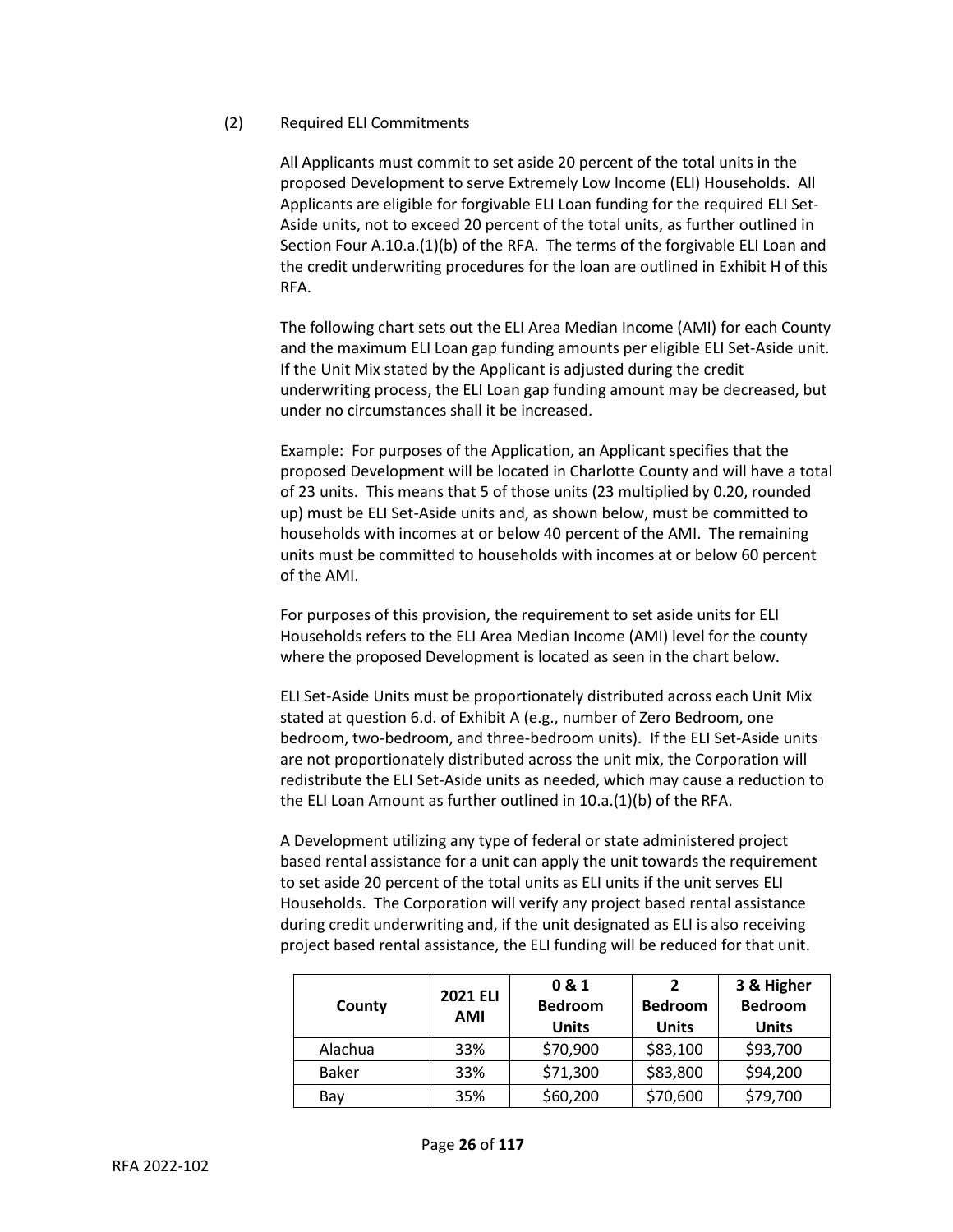| County              | <b>2021 ELI</b><br><b>AMI</b> | 0 & 1          | 2              | 3 & Higher     |
|---------------------|-------------------------------|----------------|----------------|----------------|
|                     |                               | <b>Bedroom</b> | <b>Bedroom</b> | <b>Bedroom</b> |
|                     |                               | <b>Units</b>   | <b>Units</b>   | <b>Units</b>   |
| <b>Bradford</b>     | 40%                           | \$41,300       | \$48,600       | \$54,700       |
| <b>Brevard</b>      | 33%                           | \$70,400       | \$82,500       | \$93,000       |
| <b>Broward</b>      | 28%                           | \$100,900      | \$118,400      | \$133,600      |
| Calhoun             | 40%                           | \$39,800       | \$46,500       | \$52,500       |
| Charlotte           | 35%                           | \$58,100       | \$68,200       | \$76,900       |
| Citrus              | 40%                           | \$39,800       | \$46,500       | \$52,500       |
| Clay                | 33%                           | \$72,500       | \$85,000       | \$95,900       |
| Collier             | 28%                           | \$96,700       | \$113,300      | \$128,000      |
| Columbia            | 40%                           | \$42,300       | \$49,500       | \$55,800       |
| DeSoto              | 40%                           | \$39,800       | \$46,500       | \$52,500       |
| Dixie               | 40%                           | \$39,800       | \$46,500       | \$52,500       |
| Duval               | 33%                           | \$72,500       | \$85,000       | \$95,900       |
| Escambia            | 33%                           | \$66,900       | \$78,400       | \$88,400       |
| Flagler             | 33%                           | \$66,500       | \$78,200       | \$88,200       |
| Franklin            | 40%                           | \$41,700       | \$48,700       | \$55,100       |
| Gadsden             | 30%                           | \$82,200       | \$96,200       | \$108,600      |
| Gilchrist           | 33%                           | \$70,900       | \$83,100       | \$93,700       |
| Glades              | 40%                           | \$39,800       | \$46,500       | \$52,500       |
| Gulf                | 40%                           | \$42,100       | \$49,300       | \$55,600       |
| Hamilton            | 40%                           | \$39,800       | \$46,500       | \$52,500       |
| Hardee              | 40%                           | \$39,800       | \$46,500       | \$52,500       |
| Hendry              | 40%                           | \$39,800       | \$46,500       | \$52,500       |
| Hernando            | 33%                           | \$71,500       | \$83,800       | \$94,600       |
| Highlands           | 40%                           | \$39,800       | \$46,500       | \$52,500       |
| Hillsborough        | 33%                           | \$71,500       | \$83,800       | \$94,600       |
| Holmes              | 40%                           | \$39,800       | \$46,500       | \$52,500       |
| <b>Indian River</b> | 33%                           | \$70,700       | \$82,700       | \$93,500       |
| Jackson             | 40%                           | \$39,800       | \$46,500       | \$52,500       |
| Jefferson           | 30%                           | \$82,200       | \$96,200       | \$108,600      |
| Lafayette           | 40%                           | \$40,900       | \$48,000       | \$54,100       |
| Lake                | 30%                           | \$82,200       | \$96,200       | \$108,600      |
| Lee                 | 33%                           | \$69,800       | \$81,800       | \$92,100       |
| Leon                | 30%                           | \$82,200       | \$96,200       | \$108,600      |
| Levy                | 40%                           | \$39,800       | \$46,500       | \$52,500       |
| Liberty             | 40%                           | \$39,800       | \$46,500       | \$52,500       |
| Madison             | 40%                           | \$39,800       | \$46,500       | \$52,500       |
| Manatee             | 30%                           | \$83,200       | \$97,300       | \$109,700      |
| Marion              | 40%                           | \$40,000       | \$46,700       | \$52,700       |
| Martin              | 33%                           | \$69,200       | \$81,200       | \$91,700       |
| Miami-Dade          | 25%                           | \$113,400      | \$133,100      | \$150,000      |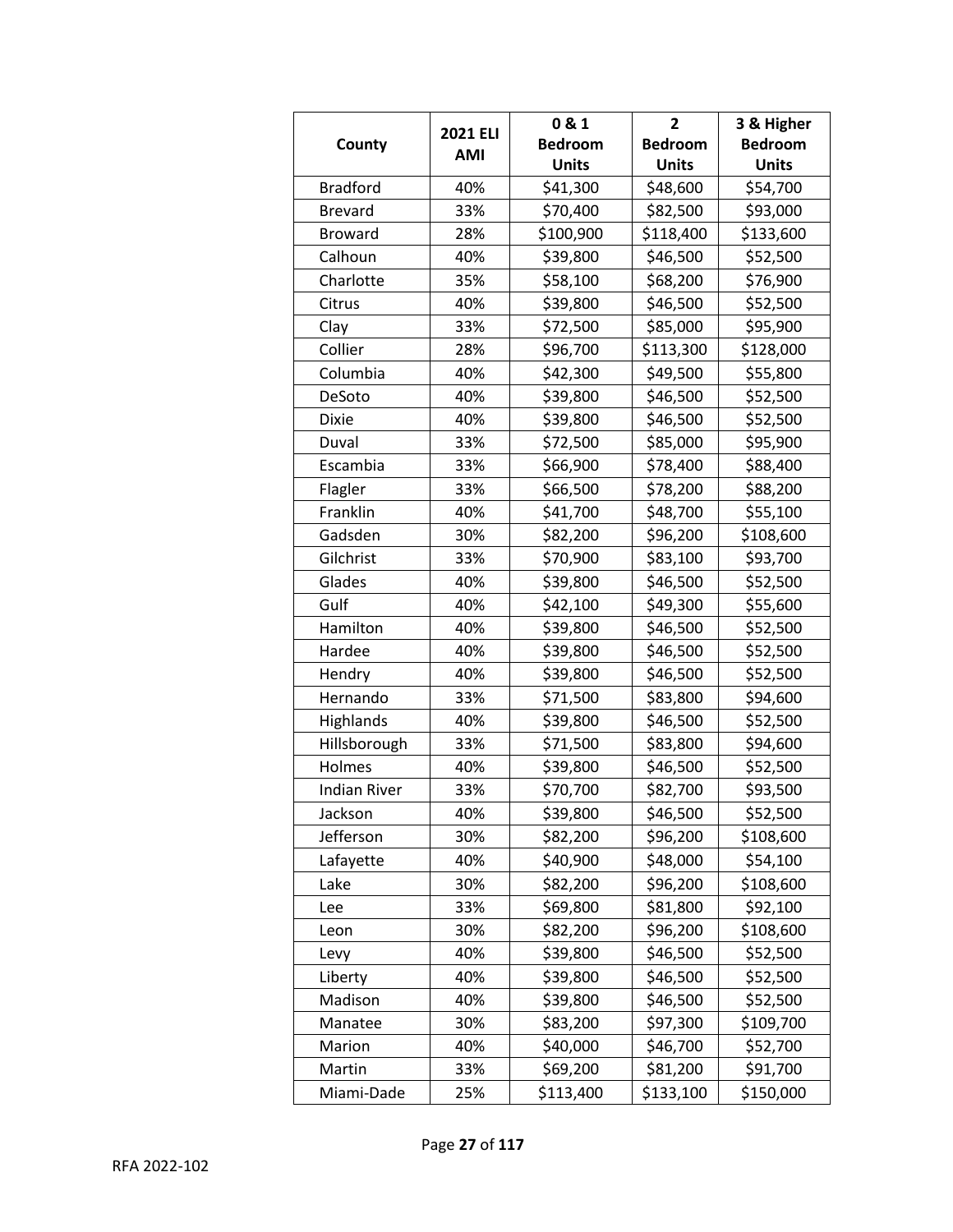| County        | <b>2021 ELI</b><br><b>AMI</b> | 0 & 1          | $\overline{2}$ | 3 & Higher     |
|---------------|-------------------------------|----------------|----------------|----------------|
|               |                               | <b>Bedroom</b> | <b>Bedroom</b> | <b>Bedroom</b> |
|               |                               | <b>Units</b>   | <b>Units</b>   | <b>Units</b>   |
| Monroe        | 25%                           | \$127,700      | \$149,800      | \$168,800      |
| <b>Nassau</b> | 33%                           | \$72,500       | \$85,000       | \$95,900       |
| Okaloosa      | 30%                           | \$84,700       | \$99,200       | \$111,700      |
| Okeechobee    | 40%                           | \$39,800       | \$46,500       | \$52,500       |
| Orange        | 30%                           | \$82,200       | \$96,200       | \$108,600      |
| Osceola       | 30%                           | \$82,200       | \$96,200       | \$108,600      |
| Palm Beach    | 28%                           | \$98,300       | \$115,200      | \$129,800      |
| Pasco         | 33%                           | \$71,500       | \$83,800       | \$94,600       |
| Pinellas      | 33%                           | \$71,500       | \$83,800       | \$94,600       |
| Polk          | 40%                           | \$44,200       | \$51,900       | \$58,500       |
| Putnam        | 40%                           | \$39,800       | \$46,500       | \$52,500       |
| Saint Johns   | 33%                           | \$72,500       | \$85,000       | \$95,900       |
| Saint Lucie   | 33%                           | \$69,200       | \$81,200       | \$91,700       |
| Santa Rosa    | 33%                           | \$66,900       | \$78,400       | \$88,400       |
| Sarasota      | 30%                           | \$83,200       | \$97,300       | \$109,700      |
| Seminole      | 30%                           | \$82,200       | \$96,200       | \$108,600      |
| Sumter        | 35%                           | \$60,400       | \$70,800       | \$79,800       |
| Suwannee      | 40%                           | \$39,800       | \$46,500       | \$52,500       |
| Taylor        | 40%                           | \$39,800       | \$46,500       | \$52,500       |
| Union         | 40%                           | \$39,800       | \$46,500       | \$52,500       |
| Volusia       | 35%                           | \$58,700       | \$68,700       | \$77,500       |
| Wakulla       | 33%                           | \$70,700       | \$83,100       | \$93,500       |
| Walton        | 33%                           | \$67,300       | \$79,000       | \$89,100       |
| Washington    | 40%                           | \$39,800       | \$46,500       | \$52,500       |

The above ELI and all other set-aside commitments must be taken into account during any pre-leasing and leasing activities.

(3) Tenant Selection Plan

With the exception of Developments financed with HUD Section 811, the Tenant Selection Plan shall be submitted by the owner to the Corporation for approval within 21 Calendar Days of the date of the invitation to enter credit underwriting. The Tenant Selection Plan Guidelines and Tenant Selection Plan Checklist can be found on the webpage

https://www.floridahousing.org/programs/developers-multifamilyprograms/competitive (also available by clicking [here\)](https://www.floridahousing.org/programs/developers-multifamily-programs/competitive). Exhibit G of the RFA also describes requirements for tenant selection policies.

If a Development has a Housing Assistance Payment and/or an Annual Contributions Contract with HUD, the Tenant Selection Plan must be sent to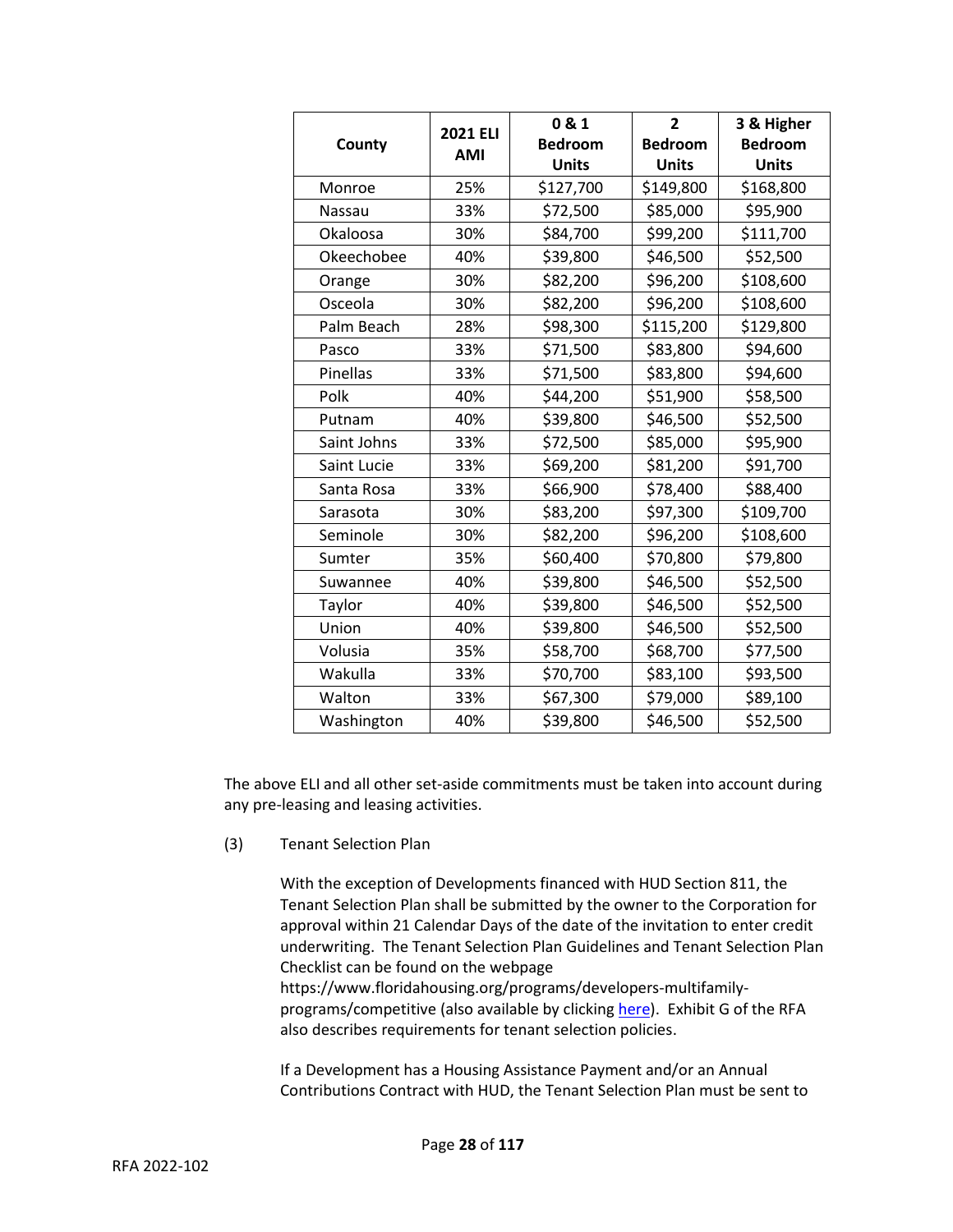the Corporation for preliminary approval before sending to HUD. Note: HUD approval may take several months. HUD approval shall be demonstrated to the Corporation prior to the completion of the final credit underwriting report.

#### d. Unit Mix

Complete the Unit Mix Chart listing the total number of bedrooms per unit, the total number of bathrooms per unit (including half-baths, if applicable), the total number of units per bedroom type, and the number of units that are ELI Set-Aside units. All units in the proposed Development must be listed, including all manager/employee units, if applicable. If additional space is required, enter the information in the Addenda.

The following restrictions apply:

- Units must consist of Zero, one, two, or three-bedrooms only;
- At least 30 percent of the total units, rounded up, must be Zero Bedroom or onebedroom units;
- No more than 25 percent of the total units, rounded up, may be three-bedroom units;
- No more than 50 percent of the total units, rounded up, may consist of Shared Housing as defined in Exhibit B; and
- Only two and three-bedroom units may consist of Shared Housing. One-bedroom units are not eligible for Shared Housing.

Note: The maximum ELI funding amount per eligible ELI Set-Aside unit the proposed Development is eligible to receive is based on the information listed by the Applicant on the Unit Mix chart as further outlined in Section Four A.10.a.(1)(b) of this RFA. If the ELI Set-Aside units are not proportionally distributed across the unit mix, the Corporation will redistribute the ELI Set-Aside units as needed. This may cause a reduction to the ELI Loan Amount as further outlined in  $10.a.(1)(b)$  of the RFA.

e. Number of Buildings

State the anticipated number of residential buildings.

The number of residential buildings stated in the Application may be changed only by written request of an Applicant to Corporation staff after the Applicant has been invited to enter credit underwriting.

- f. Compliance Period
	- (1) Applicants must irrevocably commit to the Persons with Special Needs demographic commitment for a minimum of 30 years.
	- (2) Applicants must irrevocably commit to the Persons with Special Needs population(s) demographic commitment selected at question 2.b. of Exhibit A for a minimum of 12 years.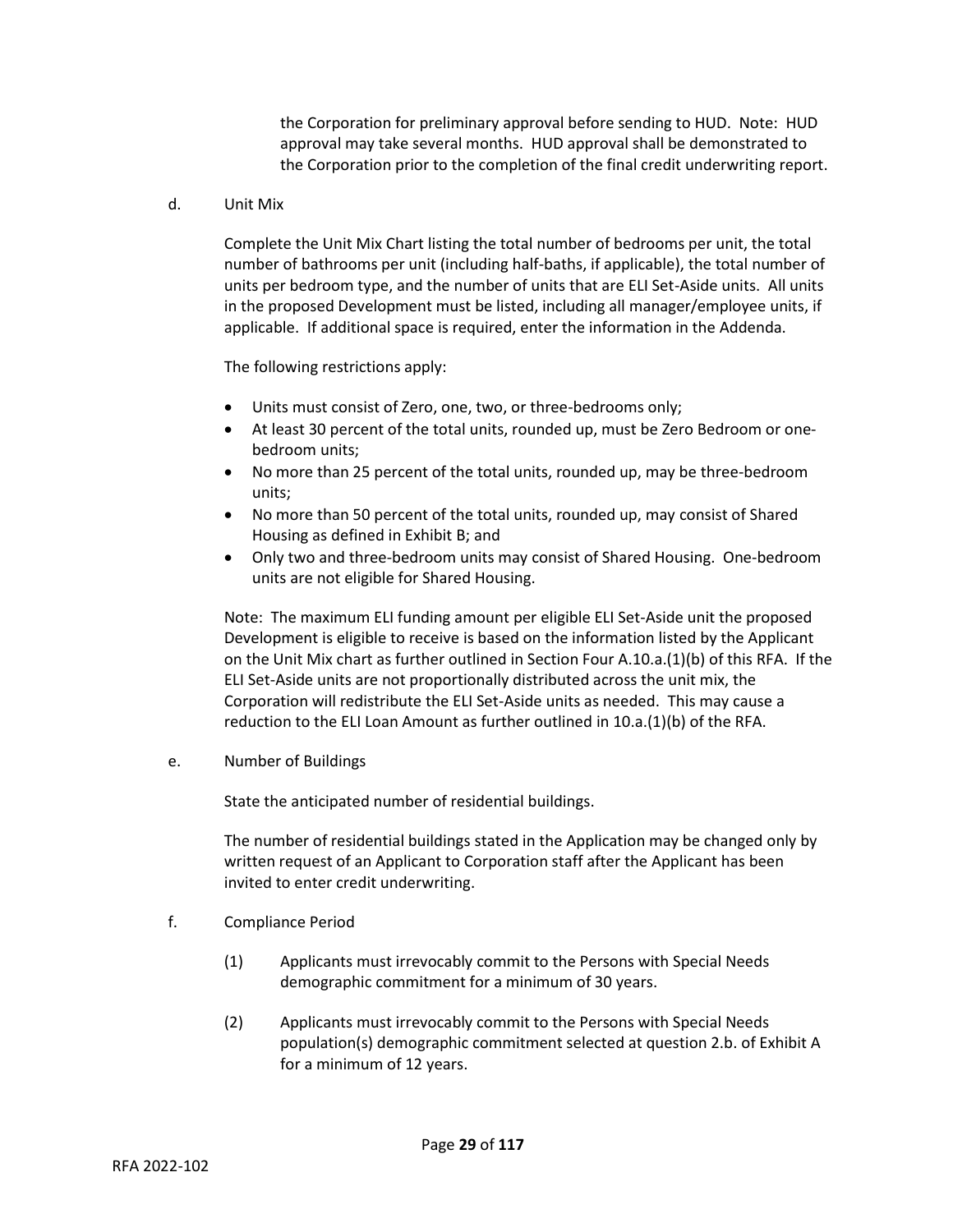(3) Applicants must irrevocably commit to the income set aside commitment for a minimum of 30 years, except that Applicants must only commit to the ELI Set-Aside commitment for a minimum of 15 years. After 15 years all of the ELI Set-Aside units may convert to serve residents at or below 60 percent AMI.

These commitments will also be reflected in the Land Use Restriction Agreement.

#### **7. Readiness to Proceed**

a. Site Control

Demonstrate site control by providing, as **Attachment 8\*** to Exhibit A, the properly completed and executed Florida Housing Finance Corporation Site Control Certification form (Form Rev. 08-18), which is provided on the RFA Webpage.

\*Note: Attachment 5, 6 and 7 were intentionally omitted.

For the Site Control Certification form to be considered complete, as an attachment to the form, include the documentation required in Items (1), (2), and/or (3), as indicated below, demonstrating that it is a party to an eligible contract or lease, or is the owner of the subject property. Such documentation must include all relevant intermediate contracts, agreements, assignments, options, conveyances, intermediate leases, and subleases. If the proposed Development consists of Scattered Sites, site control must be demonstrated for all of the Scattered Sites.

- (1) An eligible contract must meet all of the following conditions:
	- (a) It must have a term that does not expire before September 30, 2022 or that contains extension options exercisable by the purchaser and conditioned solely upon payment of additional monies which, if exercised, would extend the term to a date that is not earlier than September 30, 2022;
	- (b) It must specifically state that the buyer's remedy for default on the part of the seller includes or is specific performance;
	- (c) The Applicant must be the buyer unless there is an assignment of the eligible contract, signed by the assignor and the assignee, which assigns all of the buyer's rights, title and interests in the eligible contract to the Applicant; and
	- (d) The owner of the subject property must be the seller, or is a party to one or more intermediate contracts, agreements, assignments, options, or conveyances between or among the owner, the Applicant, or other parties, that have the effect of assigning the owner's right to sell the property to the seller. Any intermediate contract must meet the criteria for an eligible contract in (a) and (b) above.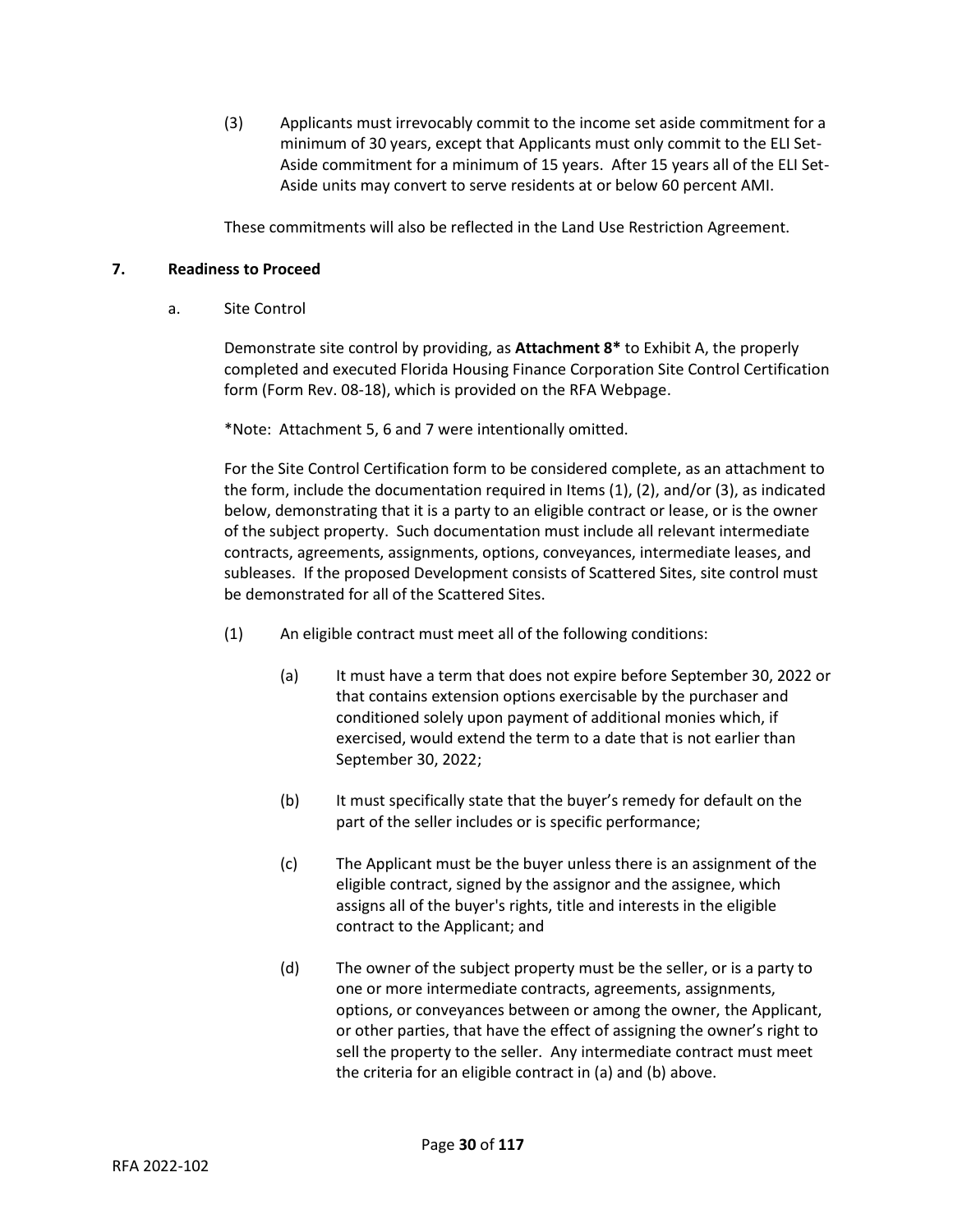- (2) Proof of Ownership through a recorded document such as a Deed or Certificate of Title – The documentation must be recorded in the county in which the property is located and show the Applicant as the sole Grantee.
- (3) Lease The lease must have an unexpired term of at least 30 years after the Application Deadline and the lessee must be the Applicant. The owner of the subject property must be a party to the lease, or a party to one or more intermediate leases, subleases, agreements, or assignments, between or among the owner, the Applicant, or other parties, that have the effect of assigning the owner's right to lease the property for at least 30 years to the lessee.

Note: The Corporation will not review the site control documentation that is submitted with the Site Control Certification form during the scoring process unless there is a reason to believe that the form has been improperly executed, nor will it in any case evaluate the validity or enforceability of any such documentation. During scoring, the Corporation will rely on the properly executed Site Control Certification form to determine whether an Applicant has met the requirement of this RFA to demonstrate site control. The Corporation has no authority to, and will not, evaluate the validity or enforceability of any eligible site control documentation that is attached to the Site Control Certification form during the scoring process. During credit underwriting, if it is determined that the site control documents do not meet the above requirements, the Corporation may rescind the award.

# b. Ability to Proceed

Demonstrate the following Ability to Proceed elements as of Application Deadline, for the entire proposed Development site, including all Scattered Sites, if applicable, as outlined below. The Florida Housing Ability to Proceed Verification forms are provided on the RFA Webpage. Note: The Applicant may include the Florida Housing Ability to Proceed Verification forms that were included in a previous RFA submission for the same proposed Development, provided (i) the form(s) used for this RFA are labeled Form Rev. 06-2020, (ii) the forms are dated within 12 months of the Application Deadline, (iii) none of the information entered on the form and certified to by the signatory has changed in any way, and (iv) the requirements outlined in this RFA are met. If the Applicant provides any prior version of the Florida Housing Ability to Proceed Verification form(s), the form(s) will not be considered.

- (1) Appropriate Zoning. Demonstrate that as of the Application Deadline the entire proposed Development site is appropriately zoned and consistent with local land use regulations regarding density and intended use or that the proposed Development site is legally non-conforming by providing, as **Attachment 9** to Exhibit A, the applicable properly completed and executed verification form:
	- (a) The Florida Housing Finance Corporation Local Government Verification that Development is Consistent with Zoning and Land Use Regulations form (Form Rev. 06-20); or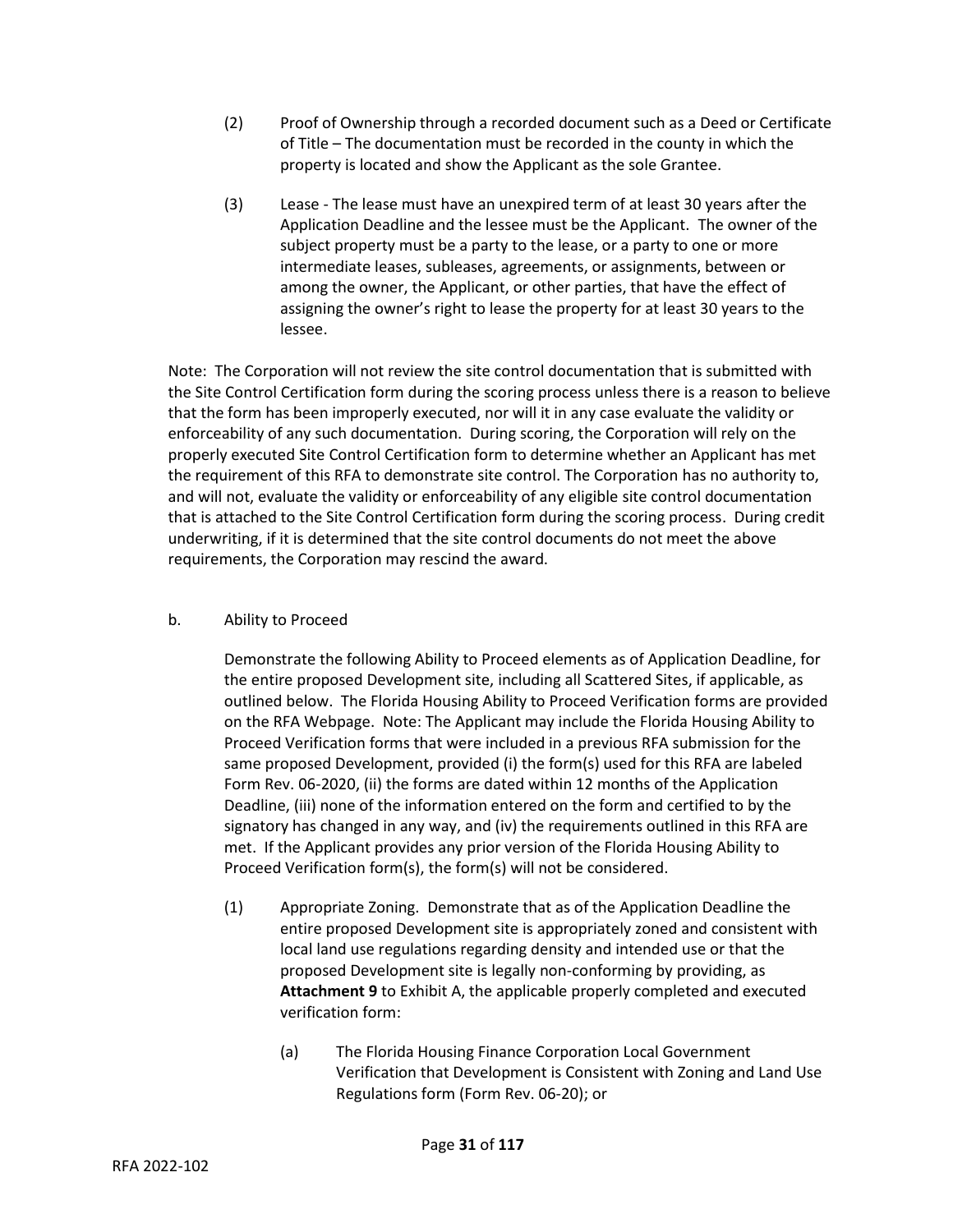(b) The Florida Housing Finance Corporation Local Government Verification that Permits are Not Required for this Development form (Form Rev. 06-20).

> Note: With regard to the terms "Rate of Growth Ordinance (ROGO)" and "Building Permit Allocation System (BPAS)," as used by different jurisdictions within the Florida Keys Area of Critical State Concern, for purposes of the verification forms outlined in (a) and (b) above, all references on these forms to "Rate of Growth Ordinance (ROGO)" shall be considered by the Corporation to have the same meaning as "Building Permit Allocation System (BPAS)."

- (2) Availability of Water. Demonstrate that as of the Application Deadline water is available to the entire proposed Development site by providing as **Attachment 10** to Exhibit A:
	- (a) The properly completed and executed Florida Housing Finance Corporation Verification of Availability of Infrastructure – Water form (Form Rev. 06-20); or
	- (b) Documentation from the water service provider that contains the Development location and the number of units and is dated within 12 months of the Application Deadline. The documentation may not be signed by the Applicant, by any related parties of the Applicant, by any Principals or Financial Beneficiaries of the Applicant, or by any local elected officials.
- (3) Availability of Sewer. Demonstrate that as of the Application Deadline sewer capacity, package treatment or septic tank service is available to the entire proposed Development site by providing as **Attachment 11** to Exhibit A:
	- (a) The properly completed and executed Florida Housing Finance Corporation Verification of Availability of Infrastructure – Sewer Capacity, Package Treatment, or Septic Tank form (Form Rev. 06-20); or
	- (b) Documentation from the waste treatment service provider that contains the Development location, the number of units, and is dated within 12 months of the Application Deadline. The documentation may not be signed by the Applicant, by any related parties of the Applicant, by any Principals or Financial Beneficiaries of the Applicant, or by any local elected officials.

#### **8. Construction Features**

All units are expected to meet all requirements as outlined below. If the proposed Development consists of rehabilitation, the proposed Development's ability to provide all construction features will be confirmed as outlined in Exhibit F. The quality of the construction features committed to by the Applicant is subject to approval of the Board of Directors.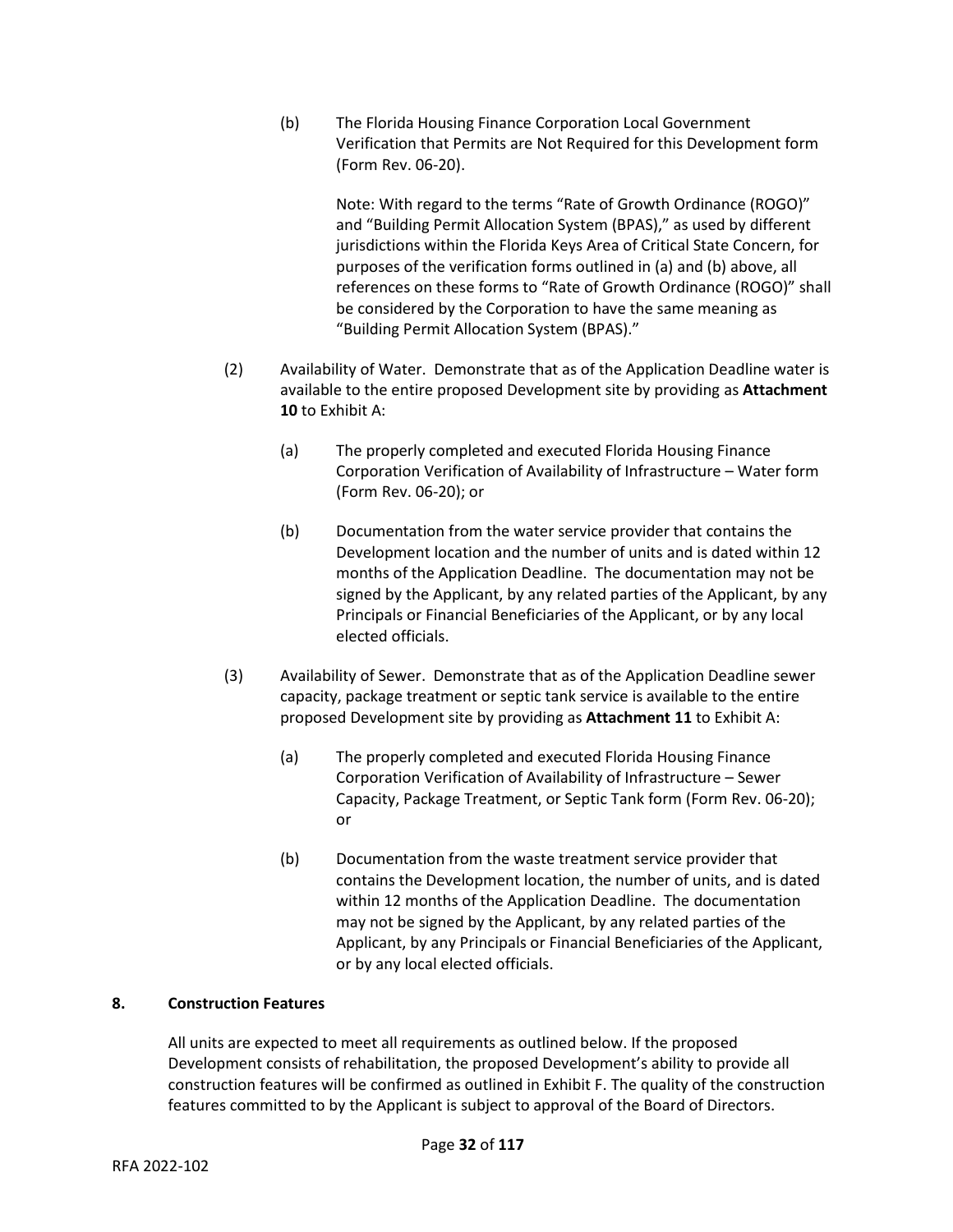All features and amenities committed to and proposed by the Applicant that are not unitspecific shall be located on each of the Scattered Sites, or no more than 1/16 mile from the Scattered Site with the most units, or a combination of both.

a. Federal Requirements and State Building Code Requirements for all Developments

All proposed Developments must meet all federal requirements and state building code requirements, including the following, incorporating the most recent amendments, regulations and rules:

- Florida Accessibility Code for Building Construction as adopted pursuant to Section 553.503, Florida Statutes;
- The Fair Housing Act as implemented by 24 CFR 100;
- Section 504 of the Rehabilitation Act of 1973\*; and
- Titles II and III of the Americans with Disabilities Act of 1990 as implemented by 28 CFR 35.

The above documents are available on the RFA Webpage.

\* All Developments must comply with Section 504 of the Rehabilitation Act of 1973, as implemented by 24 CFR Part 8 ("Section 504 and its related regulations"). All Developments must meet accessibility standards of Section 504. Section 504 accessibility standards require a minimum of 5 percent of the total dwelling units, but not fewer than one unit, to be accessible for individuals with mobility impairments. An additional 2 percent of the total units, but not fewer than one unit, must be accessible for persons with hearing or vision impairments. All of the accessible units must be equally distributed among different unit sizes and Development types and must be dispersed on all accessible routes throughout the Development.

To the extent that a Development is not otherwise subject to Section 504 and its related regulations, the Development shall nevertheless comply with Section 504 and its related regulations as requirements of the Corporation funding program to the same extent as if the Development were subject to Section 504 and its related regulations in all respects. To that end, all Corporation funding shall be deemed "Federal financial assistance" within the meaning of that term as used in Section 504 and its related regulations for all Developments.

Note: Section 504 of the Rehabilitation Act of 1973 requirements are met through the Applicant's commitment to meet either the Level 1 or Level 2 requirements described in c. below.

- b. General Features
	- (1) All units for the proposed Development must include:
		- Termite prevention;
		- Pest control;
		- Full-size stove/range;
		- Primary entrance door with a threshold with no more than a  $\frac{1}{2}$ -inch rise;
		- Lever handles on all door handles on primary entrance door and interior doors;
		- Lever handles on all bathroom faucets and kitchen sink faucets;
		- Mid-point on light switches and thermostats that are not more than 48 inches above finished floor level;
		- Cabinet drawer handles and cabinet door handles in bathrooms and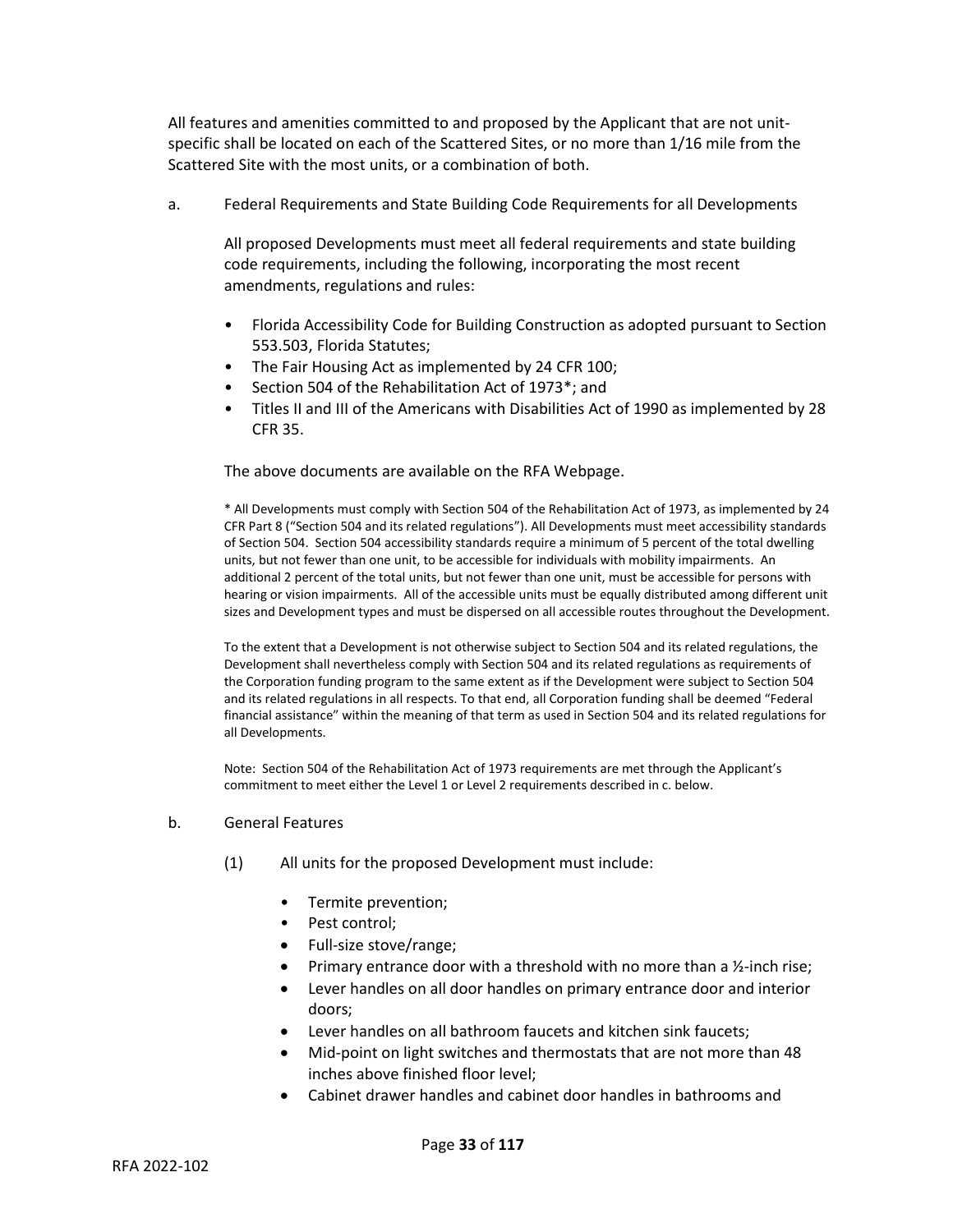kitchens shall be level or D-pull type that operate easily using a single closed fist;

- Window covering for each window and glass door inside each unit; and
- Cable or satellite TV hook-up in each unit and, if the Development offers cable or satellite TV service to the residents, the price cannot exceed the market rate for service of similar quality available to the Development's residents from a primary provider of cable or satellite TV.
- (2) All proposed Developments must include the following general features on the site. If the proposed Development meets the definition of Scattered Sites, the following general features must be located on each of the Scattered Sites:
	- Washer and dryer hook ups in each of the Development's units or an onsite laundry facility for resident use. If an on-site laundry facility is provided, the following must be met:
		- o A proposed Development consisting of 4 to 20 units must provide a minimum of two Energy Star qualified washers and two dryers in the on-site laundry facility;
		- o If the proposed Development consists of 21 to 30 units, there must be a minimum of three Energy Star qualified washers and three dryers in the on-site laundry facility;
		- o At least one washing machine and one dryer shall be front loading that meets the accessibility standards of Section 504; and
	- At least two full bathrooms in all three-bedroom new construction units.
	- For proposed Developments consisting of 10 or more units, a Community Building/dedicated space that includes:
		- $\circ$  At least one private office space with a door for resident purposes such as meeting with case managers and/or counselors; and
		- o At least one enclosed training room with a door to conduct group training and educational activities for residents.
- c. Required Accessibility Features, regardless of the age of the Development

Federal and state law and building code regulations requires that programs, activities, and facilities be readily accessible to and usable by persons with disabilities. Florida Housing requires that the design, construction, or alteration of its financed Developments be in compliance with federal and state accessibility requirements. When more than one law and accessibility standard applies, the Applicant shall comply with the standard (2010 ADA Standards, Section 504, Fair Housing Act, or Florida Building Code, Accessibility) which affords the greater level of accessibility for the residents and visitors. Areas required to be made accessible to mobility-impaired residents and their visitors, including those in wheelchairs, shall include, but not be limited to, accessible routes and entrances, paths of travel, primary function areas, parking, trash bins, mail and package receiving areas for residents, pool and other amenities, including paths of travel to amenities and laundry rooms, including washers and dryers.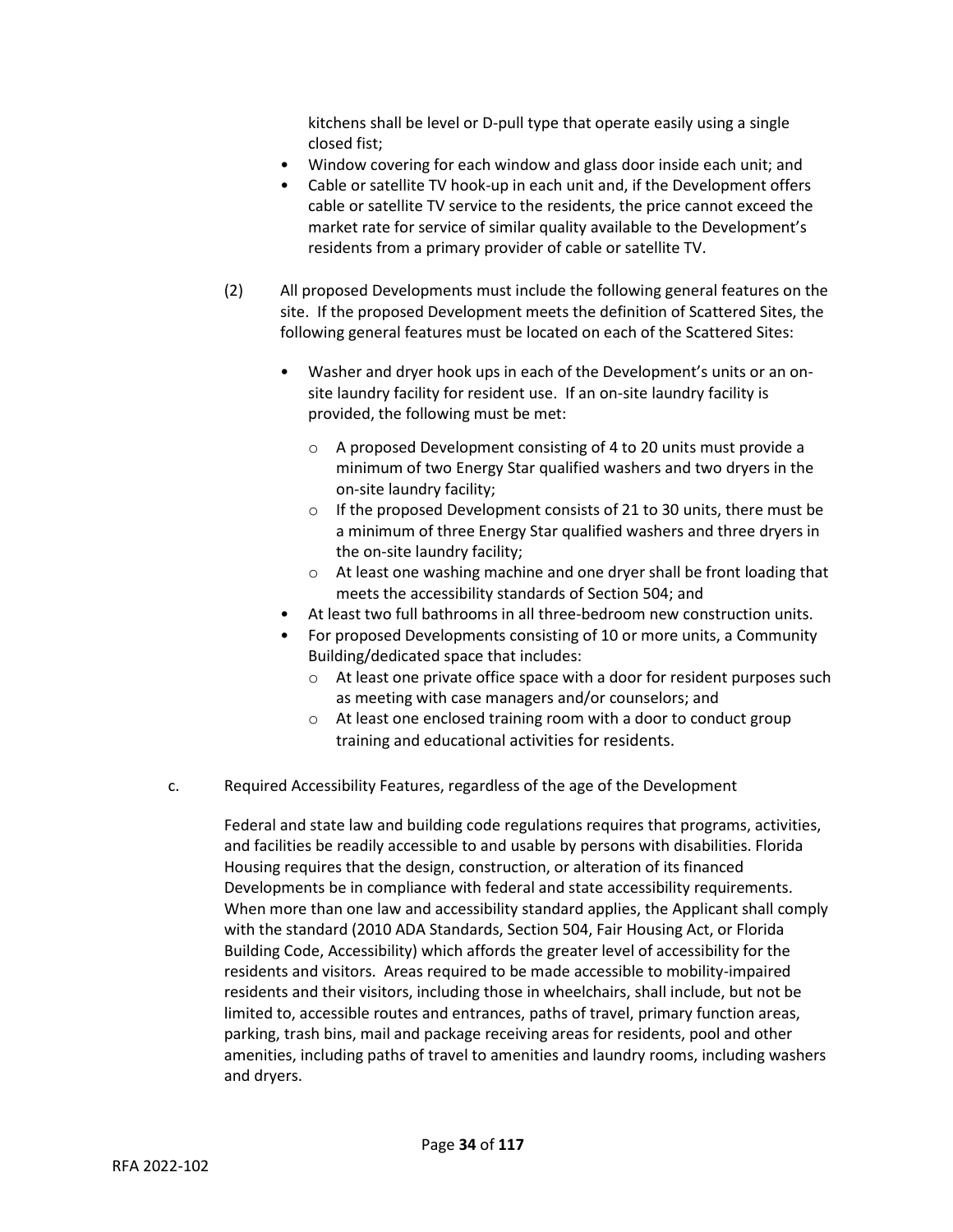#### (1) Level 1 Accessibility Requirements

All Applicants that selected the Persons with Special Needs population of (a) Adult persons requiring independent living services in order to maintain housing or develop independent living skills and who have a Disabling Condition that currently impairs or is likely to impair their physical mobility at question 2.b.(1) of Exhibit A; and/or (b) Persons receiving benefits under the Social Security Disability Insurance (SSDI) program or the Supplemental Security Income (SSI) program or from veterans' disability benefits at question 2.b.(2) of Exhibit A shall be required to do the following:

- $(i)$  Set aside a minimum of 25 percent of the total units, rounded up, as fully accessible units in accordance with the 2010 ADA Standards for Accessible Design, regardless of whether the proposed Development consists of new construction or Substantial Rehabilitation. These fully accessible units must (A) be on an accessible route and provide mobility features that comply with the residential dwelling units provision of the 2010 ADA Standards for Accessible Design\*; and be equally distributed among different unit sizes and Development types and must be dispersed on all accessible routes throughout the Development; and
- (ii) Set aside at least an additional 10 percent of the total units to be accessible to persons with visual and hearing impairments in accordance with the 2010 ADA Standards for Accessible Design,\* regardless of whether the proposed Development consists of new construction or Substantial Rehabilitation. The units that are accessible to persons with visual and hearing impairments shall comply with the communication features described for Residential Dwelling units with Communication Features in the 2010 ADA Standards for Accessible Design\*.

\*The 2010 ADA Standard for Accessible Design can be found at http://www.ada.gov/regs2010/2010ADAStandards/2010ADAstandards .htm (also accessible by clicking [here\)](http://www.ada.gov/regs2010/2010ADAStandards/2010ADAstandards.htm).

#### (2) Level 2 Accessibility Requirements

All Applicants that did not select the Persons with Special Needs population of (a) Adult persons requiring independent living services in order to maintain housing or develop independent living skills and who have a Disabling Condition that currently impairs or is likely to impair their physical mobility at question 2.b.(1) of Exhibit A; and/or (b) Persons receiving benefits under the Social Security Disability Insurance (SSDI) program or the Supplemental Security Income (SSI) program or from veterans' disability benefits at question 2.b.(2) of Exhibit A shall be required to do the following:

(i) Set aside a minimum of five percent of the total units, rounded up, as fully accessible units in accordance with the 2010 ADA Standards for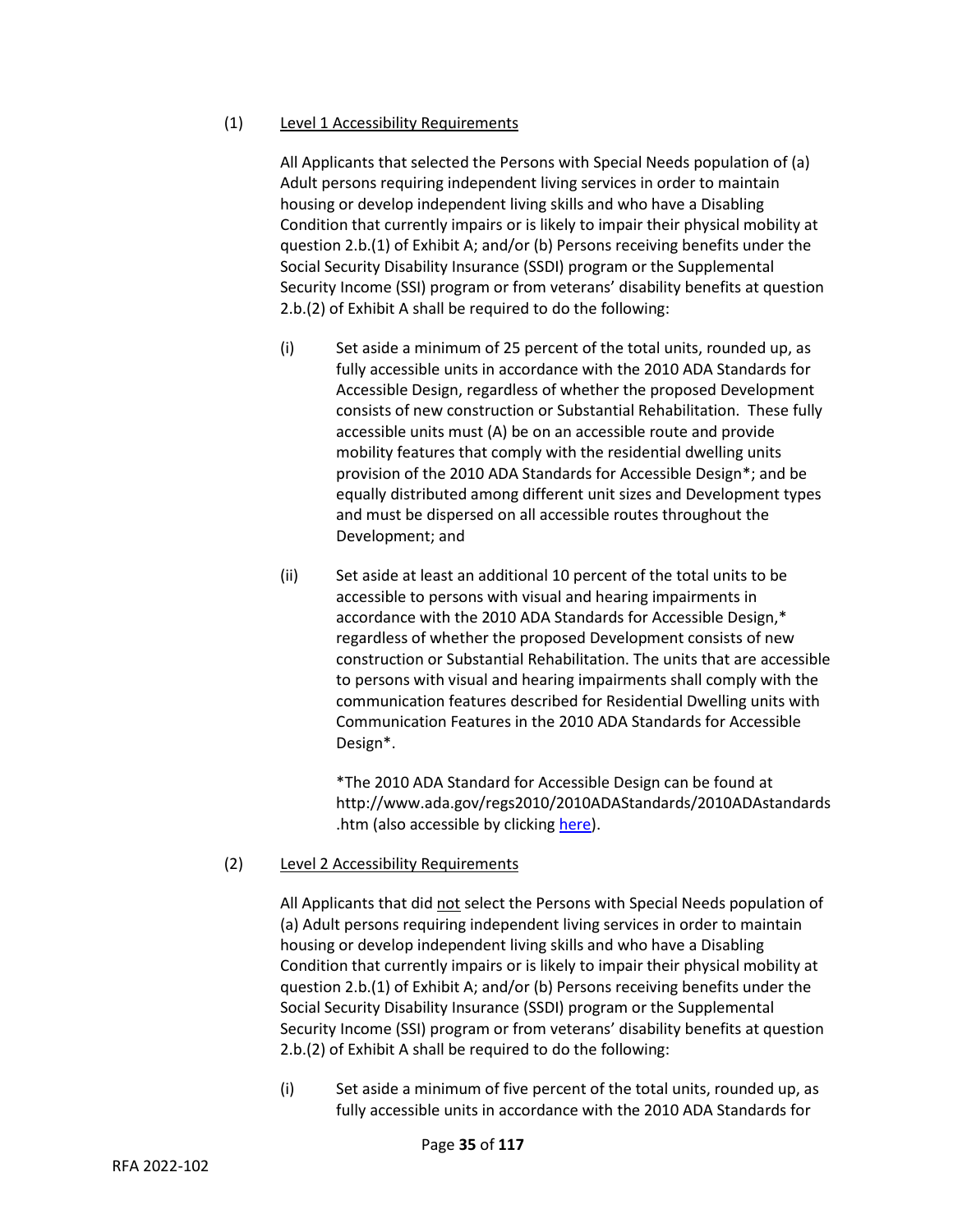Accessible Design, regardless of whether the proposed Development consists of new construction or Substantial Rehabilitation. These fully accessible units must (A) be on an accessible route and provide mobility features that comply with the residential dwelling units provision of the 2010 ADA Standards for Accessible Design\*; and (B) be equally distributed among different unit sizes and Development types and must be dispersed throughout the Development (not located in the same area, or on a single floor); and

(ii) Set aside at least one additional unit to be accessible to persons with visual and hearing impairments in accordance with the 2010 ADA Standards for Accessible Design,\* regardless of whether the proposed Development consists of new construction or Substantial Rehabilitation. The unit(s) that is accessible to persons with visual and hearing impairments shall comply with the communication features described for Residential Dwelling Units with Communication Features in the 2010 ADA Standards for Accessible Design\*.

\*The 2010 ADA Standard for Accessible Design can be found at http://www.ada.gov/regs2010/2010ADAStandards/2010ADAstandards.htm (also accessible by clickin[g here\)](http://www.ada.gov/regs2010/2010ADAStandards/2010ADAstandards.htm).

- d. Required Green Building Features in all Developments
	- (1) All new construction units and, as applicable, all common areas must have the features listed below and all rehabilitation units are expected to have all of the following required Green Building features unless found to be not appropriate or feasible within the scope of the rehabilitation work utilizing a capital needs assessment as further explained in Exhibit F of this RFA:
		- Low or No-VOC paint for all interior walls (Low-VOC means 50 grams per liter or less for flat; 150 grams per liter or less for nonflat paint);
		- Low-flow water fixtures in bathrooms—WaterSense labeled products or the following specifications:
			- o Toilets: 1.28 gallons/flush or less,
			- o Urinals: 0.5 gallons/flush,
			- o Lavatory Faucets: 1.5 gallons/minute or less at 60 psi flow rate,
			- o Showerheads: 2.0 gallons/minute or less at 80 psi flow rate;
		- Energy Star certified refrigerator;
		- Energy Star certified dishwasher;
		- Energy Star certified ventilation fan in all bathrooms;
		- Water heater minimum efficiency specifications:
			- o Residential Electric:
				- $\blacksquare$  Up to 55 gallons = 0.95 EF or 0.92 UEF; or
				- More than 55 gallons = Energy Star certified; or
				- Tankless = 0.97 EF and Max GPM of  $\geq 2.5$  over a 77° rise or 0.87 UEF and GPM of  $≥$  2.9 over a 67 $\circ$  rise;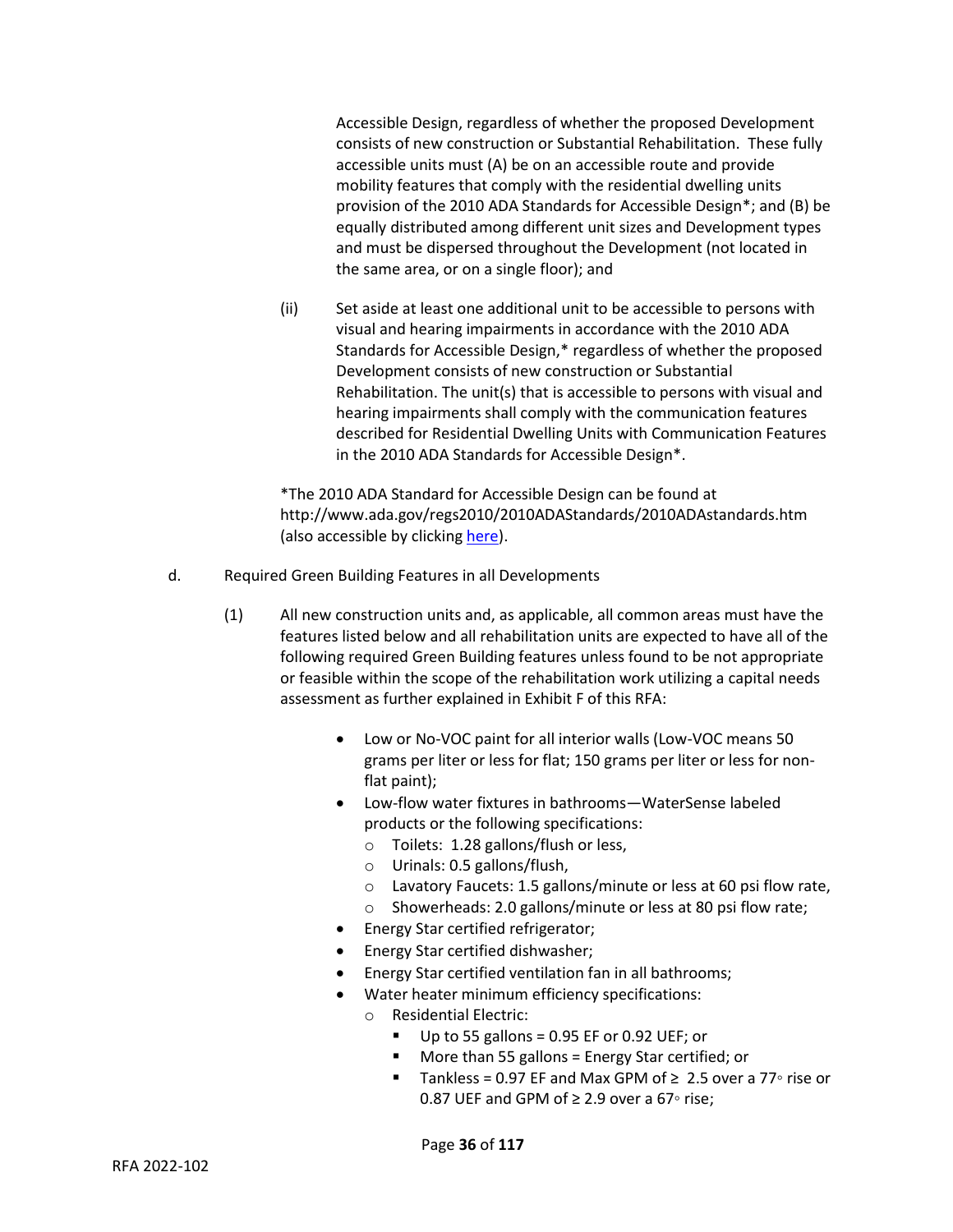- o Residential Gas (storage or tankless/instantaneous): Energy Star certified,
- o Commercial Gas Water Heater: Energy Star certified;
- Energy Star certified ceiling fans with lighting fixtures in bedrooms;
- Air Conditioning (in-unit or commercial):
- o Air-Source Heat Pumps Energy Star certified:
	- $≥ 8.5$  HSPF/ $≥ 15$  SEER/ $≥ 12.5$  EER for split systems
	- ≥ 8.2 HSPF ≥15 SEER/ ≥12 EER for single package equipment including gas/electric package units
- o Central Air Conditioners Energy Star certified:
	- $≥15$  SEER/  $≥12.5$  EER<sup>\*</sup> for split systems
	- ≥15 SEER/ ≥12 EER\* for single package equipment including gas/electric package units.

NOTE: Window air conditioners and portable air conditioners are not allowed. Package Terminal Air Conditioners (PTACs) / Package Terminal Heat Pumps (PTHPs) are allowed in studio and onebedroom units.

- o Package Terminal Air Conditioners (PTACs) minimum Energy Efficiency Ratio (EER) required by the Florida Building Code – Energy Conservation standards (current edition);
- o Package Terminal Heat Pumps (PTHPs) minimum Energy Efficiency Ratio (EER) and Coefficient of Performance (COP) required by the Florida Building Code – Energy Conservation standards (current edition);

NOTE: All other equipment types shall follow Florida Building Code – Energy Conservation, current edition requirements.

- (2) In addition to the required Green Building features outlined in (1) above, all Applicants must select enough additional Green Building features in Exhibit A so that the total point value of the features selected equals at least 10 points. Failure to select at least 10 points worth of the features will result in the Application failing to meet this requirement.
- e. Items to be included in the rehabilitation scope of work, as outlined in Exhibit F
	- (1) All Applicants will be required to address the following required items:
		- (a) Required features outlined in a. and c. above. If the CNA provider determines that the required items cannot be addressed within the contemplated budget, the proposed Development will be deemed infeasible and the Corporation will rescind funding from the proposed Development;
		- (b) All items outlined in b. above;
		- (c) Immediate repair items as identified in the CNA report that threaten the health and safety of the residents, as well as items identified as being in violation of recorded building and/or fire codes;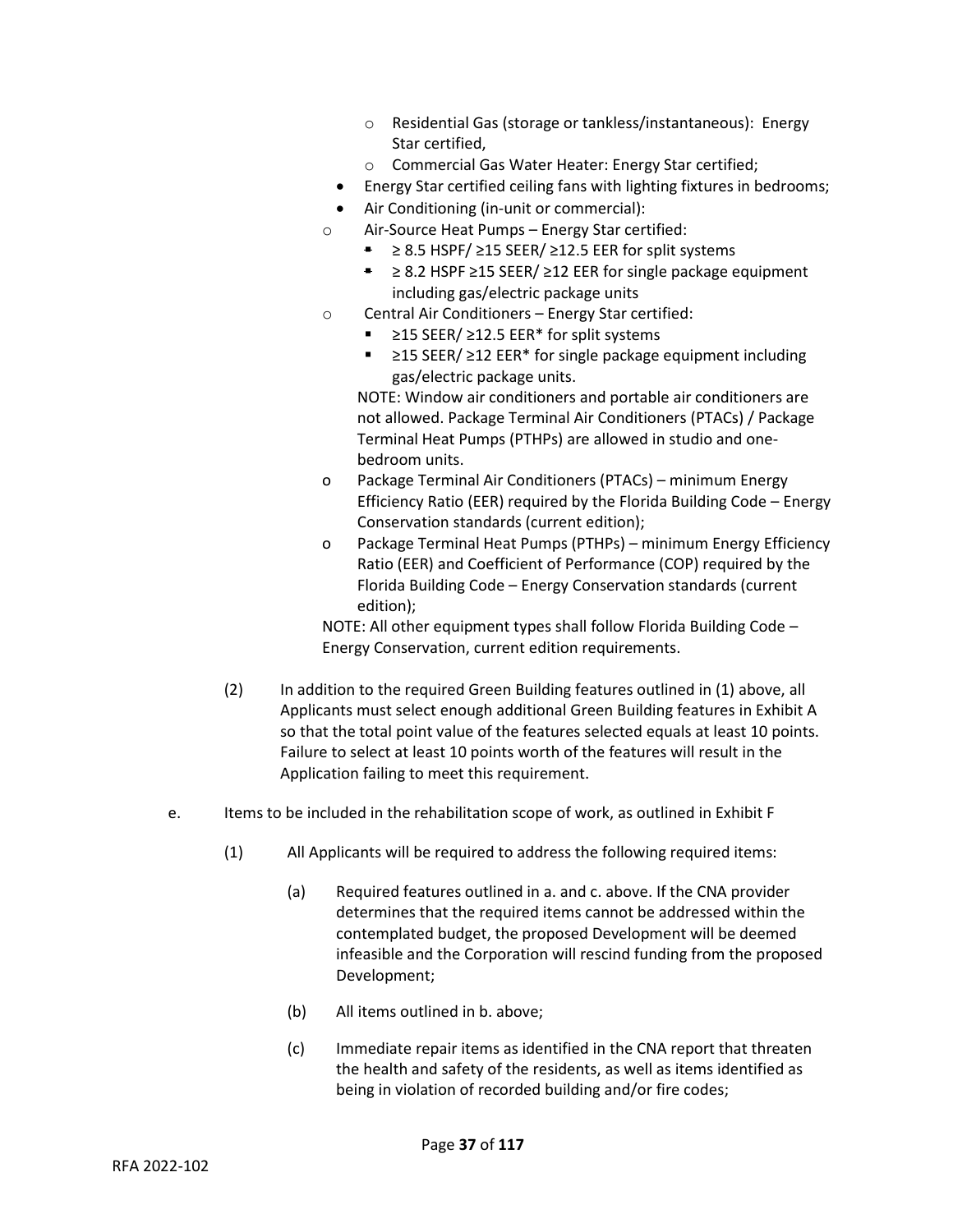- (d) Critical repair items identified in the CNA report that require immediate remediation to prevent additional substantial deterioration to a particular system, address an immediate need observed by the CNA consultant, or extend the life of a system critical to the operation of the property;
- (e) Green building items outlined in 8.d. above, considering the appropriateness and feasibility of the features and the remaining useful life, as outlined in the CNA provider's final report. For the additional Green Building features selected by the Applicant at question 8.d.(2) of Exhibit A, a total of 10 points must be maintained; and
- (e) Items identified in the CNA report as having a remaining useful life of 5 years or less.
- (2) Once items in (1) above have been addressed in the Rehabilitation Scope of Work, the following items may be added to the scope, if within the remaining available budget.
	- (a) Items identified in the CNA report as having a remaining useful life of 6-15 years.
	- (b) Features and amenities that add to the marketability of the Development.

# **9. Required Resident Programs**

The provision of community-based Services Coordination will be the responsibility of the Applicant but may be in conjunction with public and/or private partnerships as approved by the Corporation in credit underwriting. All proposed Developments will be required to assist interested residents with the coordination of their community-based services. The purpose is to assist each resident to become aware of, access and/or maintain adequate and appropriate community-based services and resources. It is not the intent for this resident service to take the place of Services Coordination already provided for a resident by a program and/or agency as part of their supportive services plan. The focus shall be to assist residents not receiving community-based Services Coordination by another program and/or agency, as well as to assist those residents who need additional assistance with coordination of community-based services.

The approved provider of this service must have a minimum of five years' experience administering and providing supportive services including outreach, information and referral services, benefits counseling, community-based services planning and coordination, and/or other related supportive services. Such experience must demonstrate that the supportive services listed above have been oriented to the needs and preferences of each intended resident in assisting them to access services related to health care, independent activities of daily living, employment, income and housing. The provider of this resident service shall also provide, at credit underwriting, information demonstrating its mission, qualifications, experience, agreements and/or contracts with state and federal supportive services programs, professional staffing and experience in serving the intended residents described in question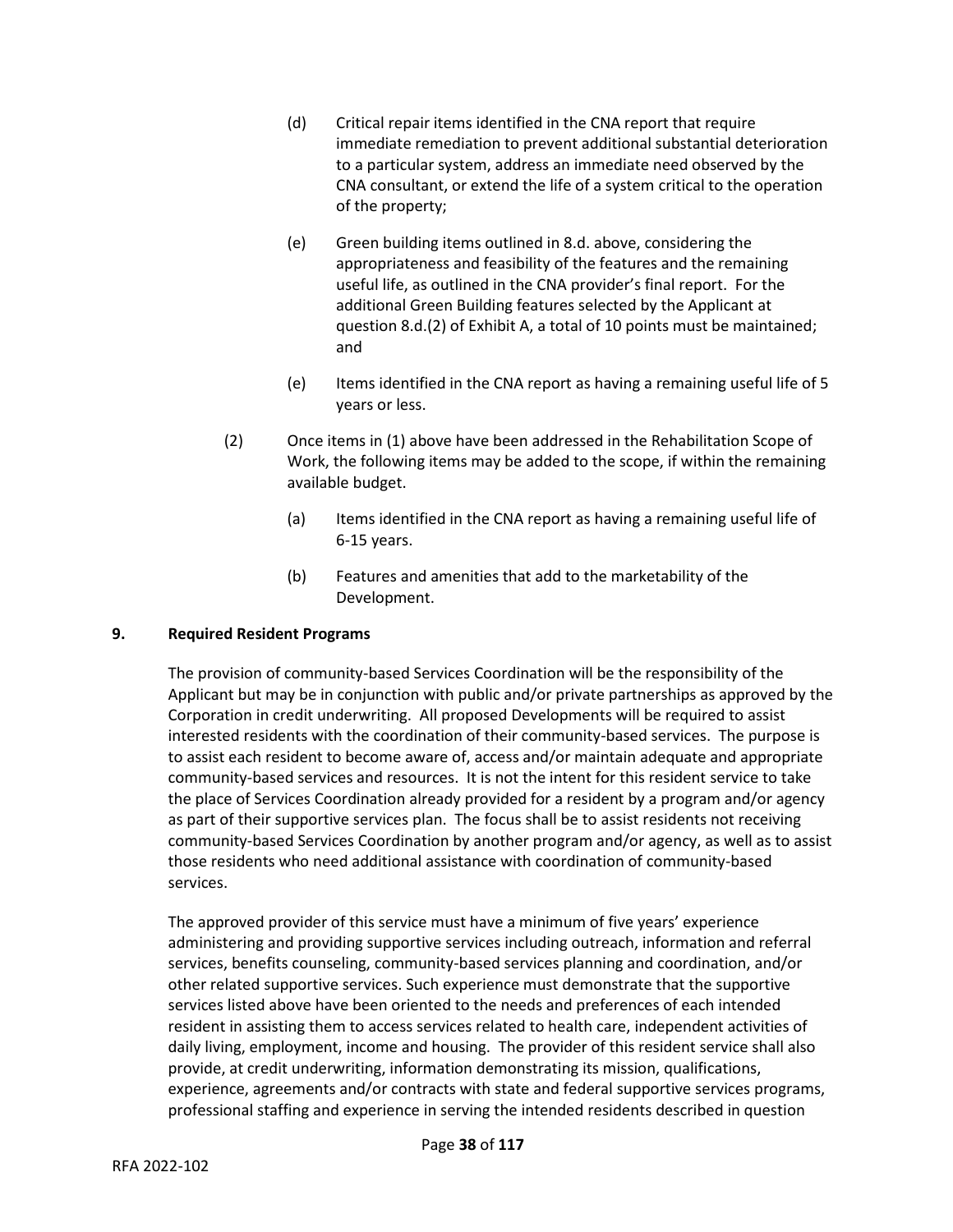### 2.b. of Exhibit A.

Community-based Services Coordination shall be offered and made available on-site and at no charge to the residents initially and regularly and resident participation shall be voluntary. If the proposed Development consists of Scattered Sites, the community-based Services Coordination shall be equally available to residents of each unit on each Scattered Site. Resident participation shall not be a requirement for new or continued residency. The Applicant shall commit to submit a Resident Community-Based Service Coordination Plan at credit underwriting. The Resident Community-Based Service Coordination Plan shall adhere to guidelines developed by the Corporation, in conjunction with state agencies, or their designee(s), that administer publicly funded supportive services for the intended residents.

Property management and resident community-based Services Coordination should not be the responsibility of the same staff persons; the functions must be entirely separate.

One of the following must be met.

a. At least one natural person Principal of a Non-Profit entity within the Applicant entity structure must have experience owning and operating a minimum of two Permanent Rental or Permanent Supportive Housing developments that provides a Resident Community Based Services Coordination to Homeless households. To meet this requirement, Applicants will be required to provide, as **Attachment 12**, a chart listing the properties that serve Homeless individuals and families, and there must be a combined total number of units within the properties that equals no less than 50 percent of the total number of units in the proposed Development.

**OR**

b. Applicants that do not meet the requirement described in (a) above may partner with a provider of supportive services that includes Resident Community Based Services Coordination for the intended Demographic. A Non-Profit, within the Applicant entity, that meets the qualifications to provide Resident Community Based Services Coordination, pursuant to this RFA, may partner with the Applicant to provide the Development's Resident Community Based Services Coordination. The Applicant must provide the properly completed and executed Florida Housing Finance Corporation Resident Community-Based Services Coordination Provider Or Principal Of Resident Community-Based Services Coordination Provider Certification form (Form Rev. 10- 2021) \*, as **Attachment 12**.

Note: In credit underwriting, the provider must demonstrate it has been in business and performing Services Coordination for at least five consecutive years before the date of Application submission, and the Applicant must provide the legal contract demonstrating the partnership with the service provider for approval.

\*Forms are available on the RFA Website.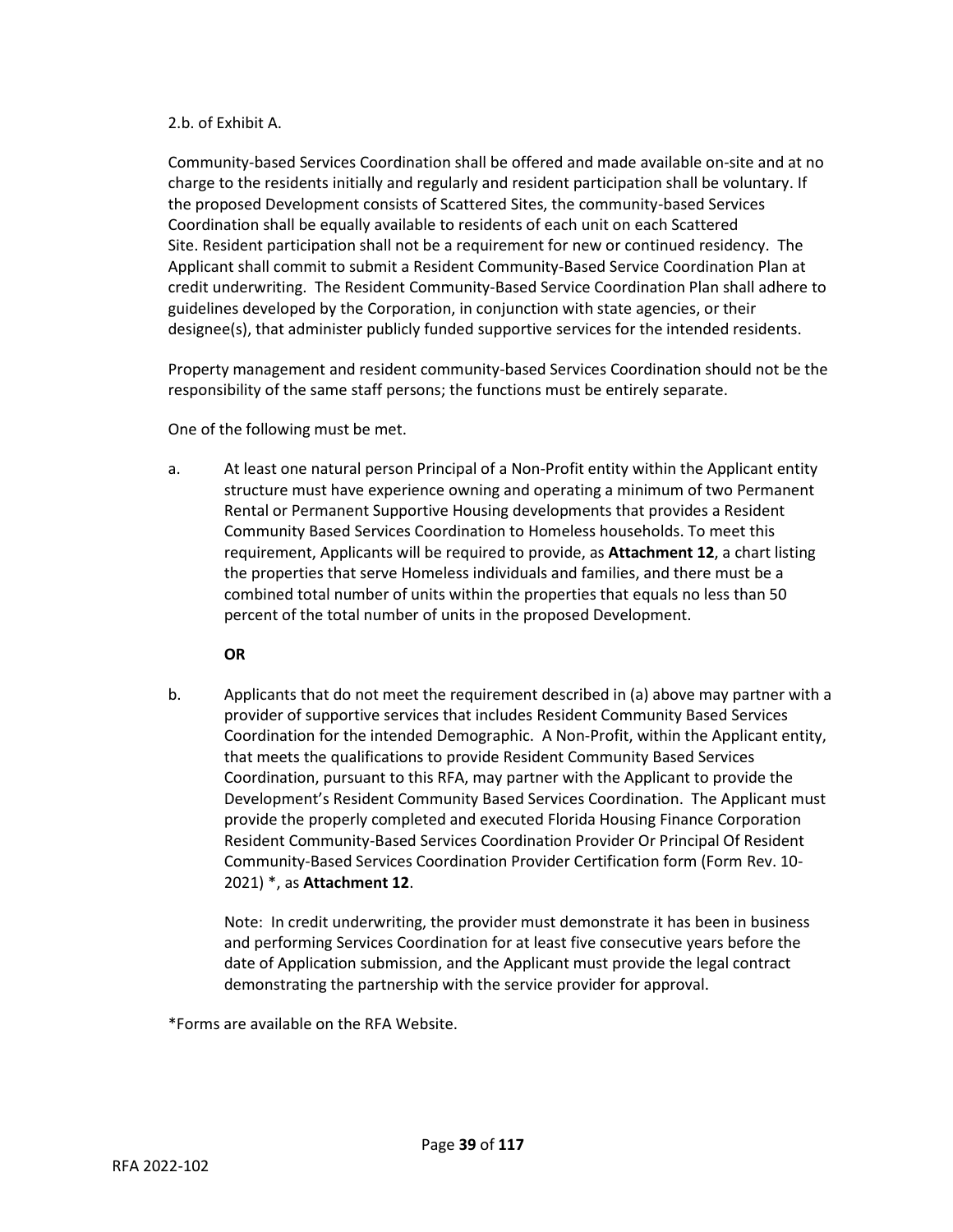#### **10. Funding**

- a. Corporation Funding
	- (1) Total SAIL Request Amount

State the amount of SAIL funding being requested in Exhibit A and on the Development Cost Pro Forma. The SAIL loan shall be non-amortizing and shall have an interest rate per annum as described in (d) below. The terms and conditions of the SAIL loan are further outlined in Rule Chapter 67-48, F.A.C.

- (a) SAIL Request Amount is limited to the lesser of the following:
	- (i) \$250,000 per unit, (which will be in addition to the Eligible ELI Request Amount);
	- (ii) \$3,750,000 per Development in a Small County, (which will be in addition to the Eligible ELI Request Amount); or
	- (iii) \$5,000,000 per Development in a Medium or Large County, (which will be in addition to the Eligible ELI Request Amount).
- (b) ELI Loan Request Amount

All Applications are eligible for ELI Loan funding for the required ELI Set-Aside units, not to exceed 20 percent of the total units.

The ELI Loan funding the proposed Development is eligible to receive should be stated in Exhibit A, as well as on the Construction/Rehab and Permanent Analysis. Note: Applicants not requesting the maximum amount of ELI funding will still be required to set aside 20 percent of the total units in the proposed Development to serve Extremely Low Income Households.

The ELI Loan will be limited to an amount not to exceed the ELI Set-Aside per unit limits that are dependent upon the proposed Development's unit mix and the county where the proposed Development is located, as outlined on the chart at Section Four, A.6.c.(2) above. For each proposed ELI Set-Aside unit, the proposed Development must take a unit that would otherwise be at 60 percent AMI or higher and restrict it as an ELI Set-Aside unit. The ELI Set-Aside units must be distributed across the unit mix on a pro-rata basis. To ensure this proportionate distribution, Applicants are strongly encouraged to use the ELI Maximum Determination Worksheet which is available on the RFA Webpage. By entering the data into the Worksheet, the number and unit mix of the ELI Set-Aside units along with the maximum amount of the ELI Loan will calculate automatically. This maximum ELI Loan amount can then be entered into the appropriate Application response. However, if the ELI Set-Aside units are not proportionately distributed across the unit mix or if a per unit funding amount(s) is used that is higher than the limit permitted, the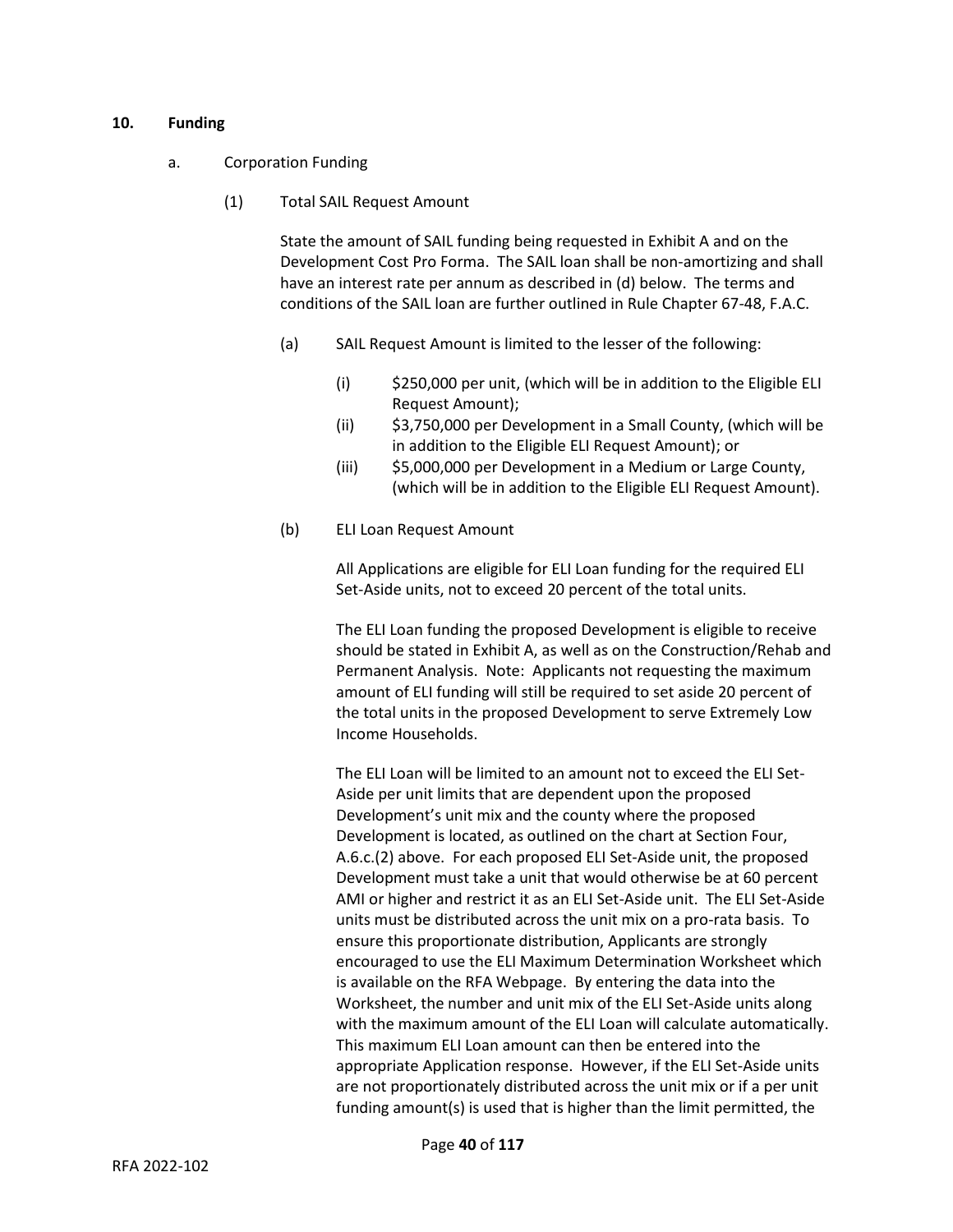Corporation will redistribute the ELI Set-Aside units and/or utilize the appropriate per unit funding limit, as needed, to lower the ELI Loan Amount to the maximum allowed. The terms and conditions of the ELI Loan are outlined in Exhibit H of the RFA.

(c) SAIL and/or ELI Request Adjustments, if applicable

During the scoring process, if the SAIL and/or ELI Loan Request Amount request is greater than the amount the Applicant is eligible to request, the Corporation will reduce the SAIL or ELI loan amount down to the maximum amount the Applicant is eligible to request. The SAIL and ELI Loan Request Amount will be reviewed for compliance with the per unit limit and per Development limit.

If a reduction in the SAIL and/or ELI Loan Request Amount is needed and a funding shortfall is created in either the Construction/Rehab and/or the Permanent Analysis of the Applicant's Development Cost Pro Forma, the amount of the adjustment(s), to the extent needed and possible, will be offset by increasing the deferred Developer Fee up to the maximum eligible amount as provided below.

- (d) Interest Rate
	- (i) Applicants that commit to set aside at least 70 percent, but less than 80 percent, of the total units for Persons with Special Needs will qualify for a SAIL loan with an interest rate of 0 percent for the percentage of units that are set aside for Persons with Special Needs, and an interest rate of 1 percent for the remaining units. For example, a set-aside commitment of 70 percent of the units for Persons with Special Needs will have 70 percent at 0 percent and 30 percent at 1 percent, or a blended overall interest rate of 0.30 percent.
	- (ii) Applicants that commit to set aside at least 80 percent of the total units for Persons with Special Needs will qualify for a SAIL loan with an interest rate of 0 percent.
- (2) Other Corporation Funding
	- (a) If the Development has received funding from the Predevelopment Loan Program (PLP), the Corporation file number and amount of funding must be listed. Note: PLP funding cannot be used as a source of financing on the Construction/Rehab Analysis or the Permanent Analysis.
	- (b) List any other Corporation funding that is intended to be utilized as a source of financing for the proposed Development.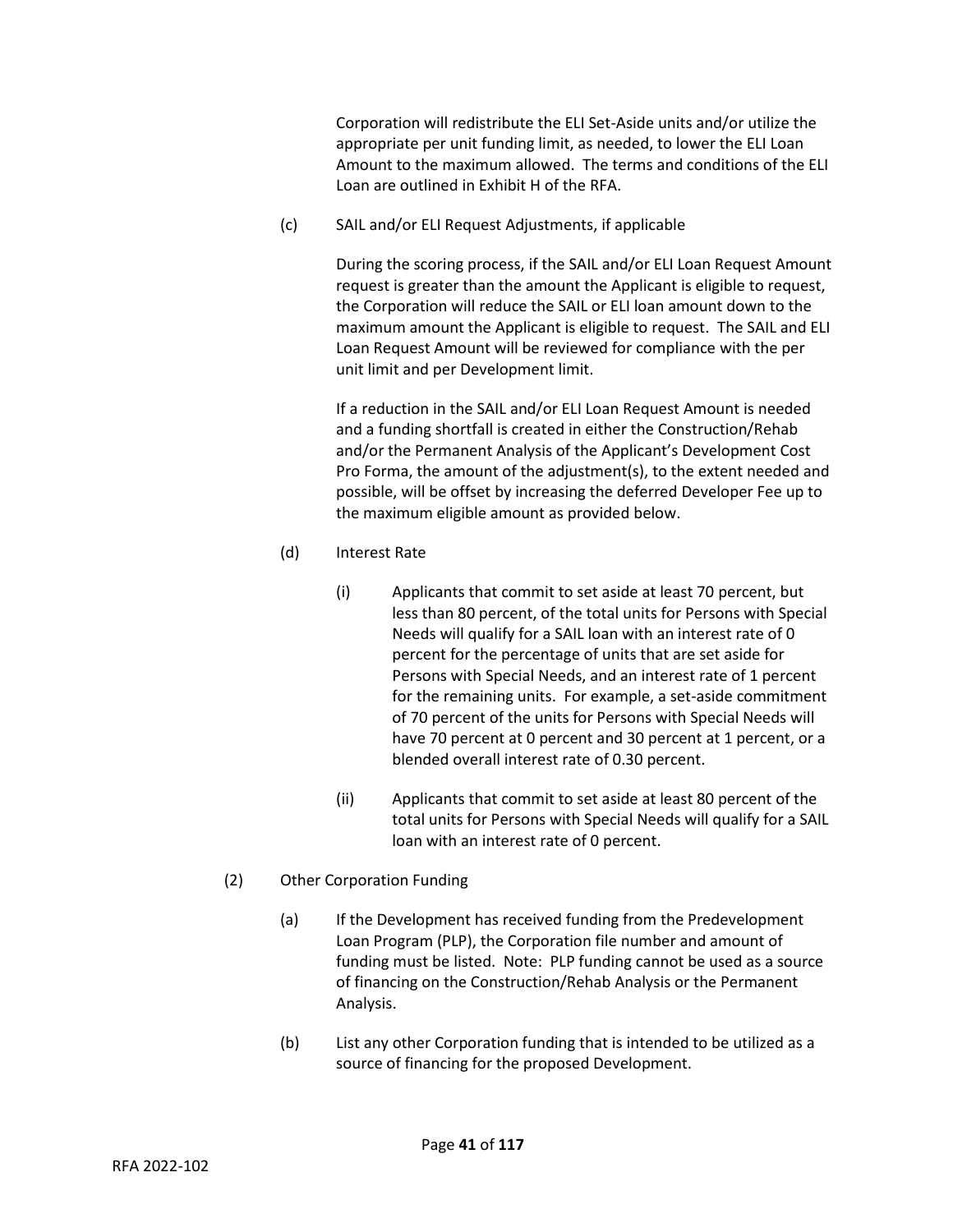# b. Non-Corporation Funding

Unless stated otherwise within this RFA, for funding, other than Corporation funding and deferred Developer Fee, to be counted as a source on the Development Cost Pro Forma, provide documentation of all financing proposals from both the construction and the permanent lender(s) and other sources of funding. The financing proposals must state whether they are for construction financing, permanent financing, or both, and all attachments and/or exhibits referenced in the proposal must be provided as **Attachment 15\*** to Exhibit A.

\*Note: Attachments 13 and 14 were intentionally omitted.

For purposes of the Application, the following will not be considered a source of financing: net operating income, capital contributions not documented in accordance with financing proposals that are not from a Regulated Mortgage Lender, fee waivers or any portion of any fees that are reimbursed by the local government. Additionally, fee waivers or any portion of any fees that are reimbursed by the local government cannot be considered as Development costs.

(1) Financing Proposal

Financing proposal documentation, regardless of whether the documentation is in the form of a commitment, proposal, term sheet, or letter of intent, must meet the following criteria.

Each financing proposal shall contain:

- Amount of the construction loan, if applicable;
- Amount of the permanent loan, if applicable;
- Specific reference to the Applicant as the borrower or direct recipient; and
- Signature of lender.

Note: Eligible Local Government financial commitments (i.e., grants and loans) can be considered a source of financing without meeting the requirements above if the Applicant provides the properly completed and executed Local Government Verification of Contribution – Grant Form (Form 07-2019) and/or the Local Government Verification of Contribution – Loan Form (Form 07-2019) and such grant and/or loan is effective at least through December 31, 2022. A loan with a forgiveness provision (and no accrued interest charges) requiring approval of the Local Government can be treated as a loan or a grant, for scoring purposes. Either the "Loan" or the "Grant" verification forms can be used. The grant and loan forms (Form 07-2019) are available on the RFA Webpage. If the loan form is used for a loan with forgiveness provision (and no accrued interest charges), the space for entering the net present value of the loan is not applicable to this RFA and will not be considered.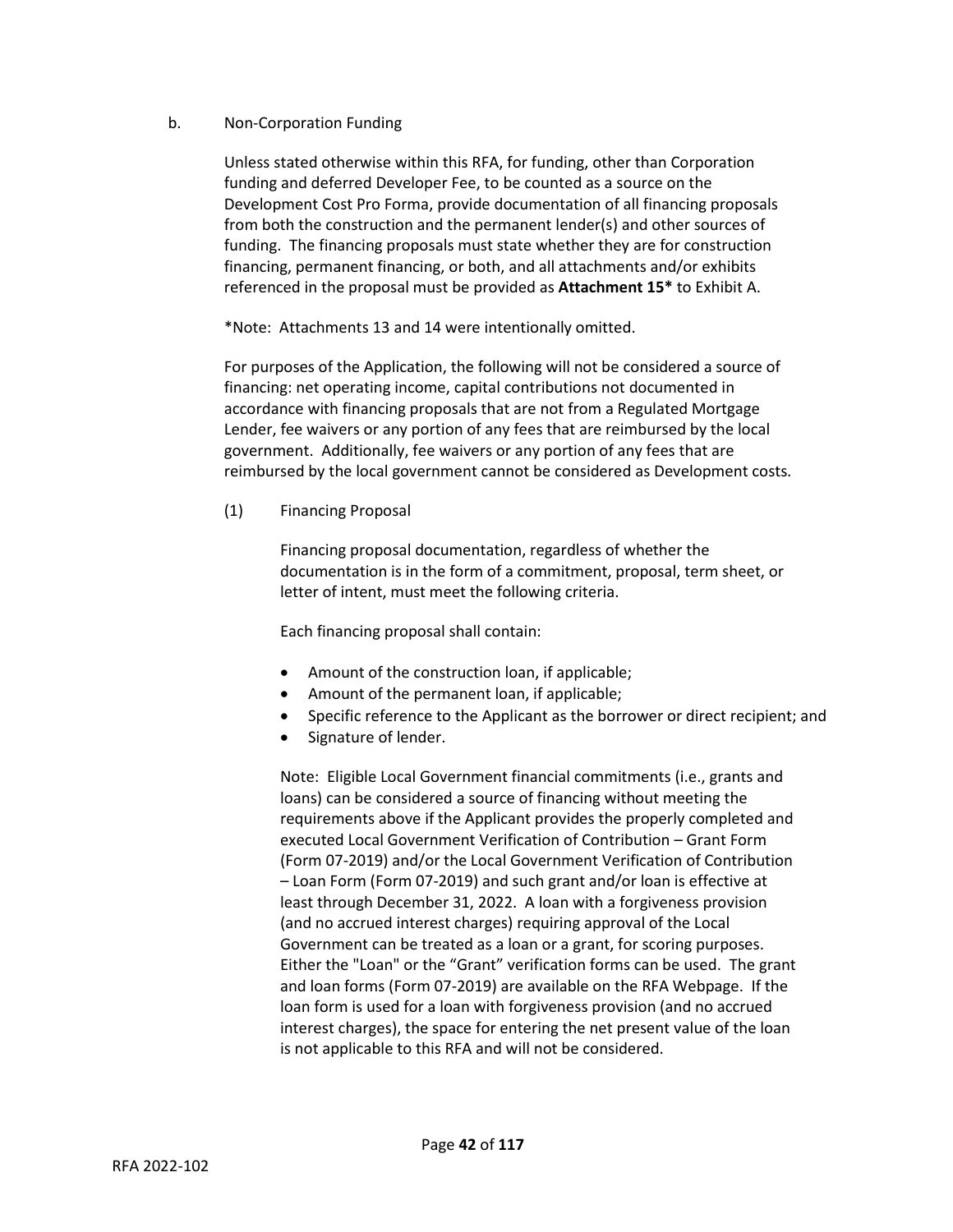- (2) Financing that has closed:
	- (a) If the financing has closed in the Applicant's name, provide a letter from the lender acknowledging that the loan has closed. The letter must also include the following information:
		- Amount of the construction loan, if applicable;
		- Amount of the permanent loan, if applicable; and
		- Specific reference to the Applicant as the borrower/direct recipient/mortgagee.
	- (b) If the financing involves an assumption of debt not currently in the Applicant's name, as evidence that the lender approves of the proposal of assumption, provide a letter from the lender, dated within six months of the Application Deadline, that includes the following information:
		- Specifically references the Applicant as the assuming party;
		- If a permanent loan, states the amount to be assumed; and
		- If a construction loan, states the maximum amount of funding capacity.
	- (c) If the financing proposal is not from a Regulated Mortgage Lender in the business of making loans or a governmental entity, evidence of ability to fund must be provided. Evidence of ability to fund includes: (i) a copy of the lender's most current audited financial statements no more than 17 months old; or (ii) if the loan has already been funded, a copy of the note and recorded mortgage. The age of all financial statements is as of the Application Deadline. In evaluating ability to fund, the Corporation will consider the entity's unrestricted current assets typically used in the normal course of business. Assets considered restricted include, but are not limited to, pension funds, rental security deposits, and sinking funds. Financing proposals from lenders who cannot demonstrate ability to fund will not count as a source of financing. Financial statements must be included in the Application. Note: This provision does not apply to deferred Developer Fee.

In the case where the seller (or lessor) of the Development's property is providing a seller's or lessor's note (purchase money mortgage or equivalent) to help finance the Applicant's acquisition of the property, evidence of its ability to fund the amount of the note is not needed so long as the Application includes a letter from the seller or lessor that meets the financing proposal criteria outlined in (2)(a) above and the amount of the note is equal to or less than the purchase price of the property.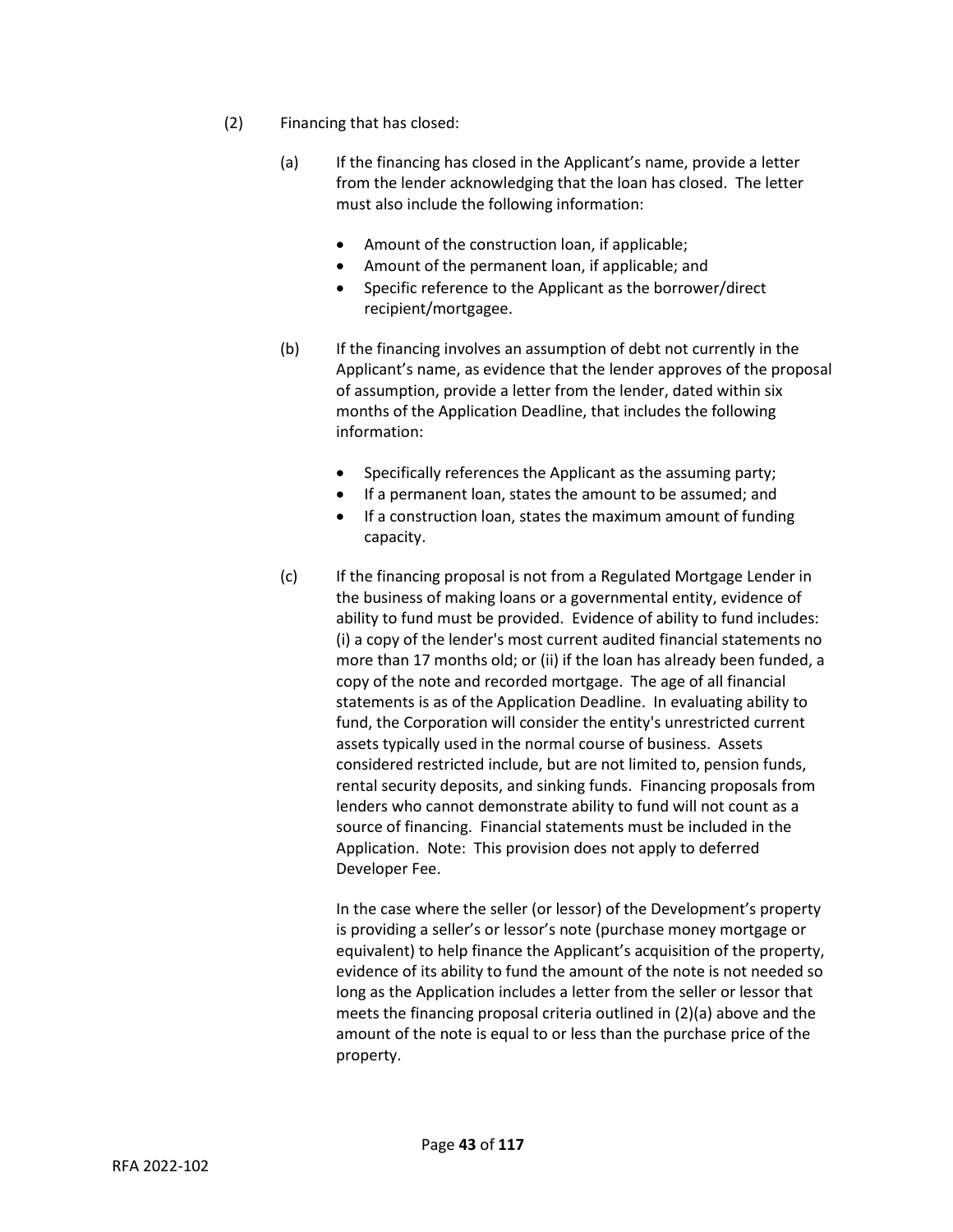- (d) If a financing proposal shows an amount less than the corresponding line item on the Development Cost Pro Forma, only the financing proposal amount will be considered as a funding source. However, if a financing proposal shows an amount greater than the corresponding line item on the Development Cost Pro Forma, up to the total amount of the financing proposal amount may be utilized as a funding source, if needed.
- (e) The loan amount may be conditioned upon an appraisal or debt service coverage ratio or any other typical due diligence required during credit underwriting.
- (f) Financing proposals may be conditioned upon the Applicant receiving the funding from the Corporation for which it is applying.
- (g) If a financing proposal has a provision for holding back funds until certain conditions are met, the amount of the hold-back will not be counted as a source of construction financing unless it can be determined that the conditions for the release of the hold-back can be met prior to or simultaneous with the closing of the Development's permanent financing.
- (h) Grant funds are contributions to the Development, other than equity, which carry no repayment provision or interest rate. A commitment for grant funds will be considered a commitment for scoring purposes if the commitment is properly executed and, if applicable, evidence of ability to fund is provided.
- c. Development Cost Pro Forma

All Applicants must complete the Development Cost Pro Forma listing the anticipated expenses or uses, the Detail/Explanation Sheet, if applicable, and the Construction or Rehab Analysis and Permanent Analysis listing the anticipated sources (both Corporation and non-Corporation funding). The sources must equal or exceed the uses. During the scoring process, if a funding source is not considered and/or if the Applicant's funding Request Amount is adjusted downward, this may result in a funding shortfall. If the Application has a funding shortfall, it will be ineligible for funding.

The Development Cost Pro Forma must include all anticipated costs of the Development construction, rehabilitation and, if applicable, acquisition, including the Developer Fee and General Contractor fee, as outlined below. Waived or reimbursed fees or charges are not considered costs to the Development and therefore, should not be included on the Development Cost Pro Forma. Note: deferred Developer Fees are not considered "waived fees."

Developer Fee and General Contractor fee must be disclosed. In the event the Developer Fee and/or General Contractor fee are/is not disclosed on the Development Cost Pro Forma, the Corporation will assume that these fees will be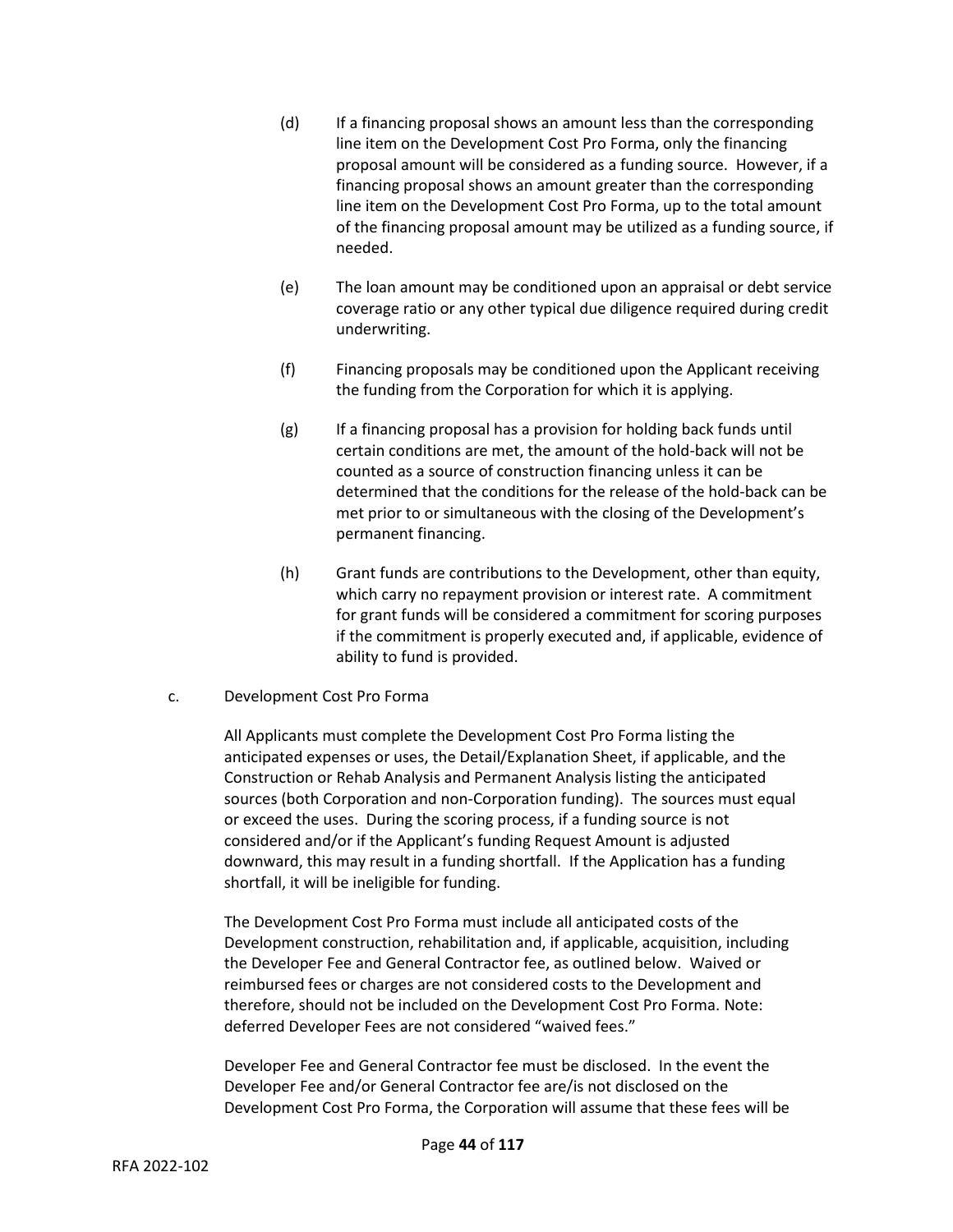the maximum allowable and will add the maximum amount(s) to Total Development Cost. If an Applicant lists a Developer Fee, General Contractor fee, or contingency reserve that exceeds the stated Application limits, the Corporation will adjust the fee to the maximum allowable.

Unless stated otherwise in this RFA, except for deferred Developer Fee, the Application requires complete information on all sources of Development funding and the proposed uses of those funds. All loans, grants, donations, syndication proceeds, etc., should be detailed in the Application as outlined above. The total of monetary funds determined to be in funding proposals must equal or exceed uses.

(1) Developer Fee

Each Developer Fee component listed in (a) and (b) below shall not exceed the respective amounts described below:

- (a) Developer Fee on Acquisition Costs, is limited to 16 percent of the Total Acquisition Cost of Existing Development (excluding land) stated on the Development Cost Pro Forma in Column 3 of Item B, rounded down to the nearest dollar; and
- (b) Developer Fee on Non-Acquisition Costs, is limited to 16 percent of the net amount after deducting Total Acquisition Cost of Existing Development (excluding land) (Column 3 of Item B) from the Development Cost stated on the Development Cost Pro Forma in Column 3 of Item C, rounded down to the nearest dollar.

If the maximums stated in (a) or (b) are exceeded, the Corporation will adjust the amount down to the maximum allowed. Additionally, the Corporation may further adjust the Developer Fee on Acquisition Costs, and/or Developer Fee on Non-Acquisition Costs stated on the Development Cost Pro Forma and used to calculate the Developer Fee in Item D of the Development Cost Pro Forma. The conditions for such adjustments are stated below:

- If the amount of Developer Fee on Acquisition Costs is more than the amount allowed in (a) above, AND if the amount of Developer Fee on Non-Acquisition Costs is less than the amount allowed in (b) above, the Corporation will reduce the amount of Developer Fee on Acquisition Costs to the maximum allowed amount, and increase the amount of Developer Fee on Non-Acquisition Costs by the amount reduced in the Developer Fee on Acquisition Costs, up to the maximum allowed amount.
- If the amount of Developer Fee on Non-Acquisition Costs is more than the amount allowed in (b) above, AND if the amount of Developer Fee on Acquisition Costs is less than the amount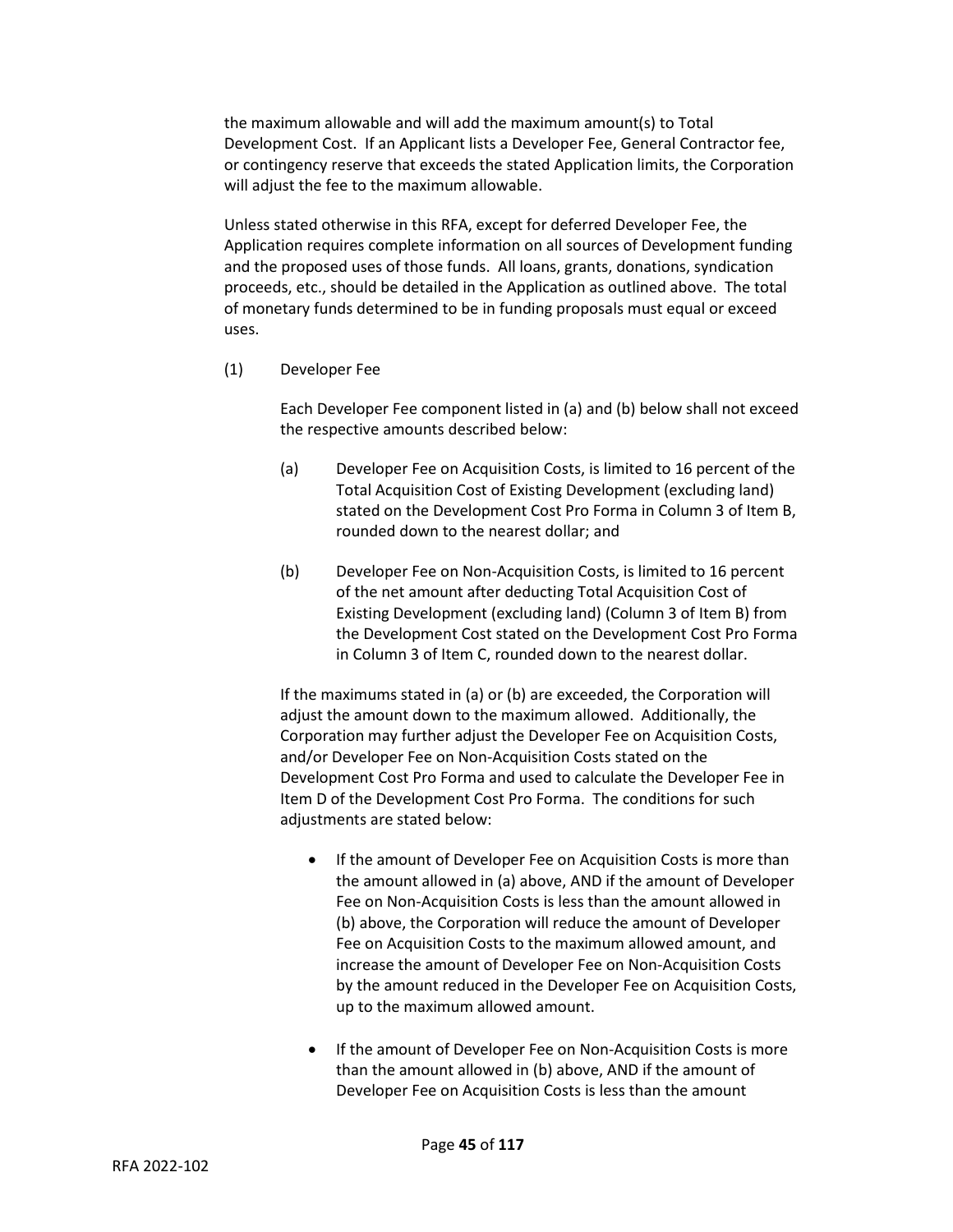allowed in (a) above, the Corporation will reduce the amount of Developer Fee on Non-Acquisition Costs to the maximum allowed amount, and increase the amount of Developer Fee on Acquisition Costs by the amount reduced in the Developer Fee on Non-Acquisition Costs, up to the maximum allowed amount.

The Corporation will allow up to 100 percent of the eligible Developer Fee to be deferred and used as a source on the Development Cost Pro Forma without the requirement to show evidence of ability to fund.

Consulting fees, if any, and any financial or other guarantees required for the financing must be paid out of the Developer Fee. Consulting fees include, but are not limited to, payments for Application consultants, construction management or supervision consultants, or local government consultants.

(2) General Contractor Fee

General Contractor fee shall be limited to 14 percent of actual construction cost. The maximum allowable General Contractor fee will be tested during the scoring of the Application by multiplying the actual construction cost by 14 percent, rounded down to the nearest dollar.

#### (3) Contingency Reserves

For Application purposes, the maximum hard and soft cost contingencies allowed cannot exceed (a) 5 percent of hard and soft costs for Development Categories of New Construction; or (b) 15 percent of hard costs and 5 percent of soft costs for Development Categories of Rehabilitation, with or without Acquisition, as further described in Rule Chapter 67-48, F.A.C. The determination of the contingency reserve is limited to the maximum stated percentage of total actual construction costs (hard costs) and general development costs (soft costs), as applicable.

#### (4) Operating Deficit Reserves

Up to five percent of the Development Costs (stated on the Development Cost Pro Forma in Column 3 of Item C) will be permitted in the Application. The operating deficit reserve will be verified and sized during credit underwriting. Any operating deficit reserve account approved in credit underwriting will be held by the Corporation or its services.

A reserve, including an operating deficit reserve, if necessary as determined by a first mortgage lender, and/or the Credit Underwriter engaged by the Corporation in its reasonable discretion, will be required and sized in credit underwriting. The reserve may include, but is not limited to, operating deficit reserve, debt service shortfalls, lease-up, rentre-stabilization, working capital, lender required reserve(s), and any pre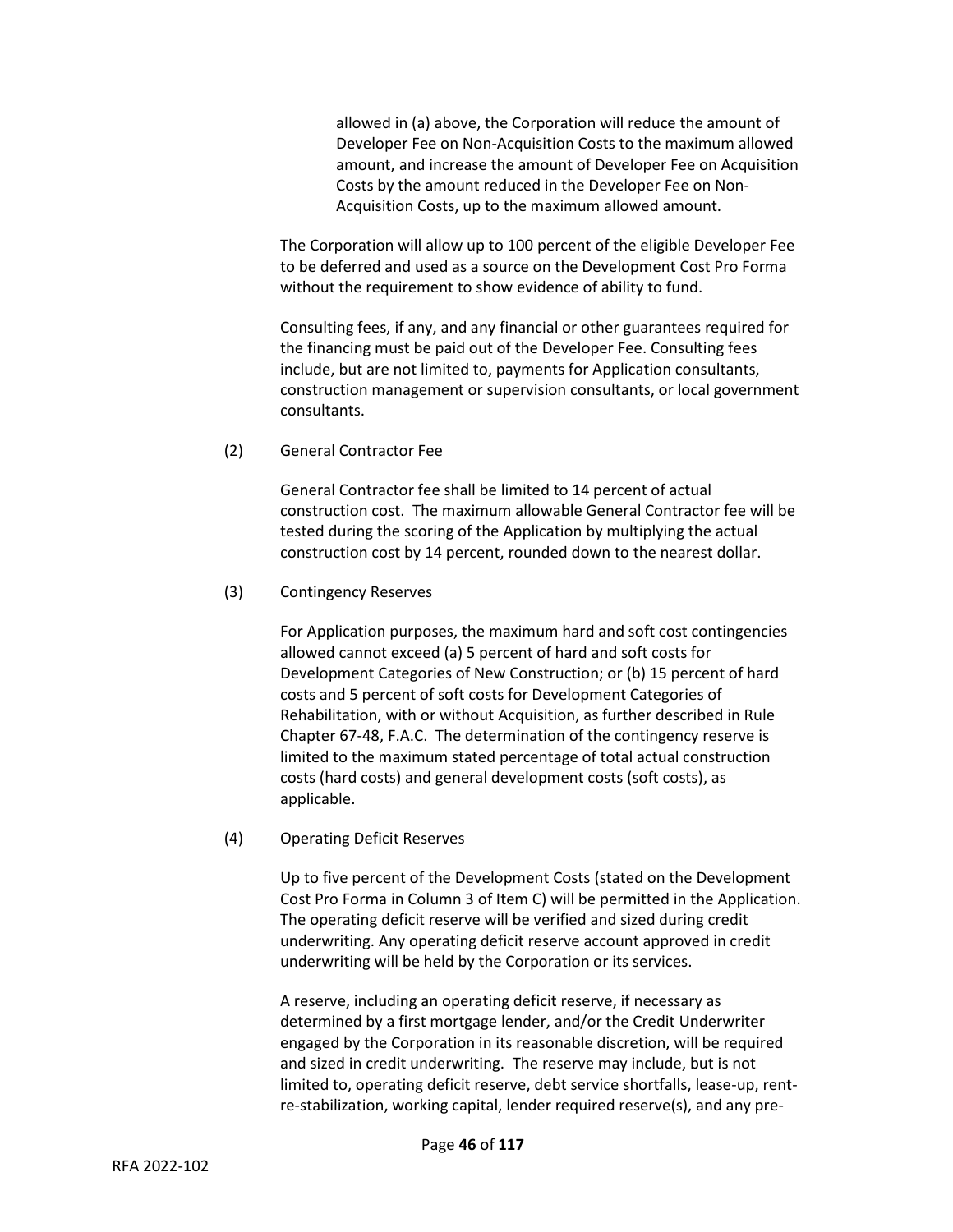funded capital (replacement) reserves. If any reserve other than the permitted contingency reserve and the Developer Fee subset, if applicable, can be identified and is included in the Development Cost Pro Forma, the Corporation will remove it during Application scoring.

Permitted costs related to supportive services are not considered operating expenses for the purpose of drawing down operating subsidy reserve.

In exchange for receiving funding from the Corporation, the Corporation reserves the authority to restrict the disposition of any funds remaining in any operating deficit reserve(s) after the term of the reserve's original purpose has terminated or is near termination. Authorized disposition uses are limited to payments towards any outstanding loan balances of the Development funded from the Corporation, any outstanding Corporation fees, any unpaid costs incurred in the completion of the Development (i.e., deferred Developer Fee), the Development's capital replacement reserve account (provided, however, that any operating deficit reserve funds deposited to the replacement reserve account will not replace, negate, or otherwise be considered an advance payment or pre-funding of the Applicant's obligation to periodically fund the replacement reserve account), the reimbursement of any loan(s) provided by a partner, member or guarantor as set forth in the Applicant's organizational agreement (i.e., operating or limited partnership agreement) and, in the case of a Development with a Homeless Households or Persons with Special Needs Demographic Commitment, another operating deficit reserve whereby its final disposition remains under this same restriction. The actual direction of the disposition is at the Applicant's discretion so long as it is an option permitted by the Corporation. In no event, shall the payment of amounts to the Applicant or the Developer from any operating deficit reserve established for the Development cause the Developer Fee or General Contractor fee to exceed the applicable percentage limitations provided for in this RFA.

d. Qualifying Financial Assistance Funding Preference

To qualify for the Qualifying Financial Assistance Preference, one of the following requirements must be met:

(1) Cash Funding equals at least 3 percent of the Applicant's Eligible SAIL Request Amount (exclusive of the ELI Loan amount)

To qualify, Applicants must state the amount of cash loans, cash grants and/or cash on hand ("Cash Funding") from Local Government entities and/or other non-Corporation permanent sources (all of which, for purposes of this provision, will be considered to be "Qualifying Financial Assistance") and, for each permanent source, provide evidence that meets the criteria for all noncorporation permanent sources. If the Qualifying Financial Assistance sources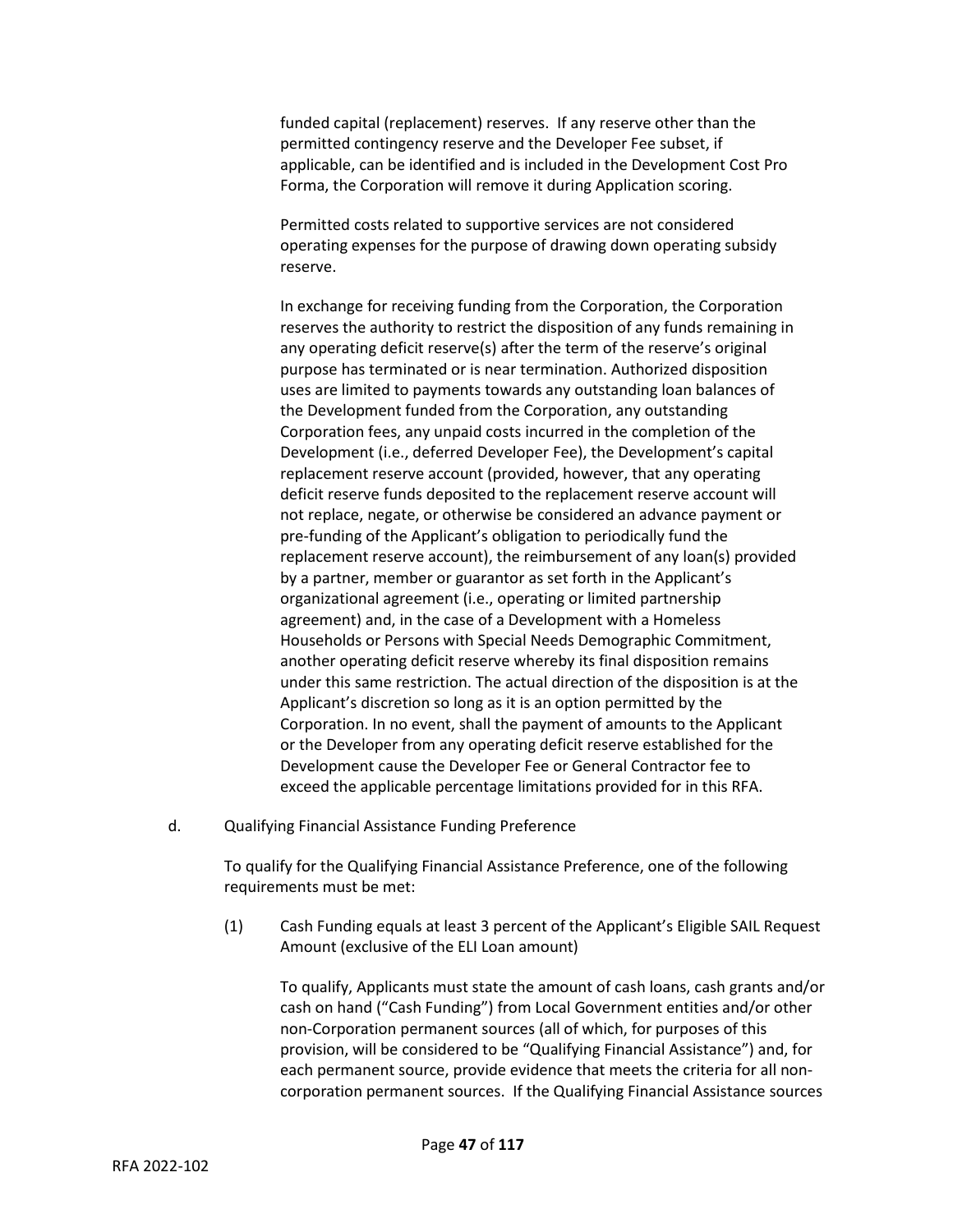are equal to at least 3 percent of the Applicant's Eligible SAIL Request Amount (exclusive of the ELI Loan amount), the Applicant will receive a funding preference. If the Applicant qualifies for this funding preference and is awarded funding under this RFA, provide and maintain an amount equal to or greater than 3 percent of the Applicant's Eligible SAIL Request Amount (exclusive of the Eligible ELI Loan Request Amount) within the permanent sources of financing.

Any Qualifying Financial Assistance identified in this section must be included on the Development Cost Pro Forma and utilized for permanent funding as presented in the RFA if the Applicant is awarded funding under this RFA.

The financing proposal documentation or other related support documentation for the Qualifying Financial Assistance must be provided in accordance with Item 10.b. above and will be reviewed for financing terms, including the ability to fund if the funds are not coming from a Regulated Mortgage Lender, and must meet all stated requirements to be counted as a permanent funding source in order to be considered Qualifying Financial Assistance. Qualifying Financial Assistance for which acceptable funding proposals are not provided will not be counted as a source of funding or as Qualifying Financial Assistance.

If a financing proposal shows an amount less than the corresponding line item at question 10.d. of Exhibit A, only the financing proposal amount will be considered Qualifying Financial Assistance. However, if a financing proposal shows an amount in excess of the corresponding line item at question 10.d. of Exhibit A, up to the total amount of the financing proposal amount may be utilized as Qualifying Financial Assistance, if needed.

(2) Donation of Land by a Local Government

To qualify, the Total Development Cost cannot consist of any land costs in excess of the allowable costs outlined below; the entire site must have been donated or will be donated from a Local Government to the Applicant; and, when submitted, the site control documentation must reflect one of the following:

- The eligible contract must reflect that a Local Government is the seller and the Applicant is the buyer, and the price of the land must be \$10 or less;
- The deed must reflect the Local Government as the grantor, the transaction must have occurred no more than 12 months prior to the Application Deadline, the price of the land must have been \$10 or less, and the closing statement must be provided demonstrating that the price of land was \$10 or less; or
- The eligible lease must reflect a Local Government as the Lessor and the Applicant as the Lessee, and the lease payments must equal \$10 a year or less.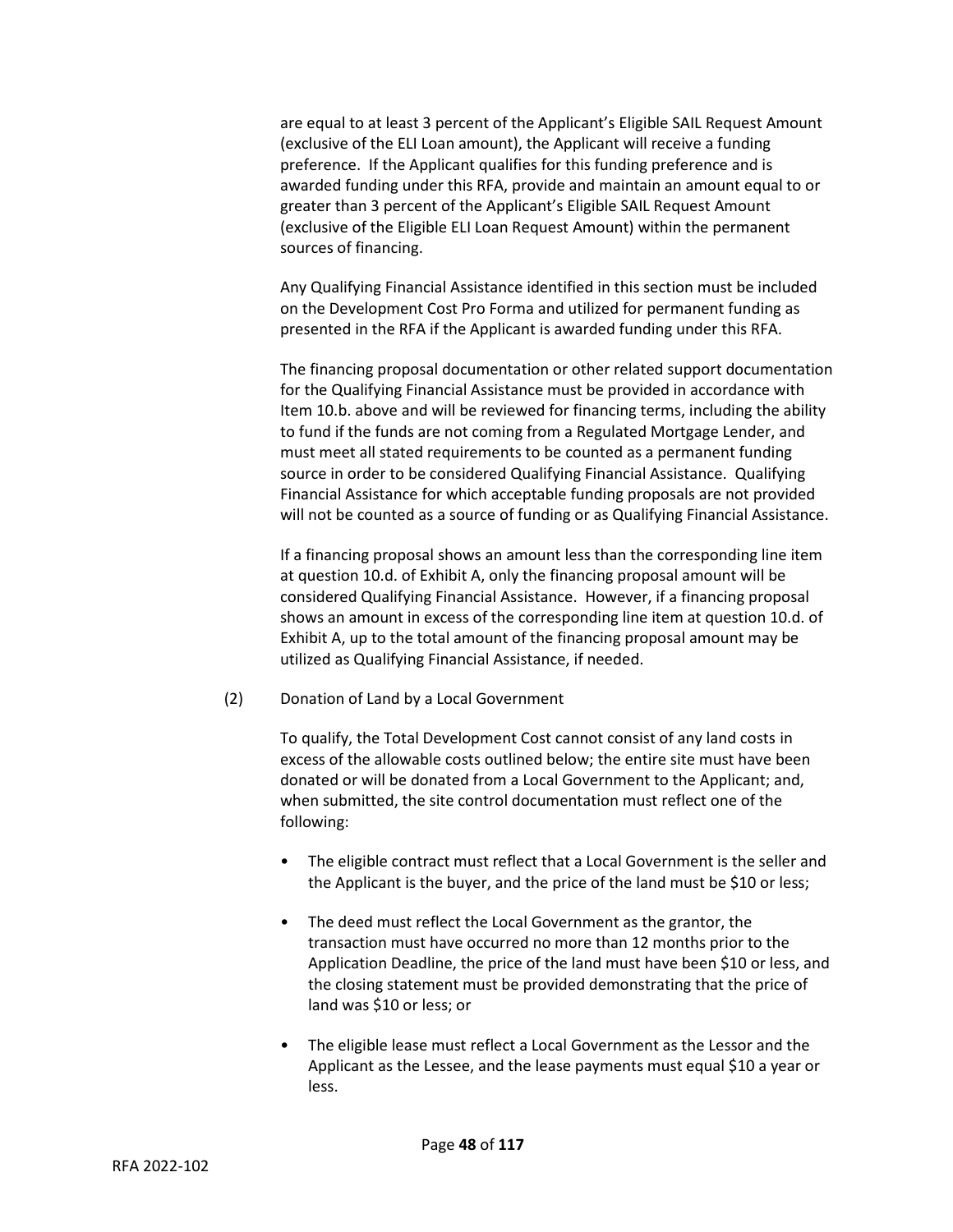Note: In-kind donations, waivers of any fees, and any funding from the Corporation are not considered Qualifying Financial Assistance, although they can be used to help reduce costs in the construction of the proposed Development.

- e. Per Unit Construction Funding Preference
	- (1) The following Applications will qualify for this funding preference, as outlined in Section Five of the RFA:
		- (a) Applications with a Development Category of new construction; and
		- (b) Applications with a Development Category of Rehabilitation, with or without Acquisition, that reflect an amount of at least \$32,500 per unit when the amount listed in the Total column of the Development Cost Pro Forma for the Development Cost line item A1.1 (Actual Construction Cost) is divided by the number of total units in the Development.
	- (2) The following Applications will not qualify for this funding preference:

Applications with a Development Category of Rehabilitation, with or without Acquisition, that reflect an amount less than \$32,500 per unit, when the amount listed in the Total column of the Development Cost Pro Forma for the Development Cost line item A1.1 (Actual Construction Cost) is divided by the number of total units in the Development.

Indicate whether the proposed development qualifies for this funding preference in Exhibit A.

f. Principal of the Applicant is a Public Housing Authority and/or an instrumentality of a Public Housing Authority

Applicants may qualify for an "Add-On Bonus" used in the Total Development Cost Per Unit Base Limitation calculation described in Section Five and in Item 1 of Exhibit C of the RFA if at least one of the following is met:

- (1) The Applicant has entered into a land lease with a Public Housing Authority on property where the proposed Development is to be located and the property has an existing Declaration of Trust between the Public Housing Authority and HUD; or
- (2) The Applicant is associated with a Public Housing Authority and/or an instrumentality of a Public Housing Authority in the ownership structure. The Applicant should state whether any Principals of the Applicant entity are a Public Housing Authority and/or an instrumentality of a Public Housing Authority and the Public Housing Authority and/or instrumentality of a Public Housing Authority must be reflected on the Principals of the Applicant and Developer(s) Disclosure Form (Form Rev. 05-2019).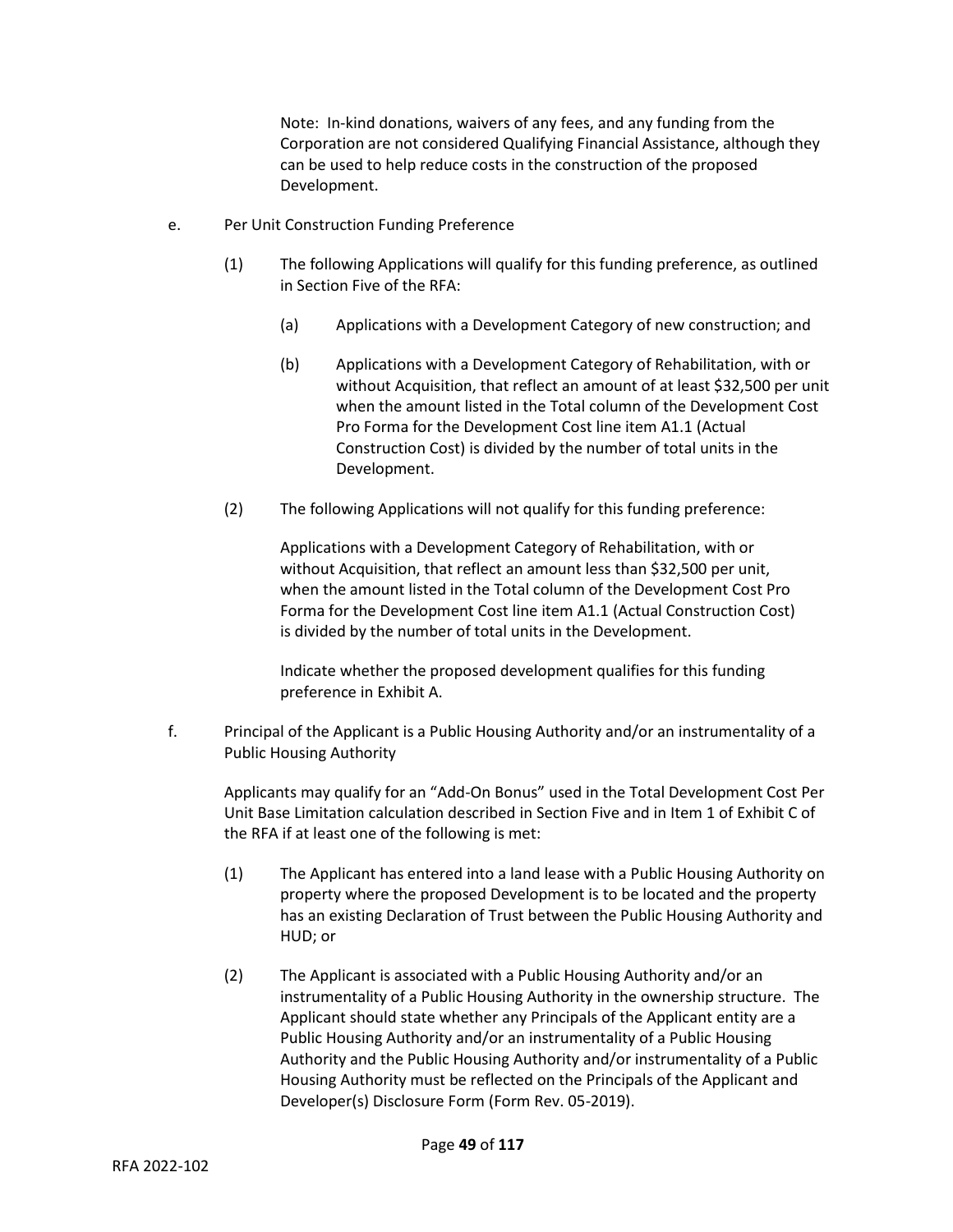Note: For purposes of the "Add-On Bonus", the Public Housing Authority and/or instrumentality of a Public Housing Authority must not be disclosed as only the Investor Limited Partner of the Applicant or Investor Member of the Applicant.

If a Public Housing Authority has one of the above-described relationships with the Applicant, state the name of the Public Housing Authority.

#### **B. Additional Information**

1. Verifying Application Fee Payment

To ensure that the Application Fee is processed for the correct online Application, the following is *strongly recommended*: (i) provide the Application Fee at least 48 hours prior to the Application Deadline; and (ii) whether paying by check, money order, ACH or wire transfer, include the Development Name, RFA number with the payment.

Additionally, include the following at question B.1. of Exhibit A:

- If submitting a check or money order, provide the check or money order number.
- If submitting an ACH, provide the trace number.
- If submitting a wire transfer, provide the wire service reference number (i.e. Fed/CHIPS/SWIFT Reference Number) and the Fed Wire Transfer Number.
- 2. Bookmarking the All Attachments Document before uploading (5 points)

To be awarded 5 points, bookmark the pdf of the All Attachments Document before uploading. Instructions are provided on the RFA Webpage. Acrobat Standard DC or Acrobat Pro DC are the programs required to create bookmarks.

3. Addenda

Use the Addenda section of Exhibit A to provide any additional information or explanatory addendum for items described in Section Four, A. above. The Addenda section of Exhibit A may not be used to provide any additional information or explanatory addendum for items described in Section Four, C. below. Please specify the particular item to which the additional information or explanatory addendum applies.

#### **C. Narrative Scoring**

The following narrative section allows for Applicants to provide detailed responses about the Development. Each response must address the specific criteria identified in the corresponding description. When scoring narrative responses, Florida Housing will only consider the written responses provided in Exhibit A. When assigning points for each narrative section, only the narrative for that particular requirement will be considered. Information in other narrative sections will not be considered. It is recommended to account for all criteria for each response, even if it requires repeating information in multiple narrative responses.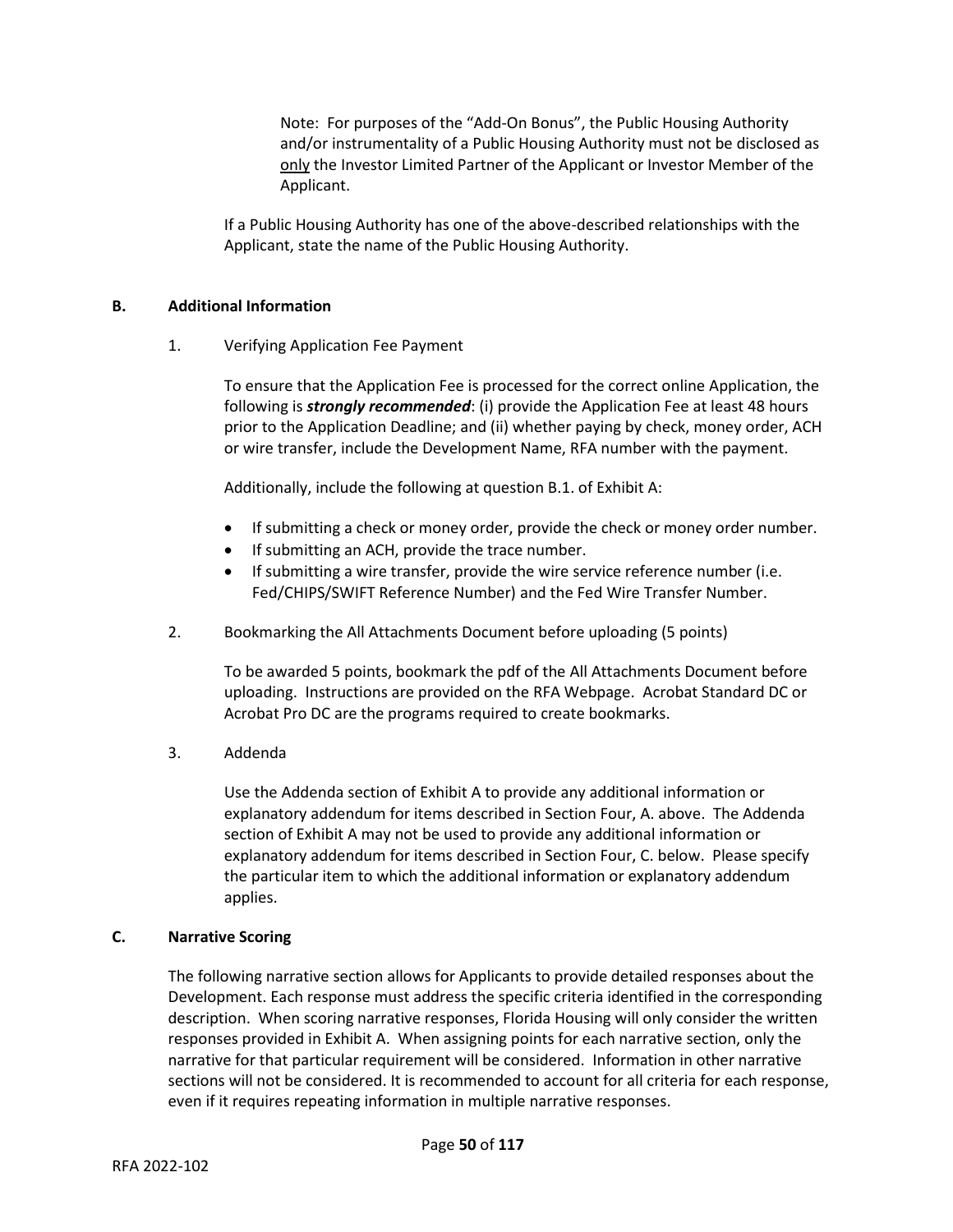- 1. Operating/Managing Experience (Maximum of 40 points)
	- a. If the Applicant intends to manage the Development, describe the Applicant's experience in operating and managing a development, including performing operations and management functions specific to the needs of the intended residents.
	- b. If the Applicant does not have experience or if the Applicant expects to use a management company, provide the name of the experienced entity that will act as the management company and describe the management company's experience in operating and managing housing. The Applicant's and/or management company's experience should include the length of time spent operating and managing housing and experience performing operations and management functions specific to the needs of the intended residents. This includes understanding the variety of residents' housing and supportive services needs to maintain stability in the community.

The management company's experience should include experience with developments that are similar in size to the proposed Development.

c. Applicant responses to this item will be evaluated based on the following criteria: (1) strength of information provided about the experience of the Applicant and/or, if appropriate, the management company in handling the following aspects of management/operations: tenant screening, selection and move-in; leasing, lease enforcement and rent collections; reasonable accommodations for persons with disabilities; safety and security; maintenance of the physical plant; coordination between property management and Services Coordination staff, as well as the coordination between on-site services and off-site supportive services, case management and benefits (including the role of Applicant and, if appropriate, management company); management of common space used by community-based service providers; compliance issues; and long-term asset management issues; (2) if the property will be managed by an entity other than the Applicant, a description of the distinct roles of the Applicant and management company in setting policies and procedures and implementation of the items listed in (1) and how collaboration will occur between the two; and (3) a description of how the Applicant expects to set and oversee achievement of targeted outcomes for residents and the property.

The description(s) is limited to no more than three typed pages within the text box at question C.1. of Exhibit A. Note: Although the online Application system allows for more than three pages, any portion of the description that is beyond three pages will not be considered.

Note: Providing only a list of Developments and/or units will not be a sufficient description of experience for any Applicant or the management company.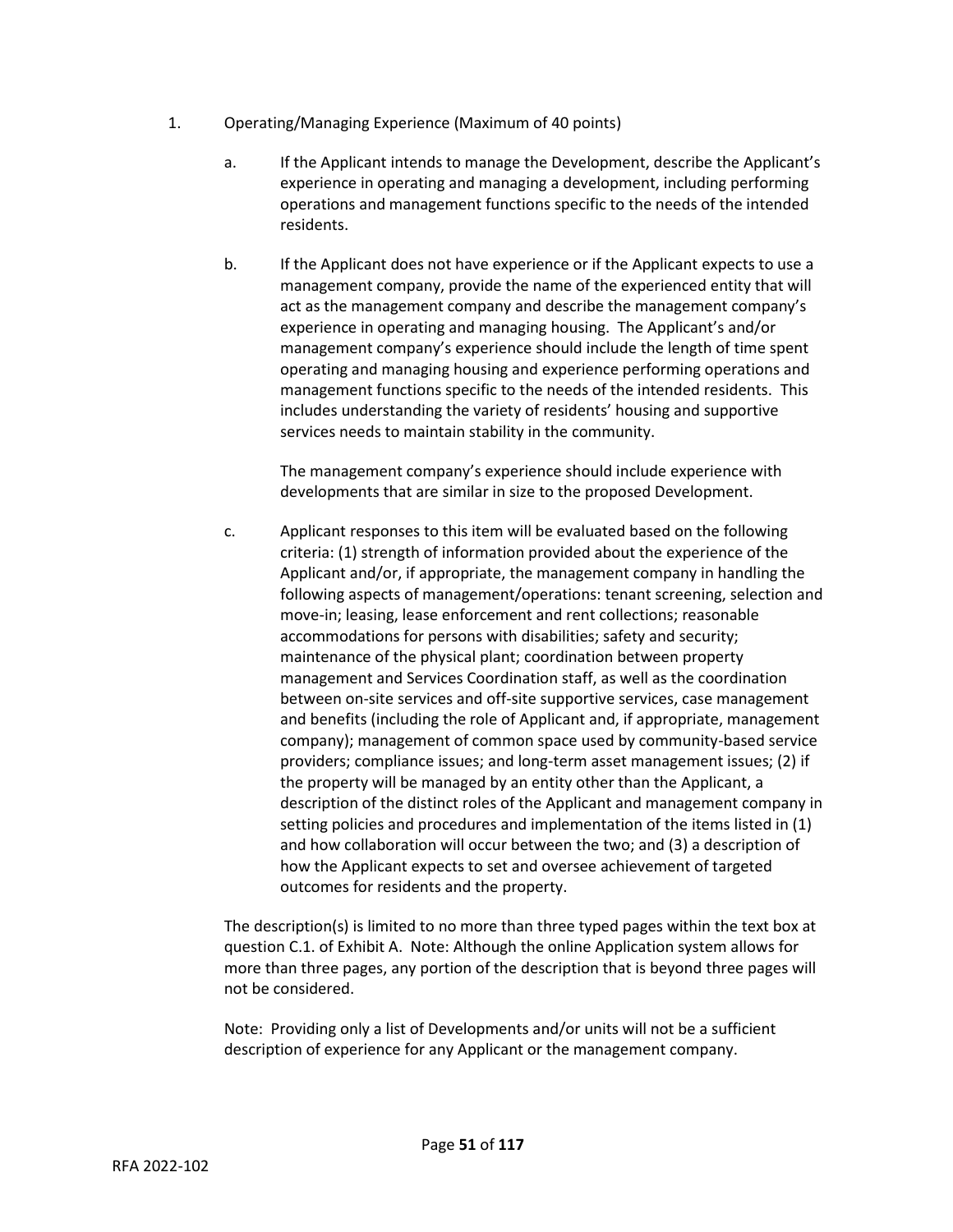2. Access to Community-Based Services and Resources (Maximum 55 Points)

The ability of the tenants at the proposed Development to effectively and efficiently access community-based services and resources is vital to assist these households in obtaining and maintaining a level of stability and self-sufficiency in their community. As specified in each section below, provide a description of the Applicant's plan to provide access to general community services, as well as specific supportive services and resources that address the needs of these intended tenants, described in question 2 of Exhibit A.

Applicant responses to these items will be evaluated based on the following criteria: (i) a description of the services as provided in the descriptions below; (ii) a description of the partners, roles of each, and capacity of the partners that will provide or facilitate access to these services; (iii) a description of the public and/or private transportation options that will be available to residents of the proposed Development to ensure access to the described general services, including the modes, options and availability of transportation for residents to get to and from these resources; and (iv) a description of how the Applicant believes that the access outlined in (i), (ii) and (iii) above will lead to improvement of tenants' health, safety, stability, education and employment capacities, quality of life, and ability to successfully live in the community.

All Applicants may be awarded points for providing the following information:

a. Access to community-based general services

Describe the community-based general services that will be accessible to tenants, such as shopping for groceries, medicine, clothing, and other household and personal items. Include other services such as public schools, higher education, training and employment opportunities that are appropriate for the intended tenants. If the description of how the intended residents will access the services includes public transportation, such as bus or rail, state the exact measurement of walking distance to the current bus or rail stop from the proposed Development. State how frequently the bus or rail stop may be accessed by the residents of the proposed Development. Include the cost to the tenant of all public and/or private transportation options listed. (Up to 20 Points)

The description(s) is limited to no more than three typed pages within the text box at question C.2.a. of Exhibit A. Note: Although the online Application system allows for more than three pages, any portion of the description that is beyond three pages will not be considered. If the Applicant is awarded funding but is unable to fulfill some or all of the commitments stated, the funding may be rescinded.

b. Access to community-based services and resources that address tenants' needs

Healthcare and supportive services provided by community-based services and resources are vital to help the intended households to achieve and maintain optimal wellness, stability and self-sufficiency in the community. Additionally,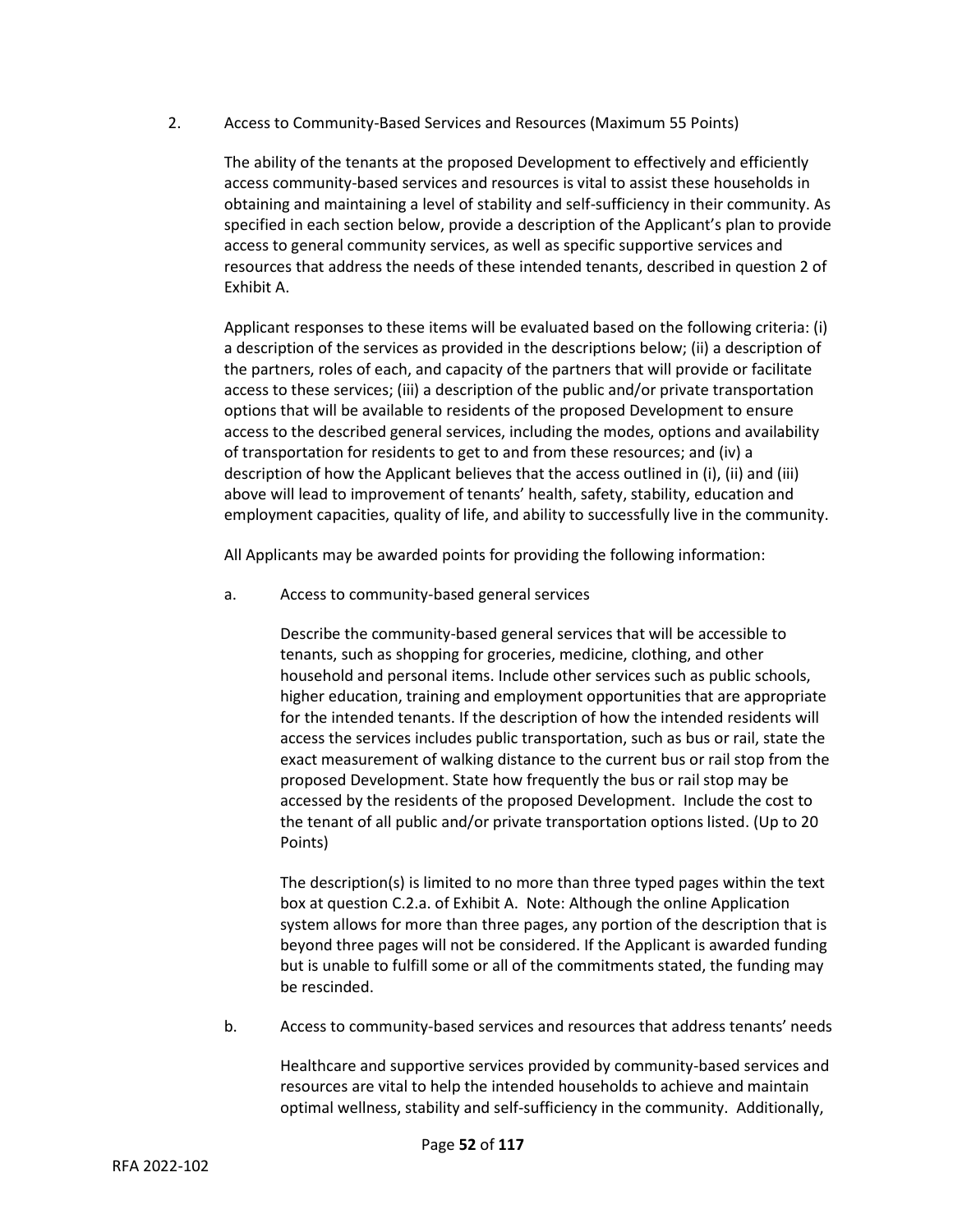the availability of community-based healthcare and supportive services for the needs of the intended households is imperative to the sustainability of successful housing.

Describe how residents will be assisted to access appropriate physical health, behavioral health and wellness, and self-sufficiency services and activities that can lead to stable and integrated lives in their community.

The description should include the following:

- (1) The Development's physical proximity to health care and supportive services, and/or which services/programs will be provided on-site. If the description of how the intended residents will access the services includes public transportation, such as bus or rail, state the exact measurement of walking distance to the current bus or rail stop from the proposed Development. State how frequently the bus or rail stop may be accessed by the residents of the proposed Development. Include the cost to the tenant of all public and/or private transportation options listed;
- (2) All key supportive services and programs that will be provided directly through the Applicant, community partnership or other providers to assist the intended residents, and the benefits of offering these services/programs;
- (3) The nature of any partnerships with the Local Homeless Assistance Continuum of Care lead agency and members as well as other relevant linkages with lead agencies or services providers that are key to helping the intended households maintain stability in the community. These descriptions should describe how the provision of the services is funded; and
- (4) If the intended residents are those who are transitioning from an institution or community residential care, in addition to the above information, describe how the transitioning residents' preferences and needs will be served by living in the proposed Development. This includes physical, medical, behavioral, functional, and social preferences and needs, as applicable. Explain how these will be identified and how the determination will be made that the services, supports and resources needed to live independently are available at the proposed Development. Explain how the Resident Services Coordination Plan service plan is supported at the proposed Development. Examples would be 24-hour staff, capacity for specialized medical equipment, and/or partnerships with a Managing Entity, as defined by the Agency for Healthcare Administration or Medicaid Managed Care organization, as defined by the Florida Department of Children and Families. (Up to 35 Points)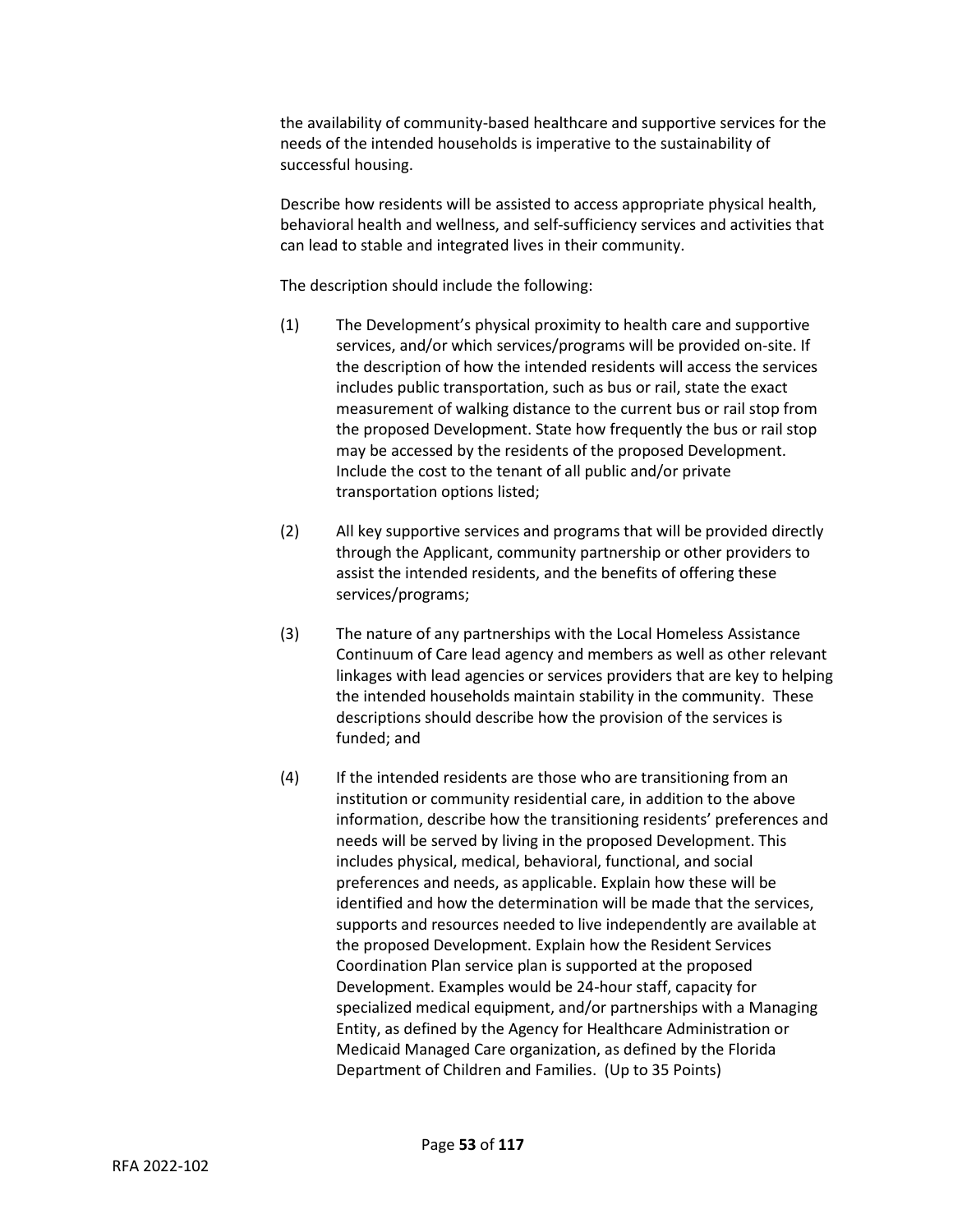The description(s) is limited to no more than three typed pages within the text box at question C.2.b. of Exhibit A. Note: Although the online Application system allows for more than three pages, any portion of the description that is beyond three pages will not be considered. If the Applicant is awarded funding but unable to fulfill some or all of the commitments stated, the funding may be rescinded.

3. Assist Intended Residents in Meeting their Housing Stability and Self-Sufficiency Needs, Goals and Expectations

The intent of the Permanent Supportive Housing financed pursuant to this RFA includes assisting residents in meeting their needs, goals and expectations related to housing stability and self-sufficiency. As a result of the complex short- and long-term needs of intended residents who benefit from Permanent Supportive Housing, the Corporation's objective is to finance Developments in which the Non-Profit entity has a strong knowledge of and experience providing assistance, relevant to housing stability and self-sufficiency.

In its narrative, the Non-Profit entity's described experience should come from experience as a current provider of housing and/or supportive services. The description should be pertinent to households the Applicant proposes to serve at the proposed Development. This narrative is not meant to promote serving residents with fewer or less acute needs who may have higher permanent housing stability or selfsufficiency, but rather to help improve permanent housing outcomes for all individuals of the intended population. Scoring will be based on the relevance and successful outcomes of the supports offered over the last 18 months that are particular to and appropriate for the intended households proposed to be served in question 2 of Exhibit A of this RFA.

The narrative should indicate whether the approach is considered a "Best Practice" as it fits the definition in Exhibit B or is considered an evidence-based practice by supportive housing stakeholders.

For each section below, describe in detail how the Non-Profit entity has worked to assist households to meet these needs, goals and expectations over the 18 months prior to the RFA issuance. The description should include information regarding the efforts made and practices used; the type and depth of partnerships with community organizations or agencies directly related to helping households obtain and/or maintain their permanent housing stability and self-sufficiency needs, goals, and expectations; as well as demonstrated successful outcomes from the described efforts. Describe the organizations, such as homeless service agencies, child welfare, and health care providers with which a partnership has been developed. The description should include the contributions of each entity in the partnership and how the work of the partnership has benefited Persons with Special Needs in meeting their needs, goals and expectations related to housing stability and self-sufficiency.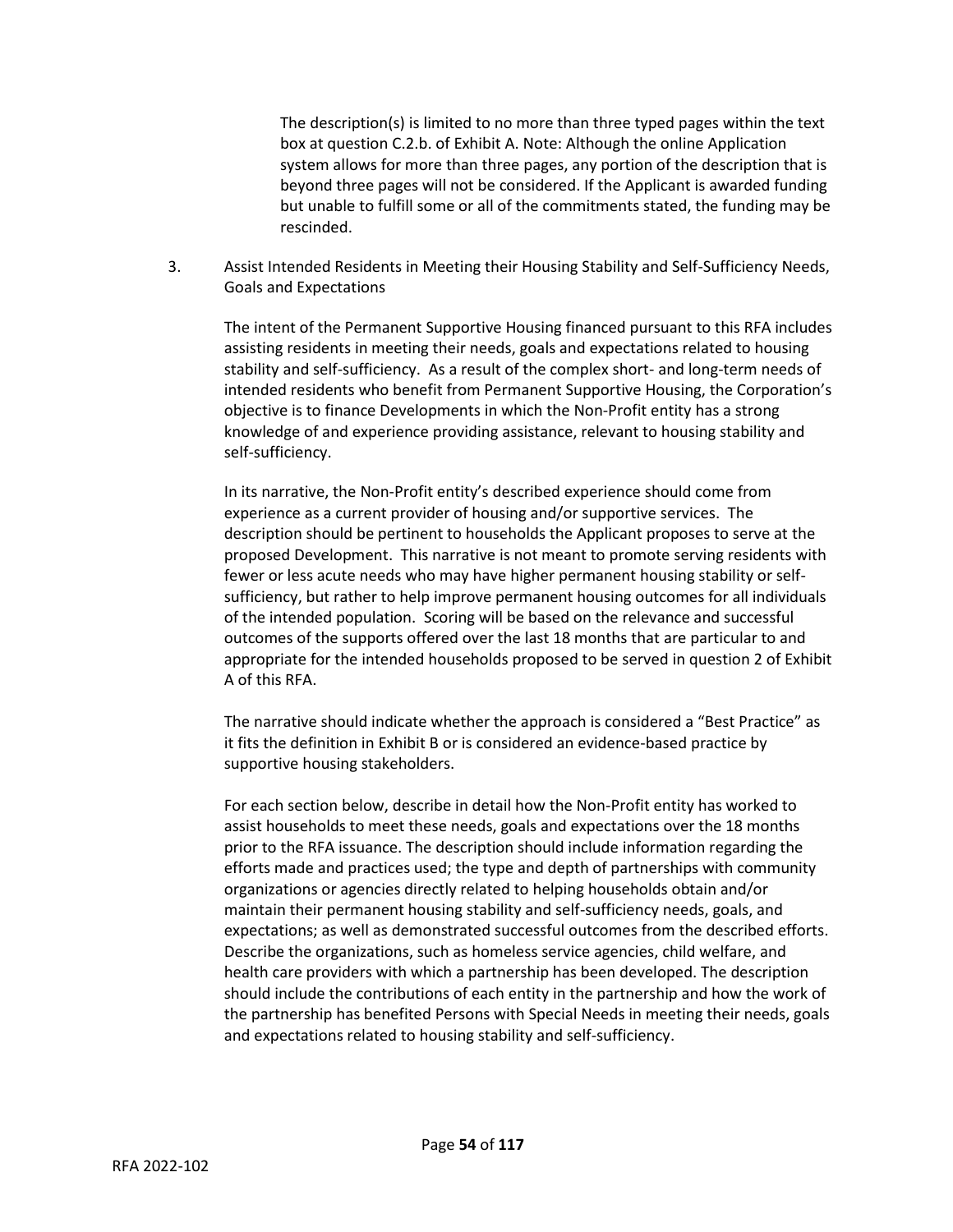a. Permanent Housing Stability (Up to 10 points)

Describe in detail how the Non-Profit entity has worked to assist households to meet their permanent housing needs, goals and expectations to create housing stability over the 18 months prior to the RFA issuance.

The description is limited to no more than two typed pages within the text box at question C.3.a. of Exhibit A. Note: Although the online Application system allows for more than two pages, any portion of the description that is beyond two pages will not be considered.

b. Self-Sufficiency (Up to 10 points)

Describe in detail how the Non-Profit entity has worked to assist households in meeting their self-sufficiency needs, goals and expectations over the 18 months prior to the RFA issuance. The assistance may be related to a household's income, benefits, education/training, or ability to meet its activities of daily living.

The description is limited to no more than two typed pages within the text box at question C.3.b. of Exhibit A. Note: Although the online Application system allows for more than two pages, any portion of the description that is beyond two pages will not be considered.

# **SECTION FIVE SCORING AND EVALUATION PROCESS**

# **A. Scoring the RFA**

# **1. Determining Eligibility**

Only Applications that meet all of the following Eligibility Items will be eligible for funding and considered for funding selection.

| <b>Eligibility Items</b>                                                                                                                                                |  |  |  |
|-------------------------------------------------------------------------------------------------------------------------------------------------------------------------|--|--|--|
| Submission Requirements met*                                                                                                                                            |  |  |  |
| Applicant Certification and Acknowledgement form provided and meets requirements                                                                                        |  |  |  |
| Demographic commitment selected                                                                                                                                         |  |  |  |
| At least one Persons with Special Needs population selected                                                                                                             |  |  |  |
| Demographic Commitment description provided                                                                                                                             |  |  |  |
| Name of Applicant provided                                                                                                                                              |  |  |  |
| Evidence Applicant is a legally formed entity provided                                                                                                                  |  |  |  |
| Evidence that Applicant qualifies as a Non-Profit Applicant provided                                                                                                    |  |  |  |
| Documentation that the Applicant informed the jurisdiction's Local Continuum of Care<br>lead agency head of its intent to apply for funding to develop housing provided |  |  |  |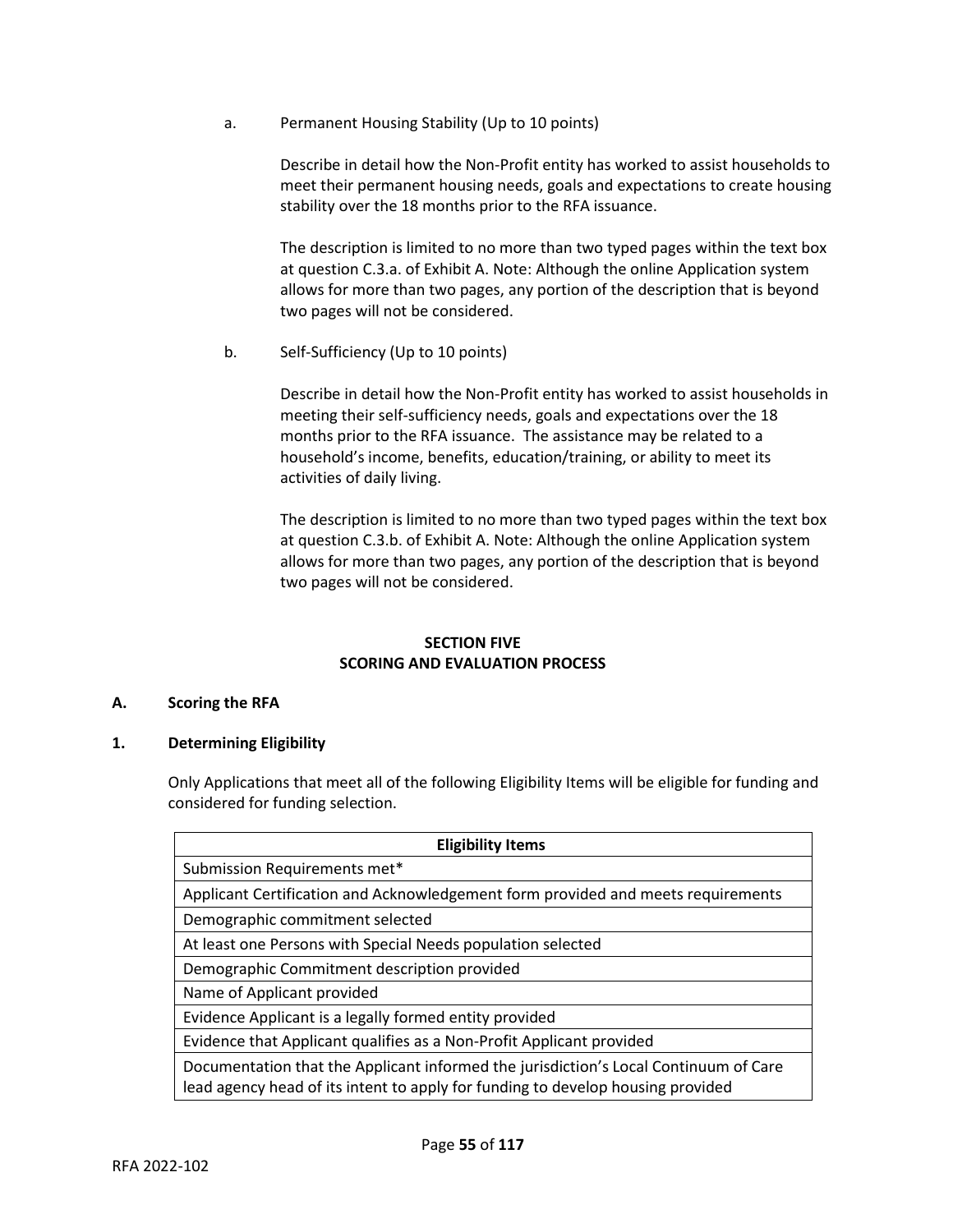Name of Each Developer provided Evidence that each Developer entity is a legally formed entity provided Developer Experience Requirement met Principals for Applicant and Developer(s) Disclosure Form provided and meets requirements Contact information for Management Company provided, if using a Management Company Community-Based Board of Directors Requirement met Authorized Principal Representative provided and meets requirements Name of Proposed Development provided Development Category selected Development Category Qualifying Conditions met Development Type selected Breakdown of number of units associated with each Development Type, Development Category and ESS/Non-ESS provided County identified Address of Development Site provided Question whether a Scattered Sites Development answered Development Location Point provided Latitude and Longitude Coordinates for any Scattered Sites provided, if applicable Total Number of Units provided and within limits Unit Mix provided and meets requirements Number of residential buildings provided Evidence of Site Control provided Appropriate Zoning demonstrated Availability of Water demonstrated Availability of Sewer demonstrated Minimum Additional Green Building Features selected Applicant's SAIL Request Amount provided Development Cost Pro Forma provided (listing expenses or uses) and Construction/Rehab analysis and Permanent analysis (listing sources) – Sources must equal or exceed uses Financial Arrearage Requirement and Insurance Deficiency Requirement met\*\* Verification of no prior acceptance to an invitation to enter credit underwriting for the same Development \*\*\* Verification of no recent de-obligations \*\*\*\* Total Development Cost Per Unit Limitation met\*\*\*\*\* Minimum Total Score of 116 points \* Submission Requirement

> To be eligible for funding, the following submission requirements must be met: (i) the Application must be submitted online by the Application Deadline, and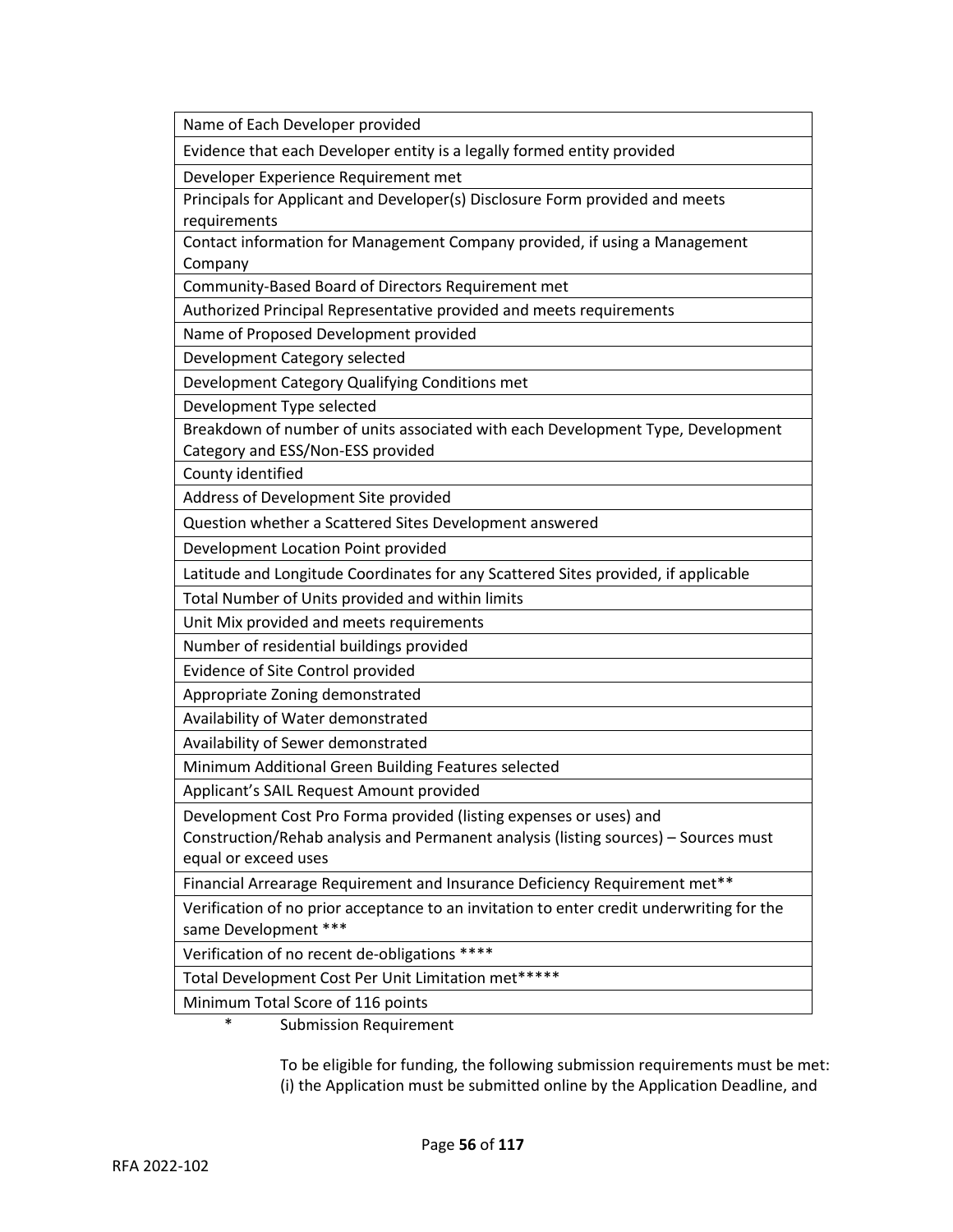(ii) the required Application fee must be submitted as of the Application Deadline.

\*\* Financial Arrearage Requirement and Insurance Deficiency Requirement

An Application will be deemed ineligible for funding if, as of close of business *two days*\* before the Committee meets to make a recommendation to the Board, either of the following occur: (1) there remains any financial obligations for which an Applicant or Developer or Principal, Affiliate or Financial Beneficiary of the Applicant or Developer is in arrears to the Corporation or any agent or assignee of the Corporation as reflected on the most recently published Past Due Report; or (2) an Applicant or Developer or Principal, Affiliate or Financial Beneficiary of the Applicant or Developer has an insurance deficiency for any Development awarded Corporation resources, which are in first lien position, issued during or after September 2016 that is governed by the Insurance Guide posted to the Corporation's Website under the link https://www.floridahousing.org/data-docs-reports/insurance-guide (also accessible by clicking [here\)](https://www.floridahousing.org/data-docs-reports/insurance-guide).

The Past Due Report contains the financial arrearages to the Corporation as well as the Insurance Deficiency Report. The most recently published Past Due Report is posted to the Corporation's Website under the link https://www.floridahousing.org/data-docs-reports/past-due-reports (also accessible by clicking [here\)](https://www.floridahousing.org/data-docs-reports/past-due-reports), but not more recently than seven business days prior to the date the Committee meets to make a recommendation to the Board.

\* For example, if a review committee meeting is held on a Wednesday, regardless of the time of the meeting, the arrearages must be paid by Monday close of business.

\*\*\* Previous Funding Requirements

Requirement that there can be no prior acceptance to an invitation to enter credit underwriting for the same Development

An Application will be deemed ineligible for funding if the Applicant has accepted an invitation to enter credit underwriting for the same Development (with the exception of funding awarded under the Predevelopment Loan Program (PLP) and/or the Elderly Housing Community Loan (EHCL) program) and, as of Application Deadline for this RFA, the funding has not been returned to the Corporation. If the acceptance to an invitation to enter credit underwriting in occurs after the Application Deadline and before the Review Committee Meeting for this RFA, the proposed Development will be considered ineligible for funding in this RFA. If the acceptance to an invitation to enter credit underwriting occurs after the Review Committee Meeting for this RFA, the proposed Development will be considered ineligible for funding in this RFA and any funding awarded in this RFA will be rescinded and considered Returned Funding.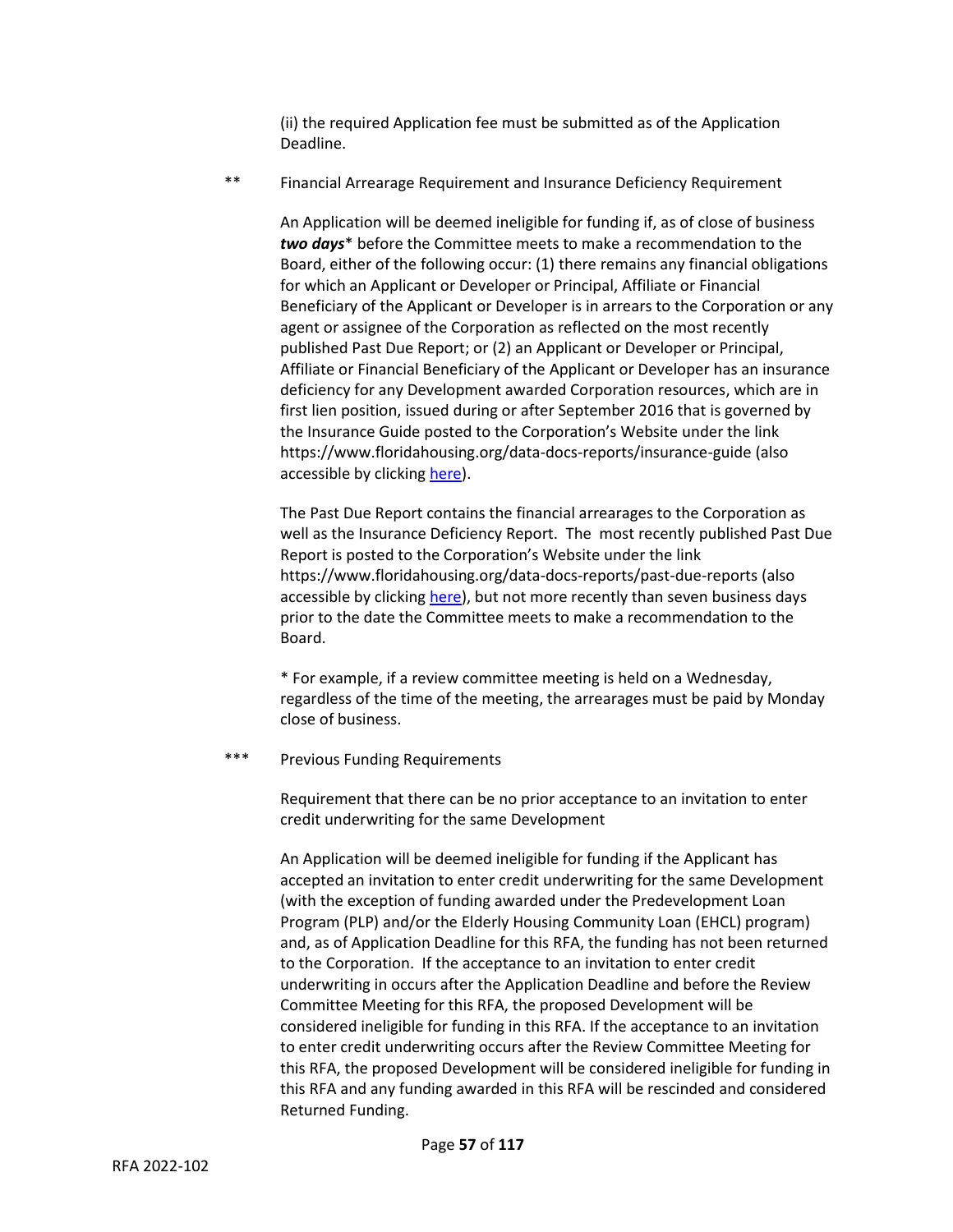# \*\*\*\* Verification of no recent de-obligations

An Application will be deemed ineligible to be considered for funding if, as of the close of business the day before the Committee meets to make a recommendation to the Board, an Applicant or Developer or Principal, Affiliate or Financial Beneficiary of the Applicant or Developer has received an award of any funding from any RFA issued by Florida Housing Finance Corporation but such funding has been de-obligated by the Florida Housing Finance Corporation Board of Directors within the seven years prior to this RFA Application Deadline, with the exception of de-obligations that resulted from the termination of the Multifamily Energy Retrofit Program (MERP) funding awarded through RFA 2015-115.

# \*\*\*\*\* Total Development Cost Per Unit Limitation

By submitting its Application, the Applicant agrees and acknowledges that the Application will be subject to the Total Development Cost Per Unit Limitation during the scoring, credit underwriting.

The Corporation shall limit the Total Development Cost (TDC) per unit for all Developments categorized by the construction type of the units as indicated below and this limit is referred to as the TDC Per Unit Limitation. It is a limit based on TDC, (after excluding items described in the note below the chart), applying any applicable TDC multiplier and/or TDC add-on. The proposed Development's TDC will be tested against the TDC Per Unit Limitation, utilizing the Development Type, Development Category and ESS Construction determination made by the Applicant in the RFA and it will apply to the number of units in the proposed Development for each unique combination of unit types identified in the table provided in question 4.e. of Exhibit A or for the entire proposed Development if said table is left blank.

Any Application that has an amount that exceeds these limitations during scoring will not be eligible for funding. These TDC Per Unit Base Limitation amounts, inclusive of any applicable TDC multiplier and/or TDC add-on, are effective during the scoring process. Item 1 of Exhibit C provides the TDC Per Unit Base Limitation amounts that account for an escalation factor to be incorporated for the credit underwriting process, as explained in the exhibit.

|                                                                                                                    | <b>New Construction Units</b> |             |               | <b>Rehabilitation Units</b> |           |           |
|--------------------------------------------------------------------------------------------------------------------|-------------------------------|-------------|---------------|-----------------------------|-----------|-----------|
|                                                                                                                    | Garden                        |             | Mid-Rise-Non- | Mid-Rise-                   |           | Non-      |
| <b>Measure</b>                                                                                                     | Non-ESS*                      | Garden ESS* | ESS*          | ESS*                        | Garden*   | Garden*   |
| Maximum TDC Per Unit<br>Limitation ** for all<br>counties except Broward,<br>Miami-Dade and Palm<br>Beach counties | \$270,100                     | \$311,900   | \$311,900     | \$344,700                   | \$146.900 | \$221,600 |

#### **Total Development Cost Per Unit Base Limitations to be used during the scoring process**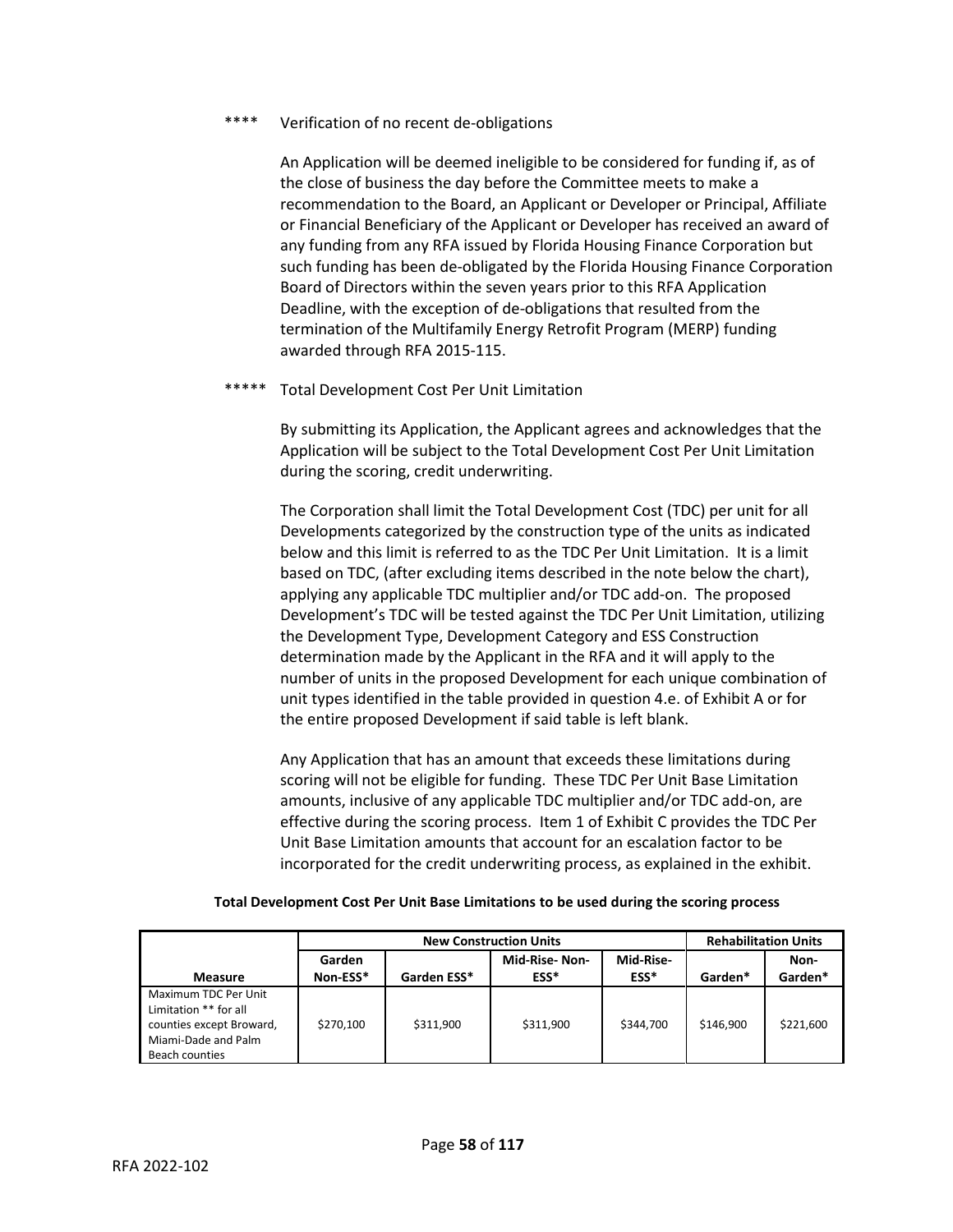| Maximum TDC Per Unit<br>Limitation ** for Broward,<br>Miami-Dade and Palm<br>Beach counties                                                          | \$284.500 | \$327.100 | \$327.100 | \$361,000                                                                                             | \$153,600 | \$232,600 |
|------------------------------------------------------------------------------------------------------------------------------------------------------|-----------|-----------|-----------|-------------------------------------------------------------------------------------------------------|-----------|-----------|
| Applicable TDC Multipliers (to be applied against the Development's TDC) and TDC Add-Ons (to be added to the Maximum TDC Per Unit<br>Limitation)     |           |           |           |                                                                                                       |           |           |
| Non-Geographic Multiplier - TDC Multiplier for Demographic Commitment of Persons with<br>Special Needs                                               |           |           |           | 90%                                                                                                   |           |           |
| Geographic Multiplier - TDC Multiplier for Florida Keys Area for all areas located north of<br>Plantation Key (i.e., north of Tavernier Creek)       |           |           |           | 65%***                                                                                                |           |           |
| Geographic Multiplier - TDC Multiplier for Florida Keys Area for all areas located on or<br>south of Plantation Key (i.e., south of Tavernier Creek) |           |           |           | $50\%***$                                                                                             |           |           |
| TDC Add-On for Applicants that have a PHA/instrumentality of a PHA as a Principal                                                                    |           |           |           | \$5,000 of additional per unit costs will be<br>added to the above Maximum TDC Per<br>Unit Limitation |           |           |

\* Garden includes all Development Types other than Mid-Rise; Non-Garden includes Development Types of Mid-Rise (4 stories, 5 stories, or 6 stories); Mid-Rise includes Development Types of Mid-Rise with elevator (4 stories, 5 stories, or 6 stories). ESS means Enhanced Structural Systems Construction.

- \*\* Exclusive of property purchase price and exclusive of any approved operating deficit reserves that are part of the permanent phase (i.e., non-construction) financing for the Development which have not been included within the Developer fee. When the term of operating deficit reserves (ODR) is mentioned in this TDC Per Unit Limitation section, the term shall refer to these particular operating deficit reserves. Examples of reserves which can be considered part of the operating deficit reserve for this calculation are provided in the Operating Deficit Reserve portion of the Funding section in the RFA. For purposes of property purchase price to be excluded, the Corporation uses the lesser of the appraised value, or the actual property purchase price. When property purchase price is referenced in this TDC Per Unit Limitation section, the reference shall be limited to the amount of the property purchase price approved by the Corporation to be provided in the final cost certification under the building acquisition and land owned cost line items. In addition, the costs identified by any Applicant as the construction costs associated with commercial and/or retail space are excluded from the TDC Per Unit Limitation process. For Applicants that have a public housing authority/instrumentality of a public housing authority listed as a Principal on the Applicant's Principal Disclosure Form may also exclude demolition costs and tenant relocation costs from TDC PU Limitation calculations. The total amount of costs that are to be excluded from the TDC Per Unit Limitation process are the applicable property acquisition price (building and land), construction costs associated with the delivery of commercial/retail space, operating deficit reserves and certain PHA costs described herein are referred to in Exhibit C in the congregate as applicable qualifying costs.
- \*\*\* If the proposed Development consists of Scattered Sites, the 50% TDC Multiplier applies only if all of the sites are located south of Tavernier Creek.

#### **2. Awarding Points**

| <b>Point Items</b>                                     | <b>Maximum Points</b> |
|--------------------------------------------------------|-----------------------|
| Submission of Principal Disclosure Form that is either | 5                     |
| (a) stamped "Approved" at least 14 Calendar Days       |                       |
| prior to the Application Deadline; or (b) stamped      |                       |
| "Received" by the Corporation at least 14 Calendar     |                       |
| Days prior to the Application Deadline AND stamped     |                       |
| "Approved" prior to the Application Deadline           |                       |
| Bookmarking Attachments prior to submission            | 5                     |
| Submission of Executive Director Certification of      |                       |
| Non-Profit Entity Qualifications Form (Rev. 10-2021)   |                       |
| stamped "Received" by the Corporation at least 14      | 10                    |
| Calendar Days prior to the Application Deadline AND    |                       |
| stamped "Approved" prior to the Application            |                       |
| Deadline                                               |                       |
| Submission of Corporation-approved Pre-Application     |                       |
| Meeting form, which meets the requirements of the      | 10                    |
| <b>RFA</b>                                             |                       |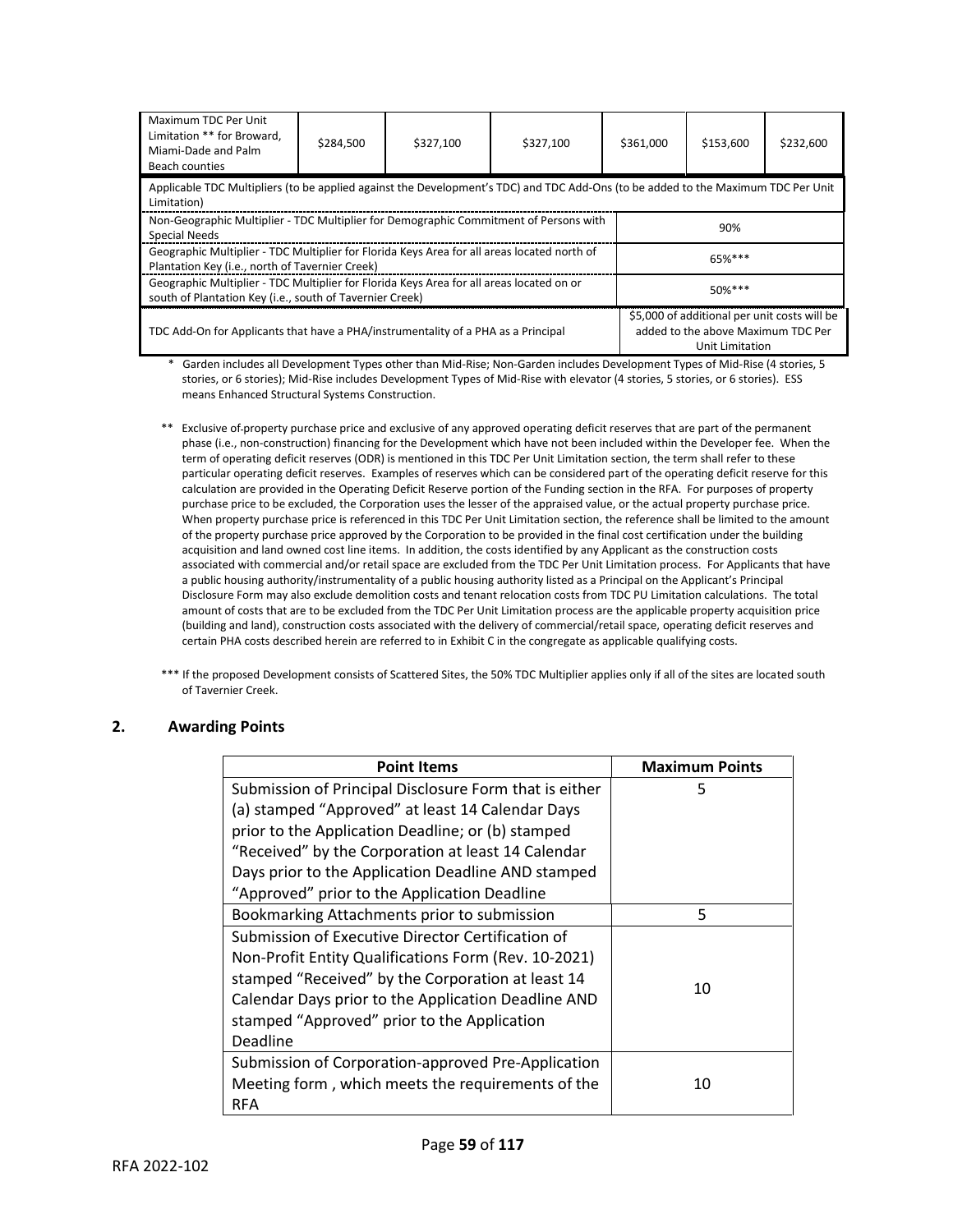| Operating/Managing Experience                       | 40  |
|-----------------------------------------------------|-----|
| Access to Community-Based Services and Resources:   |     |
| Access to Community-Based General Services          | 20  |
| Access to Community-Based Services and<br>$\bullet$ | 35  |
| Resources that Address Tenants' Needs               |     |
| Approach Toward Community Partnerships for          |     |
| <b>Increased Resident Outcomes</b>                  |     |
| <b>Permanent Housing Stability</b><br>$\bullet$     | 10  |
| Self-Sufficiency                                    | 10  |
| <b>Total Possible Points</b>                        | 145 |

#### **B. Selection Process**

#### **1. Tier 1 and Tier 2 Applications**

Applications that commit to provide 100 percent of the Developer Fee to one or more nonprofit Applicant entities will be considered Tier 1 Applications. All Applications for proposed Developments that did not qualify as Tier 1 Applications will be considered Tier 2 Applications. Tier 1 Applications will be listed above Tier 2 Applications.

All Tier 1 Applications will be sorted as outlined below. This same sorting process will be performed for Tier 2 Applications.

#### **2. Goal**

There is a goal to fund one Application that qualifies for the Youth Aging Out of Foster Care Goal.

#### **3. Application Sorting Order**

The highest scoring Tier 1 Applications will be determined by first sorting together all eligible Tier 1 Applications from highest score to lowest score, with any scores that are tied separated in the order stated below. The same process will also be applied towards all Tier 2 Applications.

- a. By the Application's eligibility for the Qualifying Financial Assistance Funding Preference as described in Section Four, A.10.d. of the RFA, (with Applications that qualify for the preference listed above Applications that do not qualify for the preference;
- b. By the Application's Per Unit Construction Funding Preference as outlined in Section Four A.10.e. of the RFA. Applications that qualify for this Preference will be listed above Applications that do not qualify for this Preference;
- c. By the Application's Eligible SAIL Request Amount per Set-Aside Unit with Applications that have a lower amount of SAIL funds per unit listed above Applications that have a higher amount of SAIL funds per unit. If the Applicant's SAIL Request Amount is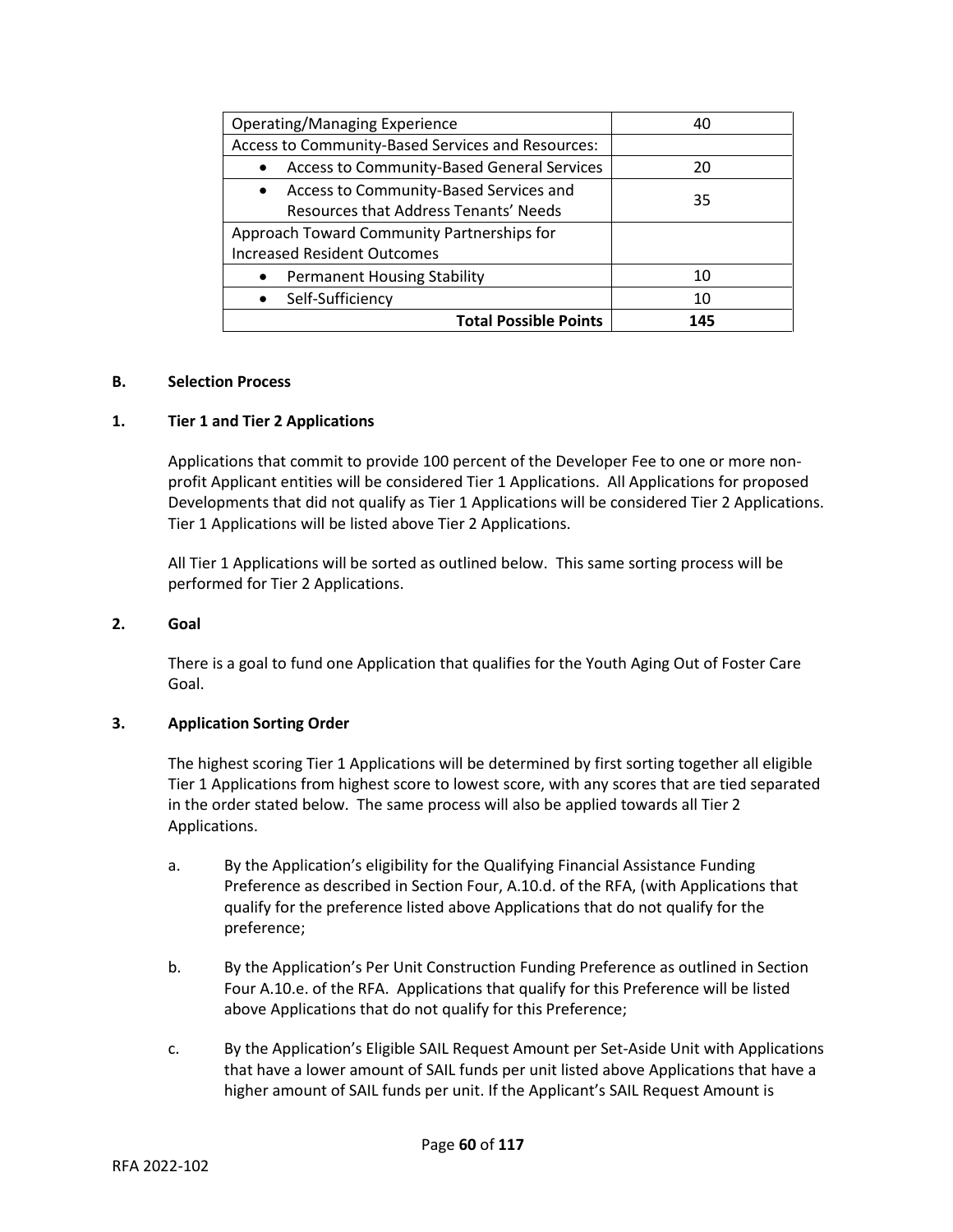adjusted by the Corporation during scoring, the adjusted amount will be used for this calculation. The Eligible ELI Loan Request Amount is not part of this calculation;

- d. By the Application's SAIL Request as Percentage of Total Development Cost Preference, with Applications that have a SAIL Request Amount as a percentage of Total Development Cost (TDC) of 90 percent or less listed above Applications with a SAIL Request Amount as a percentage of TDC of more than 90 percent. If the Applicant's SAIL Request Amount is adjusted by the Corporation during scoring, the adjusted amount will be used for this calculation. The Eligible ELI Loan Request Amount is not part of this calculation;
- e. By the Application's eligibility for the Florida Job Creation Preference as outlined in Item 2 of Exhibit C with Applications that qualify for this Preference listed above Applications that do not qualify for this Preference;
- f. By lottery number, with Application that received the lowest lottery number listed above Applications with a higher lottery number.

# **4. Funding**

Applications will be selected for funding only if there is enough SAIL funding available to fully fund the Eligible SAIL Request Amount, plus, if applicable, the Eligible ELI Request Amount.

# **5. County's Award Tally**

As each Application is selected for tentative funding, the county where the proposed Development will be located will have one Application credited toward the County Award Tally.

Within each Tier, the Corporation will prioritize eligible unfunded Applications that meet the Funding Test and are located in counties that have the lowest County Award Tally above other eligible unfunded Applications in counties with a higher County Award Tally that also meet the Funding Test, even if the Applications with a higher County Award Tally are higher ranked. If there are multiple eligible unfunded Applications that meet the Funding Test and have the lowest County Award Tally, the Corporation will select the highest-ranking Application among them for tentative funding.

For instance, Application 1 and Application 2 are the only eligible unfunded Applications that meet the Funding Test. Application 1 is higher ranked than Application 2 and has a County Award Tally of 1. Although Application 2 is lower ranked than Application 1, it has a County Award Tally of 0, and, therefore, Application 2 will be selected for funding.

# **6. The Funding Selection Process**

- a. Youth Aging Out of Foster Care Goal
	- (1) The first Application selected for funding will be the highest-ranking eligible Tier 1 Application that qualifies for the Youth Aging Out of Foster Care Goal
	- (2) If there are no eligible Applications that meet the criteria in (1) above, then the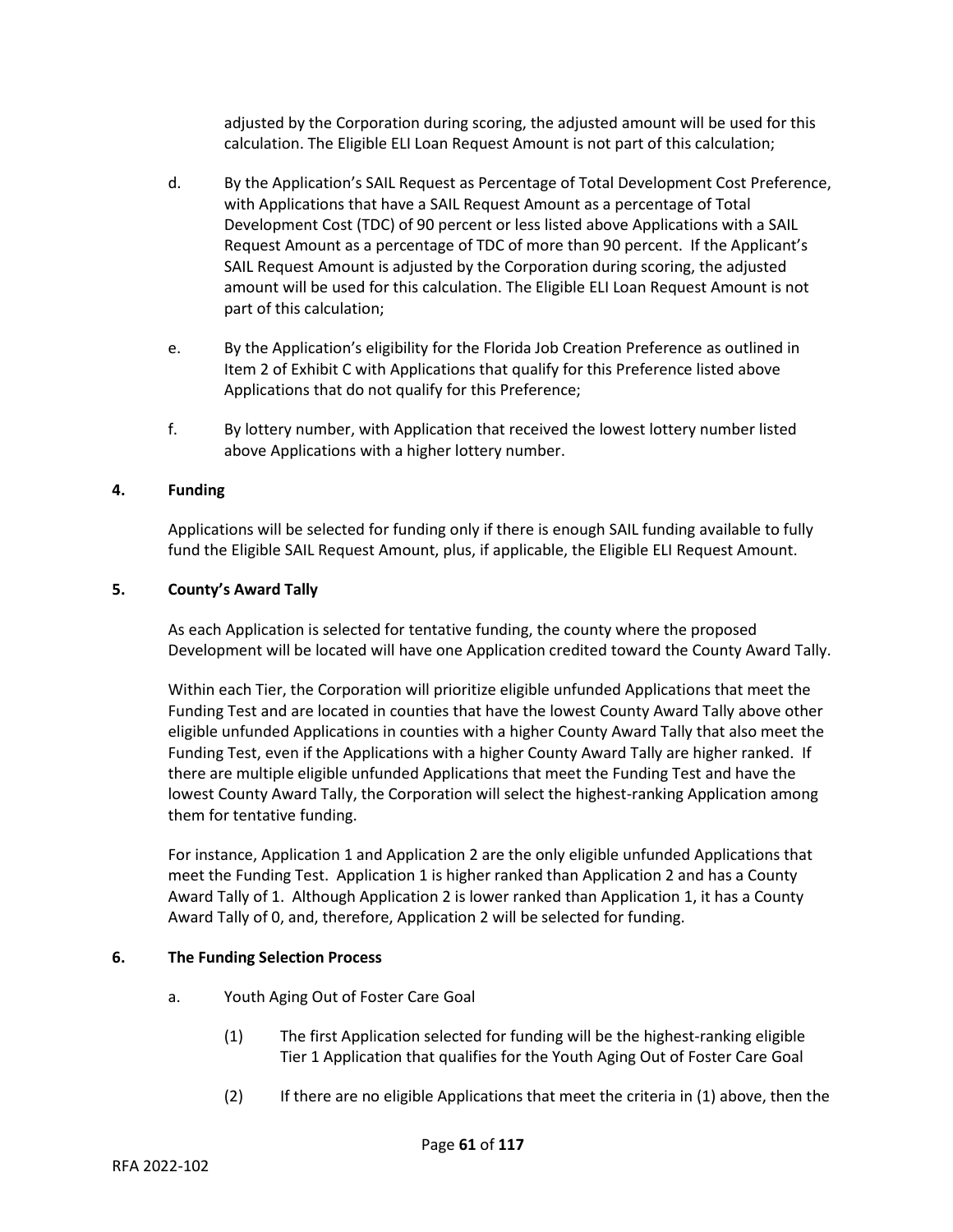first Application selected for funding will be the highest-ranking Tier 2 Application that qualifies for the Youth Aging Out of Foster Care Goal.

- b. The second Application selected for funding will be the highest ranking eligible Small or Medium County Tier 1 Application, subject to the County Award Tally and Funding Test. If there are no eligible Small or Medium County Tier 1 Applications, the second Application selected for funding will be the highest ranking eligible Small or Medium County Tier 2 Application, subject to the County Award Tally and Funding Test.
- c. The third Application selected for funding will be the highest ranking eligible Large County Tier 1 Application, subject to the County Award Tally and Funding Test. If there are no eligible Large County Tier 1 Applications, the third Application selected for funding will be the highest ranking eligible Large County Tier 2 Application, subject to the County Award Tally and Funding Test.
- d. The next Application(s) selected for funding will be the highest ranking unfunded Tier 1 Application(s) that (i) can meet the Funding Test and (ii) has a County Award Tally that is less than or equal to any other eligible unfunded Tier 1 Applications that also meet the Funding Test. If funding remains and none of the eligible unfunded Tier 1 Applications can meet the Funding Test, the highest ranking eligible Tier 2 Applications(s) that (i) can meet the Funding Test and (ii) has a County Award Tally that is less than or equal to any other eligible unfunded Tier 2 Applications that also meet the Funding Test will be selected for funding.

If funding remains and none of the eligible unfunded Applications can meet the Funding Test, no further Applications will be considered for funding. Any remaining funding will be distributed as approved by the Board.

# **7. Returned Funding**

Funding that becomes available after the Board takes action on the Committee's recommendation(s), due to an Applicant withdrawing, an Applicant declining its invitation to enter credit underwriting or the Applicant's inability to satisfy a requirement outlined in this RFA, and/or provisions outlined in Rule Chapter 67-48, F.A.C., will be distributed as approved by the Board.

# **SECTION SIX AWARD PROCESS**

Committee members shall independently evaluate and score their assigned portions of the submitted Applications, consulting with non-committee Corporation staff and legal counsel as necessary and appropriate.

The Committee shall conduct at least one public meeting during which the Committee members may discuss their evaluations, select Applicants to be considered for award, and make any adjustments deemed necessary to best serve the interests of the Corporation's mission. The Committee will list the Applications deemed eligible for funding in order applying the funding selection criteria outlined in Section Five above and develop a recommendation or series of recommendations to the Board.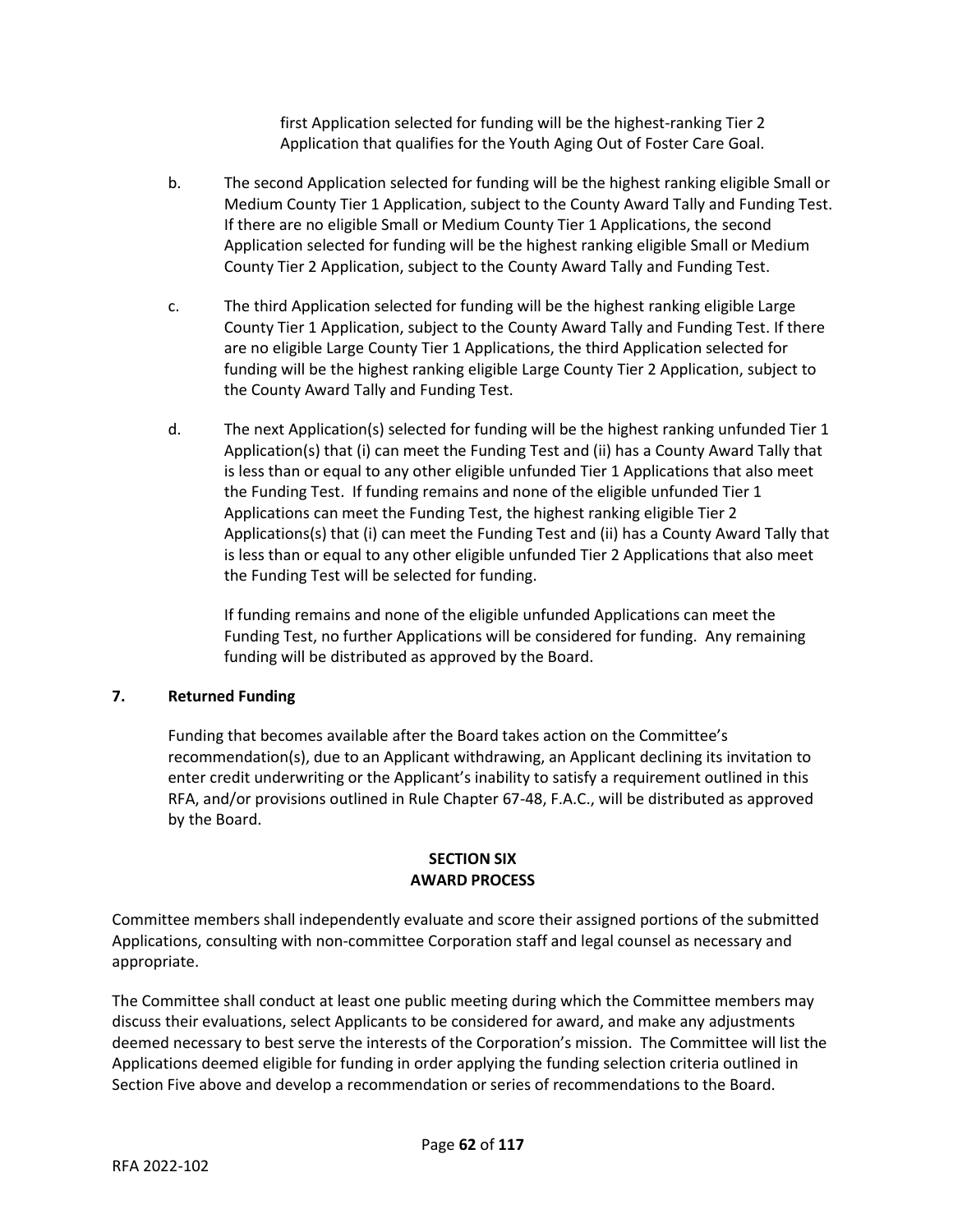The Board may use the Applications, the Committee's scoring, any other information or recommendation provided by the Committee or staff, and any other information the Board deems relevant in its selection of Applicants to whom to award funding. Notwithstanding an award by the Board pursuant to this RFA, funding will be subject to a positive recommendation from the Credit Underwriter based on criteria outlined in the credit underwriting provisions in Exhibits H of the RFA, and Rule Chapter 67-48, F.A.C.

The Corporation shall provide notice of its decision, or intended decision, for this RFA on the Corporation's Website the day of the applicable Board vote. After posting, an unsuccessful Applicant may file a notice of protest and a formal written protest in accordance with Section 120.57(3), Fla. Stat., et. al. Failure to file a protest within the time prescribed in Section 120.57(3), Fla. Stat., et. al. shall constitute a waiver of proceedings under Chapter 120, Fla. Stat.

After the Board's decision to select Applicants for funding in this RFA has become final action, the Corporation shall offer all Applicants within the funding range an invitation to enter credit underwriting. The Corporation shall select the Credit Underwriter for each Development.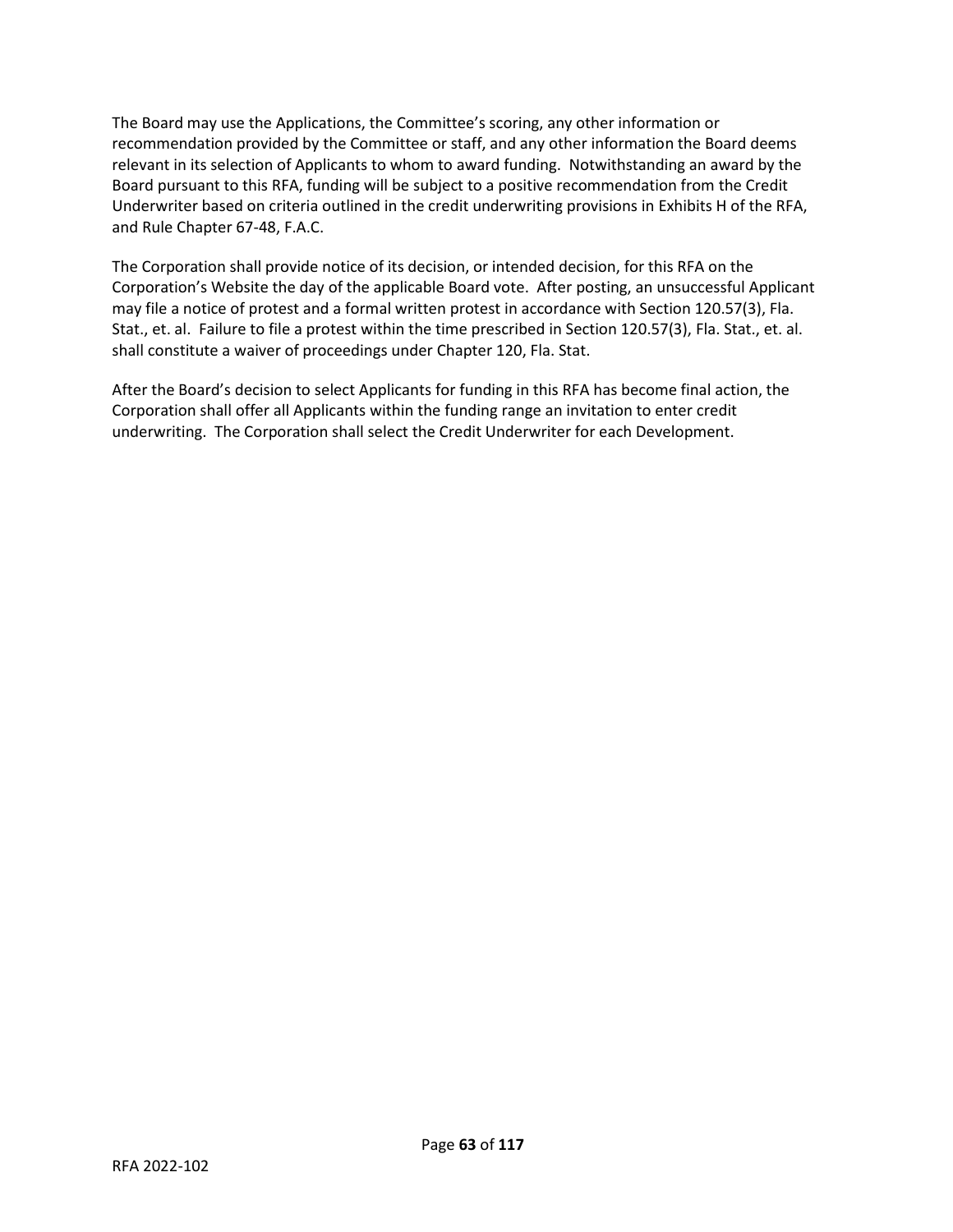# **Exhibit A to RFA 2022-102 - SAIL Financing for Smaller Developments for Persons with Special Needs**

Unless stated otherwise, all information requested pertains to the Development proposed in this Application upon completion of the construction or rehabilitation work.

#### **1. Applicant Certification and Acknowledgement form**

Provide the Applicant Certification and Acknowledgement form, executed by the Authorized Principal Representative, as **Attachment 1**.

#### **2. Demographic Commitment**

- a. Select the Demographic Commitment for the proposed Development:
	- $\Box$  At least 70 percent, but less than 80 percent, of the total units will be set aside for Permanent Supportive Housing for Persons with Special Needs; and at least 20 percent of the total units must consist of Permanent Supportive Housing for individuals and families that meet the definition of Homeless as defined in Section 420.621, F.S., (which may be the same units set aside for Persons with Special Needs)
	- $\Box$  At least 80 percent of the total units will be set aside for Permanent Supportive Housing for Persons with Special Needs; and at least 20 percent of the total units must consist of Permanent Supportive Housing for individuals and families that meet the definition of Homeless as defined in Section 420.621, F.S., (which may be the same units set aside for Persons with Special Needs)
- b. Select at least one box from options (1) through (5) below that specifies the defined Persons with Special Needs population(s) that the Applicant proposes to serve. The Applicant may serve more than one of the populations below.
	- $\Box$  (1) Adult persons requiring independent living services in order to maintain housing or develop independent living skills and who have a Disabling Condition that currently impairs or is likely to impair their physical mobility;
	- $\Box$  (2) Persons receiving benefits under the Social Security Disability Insurance (SSDI) program or the Supplemental Security Income (SSI) program or from veterans' disability benefits;
	- $\Box$  (3) Adult persons requiring independent living services in order to maintain housing or develop independent living skills and who have a Disabling Condition that neither currently impairs nor is likely to impair their physical mobility, such as persons with a mental illness;
	- $\Box$  (4) Young adults formerly in foster care who are eligible for services under Section 409.1451, F.S.; and/or
	- ☐ (5) Survivors of domestic violence as defined in Section 741.28, F.S.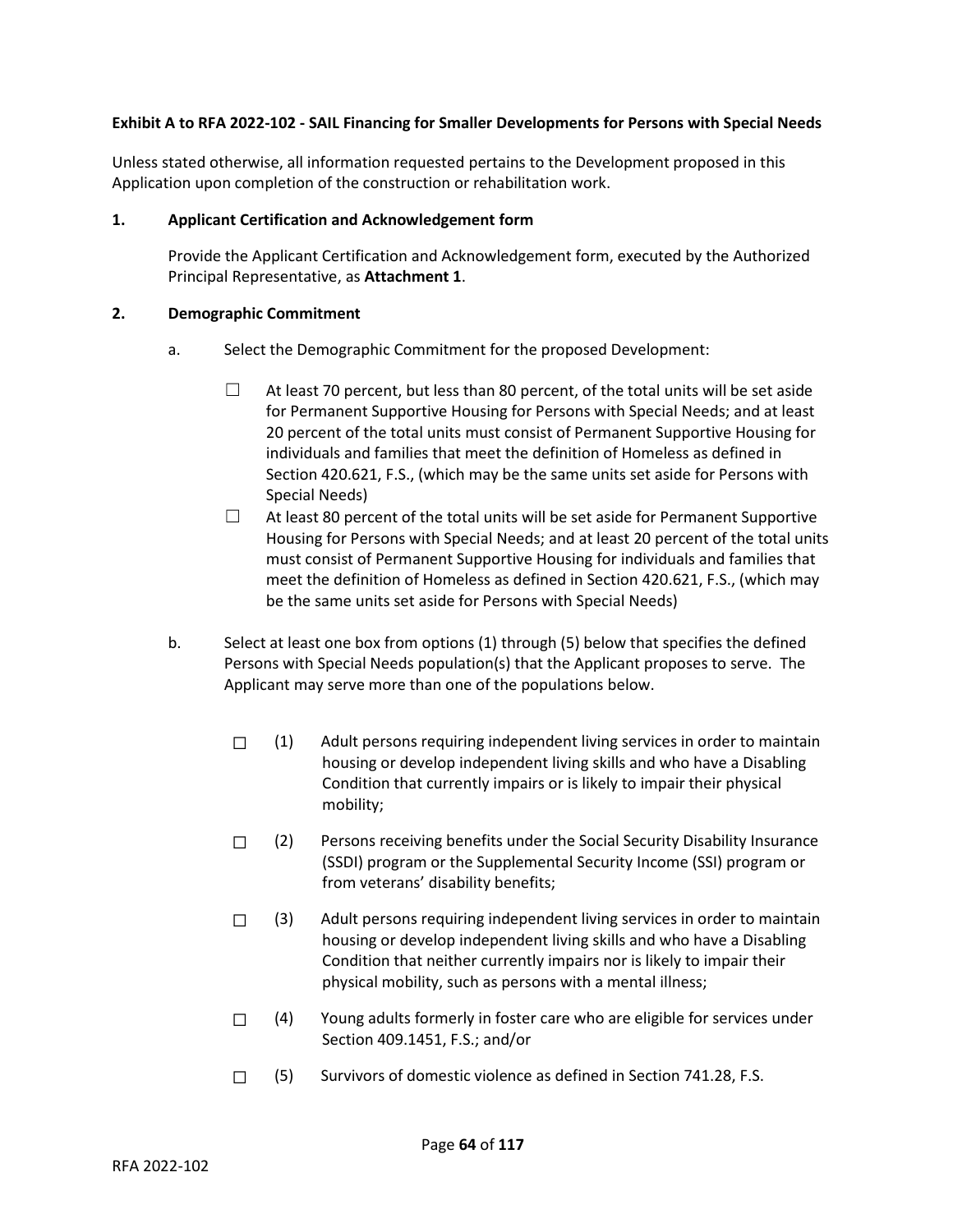c. Youth Aging Out of Foster Care Goal

Does the Application meet the eligibility described in Section Four A.2.c to qualify for the Youth Aging Out of Foster Care Goal?

# Choose an item.

d. As further explained in Section Four A.2.c of the RFA, describe the Homeless and Persons with Special Needs population(s) to be served. The description(s) is limited to no more than two typed pages within the text box below if not applying for the Youth Aging Out of Foster Care Goal, or no more than three typed pages within the text box below if applying for the Youth Aging Out of Foster Care Goal below.

# Click here to enter text.

# **3. Applicant, Developer, Management Company, and Contact Person**

- a. Applicant
	- (1) Name of Applicant

# Click here to enter text.

- (2) Provide the required documentation to demonstrate that the Applicant is a legally formed entity qualified to do business in the state of Florida as of the Application Deadline as **Attachment 2**.
- (3) Non-Profit Applicant qualifications

Does the Applicant or the General Partner or managing member of the Applicant meet the definition of Non-Profit Applicant as set forth in Exhibit B, as required?

# Choose an item.

(a) Material Participation documents required to be submitted by all Applicants

> Provide all of the following documents as **Attachment 3** for each nonprofit entity that makes up the Applicant:

- (i) The Non-Profit Entity Material Participation Questionnaire (Form Rev. 10-2021), which provides a description/explanation of how the Non-Profit entity is substantially and materially participating in the management and operation of the Development (i.e., the role of the Non-Profit); and
- (ii) The Executive Director Certification of Non-Profit Material Participation form (Rev. 10-2021).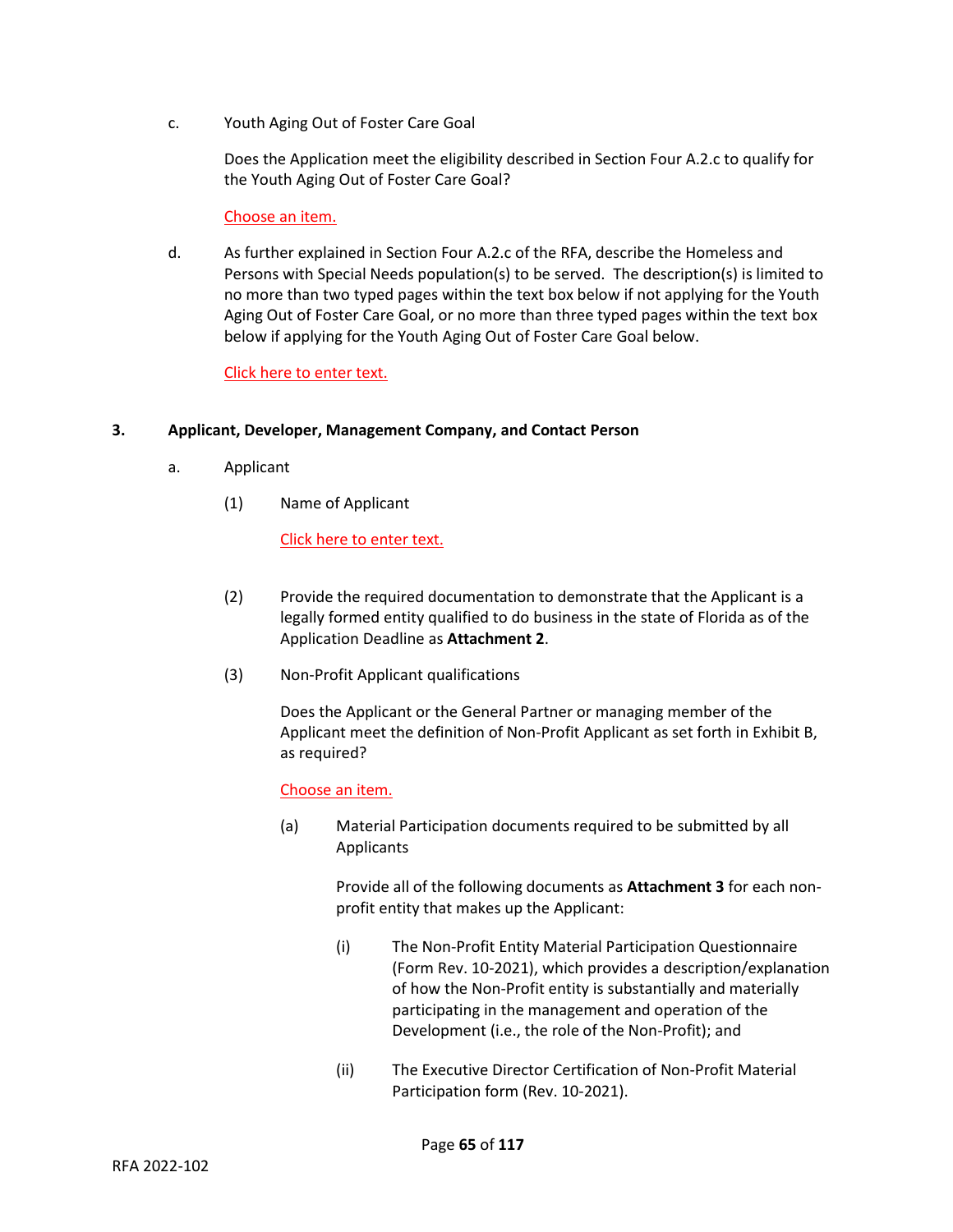(b) The Corporation-approved Executive Director Certification of Non-Profit Qualifications Form or the Non-Profit Application Package documents required to be submitted for each Non-Profit that makes up the Non-Profit Applicant as defined in Exhibit B

> Provide **either** the Corporation-approved Executive Director Certification of Non-Profit Entity Qualifications Form (Rev. 10-2021) **or** the Non-Profit Application Package described in Section Four, A.3.a.(3) of the RFA **each** non-profit entity that makes up the Non-Profit Applicant as defined in Exhibit B as **Attachment 3.**

(4) Non-profit entity qualifications met during Non-Profit Advance Review Process (10 Points)

Applications will receive 10 points if the Executive Director Certification of Non-Profit Entity Qualifications Form (Rev. 10-2021) is submitted for **each nonprofit entity** as **Attachment 3** and stamped "Received" by the Corporation at least 14 Calendar Days prior to the Application Deadline AND stamped "Approved" prior to the Application Deadline.

(5) Pre-Application Meeting (10 Points)

Applicants will receive ten points if the Pre-Application Meeting for Proposed Permanent Supportive Housing Developments Form (Rev. 10-2021) is submitted as **Attachment 3** to the RFA and meets the requirements of Section Four A.3.a.(5) of the RFA.

(6) Homeless Assistance Continuum of Care Requirements for All Applicants

Provide documentation that the Applicant informed the jurisdiction's Local Continuum of Care lead agency head of its intent to apply for funding to develop housing pursuant to this RFA must be submitted as **Attachment 3**.

- b. Developer Information
	- (1) Name of each Developer (including all co-Developers)

Click here to enter text.

Click here to enter text.

Click here to enter text.

(2) For each Developer entity listed in question (1) above (that is not a natural person, Local Government, or Public Housing Authority), provide, as **Attachment 4**, the required documentation demonstrating that the Developer is a legally formed entity qualified to do business in the state of Florida as of the Application Deadline.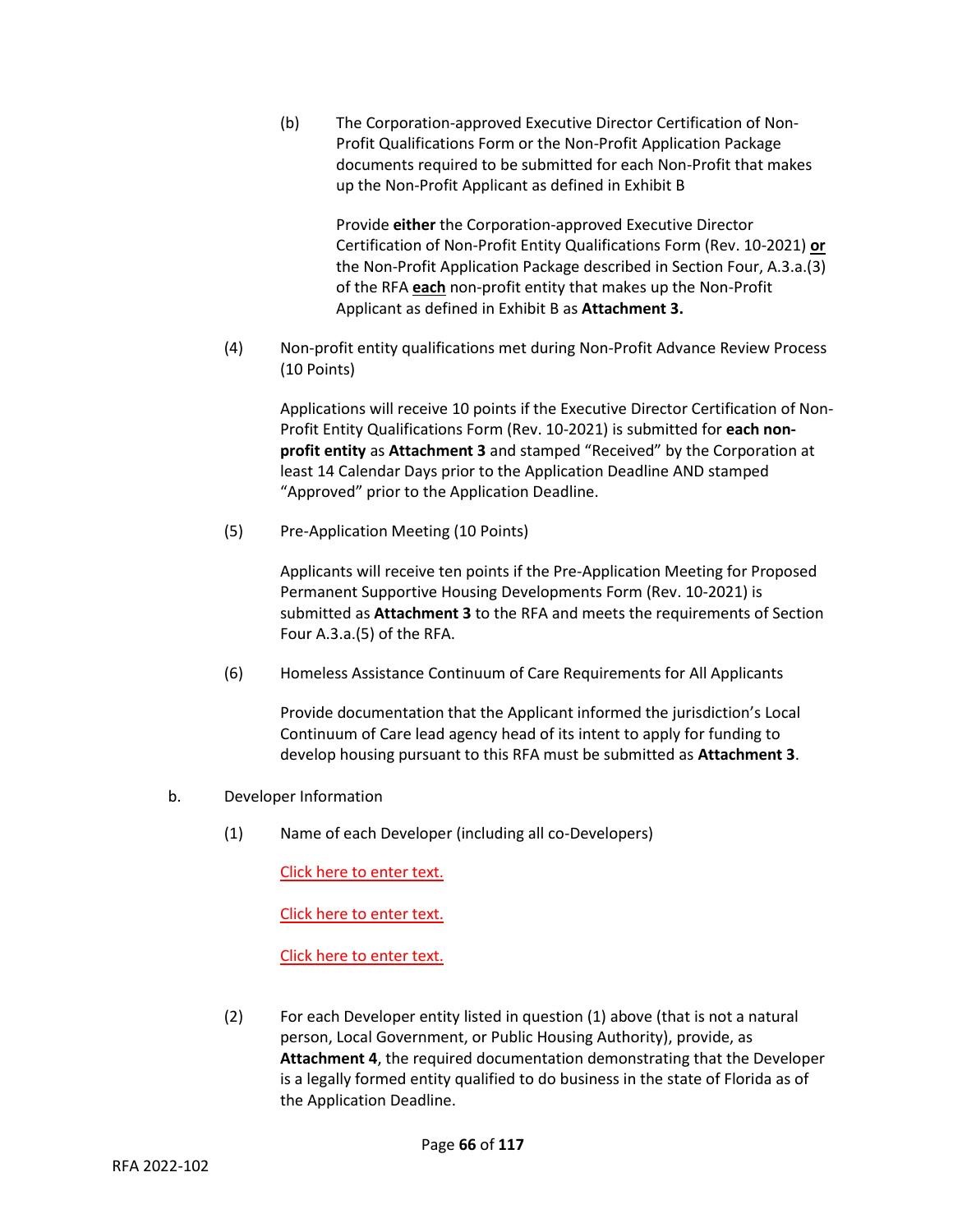(3) Required Developer Experience

To be eligible for funding, for each experienced Developer entity, provide, as **Attachment 4**, the required prior experience chart for at least one experienced natural person Principal of that entity.

- c. Principals Disclosure for the Applicant and for each Developer (5 points)
	- (1) Eligibility Requirement

To meet the submission requirements, upload the Principals of the Applicant and Developer(s) Disclosure Form (Form Rev. 05-19) ("Principals Disclosure Form") with the Application and Development Cost Pro Forma, as outlined in Section Three of the RFA identifying the Principals of the Applicant and Developer(s) as of the Application Deadline.

To meet eligibility requirements, the Principals Disclosure Form must identify, pursuant to subsections 67-48.002(94), 67-48.0075(8) and 67-48.0075(9), F.A.C., the Principals of the Applicant and Developer(s) as of the Application Deadline.

(2) Advance Review of Principals Disclosure Form (**5 points**)

Applicants will receive five points if the uploaded Principal Disclosure Form was either (a) stamped "Approved" at least 14 Calendar Days prior to the Application Deadline; or (b) stamped "Received" by the Corporation at least 14 Calendar Days prior to the Application Deadline AND stamped "Approved" prior to the Application Deadline.

d. Management Company

Identify the Management Company contact information, if using a Management Company.

> First Name: Click here to enter text. Middle Initial: Click here to enter text. Last Name: Click here to enter text. Management Company: Click here to enter text. Street Address: Click here to enter text. City: Click here to enter text. State: Choose a state.

Zip: Click here to enter text. Telephone: Area Code 7 digit number extension E-Mail Address: Click here to enter text.

e. Community-Based Board of Directors Requirement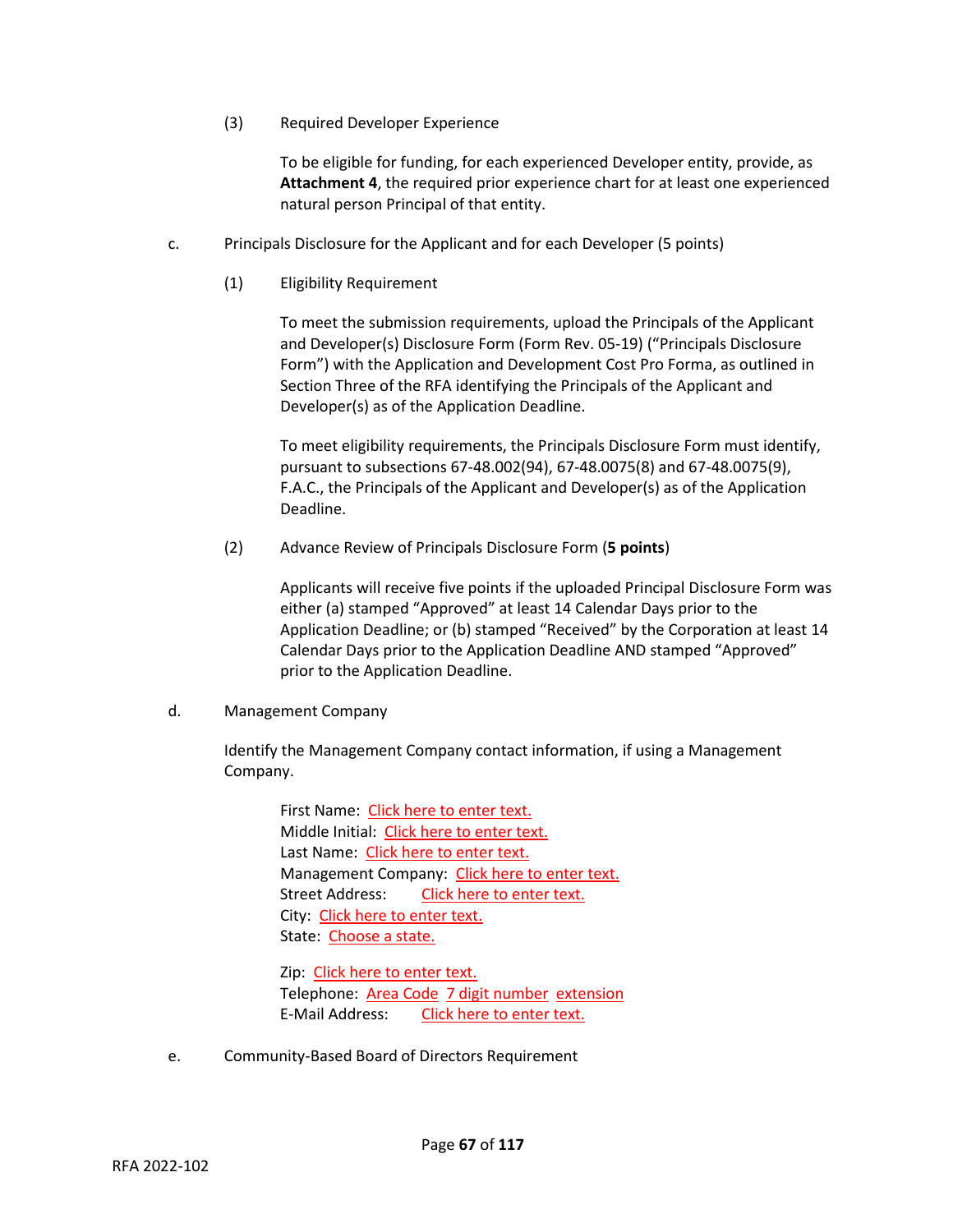Does the Applicant commit to structuring the Board of Directors affiliated with the Non-Profit Entity that is part of the Applicant Entity with a majority (at least 50 percent, plus one) of individuals that are Non-Related Board Members to: 1) Any tenants or applicants for tenancy; 2) Any compensated management or staff of the Non-Profit; or 3) Any other members of the Board, as required?

Choose an item.

- f. Contact Person
	- (1) Authorized Principal Representative contact information (required)

First Name: Click here to enter text. Middle Initial: Click here to enter text. Last Name: Click here to enter text. Organization: Click here to enter text. Street Address: Click here to enter text. City: Click here to enter text. State: Choose a state. Zip: Click here to enter text. Telephone: Area Code 7 digit number extension E-Mail Address: Click here to enter text.

(2) Operational Contact Person information (optional)

First Name: Click here to enter text. Middle Initial: Click here to enter text. Last Name: Click here to enter text. Organization: Click here to enter text. Street Address: Click here to enter text. City: Click here to enter text. State: Choose a state. Zip: Click here to enter text. Telephone: Area Code 7 digit number extension E-Mail Address: Click here to enter text.

# **4. General Proposed Development Information**

a. Name of the proposed Development

Click here to enter text.

- b. Development Category
	- (1) Select the Development Category

Choose an item.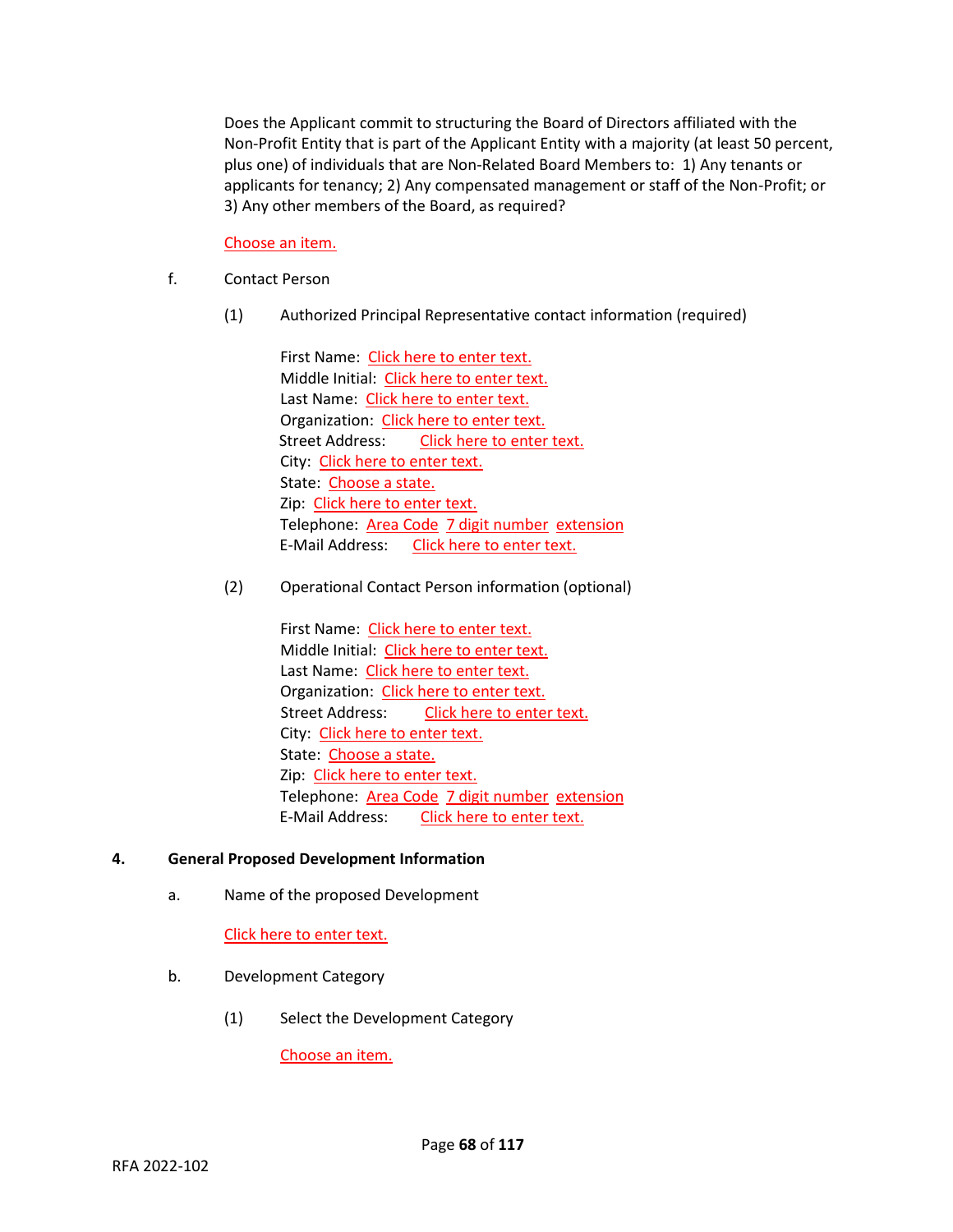\*For purposes of SAIL funding, Rehabilitation includes Substantial Rehabilitation.

- (2) The Development Category requirements are outlined in Section Four.
- c. Select the Development Type

Choose an item.

d. Enhanced Structural Systems ("ESS") Construction Qualifications

Does the proposed Development meet the requirements to be considered Enhanced Structural Systems Construction as outlined in Section Four A.4.d. of the RFA?

Choose an item.

e. Breakdown of number of units

Complete the chart below reflecting the number of units for each of the Development Categories, Development Types, or ESS/non-ESS Construction, for purposes of the Total Development Cost Per Unit Limitation calculation.

| <b>Measure</b>                          |                                                                                        | Enter the applicable number<br>of units |
|-----------------------------------------|----------------------------------------------------------------------------------------|-----------------------------------------|
|                                         | Other Dev. Type, ESS Construction, NC<br><b>Units</b>                                  | Enter the number of units               |
| <b>New Construction</b><br><b>Units</b> | Other Dev. Type, Non-ESS Construction,<br><b>NC Units</b>                              | Enter the number of units               |
|                                         | <b>Garden, ESS Construction, NC Units</b>                                              | Enter the number of units               |
|                                         | Garden, Non-ESS Construction, NC Units                                                 | Enter the number of units               |
|                                         | <b>Mid-Rise, ESS Construction, NC Units</b>                                            | Enter the number of units               |
|                                         | <b>Mid-Rise, Non-ESS Construction, NC Units</b>                                        | Enter the number of units               |
|                                         | High-Rise, ESS Construction, NC Units                                                  | Enter the number of units               |
|                                         | High-Rise, Non-ESS Construction, NC Units                                              | Enter the number of units               |
| <b>Rehabilitation Units</b>             | <b>Other Dev. Type, ESS Construction, Rehab</b><br><b>Units</b>                        | Enter the number of units               |
|                                         | Other Dev. Type, Non-ESS Construction,<br><b>Rehab Units</b>                           | <b>Enter the number of units</b>        |
|                                         | Garden, Mid-Rise (4, 5, or 6), and High-<br><b>Rise, ESS Construction, Rehab Units</b> | Enter the number of units               |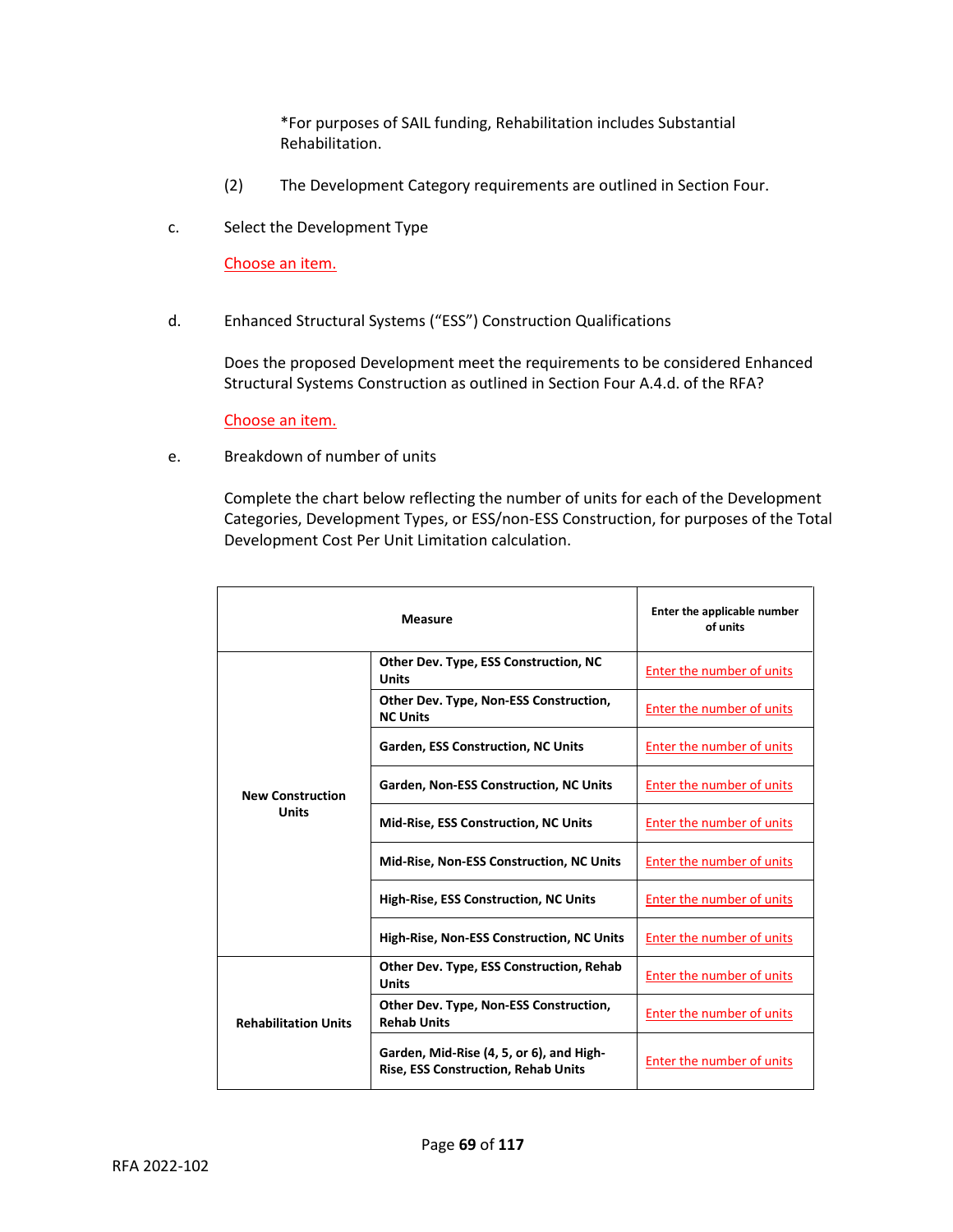Other Development Type means any Development Type that is not listed in the chart.

### **5. Location of proposed Development**

- a. County: Choose a county.
- b. Development Location
	- (1) Address of Development Site:

Click here to enter text.

(2) City of Development Site\*:

Click here to enter text.

\*If the proposed Development is located in the unincorporated area of a county, provide that information.

c. Does the proposed Development consist of Scattered Sites?

Choose an item.

- d. Latitude and Longitude Coordinates
	- (1) Development Location Point

Latitude in decimal degrees, rounded to at least the sixth decimal place

Click here to enter text.

Longitude in decimal degrees, rounded to at least the sixth decimal place

Click here to enter text.

(2) If the proposed Development consists of Scattered Sites, for each Scattered Site that is in addition to the Development Location Point information provided in (1) above, identify the latitude and longitude coordinate, rounded to at least the sixth decimal place:

Click here to enter text.

#### **6. Number of Units and Buildings**

a. Total number of units that will be in the proposed Development upon completion: Click here to enter text.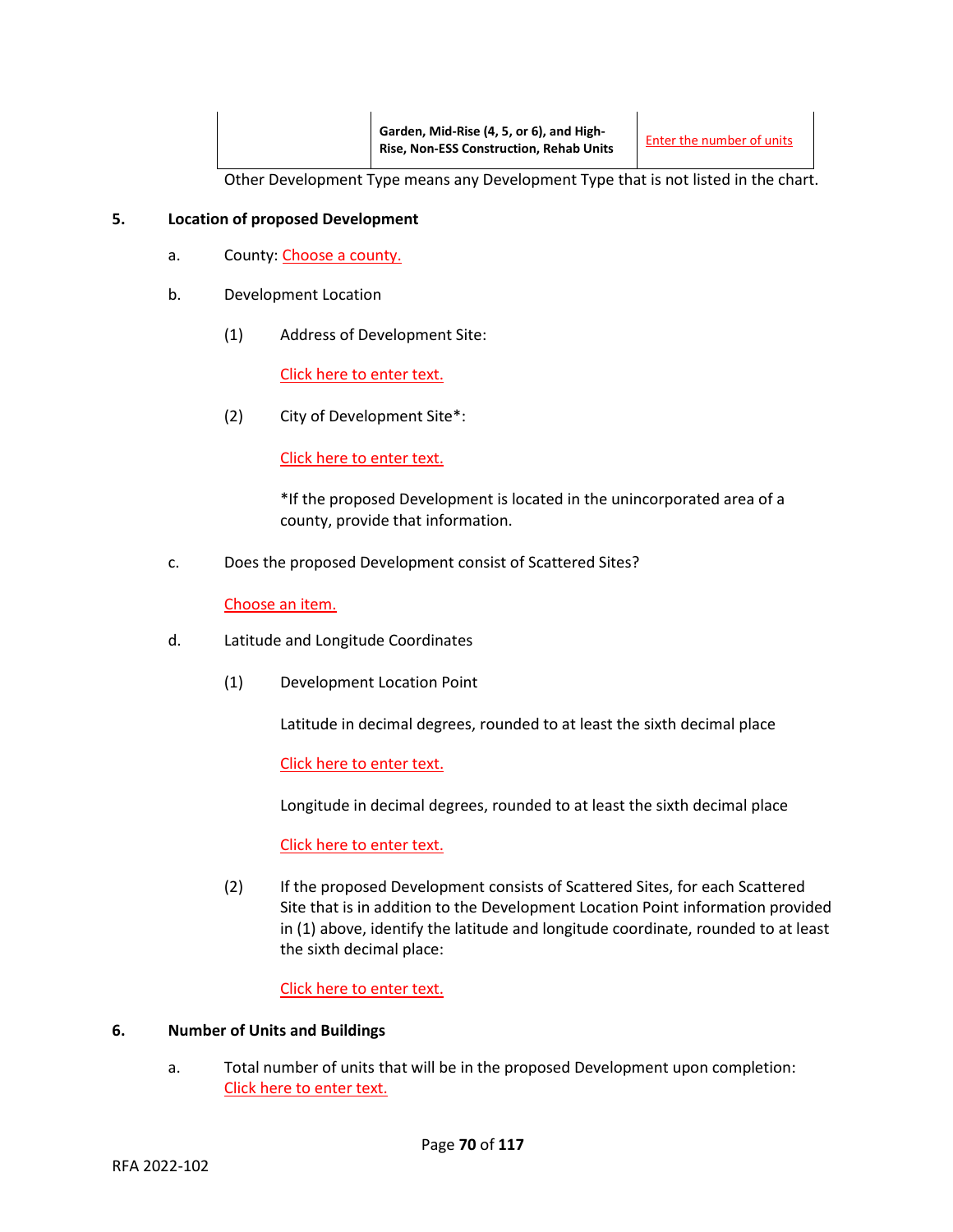- b. If there are existing occupied units and if the Development is funded, a plan for relocation of existing tenants will be required to be provided to the Credit Underwriter, as outlined in Exhibit D.
- c. The required Set-Aside Commitments are described in Section Four.
- d. Unit Mix Chart
	- (1) Complete the chart below:

| Number of<br><b>Bedrooms/Bathrooms per</b><br>Unit | <b>Number of Units per</b><br><b>Bedroom Type</b> | <b>Number of Units that</b><br>are ELI Set-Aside<br>Units |
|----------------------------------------------------|---------------------------------------------------|-----------------------------------------------------------|
| Choose an item.                                    | <b>Enter Number</b>                               | <b>Enter Number</b>                                       |
| Choose an item.                                    | <b>Enter Number</b>                               | <b>Enter Number</b>                                       |
| Choose an item.                                    | <b>Enter Number</b>                               | <b>Enter Number</b>                                       |
| Choose an item.                                    | <b>Enter Number</b>                               | <b>Enter Number</b>                                       |
| Choose an item.                                    | <b>Enter Number</b>                               | <b>Enter Number</b>                                       |
| Choose an item.                                    | <b>Enter Number</b>                               | <b>Enter Number</b>                                       |

- (2) Answer the following questions:
	- (a) How many Zero Bedroom Units are described in the unit mix chart? Enter Number
	- (b) How many one-bedroom units are described in the unit mix chart? Enter Number
	- (c) How many two-bedroom units are described in the unit mix chart? Enter Number
	- (d) How many three-bedroom units are described in the unit mix chart?

# Enter Number

e. Number of Buildings

Number of anticipated residential buildings: **Enter Number** 

f. Compliance Period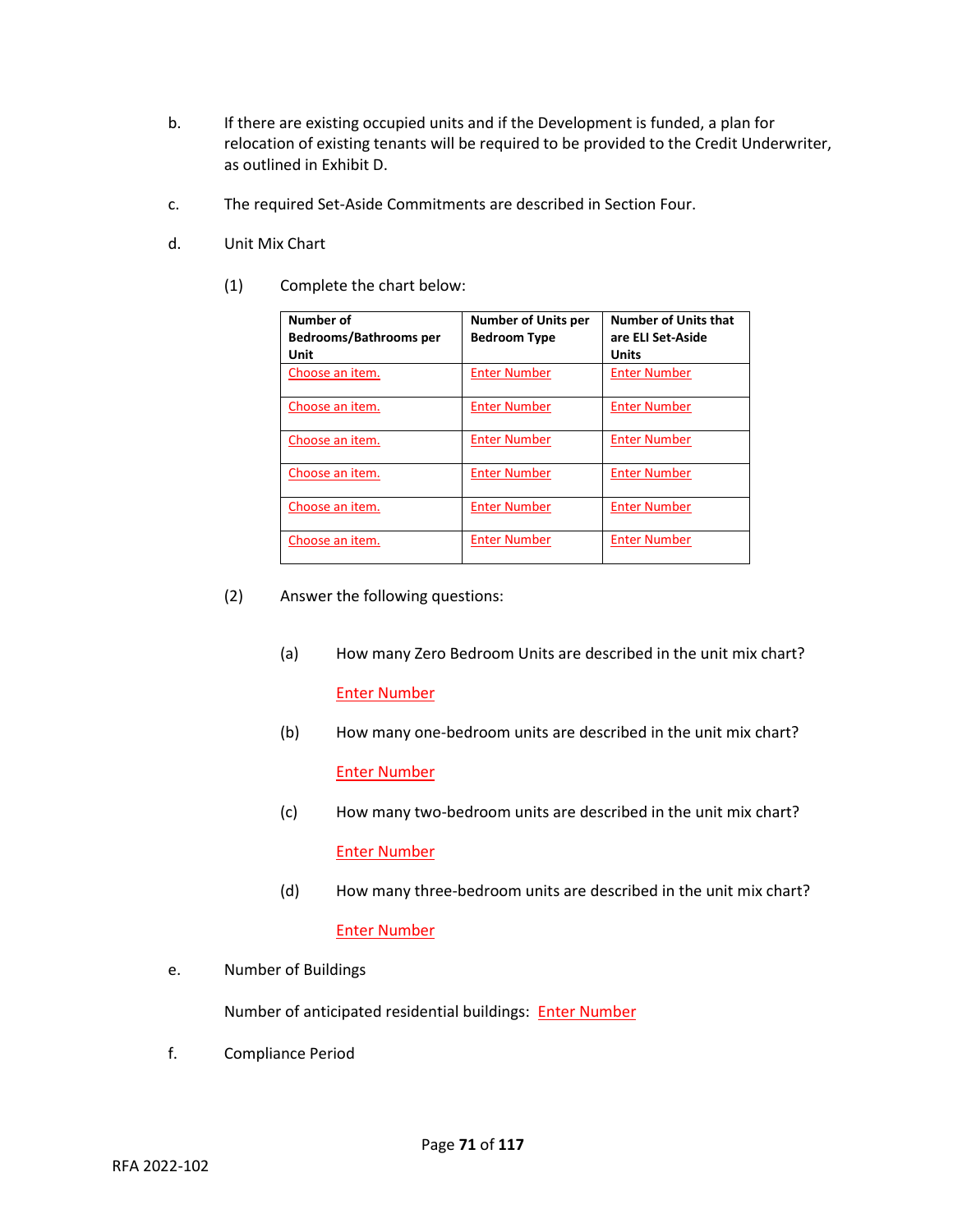All Applicants are required to set aside the units for 30 years as further described in Section Four of the RFA. The Compliance Period includes the income set-asides and the units set aside for the Demographic Commitments made in this RFA.

# **7. Readiness to Proceed**

a. Site Control

The properly completed and executed Florida Housing Finance Corporation Site Control Certification form (Form Rev. 08-18) and attachments must be provided as **Attachment 8** to demonstrate site control as of Application Deadline.

- b. Ability to Proceed documents
	- (1) Provide the required documentation to demonstrate zoning as **Attachment 9**.
	- (2) Provide the required documentation to demonstrate availability of water as **Attachment 10**.
	- (3) Provide the required documentation to demonstrate availability of sewer as **Attachment 11**.

#### **8. Construction Features**

- a. Federal requirements and State Building Code requirements for all Developments are outlined in Section Four.
- b. General feature requirements for all Developments are outlined in Section Four.
- c. Level 1 and Level 2 Accessibility Requirements for all Developments are outlined in Section Four.
- d. Green Building Features
	- (1) Green Building feature requirements for all Developments are outlined in Section Four.
	- (2) All Applicants must select enough of the following Green Building Features so that the total point value of the features selected equals at least 10, in addition to committing to the required Construction Features listed in Section Four.
		- $\square$  Programmable thermostat in each unit (2 points)
		- $\Box$  Humidistat in each unit (2 points)
		- ☐ Water Sense certified dual flush toilets in all bathrooms (2 points)
		- $\square$  Light colored concrete pavement instead of or on top of asphalt to reduce the heat-island effect (2 points)
		- $\Box$  Energy Star certified roof coating (2 points)  $*$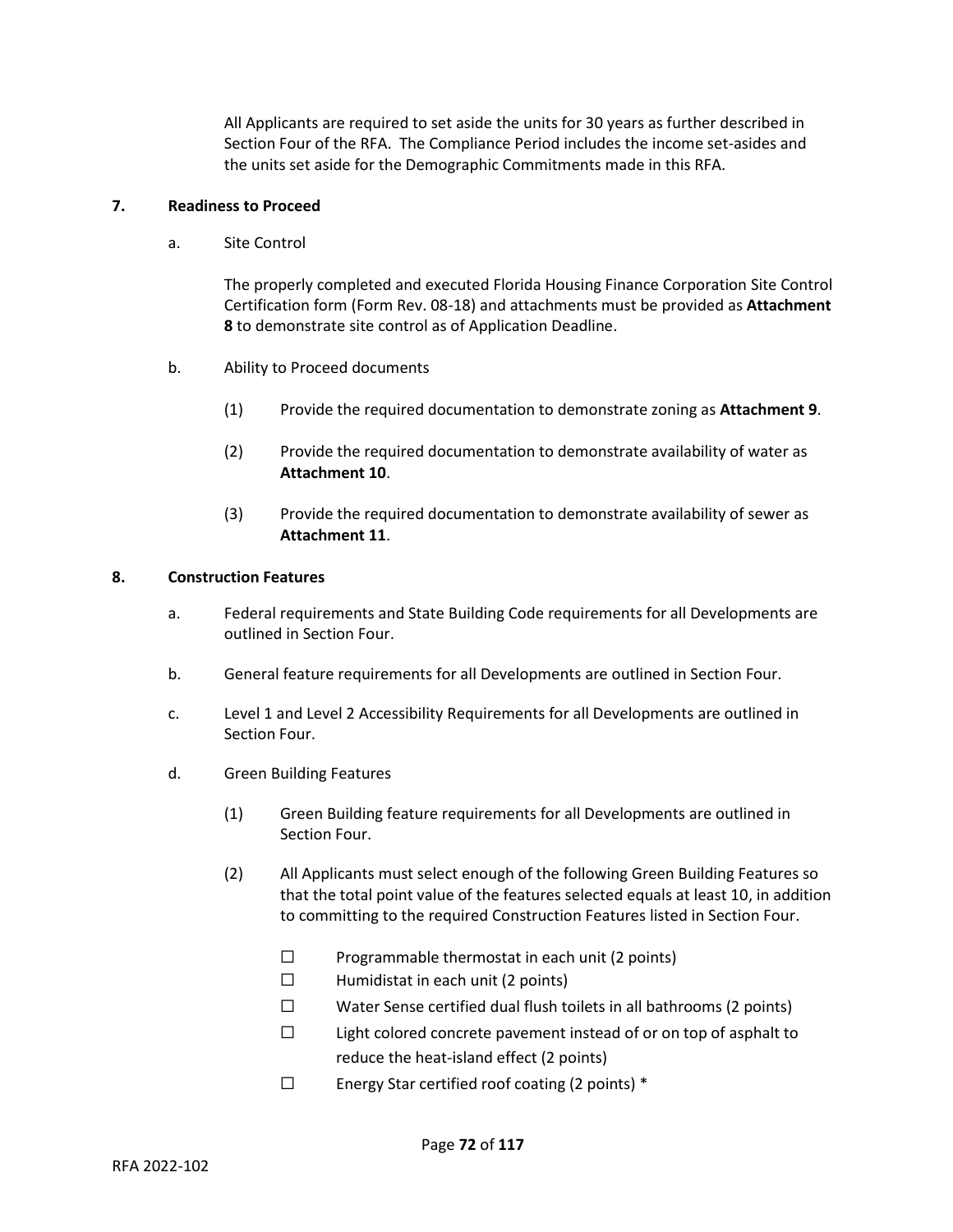- ☐ Energy Star certified roofing materials (metal, shingles, thermoplastic polyolefin (TPO), or tiles) (3 points) \*
- $\Box$  Eco-friendly cabinets no added urea formaldehyde and material must be certified by the Forest Stewardship Council, the Environmental Stewardship Program, or a certification program endorsed by the Programme for the Endorsement of Forest Certification (3 points)
- ☐ Eco-Friendly flooring for entire unit Carpet and Rug Institute Green Label certified carpet and pad, FloorScore certified flooring, bamboo, cork, 80% recycled content tile, and/or natural linoleum (3 points)
- ☐ High Efficiency HVAC with SEER of at least 16 (2 points) \*\*
- $\square$  Energy efficient windows in each unit (3 points)
	- o For all Development Types except Mid-Rise: Energy Star rating for all windows in each unit;
	- o For Development Type of Mid-Rise:
		- U-Factor of 0.50 or less and a SHHGC of 0.25 or less where the fenestration is fixed; and
		- U-Factor of 0.65 or less and a SHHGC of 0.25 or less where the fenestration is operable (i.e., the window opens)
- ☐ Florida Yards and Neighborhoods certification on all landscaping (2 points)
- ☐ Install daylight sensors, timers or motion detectors on all outdoor lighting attached to buildings (2 points)

\*The Applicant may choose only one option related to Energy Star certified roofing. \*\*Applicants who choose high efficiency HVACs must meet the standards listed here, which exceed the minimum Green Building Features required of all Developments Section Four A.8. of the RFA.

# **9. Resident Programs**

The Resident Community-Based Service Coordination requirements for all Applicants are outlined in Section Four. In addition, select the option describing how the Services Coordination Experience Requirements outlined in Section Four, A.9 of this RFA will be met.

П. The Applicant entity meets the Services Coordination Experience Requirements outlined in Section Four, A.9.a. of this RFA. As required, a list of the properties that demonstrate this requirement is provided as **Attachment 12**.

П. The Applicant entity will enter into legal contract with a provider or services that meets the Services Coordination Experience Requirements outlined in Section Four, A.9.b. of this RFA. A copy of the properly completed and executed Florida Housing Finance Corporation Resident Community-Based Services Coordination Provider Or Principal Of Resident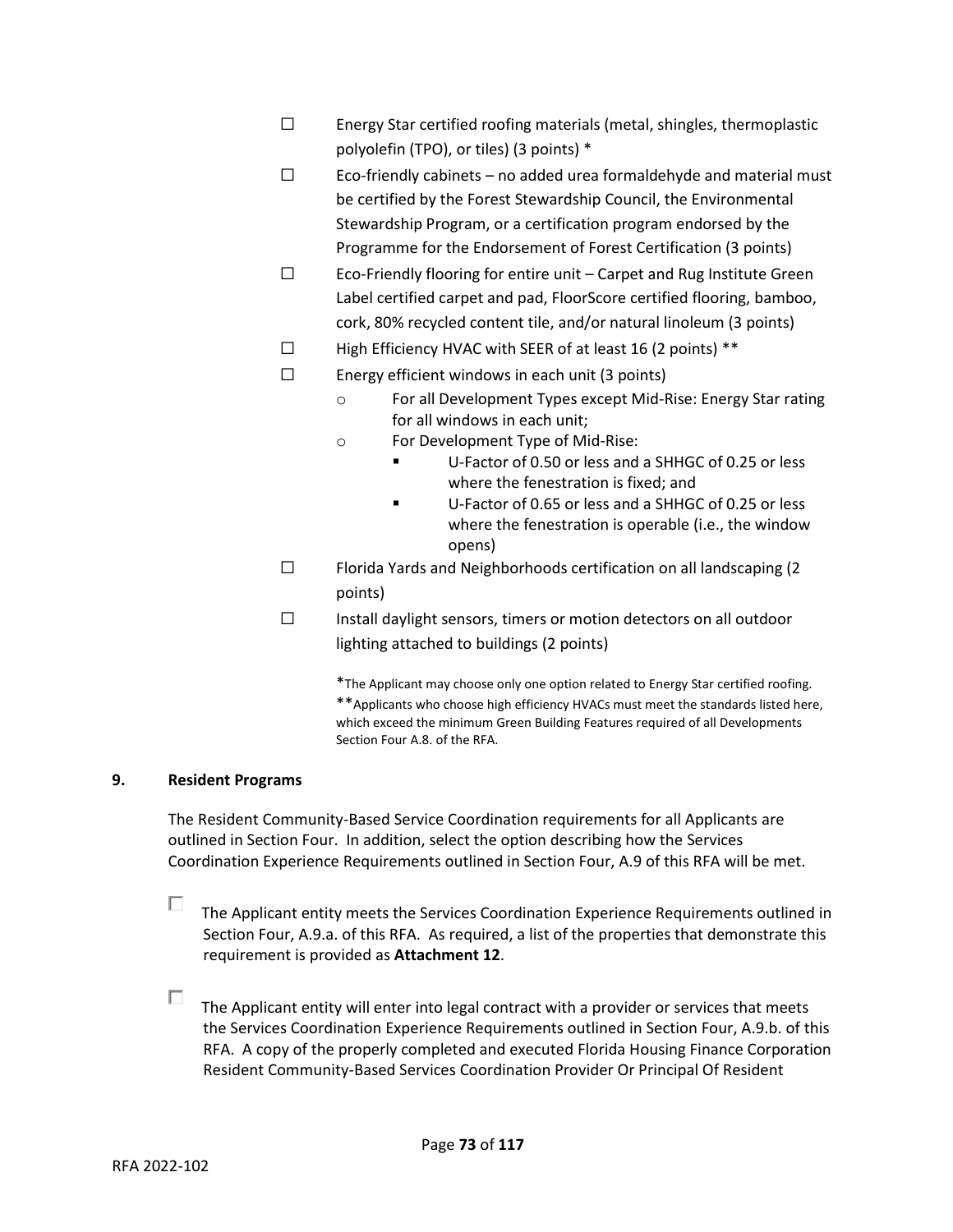Community-Based Services Coordination Provider Certification form (Form Rev 10-2021) must be submitted as **Attachment 12**.

## **10. Funding**

- a. Corporation Funding
	- (1) Total SAIL Request Amount
		- (a) Applicant's SAIL Request Amount:  $\oint$  Click here to enter text.
		- (b) Applicant's ELI Loan Request Amount: \$ Click here to enter text.
	- (2) Other Corporation Funding
		- If a PLP loan has been awarded for this Development, provide the following information:

| <b>Corporation File #</b> | <b>Amount of Funding</b> |
|---------------------------|--------------------------|
| Click here to enter text  | Click here to enter text |

b. Non-Corporation Funding Proposals

Attach all funding proposals executed by the lender(s) or by any other source as **Attachment 15**.

c. Development Cost Pro Forma

To meet the submission requirements, upload the Development Cost Pro Forma as outlined in Section Three of the RFA.

- d. Qualifying Financial Assistance Funding Preference
	- (1) Cash Funding Equals at Least 3 Percent of the Eligible SAIL Loan Request Amount

To qualify, state the amount of Qualifying Financial Assistance Funding below and provide the funding proposal that meets the requirements. Qualifying Financial Assistance Funding for which acceptable funding proposals are not provided will not be counted as a source of funding or as Qualifying Financial Assistance Funding.

- (a) The Applicant has Received\* the following amount to be used as a source of funding for the proposed Development  $\oint$  Click here to enter text.
- (b) The following amount is an Approved\* source to be used as a source of funding for the proposed Development  $\frac{1}{2}$  Click here to enter text.
- (c) The following amount is a Pending\* source to be used as a source of funding for the proposed Development  $\frac{1}{2}$  Click here to enter text.
- (d) The total amount of Cash Funding is  $\frac{1}{2}$  Click here to enter text.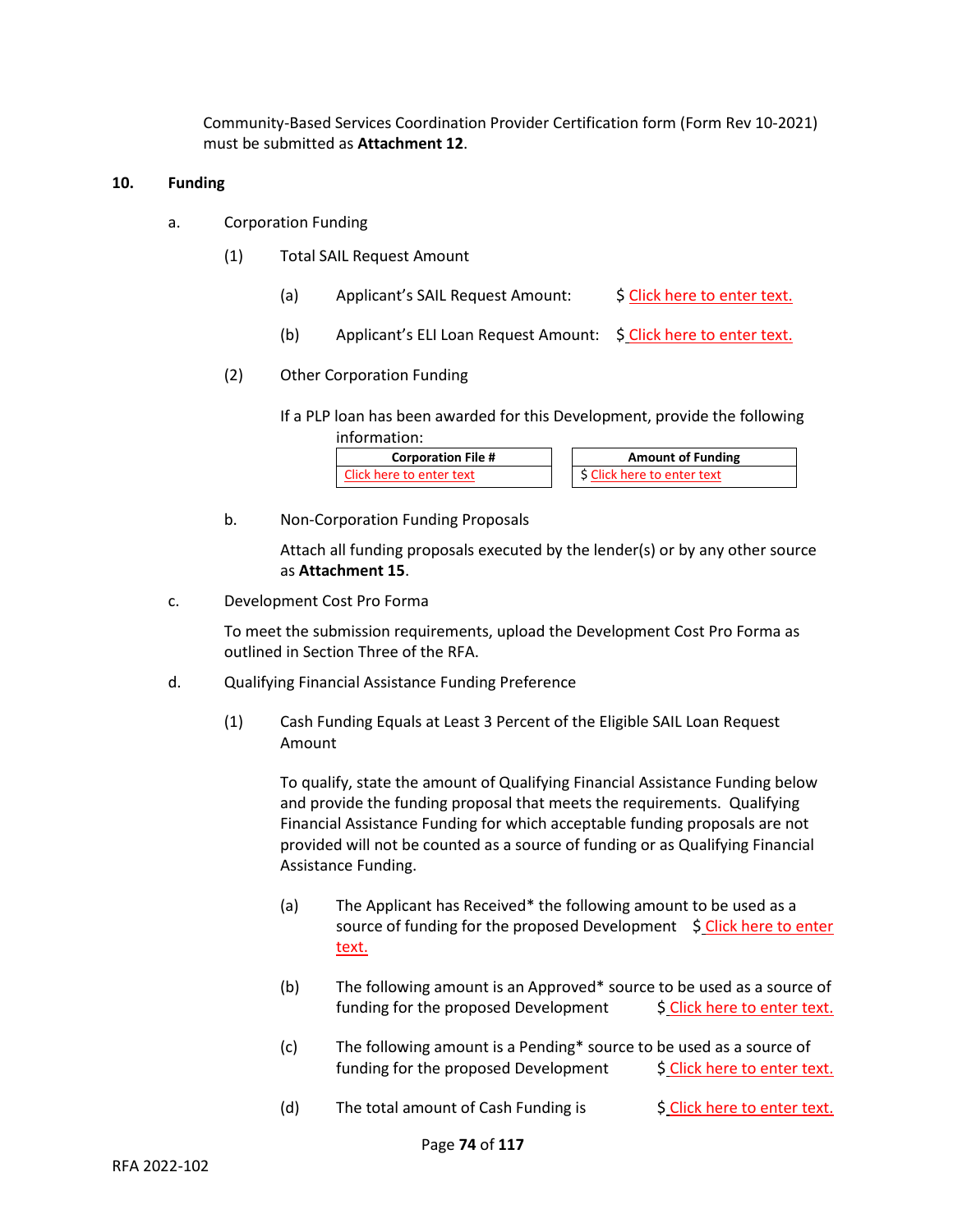# $(a) + (b) + (c)$

If (i) the amount in (d) is equal to at least 3 percent of the Applicant's Eligible SAIL Request Amount (exclusive of the Eligible ELI Loan Request Amount); and (ii) the qualified funding proposals demonstrate Cash Funding for an amount that is equal to at least 3 percent of the Applicant's Eligible SAIL Request Amount (exclusive of the Eligible ELI Loan Request Amount), the Applicant will receive preference in the funding selection process.

\*Received Cash Funding represents funding that the Applicant has collected and deposited. Approved Cash Funding represents funding that the provider of the funds has committed or agreed to provide, but the Applicant has not yet received. Pending Cash Funding represents all sources of funding the Applicant believes will be obtained, but which have not yet been committed to the Applicant.

(2) Donation of Land by a Local Government

Does the Application qualify for the Qualifying Financial Assistance Preference by meeting the requirements stated in Section Four for Donation of Land by a Local Government?

Choose an item.

e. Per Unit Construction Funding Preference

Does the proposed Development qualify for the Per Unit Construction Funding Preference?

Choose an item.

- f. Principal of the Applicant is a Public Housing Authority and/or an instrumentality of a Public Housing Authority
	- (1) Has the Applicant has entered into a land lease with a Public Housing Authority on property where the proposed Development is to be located and the property has an existing Declaration of Trust between the Public Housing Authority and HUD?

# Choose an item.

(2) Is the Applicant associated with a Public Housing Authority and/or an instrumentality of a Public Housing Authority in the ownership structure?

## Choose an item.

If the Principal of the Applicant Entity is an instrumentality of a Public Housing Authority, state the name of the Public Housing Authority: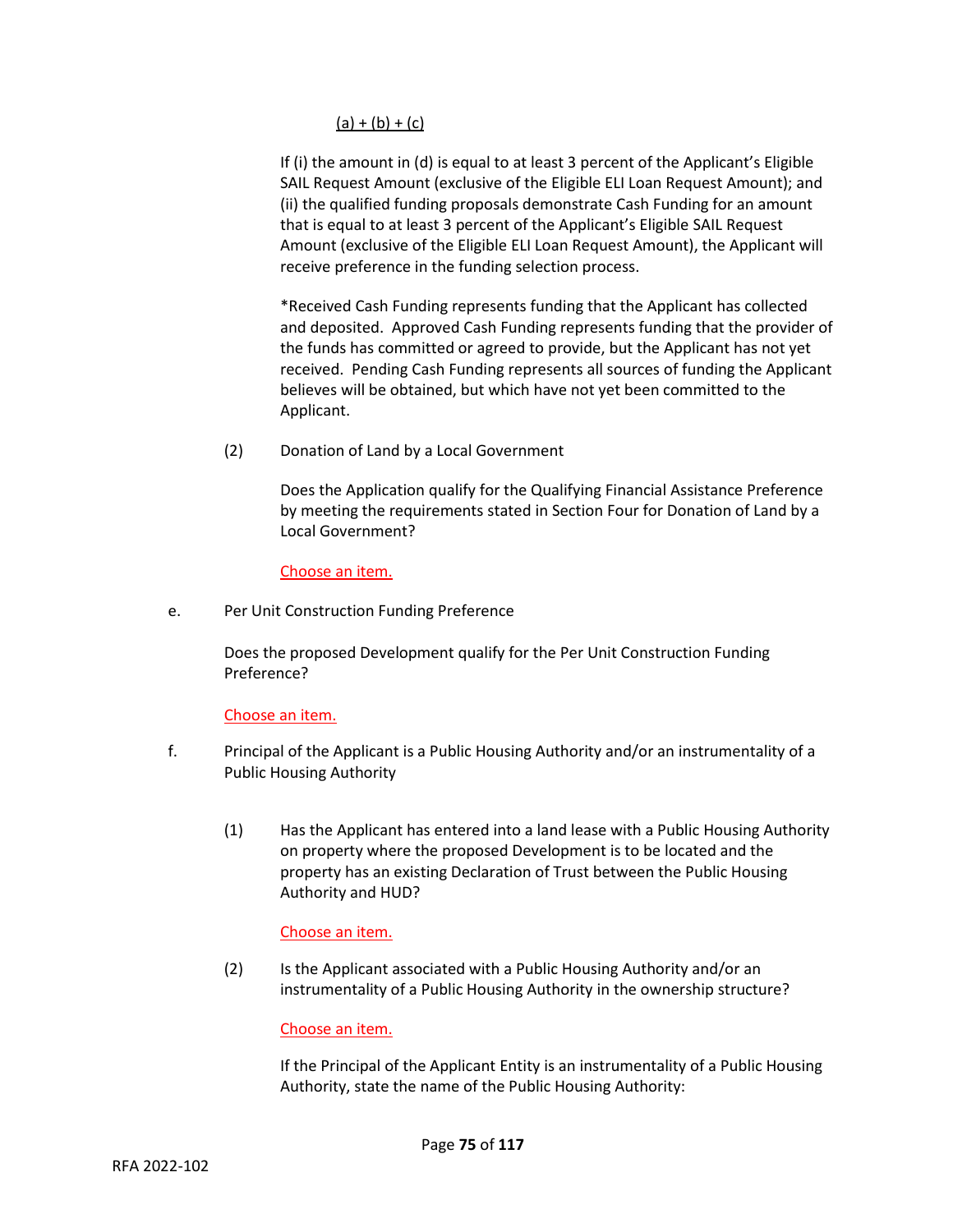## Click here to enter text.

## **B. Other Information**

1. Verifying Application Fee Payment

To ensure that the Application Fee is processed for the correct online Application, the following is *strongly recommended*: (i) provide the Application Fee at least 48 hours prior to the Application Deadline; and (ii) whether paying by check, money order, ACH or wire transfer, include the Development Name, RFA number with the payment.

Additionally, include the following:

- If submitting a check or money order, provide the check or money order number.
- If submitting an ACH, provide the trace number.
- If submitting a wire transfer, provide the wire service reference number (i.e. Fed/CHIPS/SWIFT Reference Number) and the Fed Wire Transfer Number.

# Click here to enter text.

2. Bookmarking the All Attachments Document before uploading (5 points)

To be awarded 5 points, bookmark the pdf of the All Attachments Document before uploading.

3. Addenda

Use the space below to provide any additional information or explanatory addendum for items described in Section Four, A. above. The Addenda section of Exhibit A may not be used to provide any additional information or explanatory addendum for items described in Section Four, C. below. Please specify the particular item to which the additional information or explanatory addendum applies.

Click here to enter text.

## **C. Narrative Scoring**

1. Operating/Managing Experience (Maximum of 40 points)

As further explained in Section Four, identify the entity or entities that will carry out operations and management functions at the Development and describe its experience in managing developments, including performing operations and management functions specific to the needs of the intended tenants. The description is limited to no more than three typed pages within the text box below.

## Click here to enter text.

- 2. Access to Community-Based Services and Resources (Maximum 55 Points)
	- a. Access to community-based general services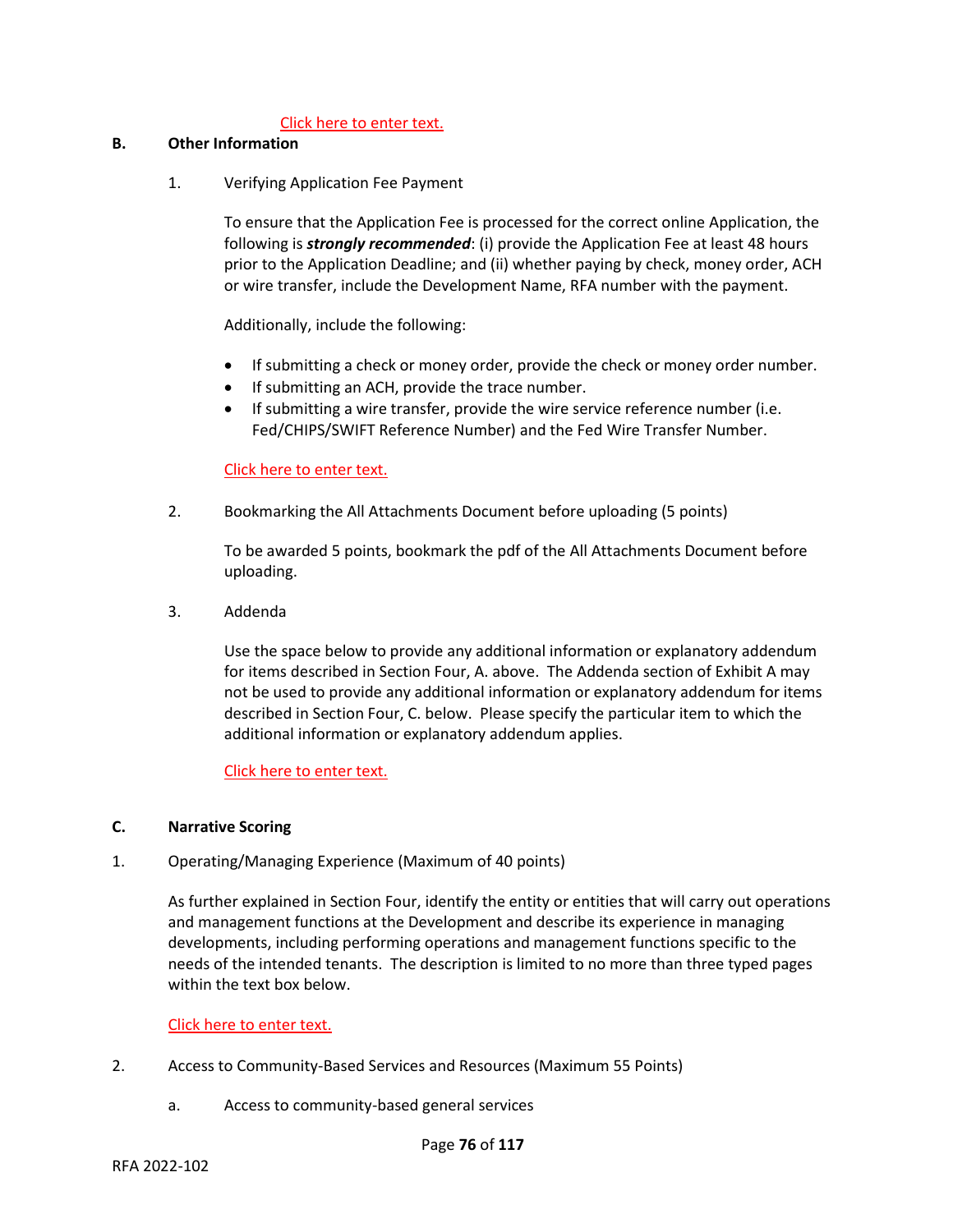As further explained in Section Four, describe the community-based general services that will be accessible to tenants, such as shopping for groceries, medicine, clothing, and other household and personal items. (Up to 20 Points)

The description(s) is limited to no more than three typed pages within the text box below.

Click here to enter text.

b. Access to community-based services and resources that address tenants' needs

As further explained in Section Four, describe how residents will be assisted to access appropriate physical health, behavioral health and wellness, and self-sufficiency services and activities that can lead to stable and integrated lives in their community. (Up to 35 Points)

The description(s) is limited to no more than three typed pages within the text box below.

Click here to enter text.

- 3. Assist Intended Residents in Meeting their Housing Stability and Self-Sufficiency Needs, Goals and Expectations
	- a. Permanent Housing Stability (Up to 10 points)

As further explained in Section Four, describe in detail how the Non-Profit entity has worked to assist households to meet their permanent housing needs, goals and expectations over the 18 months prior to the RFA issuance.

The description(s) is limited to no more than two typed pages within the text box below.

Click here to enter text.

b. Self-Sufficiency (Up to 10 points)

Describe in detail how the Non-Profit entity has worked to assist households in meeting their self-sufficiency needs, goals and expectations over the 18 months prior to the RFA issuance.

The description(s) is limited to no more than two typed pages within the text box below.

Click here to enter text.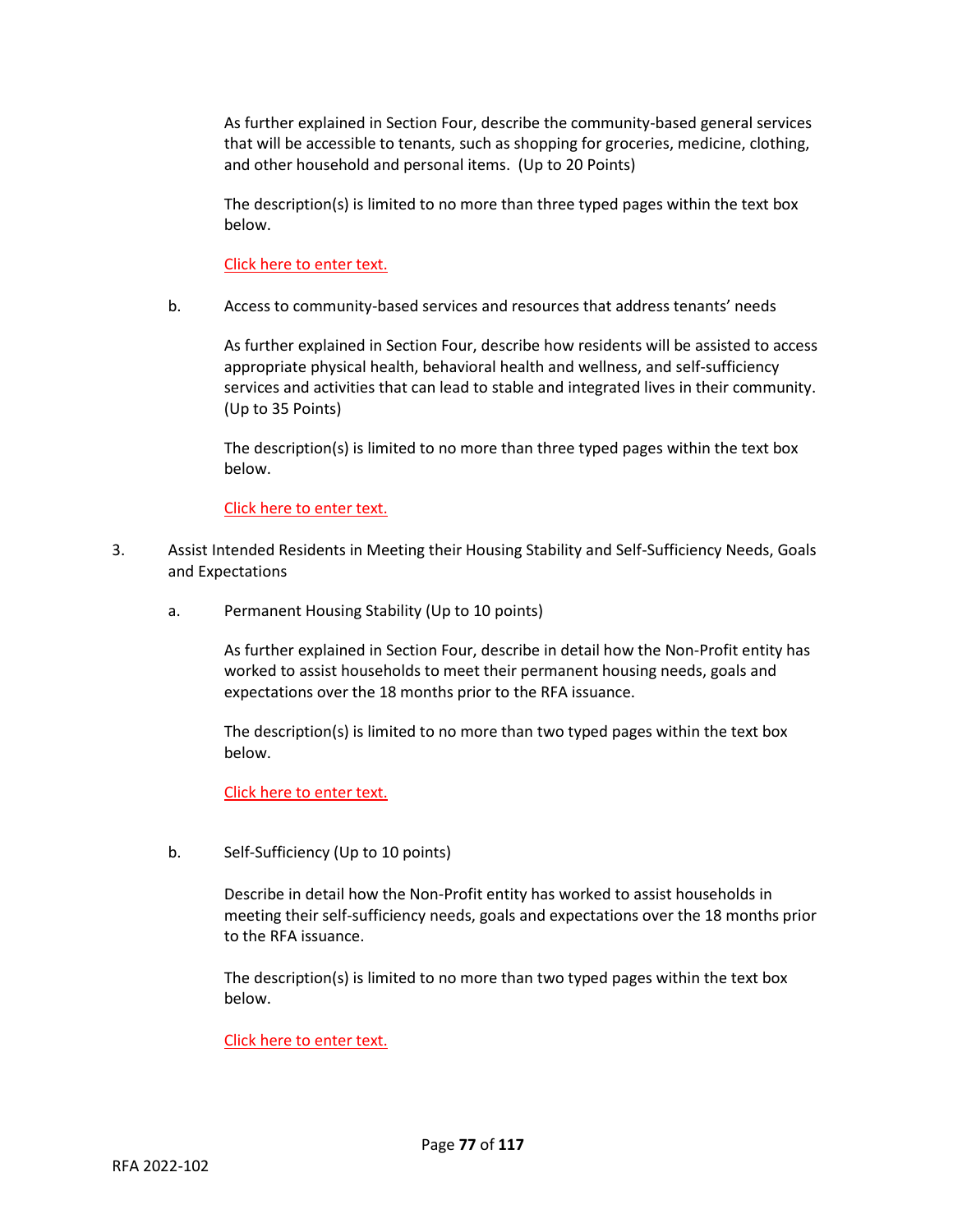## RFA 2022-102 DEVELOPMENT COST PRO FORMA (Page 1 of 7)

- NOTES: (1) Developer fee may not exceed the limits established in Rule Chapter 67-48, F.A.C., or this RFA. Any portion of the fee that has been deferred must be included in Total Development Cost.
	- (2) General Contractor's fee is limited to 14% of actual construction cost (for Application purposes, this is represented by A1.1. Column 3), rounded down to nearest dollar. The General Contractor's fee must be disclosed. The General Contractor's fee includes General Conditions, Overhead, and Profit.
	- (3) For Application purposes, the maximum hard cost contingency allowed cannot exceed 5% of the amount provided in column 3 for A1.3. TOTAL ACTUAL CONSTRUCTION COSTS for Developments where 50 percent or more of the units are new construction. Otherwise the maximum is 15%. The maximum soft cost contingency allowed cannot exceed 5% of the amount provided in column 3 for A2.1 TOTAL GENERAL DEVELOPMENT COST. Limitations on these contingency line items post-Application are provided in Rule Chapter 67-48, F.A.C. (if applicable) and this RFA.
	- (4) Up to five percent of the Development Costs (stated on the Development Cost Pro Forma in Column 3 of Item C) will be permitted in the Application. The operating deficit reserve will be verified and sized during credit underwriting. Any operating deficit reserve account approved in credit underwriting will be held by the Corporation or its services.
	- (5) Commercial, retail, and office space are not functionally related and subordinate to the residential units, and are not considered to be community service facilities. As such, these costs are neither considered in eligible basis nor included in the TDC PU Limitation process.
	- (6) Although the Corporation acknowledges that the costs listed on the Development Cost Pro Forma, Detail/Explanation Sheet, Construction or Rehab Analysis and Permanent Analysis are subject to change during credit underwriting, such costs are subject to the Total Development Cost Per Unit Limitation as provided in the RFA, as well as the other cost limitations provided in Rule Chapter 67-48, F.A.C., as applicable.

#### **USE THE DETAIL/EXPLANATION SHEET FOR EXPLANATION OF \* ITEMS. IF ADDITIONAL SPACE IS REQUIRED, ENTER THE INFORMATION ON THE ADDENDA LOCATED AT THE END OF THE APPLICATION.**

| What was the Development Category of the Proposed Development:             |                         | (please select from drop-down menu) | ** |
|----------------------------------------------------------------------------|-------------------------|-------------------------------------|----|
| Indicate the number of total units in the proposed Development:            | (enter a value)         |                                     | ** |
| $\mathbf{1}$                                                               | $\overline{\mathbf{2}}$ | 3<br><b>TOTAL</b><br><b>COSTS</b>   |    |
| <b>DEVELOPMENT COSTS</b><br><b>Actual Construction Costs</b>               |                         |                                     |    |
| <b>Accessory Buildings</b>                                                 |                         |                                     |    |
| Demolition                                                                 |                         |                                     |    |
| Commercial/Retail Space See Note (6)                                       |                         |                                     |    |
| <b>New Rental Units</b>                                                    |                         |                                     |    |
| *Off-Site Work (explain in detail)                                         |                         |                                     |    |
| <b>Recreational Amenities</b>                                              |                         |                                     |    |
| Rehab of Existing Common Areas                                             |                         |                                     |    |
| Rehab of Existing Rental Units                                             |                         |                                     |    |
| Site Work                                                                  |                         |                                     |    |
| *Other (explain in detail)                                                 |                         |                                     |    |
| A1.1. Actual Construction Cost                                             |                         |                                     |    |
| A1.2. General Contractor Fee See Note (3)<br>(Max. 14% of A1.1., column 3) |                         |                                     |    |
| A1.3. TOTAL ACTUAL CONSTRUCTION<br><b>COSTS</b>                            |                         | \$                                  |    |
| A1.4. HARD COST CONTINGENCY See Note (3)                                   |                         | \$                                  |    |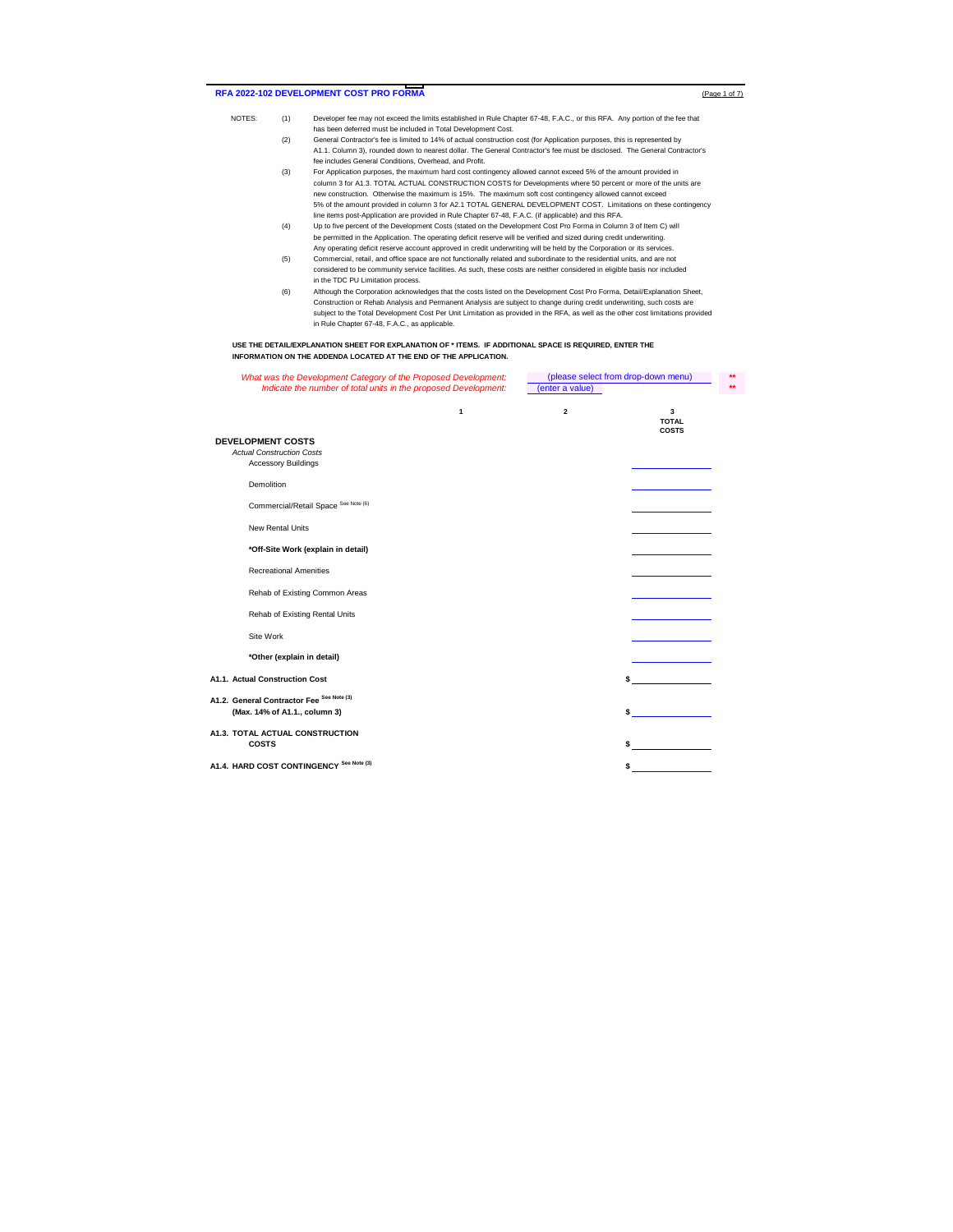| RFA 2022-102 DEVELOPMENT COST PRO FORMA                       | (Page 2 of 7)                     |
|---------------------------------------------------------------|-----------------------------------|
|                                                               | 3<br><b>TOTAL</b><br><b>COSTS</b> |
| <b>General Development Costs</b><br><b>Accounting Fees</b>    |                                   |
| Appraisal                                                     |                                   |
| Architect's Fee - Site/Building Design                        |                                   |
| Architect's Fee - Supervision                                 |                                   |
| Builder's Risk Insurance                                      |                                   |
| <b>Building Permit</b>                                        |                                   |
| Capital Needs Assessment                                      |                                   |
| <b>Engineering Fees</b>                                       |                                   |
| <b>Environmental Report</b>                                   |                                   |
| FHFC Administrative Fee See Note (2)                          |                                   |
| FHFC Application Fee See Note (2)                             |                                   |
| FHFC Compliance Fee See Note (2)                              |                                   |
| FHFC PRL/Credit Underwriting Fees See Note (2)                |                                   |
|                                                               |                                   |
| Green Building Certification/<br><b>HERS Inspection Costs</b> |                                   |
| *Impact Fees (list in detail)                                 |                                   |
| <b>Inspection Fees</b>                                        |                                   |
| Insurance                                                     |                                   |
| <b>Legal Fees</b>                                             |                                   |
| Market Study                                                  |                                   |
| Marketing/Advertising                                         |                                   |
| Property Taxes                                                |                                   |
| Soil Test Report                                              |                                   |
| Survey                                                        |                                   |
| <b>Tenant Relocation Costs</b>                                |                                   |
| Title Insurance & Recording Fees                              |                                   |
| Utility Connection Fee                                        |                                   |
| *Other (explain in detail)                                    |                                   |
| A2.1. TOTAL GENERAL DEVELOPMENT                               |                                   |
| COST                                                          | $\frac{1}{2}$                     |
| A2.2. SOFT COST CONTINGENCY See Note (3)                      | \$_                               |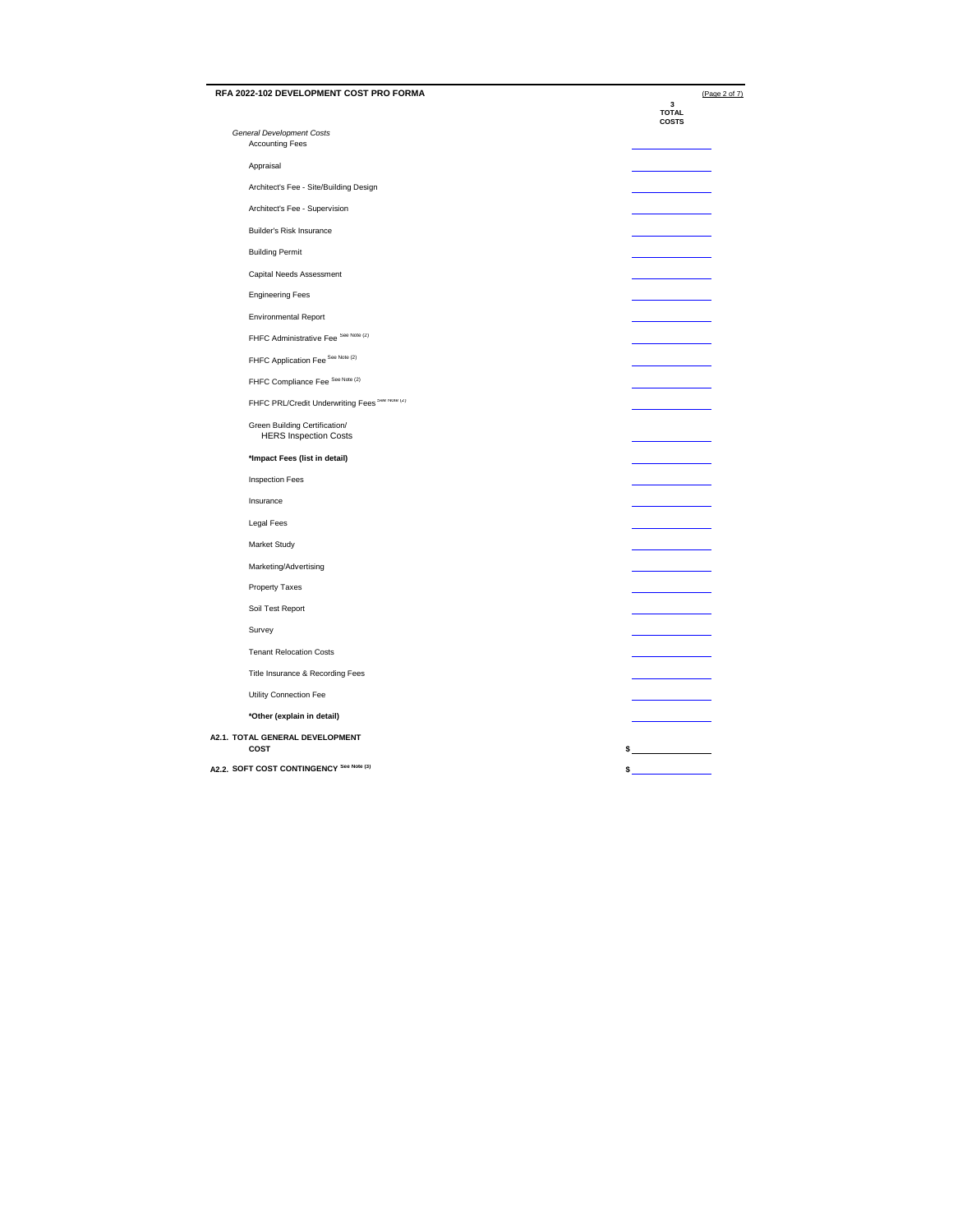| RFA 2022-102 DEVELOPMENT COST PRO FORMA               | (Page 3 of 7)                     |
|-------------------------------------------------------|-----------------------------------|
|                                                       | 3<br><b>TOTAL</b><br><b>COSTS</b> |
| <b>Financial Costs</b>                                |                                   |
| Construction Loan Origination/                        |                                   |
| Commitment Fee(s)                                     |                                   |
|                                                       |                                   |
| <b>Construction Loan Credit</b><br>Enhancement Fee(s) |                                   |
|                                                       |                                   |
| <b>Construction Loan Interest</b>                     |                                   |
| Non-Permanent Loan(s) Closing                         |                                   |
| Costs                                                 |                                   |
|                                                       |                                   |
| Permanent Loan Origination/                           |                                   |
| Commitment Fee(s)                                     |                                   |
|                                                       |                                   |
| Permanent Loan Credit                                 |                                   |
| Enhancement Fee(s)                                    |                                   |
| Permanent Loan Closing Costs                          |                                   |
|                                                       |                                   |
| Bridge Loan Origination/                              |                                   |
| Commitment Fee(s)                                     |                                   |
|                                                       |                                   |
| <b>Bridge Loan Interest</b>                           |                                   |
| *Other (explain in detail)                            |                                   |
|                                                       |                                   |
| A3. TOTAL FINANCIAL COSTS                             | \$                                |
|                                                       |                                   |
| ACQUISITION COST OF EXISTING                          |                                   |
| DEVELOPMENT (excluding land)<br>Existing Building(s)  |                                   |
|                                                       |                                   |
| *Other (explain in detail)                            |                                   |
|                                                       |                                   |
| <b>B. TOTAL ACQUISITION COSTS OF EXISTING</b>         |                                   |
| DEVELOPMENT (excluding land)                          | $\frac{1}{2}$                     |
|                                                       |                                   |
| <b>C. DEVELOPMENT COST</b>                            | $\sim$                            |
| (A1.3+A1.4+A2.1+A2.2+A3+B)                            |                                   |
| Developer Fee See Note (1)                            |                                   |
| Developer Fee on Acquisition Costs                    |                                   |
|                                                       |                                   |
| Developer Fee on Non-Acquisition Costs                |                                   |
|                                                       |                                   |
| D. TOTAL DEVELOPER FEE                                | $\frac{1}{2}$                     |
|                                                       |                                   |
| E. OPERATING DEFICIT RESERVES See Note (5)            | $\sim$                            |
|                                                       |                                   |
| F. TOTAL LAND COST                                    |                                   |
| G. TOTAL DEVELOPMENT COST See Note (7)                | $\sim$                            |
| $(C+D+E+F)$                                           |                                   |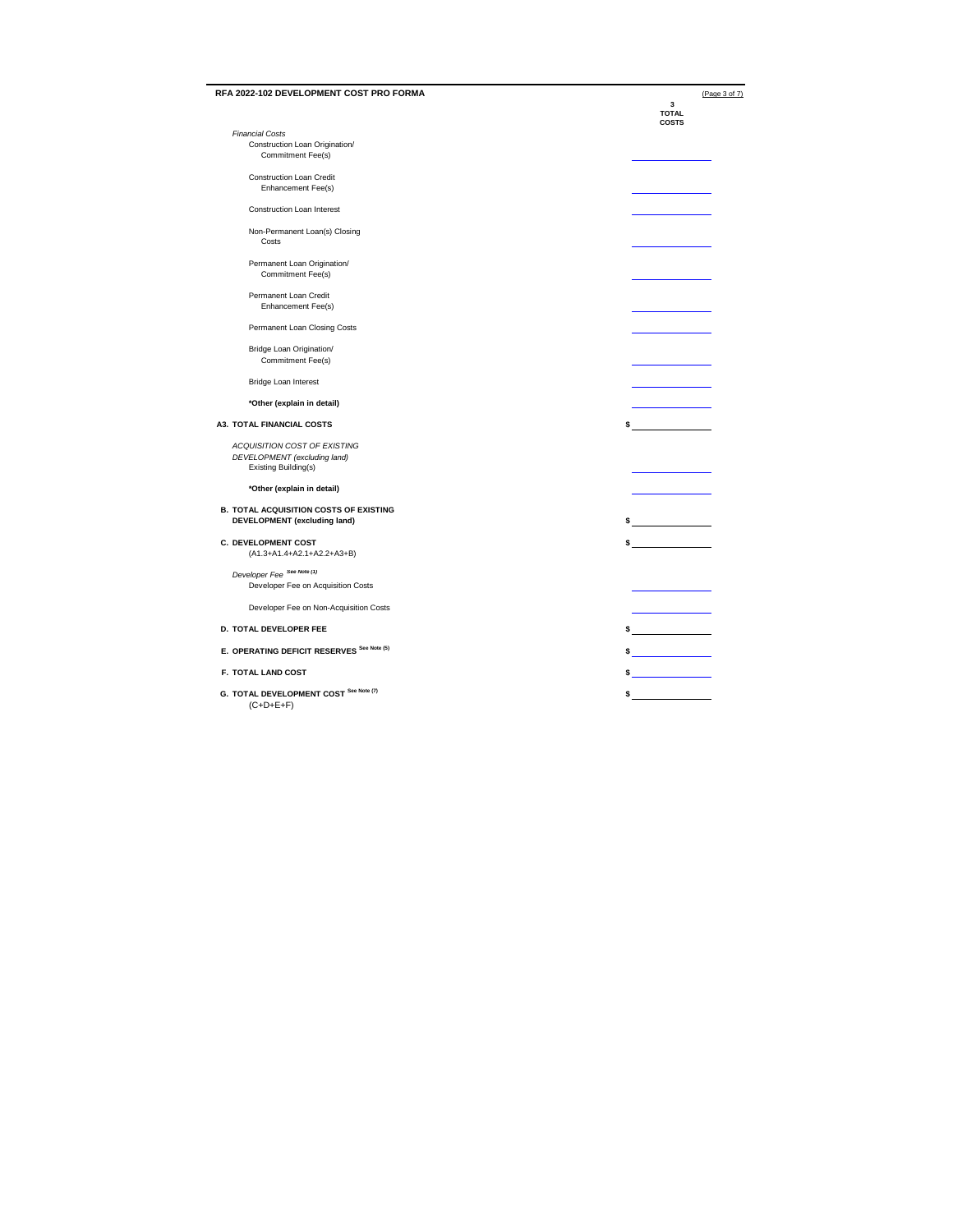| RFA 2022-102 DEVELOPMENT COST PRO FORMA | (Page 4 of 7) |
|-----------------------------------------|---------------|
|-----------------------------------------|---------------|

**Detail/Explanation Sheet**

**Totals must agree with Pro Forma. Provide component descriptions and amounts for each item that has been completed on the Pro Forma that requires a detailed list or explanation.**

### **DEVELOPMENT COSTS**

| <b>Actual Construction Cost</b><br>(as listed at Item A1.)  |                                                  |
|-------------------------------------------------------------|--------------------------------------------------|
| Off-Site Work:                                              |                                                  |
| Other:                                                      |                                                  |
| <b>General Development Costs</b><br>(as listed at Item A2.) |                                                  |
| Impact Fees:                                                |                                                  |
|                                                             |                                                  |
| Other:                                                      |                                                  |
| <b>Financial Costs</b>                                      |                                                  |
| (as listed at Item A3.)                                     |                                                  |
| Other:                                                      |                                                  |
| (as listed at Item B2.)                                     | <b>Acquisition Cost of Existing Developments</b> |
| Other:                                                      |                                                  |

NOTES: Neither brokerage fees nor syndication fees can be included in eligible basis. Consulting fees, if any, and any financial or other guarantees<br>required for the financing must be paid out of the Developer fee. Consult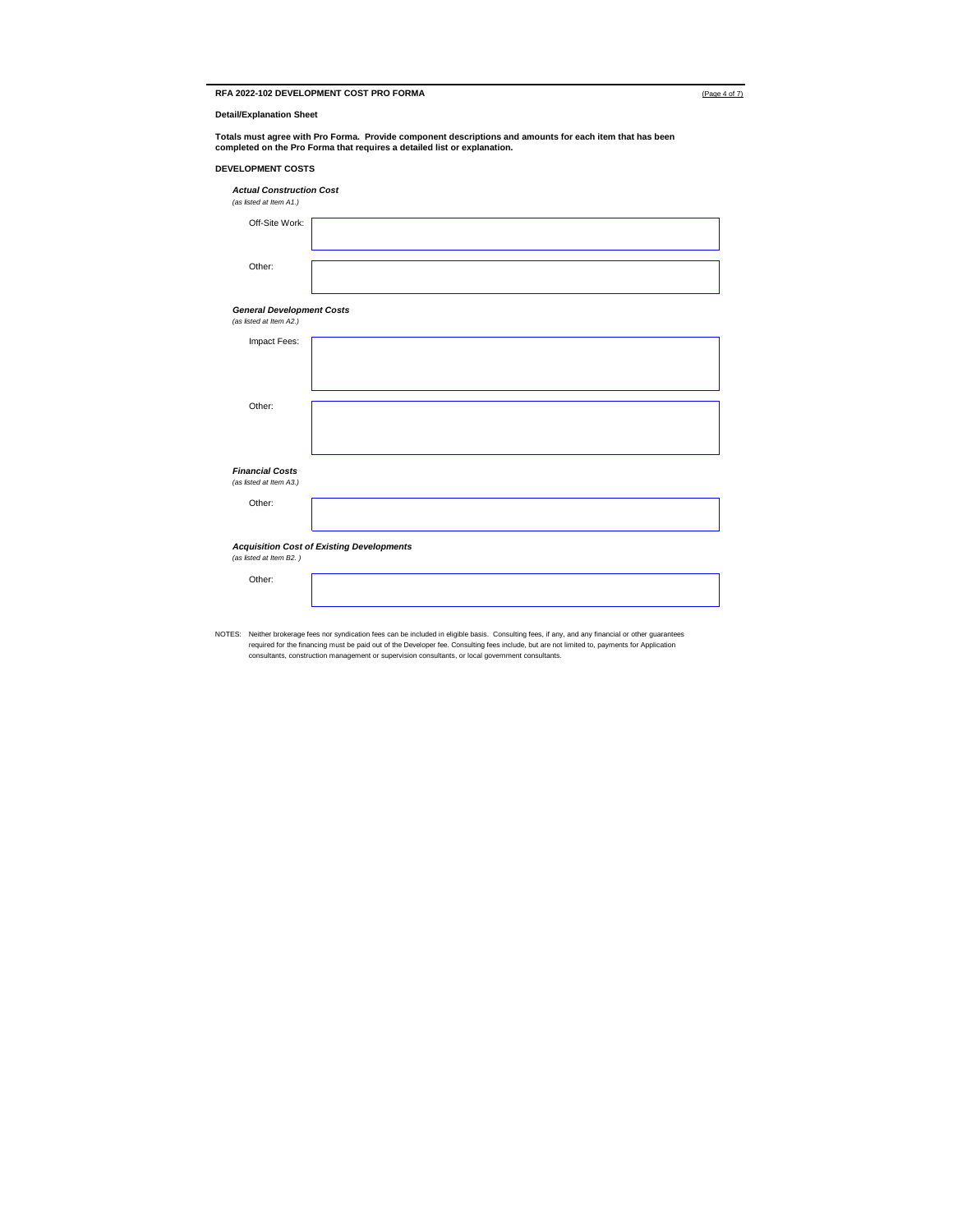RFA 2022-102 DEVELOPMENT COST PRO FORMA (Page 5 of 7)

| <b>CONSTRUCTION/REHAB ANALYSIS</b>                                                                                                                                                                                                              | <b>AMOUNT</b>                                                                                                                                                                                                                                                                                                                                                                                                        | <b>LENDER/TYPE OF FUNDS</b>                              |
|-------------------------------------------------------------------------------------------------------------------------------------------------------------------------------------------------------------------------------------------------|----------------------------------------------------------------------------------------------------------------------------------------------------------------------------------------------------------------------------------------------------------------------------------------------------------------------------------------------------------------------------------------------------------------------|----------------------------------------------------------|
| A. Total Development Costs                                                                                                                                                                                                                      | \$<br>0.00                                                                                                                                                                                                                                                                                                                                                                                                           |                                                          |
| <b>B. Construction Funding Sources:</b>                                                                                                                                                                                                         |                                                                                                                                                                                                                                                                                                                                                                                                                      |                                                          |
| 1. First Mortgage Financing                                                                                                                                                                                                                     | $\frac{1}{2}$                                                                                                                                                                                                                                                                                                                                                                                                        | <select from="" menu=""></select>                        |
| 2. Second Mortgage Financing                                                                                                                                                                                                                    | $\frac{1}{\sqrt{1-\frac{1}{2}}\cdot\frac{1}{2}}$                                                                                                                                                                                                                                                                                                                                                                     | <select from="" menu=""></select>                        |
| 3. Third Mortgage Financing                                                                                                                                                                                                                     | $\frac{1}{2}$                                                                                                                                                                                                                                                                                                                                                                                                        | <select from="" menu=""></select>                        |
| 4. Fourth Mortgage Financing                                                                                                                                                                                                                    | $\frac{1}{2}$                                                                                                                                                                                                                                                                                                                                                                                                        | <select from="" menu=""></select>                        |
| 5. Fifth Mortgage Financing                                                                                                                                                                                                                     | $\sim$                                                                                                                                                                                                                                                                                                                                                                                                               | <select from="" menu=""></select>                        |
| 6. Sixth Mortgage Financing                                                                                                                                                                                                                     | $\frac{1}{2}$                                                                                                                                                                                                                                                                                                                                                                                                        | <select from="" menu=""></select>                        |
| 7. Seventh Mortgage Financing                                                                                                                                                                                                                   | <u> 1999 - Jan Jawa</u><br>\$                                                                                                                                                                                                                                                                                                                                                                                        | <select from="" menu=""></select>                        |
| 8. Eighth Mortgage Financing                                                                                                                                                                                                                    | \$<br><u> Alexandria de la provincia de la provincia de la provincia de la provincia de la provincia de la provincia d</u>                                                                                                                                                                                                                                                                                           | <select from="" menu=""></select>                        |
| 9. Ninth Mortgage Financing                                                                                                                                                                                                                     | $\frac{1}{\sqrt{1-\frac{1}{2}}\cdot\frac{1}{2}}$                                                                                                                                                                                                                                                                                                                                                                     | <select from="" menu=""></select>                        |
| 10. Tenth Mortgage Financing                                                                                                                                                                                                                    | \$                                                                                                                                                                                                                                                                                                                                                                                                                   | <select from="" menu=""></select>                        |
| 11. HC Equity Proceeds Paid Prior to<br>Completion of Construction which<br>is Prior to Receipt of Final Certificate<br>of Occupancy or in the case of<br>Rehabilitation, prior to placed-in<br>service date as determined by the<br>Applicant. | $\frac{1}{2}$                                                                                                                                                                                                                                                                                                                                                                                                        |                                                          |
|                                                                                                                                                                                                                                                 | $\frac{1}{\sqrt{1-\frac{1}{2}}\cdot\frac{1}{2}}$                                                                                                                                                                                                                                                                                                                                                                     |                                                          |
| 13. Other: The Communication of the Communication of the Communication of the Communication of the Communication of the Communication of the Communication of the Communication of the Communication of the Communication of t                  | $\frac{1}{\sqrt{1-\frac{1}{2}}\sqrt{1-\frac{1}{2}}\sqrt{1-\frac{1}{2}}\sqrt{1-\frac{1}{2}}\sqrt{1-\frac{1}{2}}\sqrt{1-\frac{1}{2}}\sqrt{1-\frac{1}{2}}\sqrt{1-\frac{1}{2}}\sqrt{1-\frac{1}{2}}\sqrt{1-\frac{1}{2}}\sqrt{1-\frac{1}{2}}\sqrt{1-\frac{1}{2}}\sqrt{1-\frac{1}{2}}\sqrt{1-\frac{1}{2}}\sqrt{1-\frac{1}{2}}\sqrt{1-\frac{1}{2}}\sqrt{1-\frac{1}{2}}\sqrt{1-\frac{1}{2}}\sqrt{1-\frac{1}{2}}\sqrt{1-\frac$ |                                                          |
| 14. Deferred Developer Fee                                                                                                                                                                                                                      | $\frac{1}{2}$                                                                                                                                                                                                                                                                                                                                                                                                        |                                                          |
| <b>15. Total Construction Sources</b>                                                                                                                                                                                                           | \$                                                                                                                                                                                                                                                                                                                                                                                                                   |                                                          |
| <b>C. Construction Funding Surplus</b><br>(B.15, Total Construction Sources,<br>less A. Total Development Costs):                                                                                                                               | \$                                                                                                                                                                                                                                                                                                                                                                                                                   | (A negative number here represents a funding shortfall.) |

**Each Attachment must be listed behind its own Tab. DO NOT INCLUDE ALL ATTACHMENTS BEHIND ONE TAB.**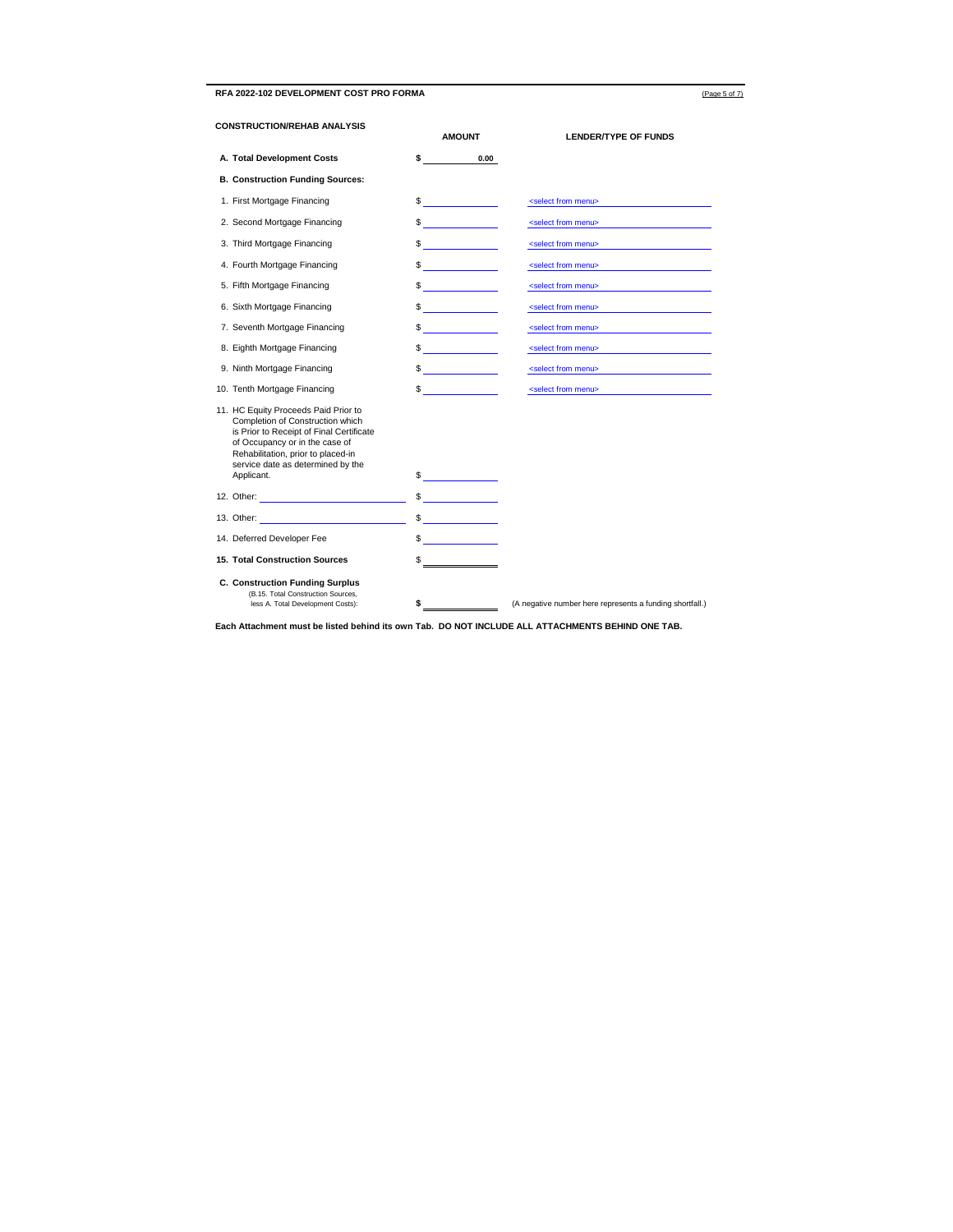## RFA 2022-102 DEVELOPMENT COST PRO FORMA **CONTACT COST PRO FORMA** (Page 6 of 7)

| PERMANENT ANALYSIS                                                                                                                                                                                                             | <b>AMOUNT</b>                                                                                                        | <b>LENDER/TYPE OF FUNDS</b>                              |
|--------------------------------------------------------------------------------------------------------------------------------------------------------------------------------------------------------------------------------|----------------------------------------------------------------------------------------------------------------------|----------------------------------------------------------|
| A. Total Development Costs                                                                                                                                                                                                     | $\sim$<br>0.00                                                                                                       |                                                          |
| <b>B. Permanent Funding Sources:</b>                                                                                                                                                                                           |                                                                                                                      |                                                          |
| 1. First Mortgage Financing                                                                                                                                                                                                    | $\sim$                                                                                                               | <select from="" menu=""></select>                        |
| 2. Second Mortgage Financing                                                                                                                                                                                                   | $\sim$                                                                                                               | <select from="" menu=""></select>                        |
| 3. Third Mortgage Financing                                                                                                                                                                                                    | $\frac{1}{2}$                                                                                                        | <select from="" menu=""></select>                        |
| 4. Fourth Mortgage Financing                                                                                                                                                                                                   | $\frac{1}{2}$                                                                                                        | <select from="" menu=""></select>                        |
| 5. Fifth Mortgage Financing                                                                                                                                                                                                    | $\frac{1}{\sqrt{2}}$                                                                                                 | <select from="" menu=""></select>                        |
| 6. Sixth Mortgage Financing                                                                                                                                                                                                    | $\frac{1}{\sqrt{1-\frac{1}{2}}\left(1-\frac{1}{2}\right)}$                                                           | <select from="" menu=""></select>                        |
| 7. Seventh Mortgage Financing                                                                                                                                                                                                  | $\sim$                                                                                                               | <select from="" menu=""></select>                        |
| 8. Eighth Mortgage Financing                                                                                                                                                                                                   | $\frac{1}{2}$                                                                                                        | <select from="" menu=""></select>                        |
| 9. Ninth Mortgage Financing                                                                                                                                                                                                    | $\sim$                                                                                                               | <select from="" menu=""></select>                        |
| 10. Tenth Mortgage Financing                                                                                                                                                                                                   | $\frac{1}{\sqrt{1-\frac{1}{2}}\left(1-\frac{1}{2}\right)}$                                                           | <select from="" menu=""></select>                        |
| 11. HC Syndication/HC Equity Proceeds                                                                                                                                                                                          | $\frac{1}{2}$                                                                                                        |                                                          |
| 12. Other: The contract of the contract of the contract of the contract of the contract of the contract of the contract of the contract of the contract of the contract of the contract of the contract of the contract of the | <u> 1999 - Jan Jawa Barat, prima prima prima prima prima prima prima prima prima prima prima prima prima prima p</u> |                                                          |
|                                                                                                                                                                                                                                | $\frac{1}{2}$                                                                                                        |                                                          |
| 14. Deferred Developer Fee                                                                                                                                                                                                     | $\frac{1}{\sqrt{1-\frac{1}{2}}}\left\vert \frac{1}{\sqrt{1-\frac{1}{2}}}\right\vert$                                 |                                                          |
| 15. Total Permanent Funding Sources                                                                                                                                                                                            |                                                                                                                      |                                                          |
| C. Permanent Funding Surplus<br>(B.15. Total Permanent Funding Sources,<br>less A. Total Development Costs):                                                                                                                   | \$                                                                                                                   | (A negative number here represents a funding shortfall.) |

**Each Attachment must be listed behind its own Tab. DO NOT INCLUDE ALL ATTACHMENTS BEHIND ONE TAB.**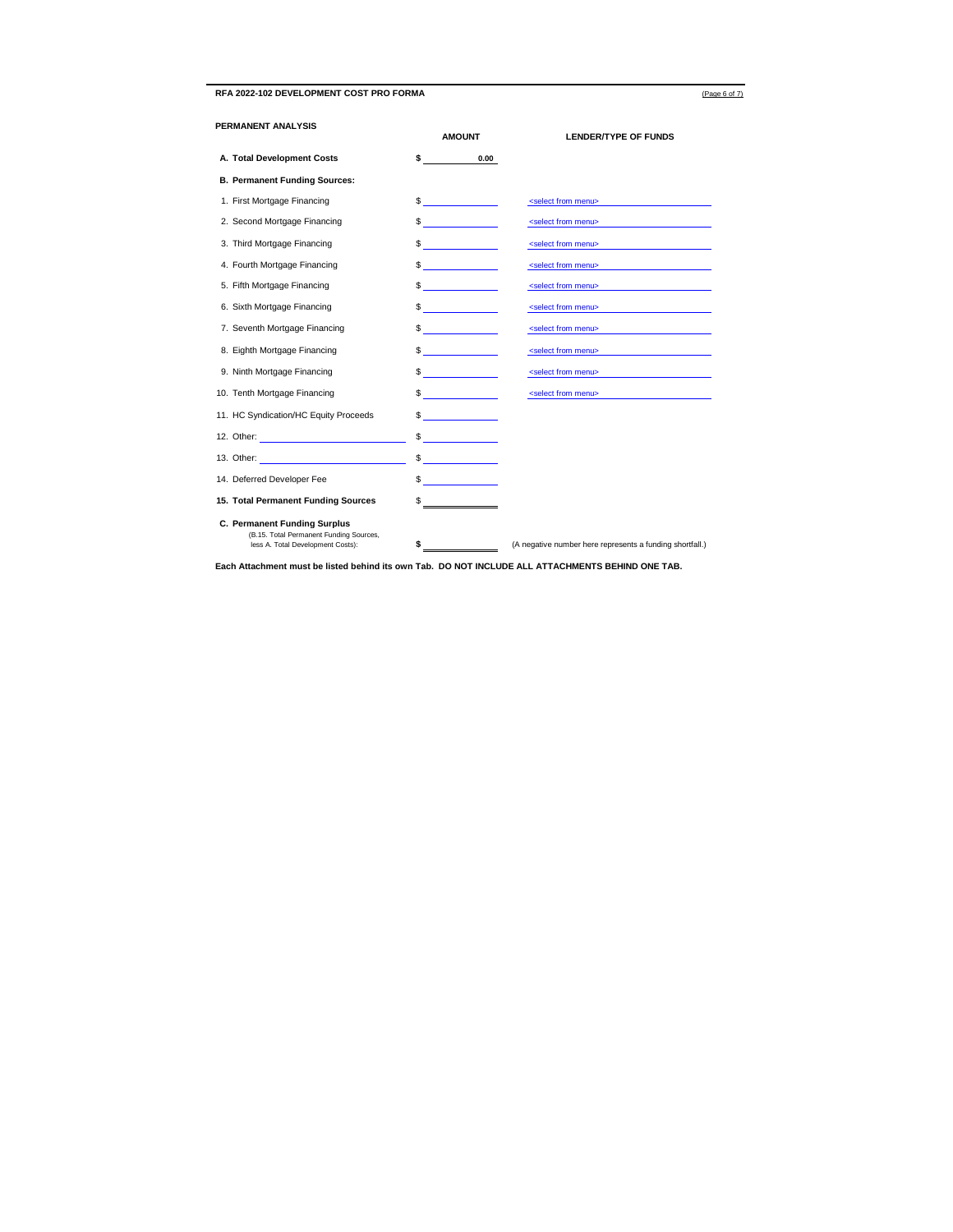## **RFA 2022-102 DEVELOPMENT COST PRO FORMA** (Page 7 of 7)

The intent of this page is to assist the Applicant in determining a TDC PU Limitation for the proposed Development and comparing it to the appropriate RFA's TDC PU Limitation. The accuracy of the comparison is dependent upon the accuracy of the inputs and Florida Housing takes no responsibility in<br>any programing errors. FHFC will not use this page to score TDC PU Limitat assumptions, FHFC's TDC PU for Limitation purposes of the proposed Development or the TDC PU Limitation determined by FHFC may be different than the amounts provided below. Please read the RFA for qualifying responses and definition of terms. This table is optional and its use is at the sole discretion of the Applicant. Applicant is responsible to verify and be in compliance with all aspects of the Application to meet RFA criteria.

## **TDC PU LIMITATION ANALYSIS**

- A. In which county is the proposed Development to be located?.... <select from menu>
- *B.* Will the proposed development be comprised of multiple development categories, development types, or ESS designations?.. <select from menu>

*Please answer Item B.*

| <b>Blended Characteristic TDC PU Base Limitation</b>  |                   |                                     |                        |
|-------------------------------------------------------|-------------------|-------------------------------------|------------------------|
| Unit Category, Type, and ESS<br>Designation           | <b>Unit Count</b> | <b>Maximum TDC PU</b><br>Limitation | <b>Pro Rata Limits</b> |
| NC Garden Non-ESS                                     |                   |                                     |                        |
| <b>NC Garden ESS</b>                                  |                   |                                     |                        |
| NC Mid-Rise Non-ESS                                   |                   |                                     |                        |
| NC Mid-Rise ESS                                       |                   |                                     |                        |
| <b>NOCHOD-RISC</b>                                    |                   |                                     |                        |
| Rehab Garden                                          |                   |                                     |                        |
| Rehab Non-Garden                                      |                   |                                     |                        |
| <b>Total Blended TDC PU Base</b><br><b>Limitation</b> |                   |                                     |                        |

*C.* Please answer Item B. above table.

*D.* Please answer Item B. above table.

<select from menu>

*E.* Please answer Item B. above table.

## <select from menu>

The TDC PU Base Limitation for the above defined Development is……………………………………….... Need Dev Category

*F.* Does the proposed Development qualify for any of the following TDC PU Add-Ons or Multipliers? Choose all that apply.

| (c) Requesting CDBG-DR funds from FHFC Add-On                                                                                                                     | <select from="" menu=""></select>                                       | (Select one or no<br>option, as applicable) |
|-------------------------------------------------------------------------------------------------------------------------------------------------------------------|-------------------------------------------------------------------------|---------------------------------------------|
|                                                                                                                                                                   |                                                                         | (Select if applicable)                      |
|                                                                                                                                                                   | <select from="" menu=""><br/><select from="" menu=""></select></select> | (Select one option if<br>applicable)        |
|                                                                                                                                                                   | <select from="" menu=""></select>                                       | (Select one or no<br>option, as applicable) |
|                                                                                                                                                                   |                                                                         | (Select if applicable)                      |
| *For 9% HC Permanent Supportive Housing RFAs only. The proposed Development must be new construction to<br>qualify as well as not being located in Monroe County. |                                                                         | (Select one option if<br>applicable)        |

The final overall TDC PU Limitation for the above defined Development is....

#### **Derivation of the TDC PU of the proposed Development for Limitation purposes:**

| Total Development Costs (Line G., column 3)                                                                                      | \$0.00 |              |
|----------------------------------------------------------------------------------------------------------------------------------|--------|--------------|
| Less Acq. Cost of Existing Dev. (excluding land) - Existing Building(s)                                                          | \$0.00 |              |
| Less Land Acquisition Costs (Line F., column 3)                                                                                  | \$0.00 |              |
| Less Operating Deficit Reserves (Line E., column 3)                                                                              | \$0.00 |              |
| Less Demolition and Relocation Costs, if applicable                                                                              | \$0.00 |              |
| Less Commercial/Retail Space Costs, if applicable                                                                                | \$0.00 |              |
| TDC of the proposed Development for Limitation Purposes:                                                                         | \$0.00 |              |
| TDC PU of the proposed Development for Limitation Purposes:                                                                      | \$0.00 | (Need Units) |
| Is the proposed Development's TDC PU for Limitation purposes equal<br>to or less than the TDC PU Limitation provided in the RFA? | TBD    |              |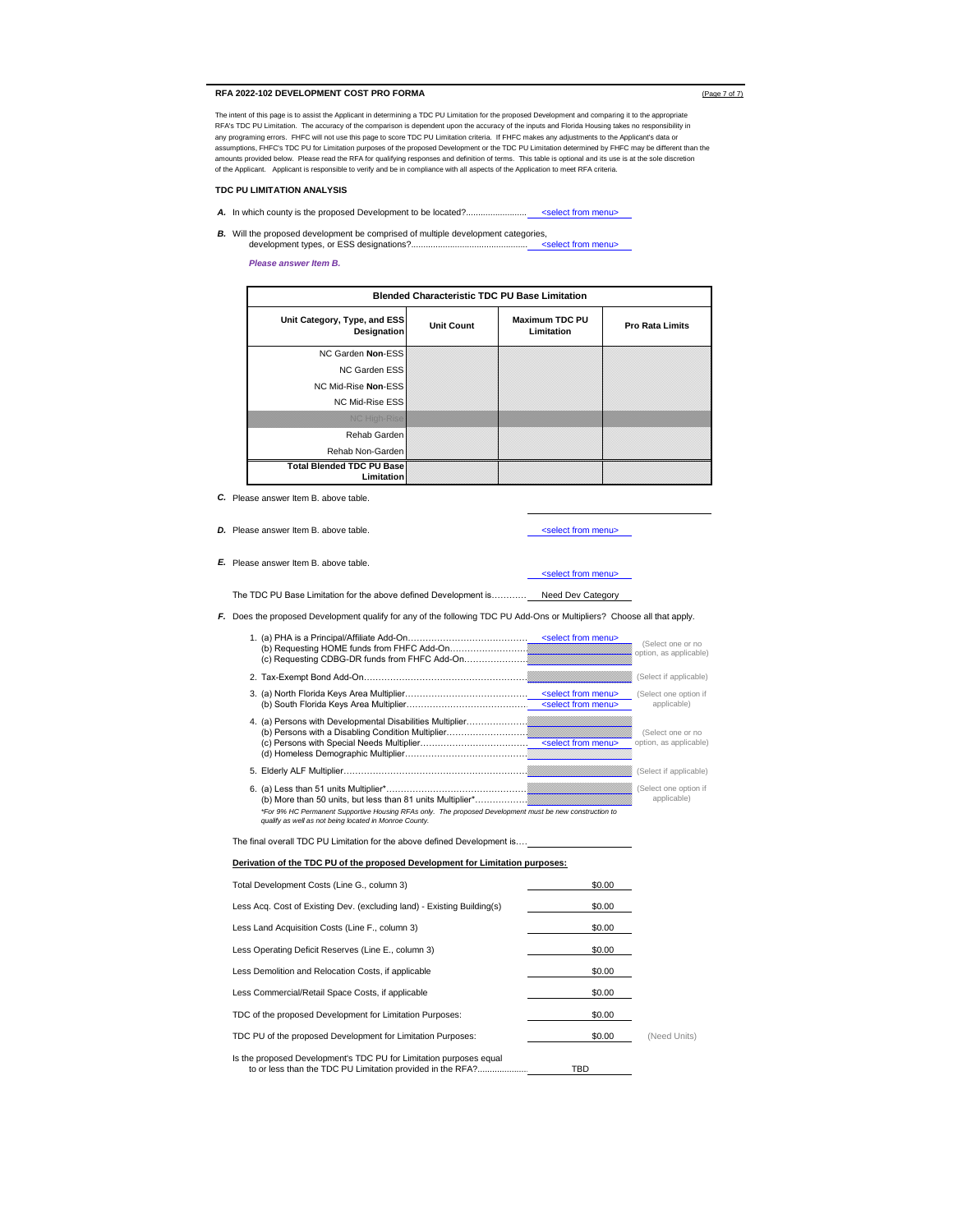# **Exhibit B – Definitions**

| "Best Practice"                                                 | A program, activity or strategy that has been field tested and has been shown to<br>work effectively and produce successful outcomes and is supported by subjective<br>and objective evaluation and research.                                                                                                                                                                                                                                                                                                                                                                                                                                                                                                                                                                                                                                                                                                                                                                                                                                                                                                                                                                                                                                                                                                                                                                                                                                                                                                                                                   |
|-----------------------------------------------------------------|-----------------------------------------------------------------------------------------------------------------------------------------------------------------------------------------------------------------------------------------------------------------------------------------------------------------------------------------------------------------------------------------------------------------------------------------------------------------------------------------------------------------------------------------------------------------------------------------------------------------------------------------------------------------------------------------------------------------------------------------------------------------------------------------------------------------------------------------------------------------------------------------------------------------------------------------------------------------------------------------------------------------------------------------------------------------------------------------------------------------------------------------------------------------------------------------------------------------------------------------------------------------------------------------------------------------------------------------------------------------------------------------------------------------------------------------------------------------------------------------------------------------------------------------------------------------|
| "Community-<br><b>Based Care</b><br>Agency" or "Lead<br>Agency" | A single entity with which the department has a contract for the provision of care<br>for children in the child protection and child welfare system in a community that is<br>no smaller than a county and no larger than two contiguous judicial circuits. The<br>secretary of the department may authorize more than one eligible lead agency<br>within a single county if doing so will result in more effective delivery of services to<br>children.                                                                                                                                                                                                                                                                                                                                                                                                                                                                                                                                                                                                                                                                                                                                                                                                                                                                                                                                                                                                                                                                                                        |
| "Disabling<br>Condition"                                        | A diagnosable substance abuse disorder, serious mental illness, developmental<br>disability, or chronic physical illness or disability, or the co-occurrence of two or<br>more of these conditions, and a determination that the condition is:<br>Expected to be of long-continued and indefinite duration; and<br>(a)<br>(b)<br>Not expected to impair the ability of the person with special needs to live<br>independently with appropriate supports.                                                                                                                                                                                                                                                                                                                                                                                                                                                                                                                                                                                                                                                                                                                                                                                                                                                                                                                                                                                                                                                                                                        |
| "Homeless<br>Households"                                        | Homeless Households means an individual who lacks a fixed, regular, and adequate<br>nighttime residence and also includes an individual who:<br>is sharing the housing of other persons due to loss of housing, economic<br>(1)<br>hardship, or a similar reason;<br>(2)<br>is living in a motel, hotel, travel trailer park, or camping ground due to a lack<br>of alternative adequate accommodations;<br>(3)<br>is living in an emergency or transitional shelter;<br>has a primary nighttime residence that is a public or private place not<br>(4)<br>designed for, or ordinarily used as, a regular sleeping accommodation for<br>human beings;<br>is living in a car, park, public space, abandoned building, bus or train station,<br>(5)<br>or similar setting; or<br>is a migratory individual who qualifies as homeless because he or she is living<br>(6)<br>in circumstances described in paragraphs (1)-(6).<br>The terms do not refer to an individual imprisoned pursuant to state or federal law<br>or to individuals or families who are sharing housing due to cultural preferences,<br>voluntary arrangements, or traditional networks of support. The terms include an<br>individual who has been released from jail, prison, the juvenile justice system, the<br>child welfare system, a mental health and developmental disability facility, a<br>residential addiction treatment program, or a hospital, for whom no subsequent<br>residence has been identified, and who lacks the resources and support network to<br>obtain housing. |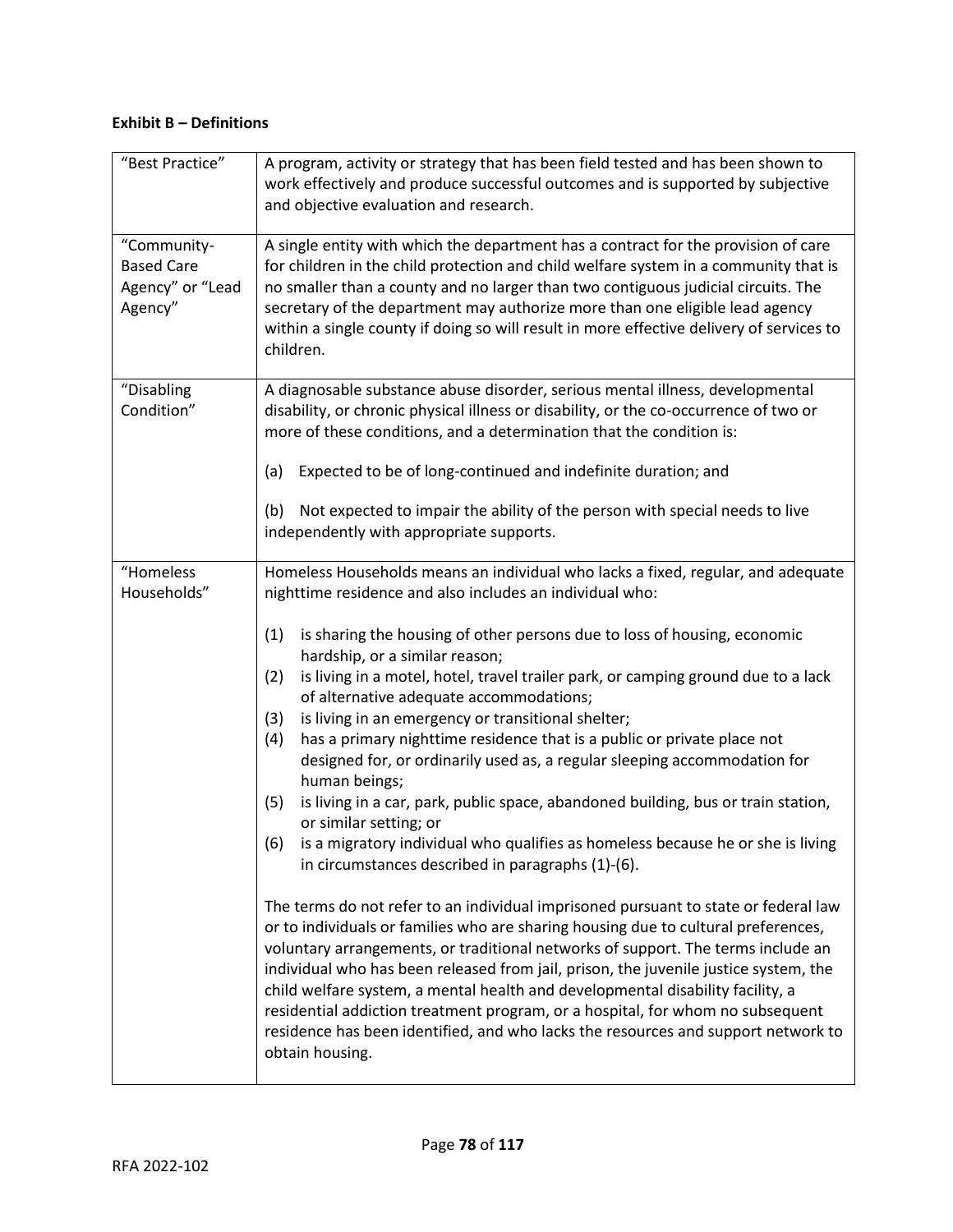| "Housing First"                      | Housing First means providing households experiencing homelessness with decent<br>and stable permanent housing as quickly as possible regardless of their sobriety or<br>participation in treatment or a program. Pursuant to Chapter 83, Florida Statutes,<br>tenancy will be based on a lease of a minimum of seven months and participation<br>in any services or programs is not a requirement of tenancy. The Applicant shall not<br>restrict the length of a household's tenancy, as long as the household meets the<br>lease commitments.                                                                                                                                                                                                                                                                                                                                                                                                                                                                                                                                                                                           |  |  |  |  |  |
|--------------------------------------|--------------------------------------------------------------------------------------------------------------------------------------------------------------------------------------------------------------------------------------------------------------------------------------------------------------------------------------------------------------------------------------------------------------------------------------------------------------------------------------------------------------------------------------------------------------------------------------------------------------------------------------------------------------------------------------------------------------------------------------------------------------------------------------------------------------------------------------------------------------------------------------------------------------------------------------------------------------------------------------------------------------------------------------------------------------------------------------------------------------------------------------------|--|--|--|--|--|
| "Joint Venture<br>Applicant"         | A legal entity which is owned by two or more separate and distinct legal entities, at<br>least one of which is a Non-Profit entity, which share no common ownership<br>between or among them.                                                                                                                                                                                                                                                                                                                                                                                                                                                                                                                                                                                                                                                                                                                                                                                                                                                                                                                                              |  |  |  |  |  |
| "Lead Agency"                        | See "Community-Based Care Lead Agency".                                                                                                                                                                                                                                                                                                                                                                                                                                                                                                                                                                                                                                                                                                                                                                                                                                                                                                                                                                                                                                                                                                    |  |  |  |  |  |
| "Mobility<br>Impairment"             | The inability to use one or more extremities, or a lack of strength to walk, transfer,<br>grasp, or lift objects. The use of a wheelchair, crutches, walker or other assistive<br>devices may be needed to aid in mobility.                                                                                                                                                                                                                                                                                                                                                                                                                                                                                                                                                                                                                                                                                                                                                                                                                                                                                                                |  |  |  |  |  |
| "Non-Profit<br>Applicant"            | A qualified non-profit entity as defined in Section 42(h)(5)(C), subsection 501(c)(3)<br>or 501(c)(4) of the IRC and organized under Chapter 617, F.S., if a Florida<br>Corporation, or organized under similar state law if organized in a jurisdiction other<br>than Florida, to provide housing and other services on a not-for-profit basis, and<br>which also:<br>(a)<br>owns at least 51 percent of the ownership interest in the Development held<br>by the general partner or managing member entity, specifically including at<br>least 51 percent of the profits, losses, capital and other economic benefits;<br>receives at least 25 percent of the Developer Fee*; and<br>(b)<br>is acceptable to federal and state agencies and financial institutions as a<br>(c)<br>Sponsor for affordable housing, as further described in Rule 67-48.0075,<br>F.A.C.<br>If a for-Profit entity has an ownership interest in the Development, it must be 49<br>percent or less of the Development.<br>*The Applicant will qualify as a Tier 1 Application if one or more non-profit entities<br>receive 100 percent of the Developer Fee. |  |  |  |  |  |
| "Permanent<br>Supportive<br>Housing" | Affordable rental housing leased to the focus households for continued occupancy<br>with an indefinite length of stay as long as the tenant complies with lease<br>requirements. The lease must be a minimum of 7 months and have no limits on<br>length of tenancy related to the provision or participation in supportive services.<br>Permanent Supportive Housing shall facilitate and promote activities of daily living,<br>access to community-based services, and inclusion in the general community.<br>Permanent Supportive Housing shall strive to meet the needs and preferences of<br>the focus households.                                                                                                                                                                                                                                                                                                                                                                                                                                                                                                                   |  |  |  |  |  |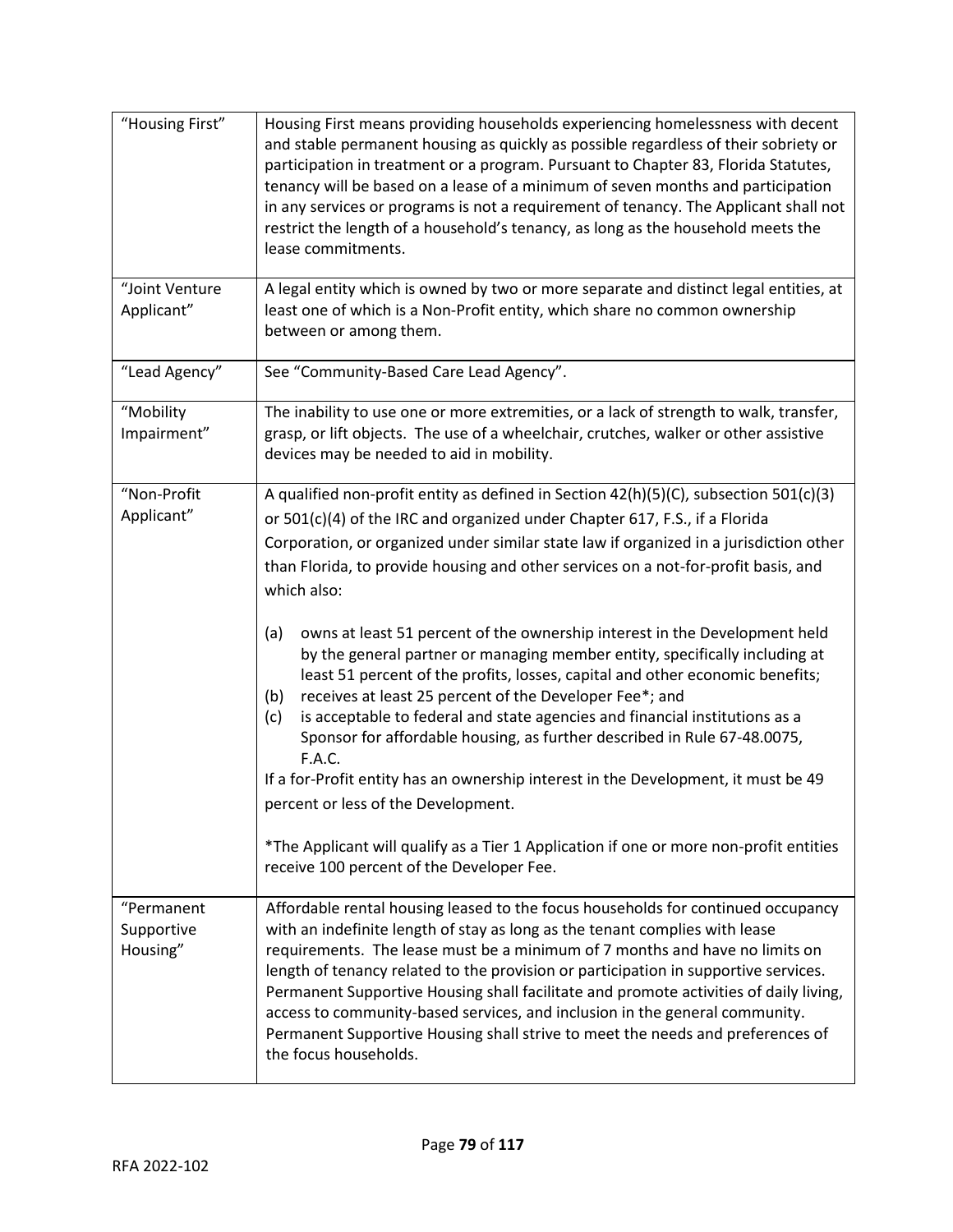| "Regulated        | (a) A state or federally chartered entity authorized to transact business in this state                                  |  |  |  |  |  |  |
|-------------------|--------------------------------------------------------------------------------------------------------------------------|--|--|--|--|--|--|
| Mortgage          | that regularly engages in the business of making mortgage loans secured by real                                          |  |  |  |  |  |  |
| Lender"           | property in this state, whose mortgage lending activities subject it to the                                              |  |  |  |  |  |  |
|                   | jurisdiction of the State of Florida Office of Financial Regulation, the Board of                                        |  |  |  |  |  |  |
|                   | Governors of the Federal Reserve, Office of the Comptroller of the Currency, the                                         |  |  |  |  |  |  |
|                   | National Credit Union Administration, or the Federal Deposit Insurance                                                   |  |  |  |  |  |  |
|                   | Corporation; (b) A Fannie Mae-approved lender whose name appears on the                                                  |  |  |  |  |  |  |
|                   | Fannie Mae list of Delegated Underwriting and Servicing (DUS®) Lenders*; (c) A                                           |  |  |  |  |  |  |
|                   | HUD-approved lender whose name appears on the U.S. Department of Housing                                                 |  |  |  |  |  |  |
|                   | and Urban Development (HUD) list of Multifamily Accelerated Processing (MAP)                                             |  |  |  |  |  |  |
|                   | Approved Lenders*; (d) A RD-approved lender whose name appears on the U.S.                                               |  |  |  |  |  |  |
|                   | Department of Agriculture, Rural Development (RD), list of Section 538 Guaranteed                                        |  |  |  |  |  |  |
|                   | Rural Rental Housing approved lenders*; or (e) A Freddie Mac-approved                                                    |  |  |  |  |  |  |
|                   | multifamily lender whose name appears on Freddie Mac's lists of Program Plus                                             |  |  |  |  |  |  |
|                   | (Florida region) lenders, Targeted Affordable Housing lenders or Seniors Housing                                         |  |  |  |  |  |  |
|                   | lenders*; or (f) a mortgage lender that is a certified Community Development                                             |  |  |  |  |  |  |
|                   | Financial Institution (CDFI) in the State of Florida that has been awarded funding                                       |  |  |  |  |  |  |
|                   | from the CDFI Fund in a cumulative amount of at least \$5,000,000, exclusive of                                          |  |  |  |  |  |  |
|                   | New Market Tax Credit (NMTC) awards, whose name and CDFI awards can be                                                   |  |  |  |  |  |  |
|                   | confirmed on the CDFI Fund's web site (Qualified CDFI, and the affiliate(s) of such                                      |  |  |  |  |  |  |
|                   | Qualified CDFI. As used herein, the affiliate(s) of a Qualified CDFI means the parent,                                   |  |  |  |  |  |  |
|                   | subsidiary or successor of the Qualified CDFI, or an entity that shares common                                           |  |  |  |  |  |  |
|                   | ownership or management with the Qualified CDFI. If the lender is an affiliate of                                        |  |  |  |  |  |  |
|                   | the Qualified CDFI, the funding letter(s) being considered by the Corporation must                                       |  |  |  |  |  |  |
|                   | include the name of the Qualified CDFI and a statement that the lender is an                                             |  |  |  |  |  |  |
|                   | affiliate of the Qualified CDFI.                                                                                         |  |  |  |  |  |  |
|                   | *These documents are available on the RFA Webpage.                                                                       |  |  |  |  |  |  |
|                   |                                                                                                                          |  |  |  |  |  |  |
| "Services         | A formalized process of assisting a resident or resident household to evaluate,                                          |  |  |  |  |  |  |
| Coordination"     | identify, access, and/or maintain resident-specific community-based services and                                         |  |  |  |  |  |  |
|                   | resources that facilitate a resident's or resident household's permanent housing                                         |  |  |  |  |  |  |
|                   | stability and help them meet their self-sufficiency objectives.                                                          |  |  |  |  |  |  |
| "Set-Aside Units" |                                                                                                                          |  |  |  |  |  |  |
|                   | A unit set aside at or below 60 percent of the Area Median Income for the county<br>in which the Development is located. |  |  |  |  |  |  |
|                   |                                                                                                                          |  |  |  |  |  |  |
| "Shared Housing"  | A rental dwelling unit that is shared by residents who are not related or significant                                    |  |  |  |  |  |  |
|                   | others. Each Resident must have non-exclusive access to shared living space,                                             |  |  |  |  |  |  |
|                   | consisting at a minimum of a kitchen and a living/dining area. Each Resident in a                                        |  |  |  |  |  |  |
|                   | Shared Housing Unit shall sign a separate lease and shall be considered a separate                                       |  |  |  |  |  |  |
|                   | household for the purposes of determining compliance with set-aside                                                      |  |  |  |  |  |  |
|                   | commitments, income eligibility, and rent payments.                                                                      |  |  |  |  |  |  |
| "Visitability"    | Housing designed in such a way that it can be lived in or visited by people who are                                      |  |  |  |  |  |  |
|                   | Mobility Impaired. This includes the ability of people with a mobility aid to easily                                     |  |  |  |  |  |  |
|                   |                                                                                                                          |  |  |  |  |  |  |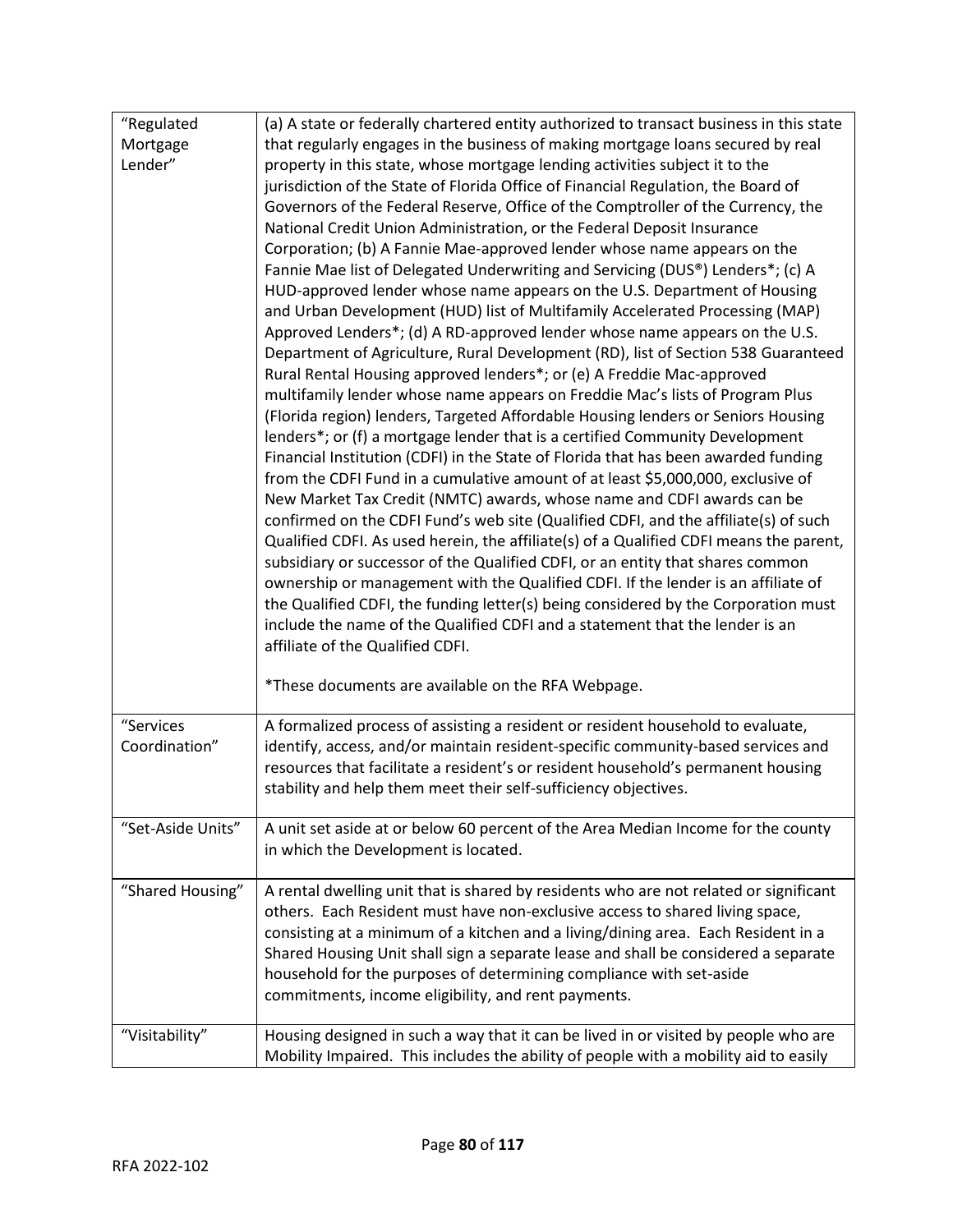| enter a home and move from room to room, including at least one bathroom on an<br>accessible level. |
|-----------------------------------------------------------------------------------------------------|
|                                                                                                     |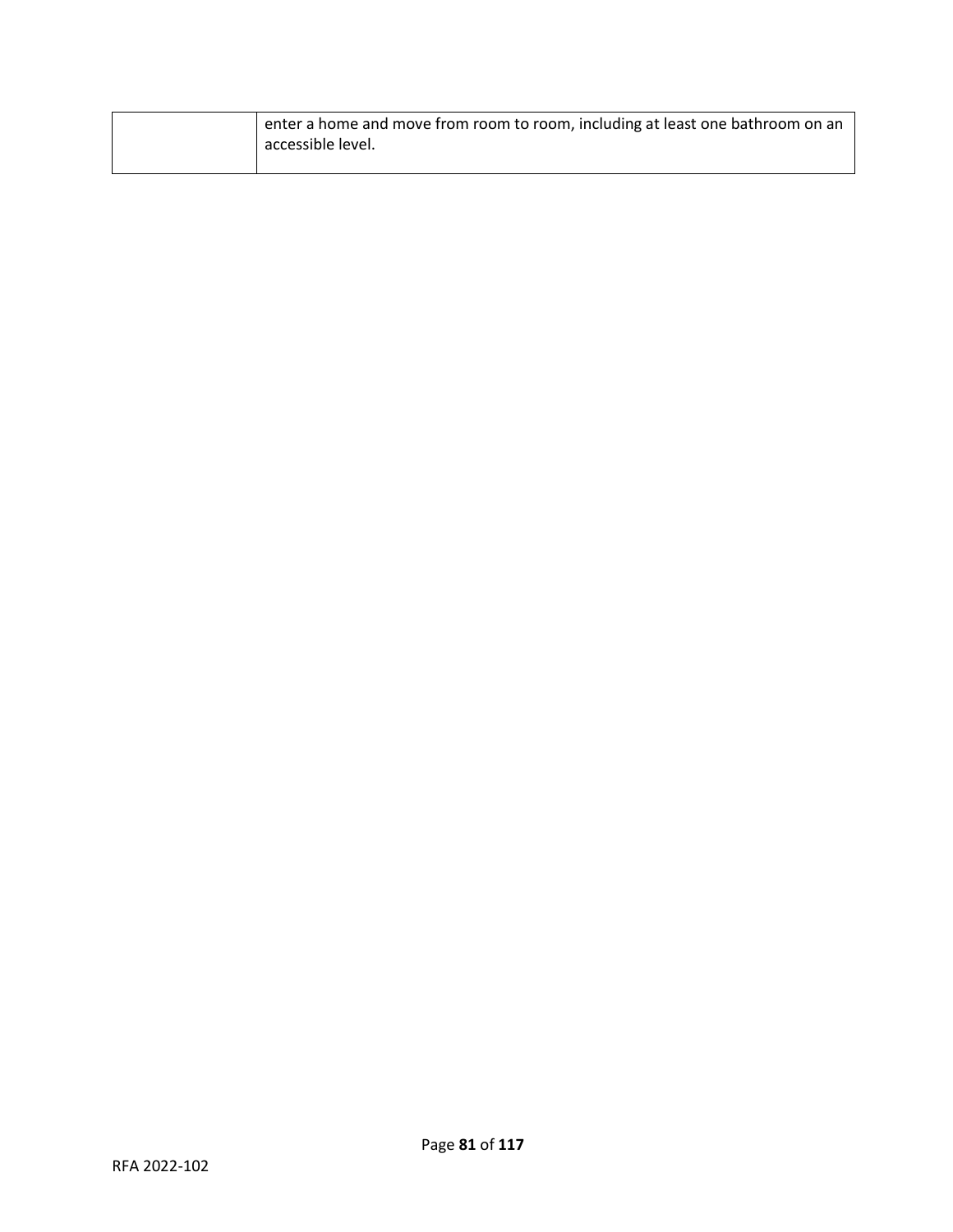## **Exhibit C – Additional Information**

## **1. Total Development Cost Per Unit Limitation**

a. The Total Development Cost Per Unit Limitation was reviewed during the scoring process as outlined in Section Five, A. During credit underwriting and final cost certification, the Total Development Cost Per Unit Limitation will be reviewed again using the values in the chart below including the "Escalation Factor" of 6.0 percent, as follows:

Total Development Cost Per Unit Base Limitation plus all applicable Add-Ons, then multiplied by the Escalation Factor. The result of this will then be divided by each applicable TDC Multiplier.

Multiply this by the number of units in the proposed Development, rounded down to the nearest whole dollar, to calculate the proposed Development's Maximum Total Development Cost (Maximum TDC).

Note: If there are multiple unit types, this process is done for each unique unit type and then they are all added together.

## **Total Development Cost Per Unit Base Limitations, to be used for Total Development Cost Per Unit Limitation Tests in Credit Underwriting and Final Cost Certification, prior to any Escalation Factor**

|                                                                                                                                                  | <b>New Construction Units</b> |             |               |                                                                                                              | <b>Rehabilitation Units</b> |           |
|--------------------------------------------------------------------------------------------------------------------------------------------------|-------------------------------|-------------|---------------|--------------------------------------------------------------------------------------------------------------|-----------------------------|-----------|
|                                                                                                                                                  | Garden                        |             | Mid-Rise-Non- | Mid-Rise-                                                                                                    |                             | Non-      |
| <b>Measure</b>                                                                                                                                   | Non-ESS*                      | Garden ESS* | ESS*          | ESS*                                                                                                         | Garden*                     | Garden*   |
| Maximum TDC Per Unit                                                                                                                             |                               |             |               |                                                                                                              |                             |           |
| Limitation ** for all                                                                                                                            |                               |             |               |                                                                                                              |                             |           |
| counties except Broward,                                                                                                                         | \$270,100                     | \$311,900   | \$311,900     | \$344,700                                                                                                    | \$146,900                   | \$221,600 |
| Miami-Dade and Palm                                                                                                                              |                               |             |               |                                                                                                              |                             |           |
| <b>Beach counties</b>                                                                                                                            |                               |             |               |                                                                                                              |                             |           |
| Maximum TDC Per Unit                                                                                                                             |                               |             |               |                                                                                                              |                             |           |
| Limitation ** for Broward,                                                                                                                       | \$284,500                     | \$327,100   | \$327,100     | \$361,000                                                                                                    | \$153,600                   | \$232,600 |
| Miami-Dade and Palm                                                                                                                              |                               |             |               |                                                                                                              |                             |           |
| Beach counties                                                                                                                                   |                               |             |               |                                                                                                              |                             |           |
| Applicable TDC Multipliers (to be applied against the Development's TDC) and TDC Add-Ons (to be added to the Maximum TDC Per Unit<br>Limitation) |                               |             |               |                                                                                                              |                             |           |
| Non-Geographic Multiplier - TDC Multiplier for Demographic Commitment of Persons with                                                            |                               |             |               |                                                                                                              |                             |           |
| 90%<br><b>Special Needs</b>                                                                                                                      |                               |             |               |                                                                                                              |                             |           |
| Geographic Multiplier - TDC Multiplier for Florida Keys Area for all areas located north of                                                      |                               |             |               |                                                                                                              | 65%***                      |           |
| Plantation Key (i.e., north of Tavernier Creek)                                                                                                  |                               |             |               |                                                                                                              |                             |           |
| Geographic Multiplier - TDC Multiplier for Florida Keys Area for all areas located on or                                                         |                               |             |               | 50%***                                                                                                       |                             |           |
| south of Plantation Key (i.e., south of Tavernier Creek)                                                                                         |                               |             |               |                                                                                                              |                             |           |
| TDC Add-On for Applicants that have a PHA/instrumentality of a PHA as a Principal                                                                |                               |             |               | \$5,000 of additional per unit costs will be<br>added to the above Maximum TDC Per<br><b>Unit Limitation</b> |                             |           |
| * Caudan bedicales all Decedenment Times ethnicken Mid Disc. New Caudan bedicate Decedenment Times of Mid Disc (Antonical F                      |                               |             |               |                                                                                                              |                             |           |

Garden includes all Development Types other than Mid-Rise; Non-Garden includes Development Types of Mid-Rise (4 stories, 5 stories, or 6 stories); Mid-Rise includes Development Types of Mid-Rise with elevator (4 stories, 5 stories, or 6 stories). ESS means Enhanced Structural Systems Construction.

\*\* Exclusive of property purchase price and exclusive of any approved operating deficit reserves that are part of the permanent phase (i.e., non-construction) financing for the Development which have not been included within the Developer fee. When the term of operating deficit reserves (ODR) is mentioned in this TDC Per Unit Limitation section, the term shall refer to these particular operating deficit reserves. Examples of reserves which can be considered part of the operating deficit reserve for this calculation are provided in the Operating Deficit Reserve portion of the Funding section in the RFA. For purposes of property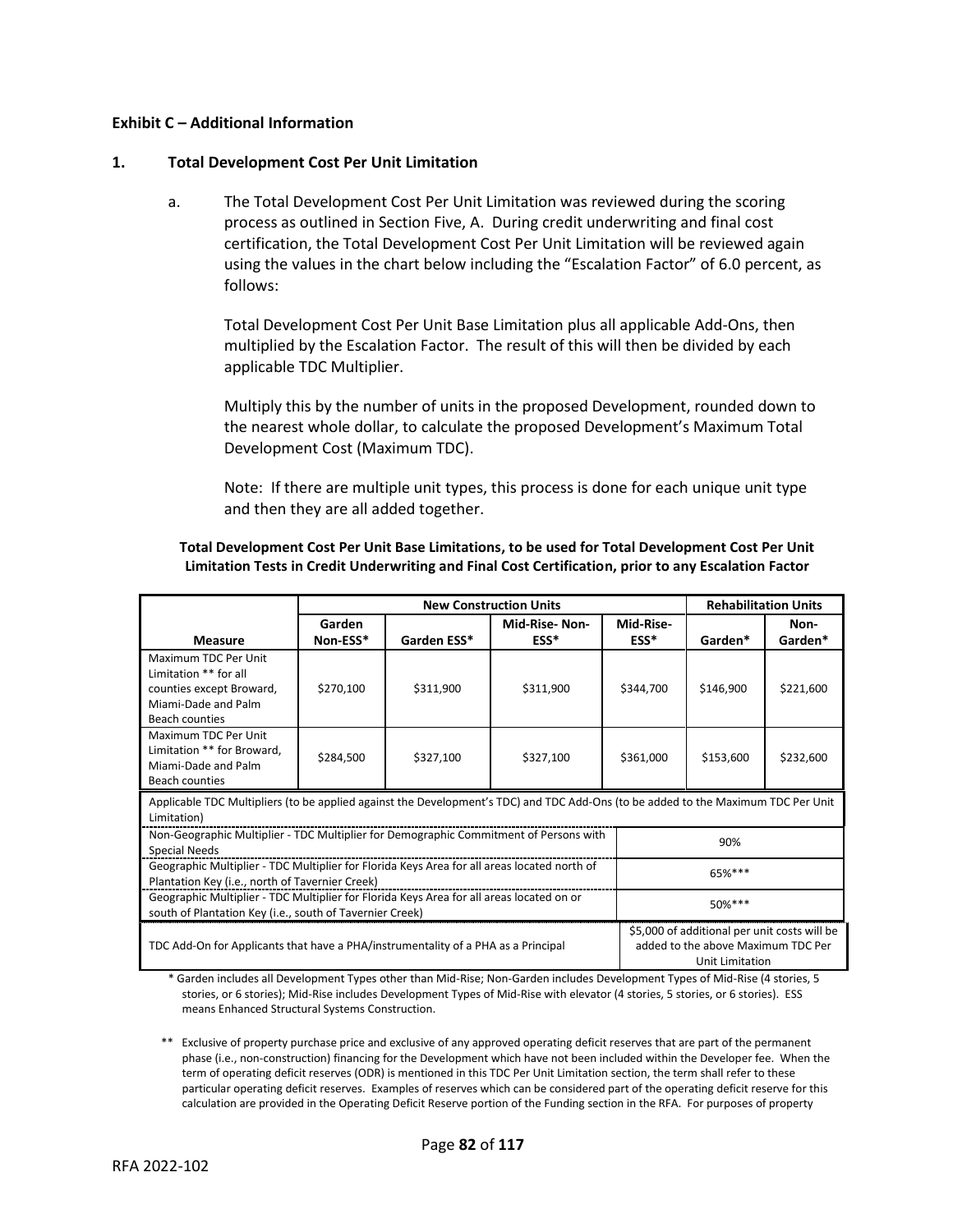purchase price to be excluded, the Corporation uses the lesser of the appraised value, or the actual property purchase price. When property purchase price is referenced in this TDC Per Unit Limitation section, the reference shall be limited to the amount of the property purchase price approved by the Corporation to be provided in the final cost certification under the building acquisition and land owned cost line items. In addition, the costs identified by any Applicant as the construction costs associated with commercial and/or retail space are excluded from the TDC Per Unit Limitation process. For Applicants that have a public housing authority/instrumentality of a public housing authority listed as a Principal on the Applicant's Principal Disclosure Form may also exclude demolition costs and tenant relocation costs from TDC PU Limitation calculations. The total amount of costs that are to be excluded from the TDC Per Unit Limitation process are the applicable property acquisition price (building and land), construction costs associated with the delivery of commercial/retail space, operating deficit reserves and certain PHA costs described herein are referred to in Exhibit C in the congregate as applicable qualifying costs.

- \*\*\* If the proposed Development consists of Scattered Sites, the 50% TDC Multiplier applies only if all of the sites are located south of Tavernier Creek.
	- b. Reviewing the Developer Fee and the Total Development Cost of the proposed Development during Credit Underwriting

The Total Development Cost of the proposed Development ("TDC of the Proposed Development") is often adjusted during credit underwriting. Any such adjustments that occurred during the credit underwriting process may cause the maximum Developer Fee allowed for the proposed Development to fluctuate. Additionally, as further explained below, if the TDC of the proposed Development exceeds the Maximum TDC after all mandated reductions have been implemented, this may result in a negative recommendation by the credit underwriter in the final credit underwriting report and a request of the Corporation's Board to de-obligate the awarded funding.

The Maximum TDC is not altered throughout the process, remaining at the same initial amount at each step. However, it is possible the maximum Developer Fee can be adjusted to a lower amount subsequent to the initial determination established below.

The following methodology will calculate the maximum Developer Fee for the proposed Development. Any reductions to the Applicant's stated Developer Fee will cause the TDC of the proposed Development to be equally reduced in the final credit underwriting report described below. This process assumes the initially stated Developer Fee in b. and c. below does not violate the maximum Developer Fee as determined by multiplying the proposed Development's Development Costs by the maximum Developer Fee percentage as stated in the applicable Rule and this RFA, rounded down to the nearest dollar.

(1) First Review of the Developer Fee and the TDC of the Proposed Development

A Developer Fee can be earned on Development Cost as defined by Rule Chapter 67- 48, F.A.C., up to the maximum limit allowed, as calculated below. The proposed Development's maximum Developer Fee will be first calculated as follows:

The credit underwriter will calculate the maximum Developer Fee by dividing the Maximum TDC amount by 1.16, and then multiply the result by 16 percent, rounding up to the nearest whole dollar. Note: These figures represent the applicable Developer Fee percentage for the Development of 16 percent and one plus the applicable Developer Fee percentage for the Development  $(1+16%)$ .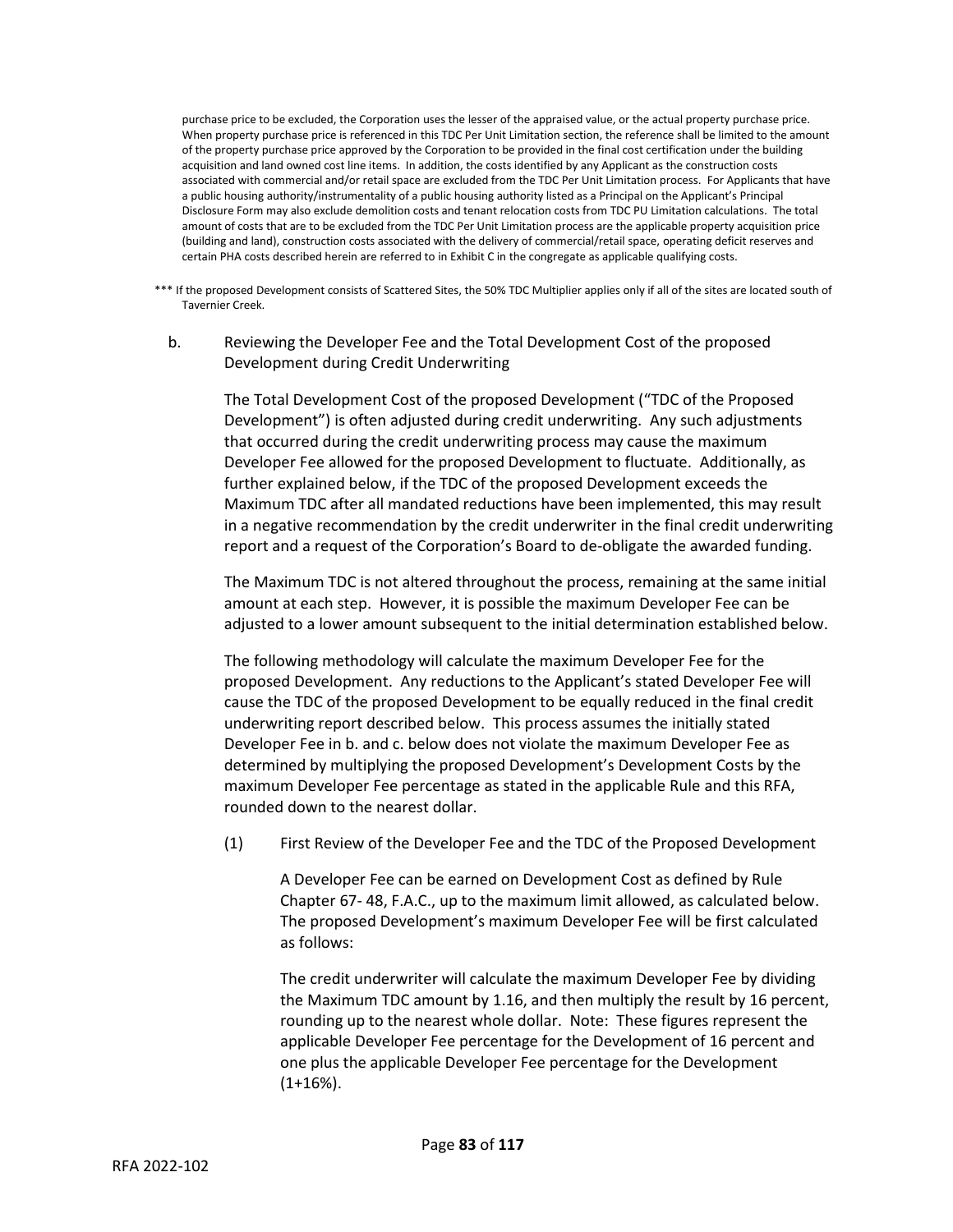If the maximum Developer Fee calculated in this step is equal to or greater than the proposed Development's stated Developer Fee, there will be no resulting deduction to the stated Developer Fee or the TDC of the Proposed Development from this first review.

If this step causes the maximum Developer Fee to be less than the proposed Development's stated Developer Fee, the stated Developer Fee will be reduced to the maximum Developer Fee calculated in this step, and the TDC of the Proposed Development will be equally reduced to incorporate the first mandated cost reduction.

(2) Second Review of the Developer Fee and the TDC of the Proposed Development

> The second step will reduce the maximum Developer Fee by the lesser of (a) the actual amount that the TDC of the Proposed Development exceeds the Maximum TDC, (b) \$500,000, or (c) 25 percent of the Maximum Developer Fee calculated in (1) above.

> If the maximum Developer Fee calculated in this step is equal to or greater than the proposed Development's Developer Fee calculated in (1) above, there will be no resulting deduction to the stated Developer Fee or the TDC of the Proposed Development from this second review.

> If this step causes the maximum Developer Fee to be less than the proposed Development's Developer Fee calculated in (1) above, the stated Developer Fee will be reduced to the maximum Developer Fee calculated in this step, and the TDC of the Proposed Development will be equally reduced to incorporate the second mandated cost reduction.

(3) Third Review of the Developer Fee and the TDC of the Proposed Development

The third step will have the maximum Developer Fee calculated in (2) above reduced by the same percentage as the percentage that the TDC of the Proposed Development determined in (2) above exceeds the Maximum TDC.

This is determined by dividing the TDC of the Proposed Development calculated in (2) above by the Maximum TDC calculated in (2) above. If the resulting percentage is greater than 100%, then the resulting percentage will have 100% subtracted from it. This number is then multiplied by the maximum Developer Fee calculated in (2) above, rounded down to the nearest whole dollar and the resulting amount is subtracted from the maximum Developer Fee calculated in (2) above, yielding a new, lower maximum Developer Fee. If the resulting percentage is less than or equal to 100 percent, the third review is complete without any further mandated adjustments to either the stated Developer Fee or the TDC of the Proposed Development.

If the maximum Developer Fee calculated in this step is equal to or greater than the proposed Development's Developer Fee calculated in (2) above, there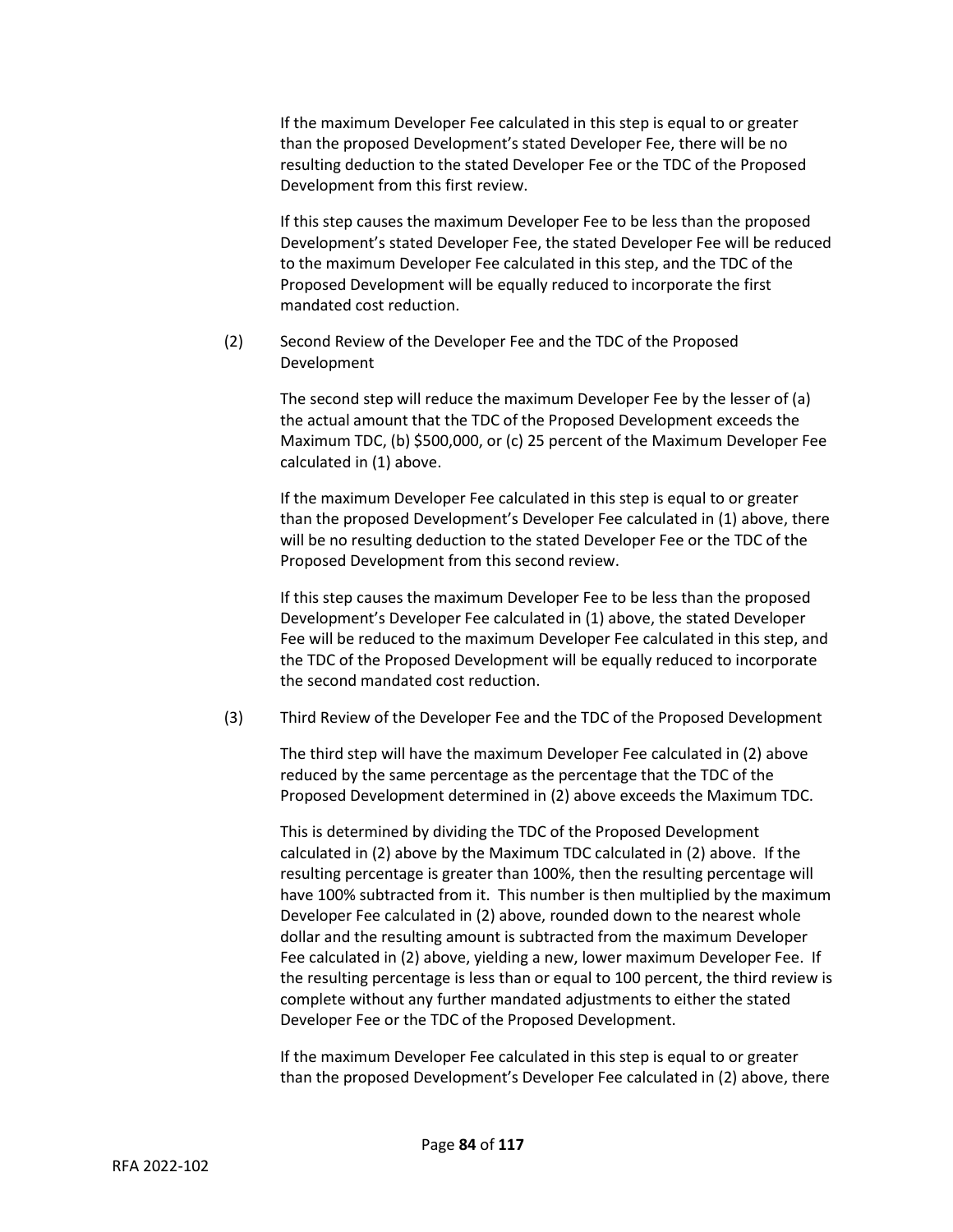will be no resulting deduction to the stated Developer Fee or the TDC of the Proposed Development from this third review.

If this step causes the maximum Developer Fee to be less than the proposed Development's Developer Fee calculated in (2) above, the stated Developer Fee will be reduced to the maximum Developer Fee calculated in this step, and the TDC of the Proposed Development will be equally reduced to incorporate the third mandated cost reduction.

As a note, if the initial stated Developer Fee is already at or below the maximum Developer Fee as calculated in the third review of the Developer Fee, then there is no adjustment mandated to be incorporated into the Developer Fee. This also means there are no corresponding cost savings to reduce the TDC of the Proposed Development since all mandated TDC cost reductions stemming from this process are coming from reducing the stated Developer Fee.

(4) The 5% Test

The Total Development Cost of the proposed Development ("TDC of the Proposed Development") in place after all three cost reduction steps have been performed as detailed above cannot exceed the Maximum TDC by more than 5 percent ("5% Test"). The 5% Test is performed only at time of Credit Underwriting and is not part of the Final Cost Certification Application Package process described in c. below.

If the TDC of the Proposed Development after the third mandated cost reduction step does not meet the 5% Test, the final credit underwriting report shall be presented at the next Florida Housing Finance Corporation Board Meeting with a negative recommendation by the Credit Underwriter with a staff request to de-obligate the awarded funding due to a proposed Development having excessive development costs.

c. Reviewing the Developer Fee and the TDC of the Proposed Development stated in the Final Cost Certification Application Package ("FCCAP")

The TDC of the Proposed Development may be further adjusted when the FCCAP is processed. Any such adjustments that occurs with the FCCAP may cause the maximum Developer Fee allowed for the proposed Development to either increase, as described in (3) below, or decrease, as described in (2) and (4) below. Any increase or decrease to the Applicant's stated Developer Fee will cause the TDC of the Proposed Development to be equally increased or decreased, respectively.

The TDC of the Proposed Development preliminarily stated in the FCCAP is compared to the Maximum TDC as calculated in a. above as well as to the TDC reported in the final credit underwriting report.

*Policy when the Developer Fee was not reduced by the process described in b. above*

(1) If the TDC of the Proposed Development preliminarily stated in the FCCAP is less than or equal to the Maximum TDC calculated in a. above, no adjustment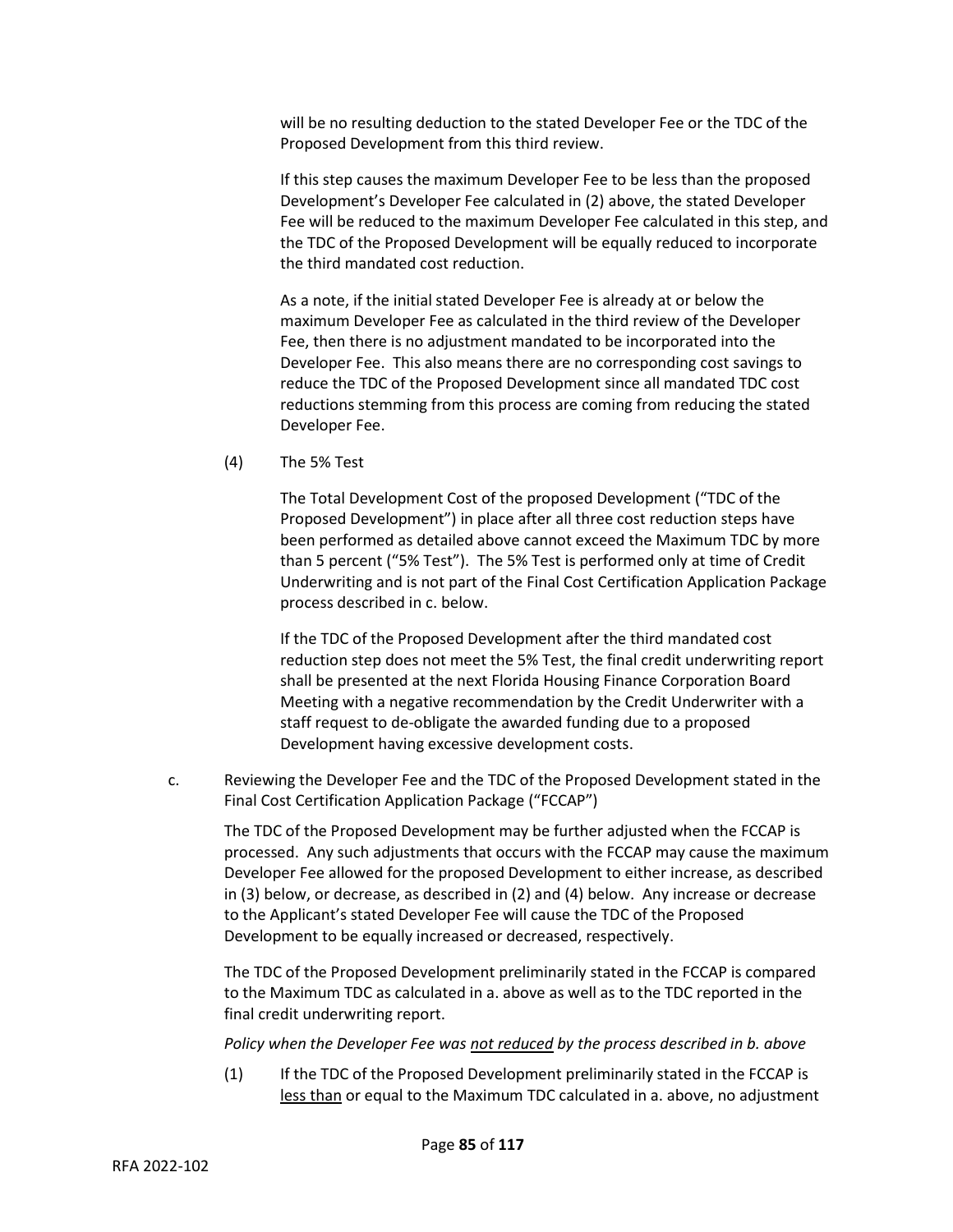will be required, and no further action will be taken relative to the TDC PU Limitation process.

(2) If the TDC of the Proposed Development preliminarily stated in the FCCAP is greater than the Maximum TDC calculated in a. above and if the maximum Developer Fee calculated in b. above is equal to or greater than the proposed Development's Developer Fee initially presented in the FCCAP, there will be no resulting deduction to the preliminarily stated Developer Fee or the TDC of the Proposed Development for the first step in this review.

Alternatively, if the TDC of the Proposed Development preliminarily stated in the FCCAP is greater than the Maximum TDC calculated in a. above and if the maximum Developer Fee calculated in b. above is less than the proposed Development's Developer Fee initially presented in the FCCAP, the stated Developer Fee will be reduced to the maximum Developer Fee calculated in b. above, and the TDC of the Proposed Development will be equally reduced to incorporate the this mandated cost reduction for this alternative first step in this review.

After the applicable above first step of c.(2) is complete, the calculations described in (2)(a) and (2)(b) below ("the First and Second Review of the Developer Fee and the TDC of the Proposed Development preliminarily stated in the FCCAP") will determine the final Developer Fee.

(a) First Review of the Developer Fee and the TDC of the Proposed Development preliminarily stated in the FCCAP

> If the TDC of the Proposed Development after the prior review step is greater than the TDC reported in the final credit underwriting report, the maximum Developer Fee calculated in b. above will be reduced by the lesser of (i) the actual amount of costs in excess of the amount allowed by the Maximum TDC, (ii) \$250,000, or (iii) 10 percent of the maximum Developer Fee calculated in b. above.

If the maximum Developer Fee calculated in this step is equal to or greater than the Developer Fee stated in the FCCAP, there will be no resulting deduction to the stated Developer Fee or the TDC of the Proposed Development from this review.

If this step causes the maximum Developer Fee to be less than the Developer Fee stated in the FCCAP, the stated Developer Fee will be reduced to the maximum Developer Fee calculated in this step, and the TDC of the Proposed Development will be equally reduced to incorporate this cost reduction.

(b) Second Review of the Developer Fee and the TDC of the Proposed Development

> The maximum Developer Fee as calculated in step (2)(a) above will be reduced by the same percentage as the percentage that the TDC of the Proposed Development calculated in (2)(a) above exceeds the Maximum TDC.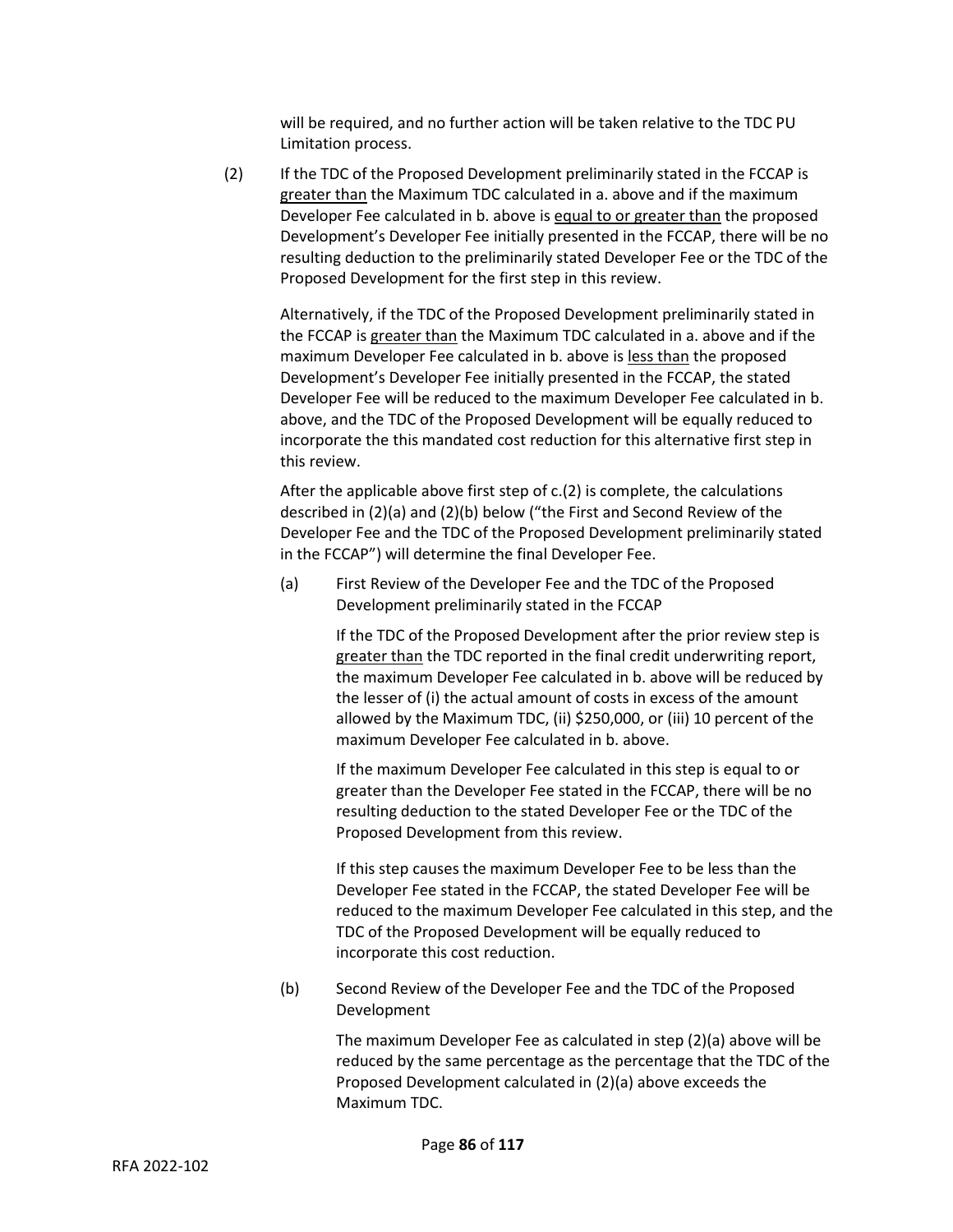This is determined by dividing the TDC of the Proposed Development calculated in step (2)(a) above by the Maximum TDC. If the resulting percentage is greater than 100%, then the resulting percentage will have 100% subtracted from it. This number is then multiplied by the maximum Developer Fee calculated in step (2)(a) above, rounded down to the nearest whole dollar and the resulting amount is subtracted from the maximum Developer Fee calculated in step (2)(a) above. If the resulting percentage is less than or equal to 100 percent, this review is complete without any further mandated adjustments to either the stated Developer Fee or the TDC of the Proposed Development calculated in step (2)(a) above.

If the maximum Developer Fee calculated in this step is equal to or greater than the Developer Fee calculated in step (2)(a) above, there will be no resulting deduction to the stated Developer Fee or the TDC of the Proposed Development from this review.

If this step causes the maximum Developer Fee to be less than the Developer Fee calculated in step (2)(a) above, the stated Developer Fee will be reduced to the maximum Developer Fee calculated in this step, and the TDC of the Proposed Development calculated in step (2)(a) above will be equally reduced to incorporate this cost reduction.

*Policy when the Developer Fee was reduced by the process described in b. above*

- (3) If the TDC of the Proposed Development preliminarily stated in the FCCAP is less than the TDC reported in the final credit underwriting report, the calculations in b. above will be repeated using the TDC of the Proposed Development preliminarily stated in the FCCAP. This may result in an increase to the final Developer Fee as a result of the initial Maximum Developer Fee not being reduced to the extent determined at time of credit underwriting during steps b.(1)-(3).
- (4) If the TDC of the Proposed Development preliminarily stated in the FCCAP is greater than the TDC reported in the final credit underwriting report, the calculations described in (2)(a) above ("the First Review of the Developer Fee and the TDC of the Proposed Development preliminarily stated in the FCCAP") will determine the final Developer Fee. In this scenario, the calculations described in (2)(b) above will not be applied.

A template and training video regarding the Total Development Cost Per Unit Limitation have been made available. A link has been added to the RFA Webpage called "Total Development Cost Per Unit Limitation Information Used In RFAs". This link will take users to a new webpage with examples of this process, as well as a template, training video, and, for assistance after the review and evaluation process as explained in Section Three, F.2. of this RFA, contact information for available Florida Housing staff.

## **2. Florida Job Creation Funding Preference**

Each Application will be measured to determine whether it qualifies for the Florida Job Creation Funding Preference. To determine eligibility for the preference, the Corporation will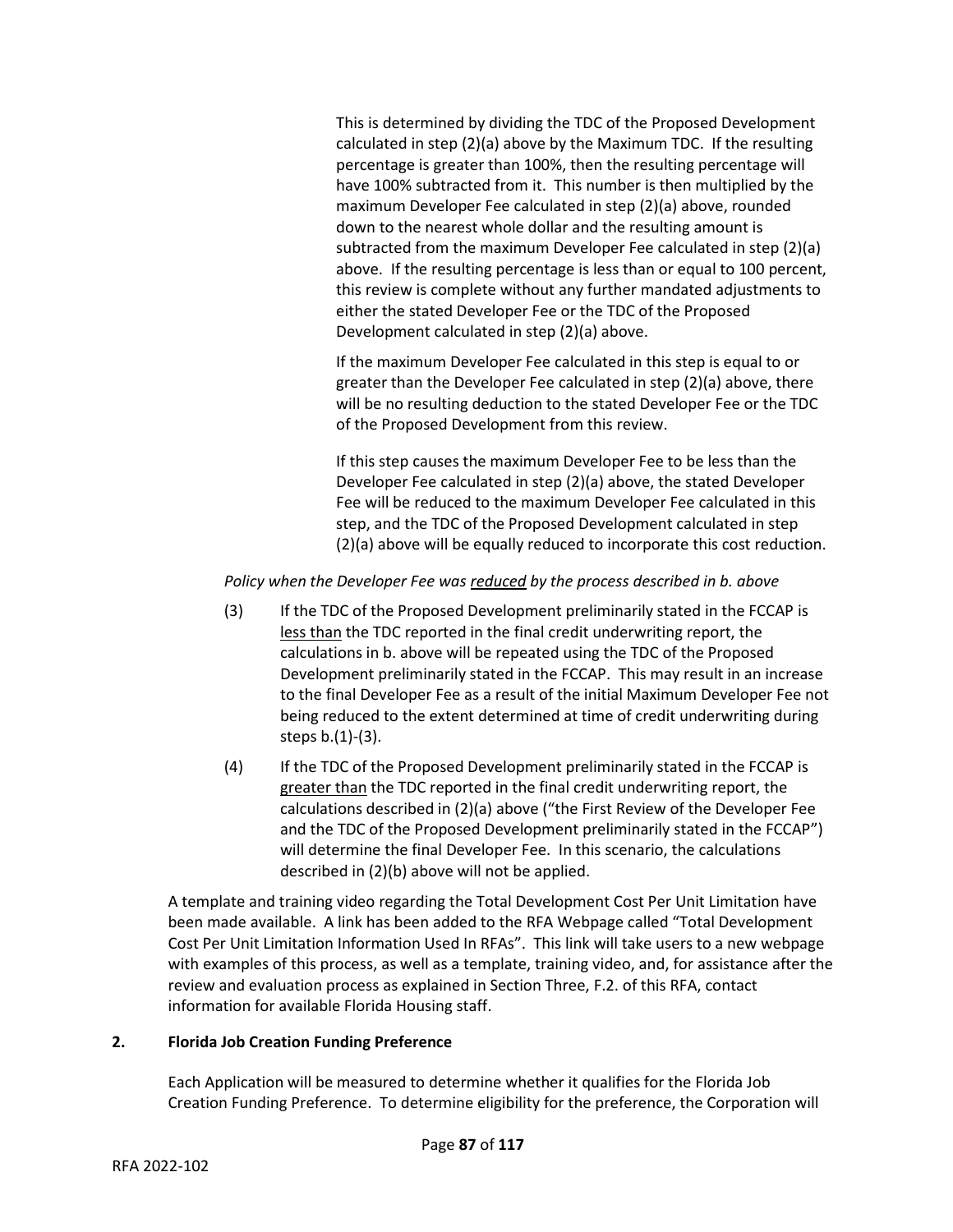calculate the Application's Florida Job Creation score, which will reflect the number of Florida jobs per \$1 million of implied eligible SAIL funding. To qualify for the Florida Job Creation Funding Preference in Section Five of the RFA, all Applications must earn a Florida Job Creation score equal to or greater than 6.28.

Determination of the Florida Job Creation score will be based on the following information:

- The number of new construction and rehabilitation units committed to by the Applicant (as stated by the Applicant in Exhibit A);
- The applicable Florida job creation rate for the type of units:
	- o Rate of 3.184 Florida Jobs per unit for proposed new construction units;
	- o Rate of 1.572 Florida Jobs per unit for proposed rehabilitation units; and
- The Eligible SAIL Request Amount.

The score for the Florida Rate of Job Creation per \$1 million of implied eligible SAIL funding will be measured using one of the following calculations:

a. Developments consisting of only new construction units

Number of new construction units x 3.184 Florida Jobs per unit x 1,000,000 / (the Eligible SAIL Request Amount) = Florida Jobs per \$1 million of SAIL funding.

For example:

Application A consists of 15 new construction units and has an Eligible SAIL Request Amount of \$3,000,000.

15 x 3.184 x 1,000,000 / (3,000,000) = Florida Job Creation score of 15.92.

b. Developments consisting of only rehabilitation units

Number of rehabilitation units x 1.572 Florida Jobs per unit x 1,000,000 / (the Eligible SAIL Request Amount) = Florida Jobs per \$1 million of SAIL funding.

For example:

Application B consists of 25 rehabilitation units and has an Eligible SAIL Request Amount of \$3,000,000.

25 x 1.572 x 1,000,000 / (3,000,000) = Florida Job Creation score of 13.10.

In above examples, all Applications will qualify for the Job Creation Funding Preference because each has a Florida Job Creation score that is at least 6.28.

## **3. Fees**

The Corporation and, if applicable, the Credit Underwriter shall collect via check or money order from the Applicant the following fees and charges in conjunction with this RFA. Failure to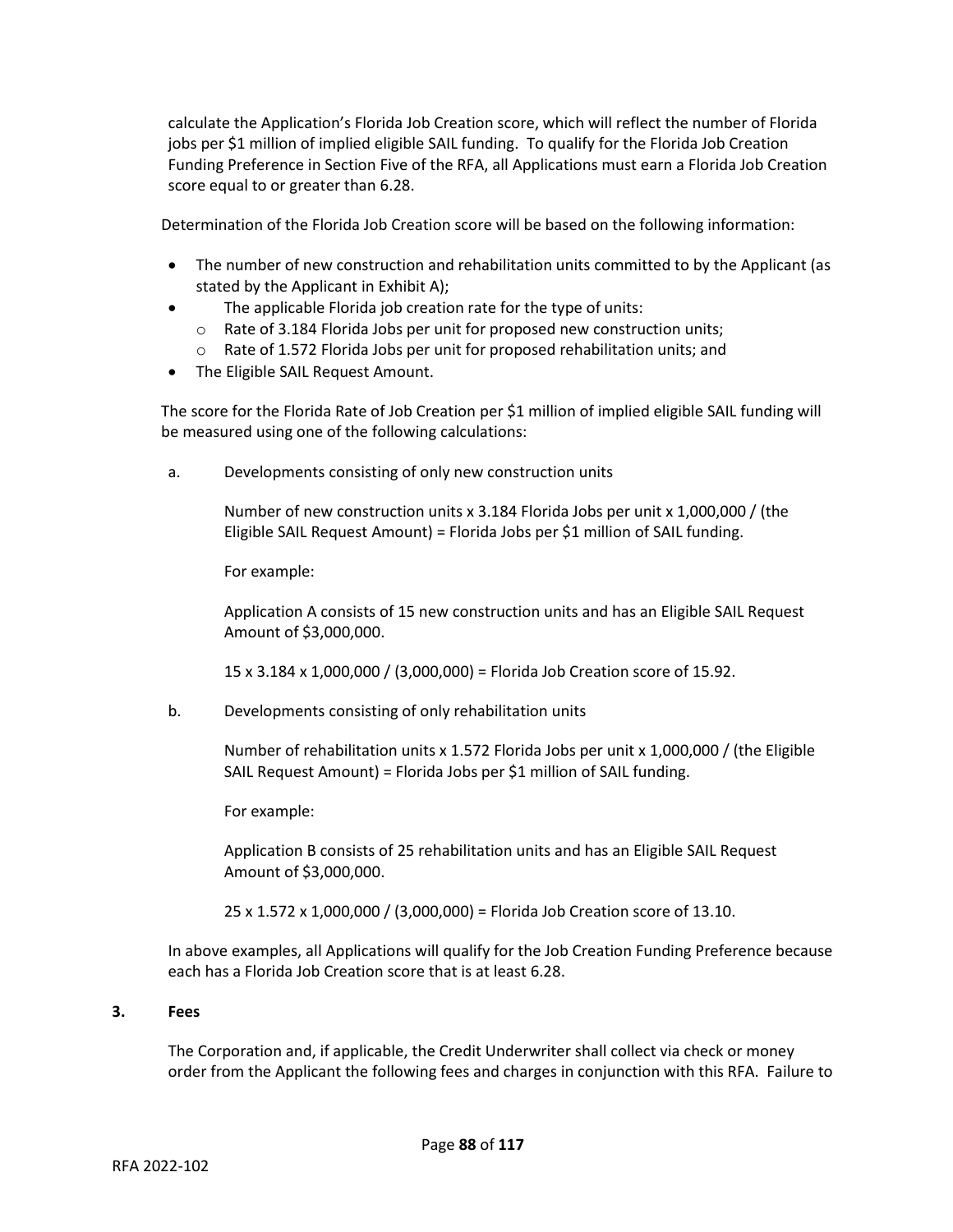pay any fee shall cause the funding awarded to be withdrawn as outlined in the credit underwriting and program requirements outlined in Rule Chapter 67-48, F.A.C.

All fees set forth below with respect to the SAIL Loan amount, except for Compliance Monitoring Fees and Permanent Loan Servicing Fees, are part of Development Cost and can be included in the Development Cost Pro Forma and paid with loan proceeds.

a. Application Fee

All Applicants requesting funding in this RFA shall submit to the Corporation as a part of the Application submission a non-refundable Application fee of \$1,500.

b. Credit Underwriting Fees

The following fees are not the fees that will be charged but are listed below for estimation purposes of completing the Development Cost Pro-Forma in the Application. The actual fees will be determined based on the current contract, including any addendum, for services between the Corporation and the Credit Underwriter(s) in effect at the time underwriting begins.

- (1) Initial fee: \$14,479
- (2) Re-underwriting fee: \$186 per hour, not to exceed \$8,215.

Any Development requiring further analysis by the Credit Underwriter will be subject to a fee based on an hourly rate determined pursuant to contract between the Corporation and the Credit Underwriter. All credit underwriting fees shall be paid by the Applicant prior to the performance of the analysis by the Credit Underwriter. If the Development involves Scattered Sites of units within a single market area, a single credit underwriting fee shall be charged.

- (3) Extraordinary Services fee (which includes the Capital Needs Assessment Review, if applicable): \$186 per hour.
- (4) Credit Underwriting Extension Fees

Credit underwriting extension fees are outlined in subsection 67-48.0072(21), F.A.C.

c. Compliance Monitoring Fees

The following fees are not the fees that will be charged but are listed below for estimation purposes of completing the Development Cost Pro-Forma in the Application. The actual fees and percentage increases will be determined based on the current contract, including any addendum, for services between the Corporation and the Compliance Monitor(s).

(1) Initial Fee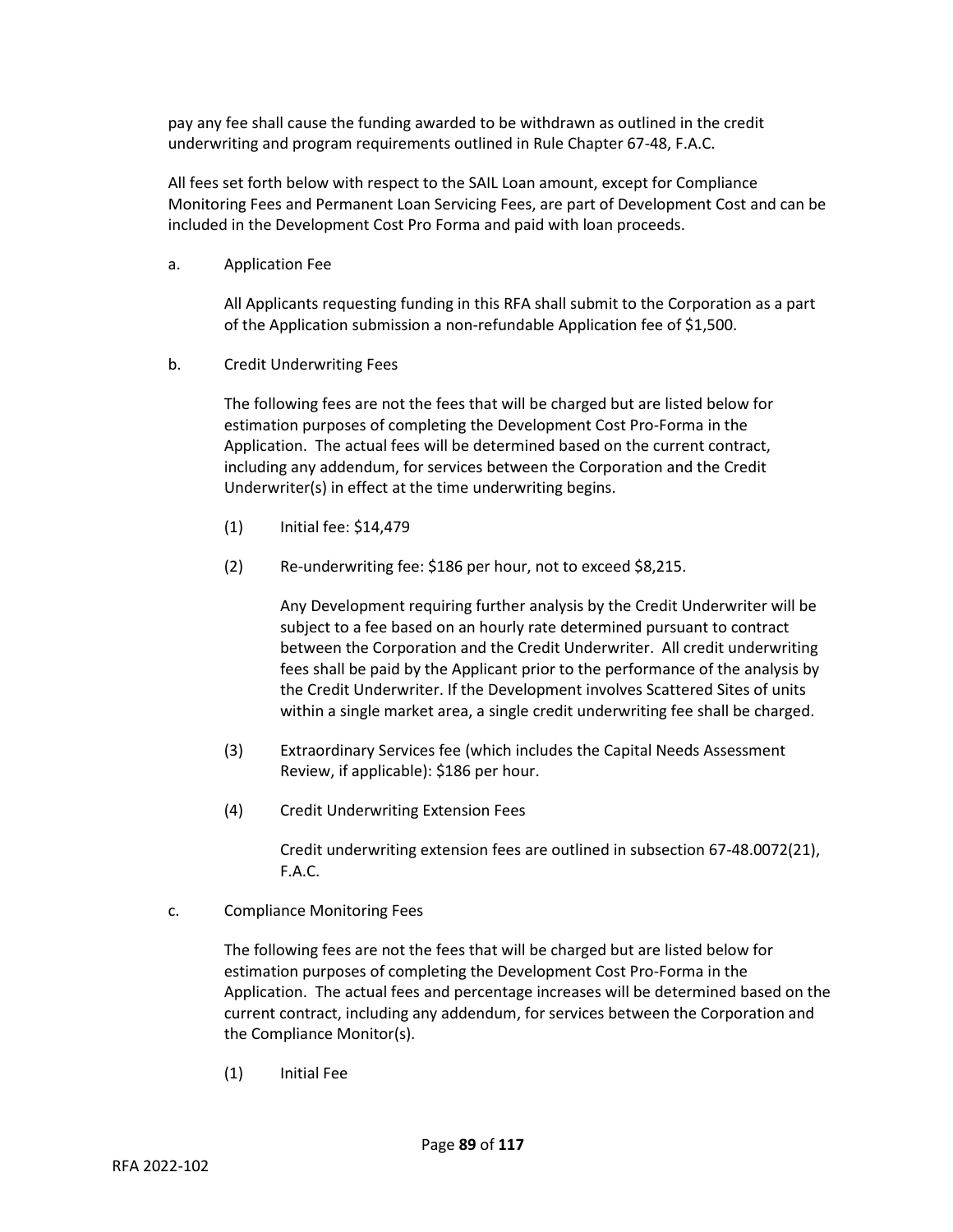| <b>Programs</b>              | <b>Primary Program Fee</b>                                                                                                                                                                                                                                      | <b>Multiple</b>                            |
|------------------------------|-----------------------------------------------------------------------------------------------------------------------------------------------------------------------------------------------------------------------------------------------------------------|--------------------------------------------|
|                              |                                                                                                                                                                                                                                                                 | <b>Program Fees</b>                        |
| SAIL and ELI Loan<br>funding | A total annual fee comprised of a base fee of \$173 per<br>month + an additional fee per set-aside unit of \$10.59 per<br>year, subject to a minimum of \$270 per month, and<br>subject to an automatic annual increase of 3 percent of<br>the prior year's fee | \$964 - ELI Loan<br>funding, if applicable |

- (2) Follow-up Reviews/Extraordinary Services fee: \$186 per hour
- d. Commitment Fees

With respect to the SAIL Program funding and ELI Loan Funding, each Applicant to which a firm commitment is granted shall submit to the Corporation a non-refundable commitment fee of 1 percent of the SAIL loan amount upon acceptance of the firm commitment.

- (1) Non-Profit sponsors who provide a certification indicating that funds will not be available prior to closing shall be permitted to pay the commitment fee at closing.
- (2) All Applicants shall remit the commitment fee payable to the Florida Housing Finance Corporation.
- e. Credit Underwriting and Loan Closing Extension Fees

In the event the SAIL loan and ELI Loan do not close within the timeframes prescribed, extension fees will be assessed as outlined in subsections 67-48.072(21) and 67- 48.072(26), F.A.C.

The firm loan commitment(s) must be issued as set out in Rule Chapter 67-48.0072(21), F.A.C.

The loan(s) must close as set out in Rule Chapter 67-48.0072(26), F.A.C.

f. Loan Servicing Fees

The following fees are not the fees that will be charged but are listed below for estimation purposes of completing the Development Cost Pro Forma in the Application. The actual fees will be based on the current contract, including any addendum, for services between the Corporation and the Servicer(s).

(1) Construction Loan Servicing Fees

The SAIL loan and the ELI Loan each have a Construction Loan Servicing Fee to be paid as indicated. The following fees are listed for estimation purposes only; the actual fees will be determined based on the current contract, including any addendum, for services between the Corporation and Servicer(s) in effect at the time of loan closing.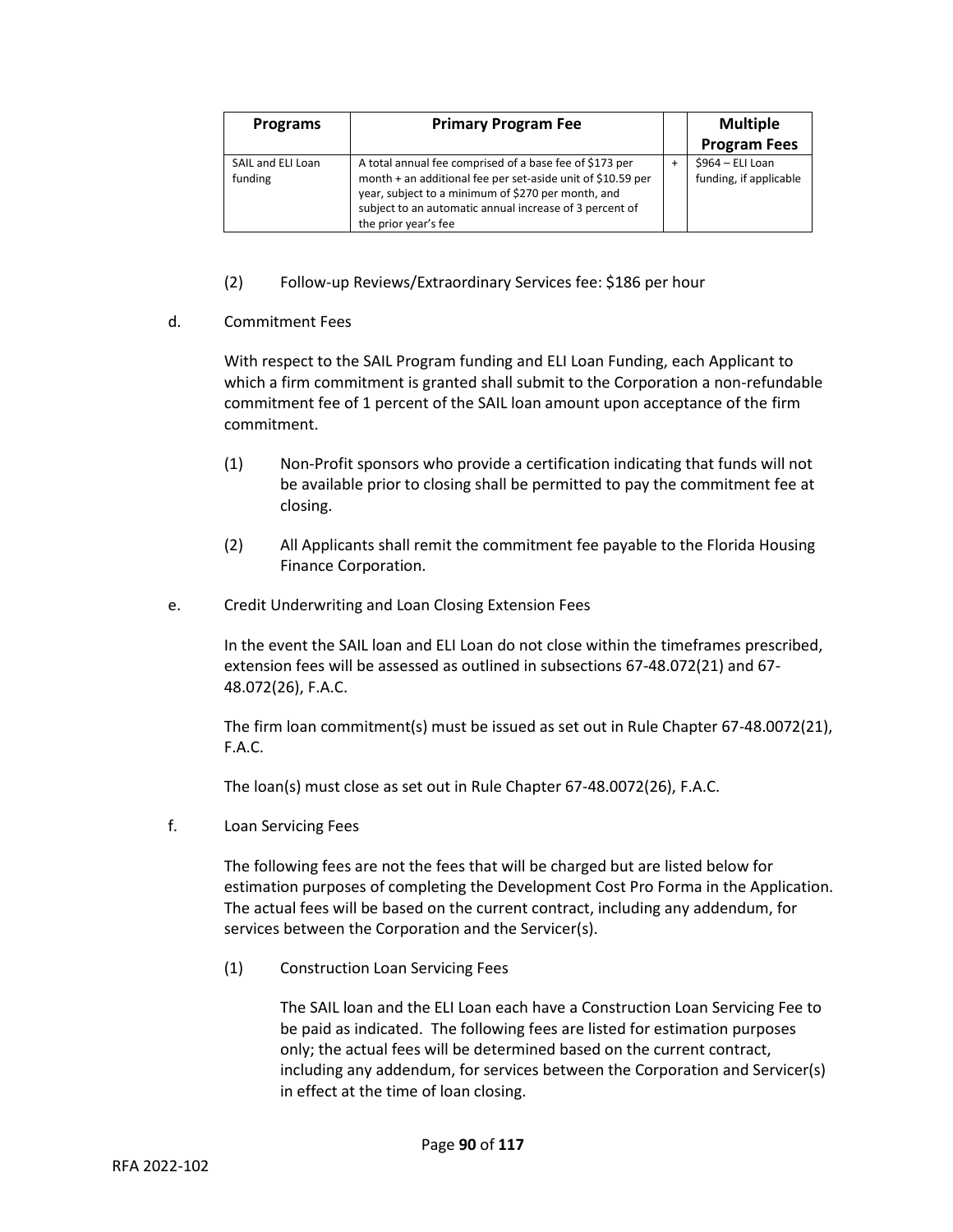- \$186 per hour for an in-house review of a draw request
- \$186 per hour for on-site inspection fees, up to a maximum of \$1,844 per draw
- \$186 per hour for extraordinary services
- (2) Permanent Loan Servicing Fees

The SAIL loan and the ELI Loan each have a Permanent Loan Servicing Fee to be paid annually. The following fee is listed for estimation purposes only; the actual fees will be determined based on the current contract, including any addendum, for services between the Corporation and Servicer(s) in effect at the time of loan closing.

- Annual fee of 25 bps of the outstanding loan amount, with a minimum monthly fee of \$222 and a maximum monthly fee of \$883, and an hourly fee of \$186 for extraordinary services.
- g. Additional SAIL Loan Fees

SAIL Applicants will be responsible for all fees associated with the Corporation's legal counsel related to the SAIL Program based on the current contract for services between the Corporation and the legal counsel.

h. Additional ELI Loan Fees

Applicants receiving ELI Loan funding will be responsible for all fees associated with the Corporation's legal counsel related to the ELI Loan.

i. Construction Inspection Fees

The following fees are not the fees that will be charged but are listed below for estimation purposes of completing the Development Cost Pro Forma in the Application. The actual fees will be based on the current contract, including any addendum, for services between the Corporation and the Servicer(s).

On-site construction inspection: \$186 per hour, not to exceed \$1,844 per inspection.

j. Assumption/Renegotiation Fees

For all loans where the Applicant is requesting a sale and/or transfer and assumption of the loan, the borrower or purchaser shall submit to the Corporation a non-refundable assumption fee of one-tenth of one percent of the loan amount.

For all loans where the Applicant is requesting a renegotiation of the loan, the borrower shall submit to the Corporation a non-refundable renegotiation fee of onehalf of one percent of the loan amount.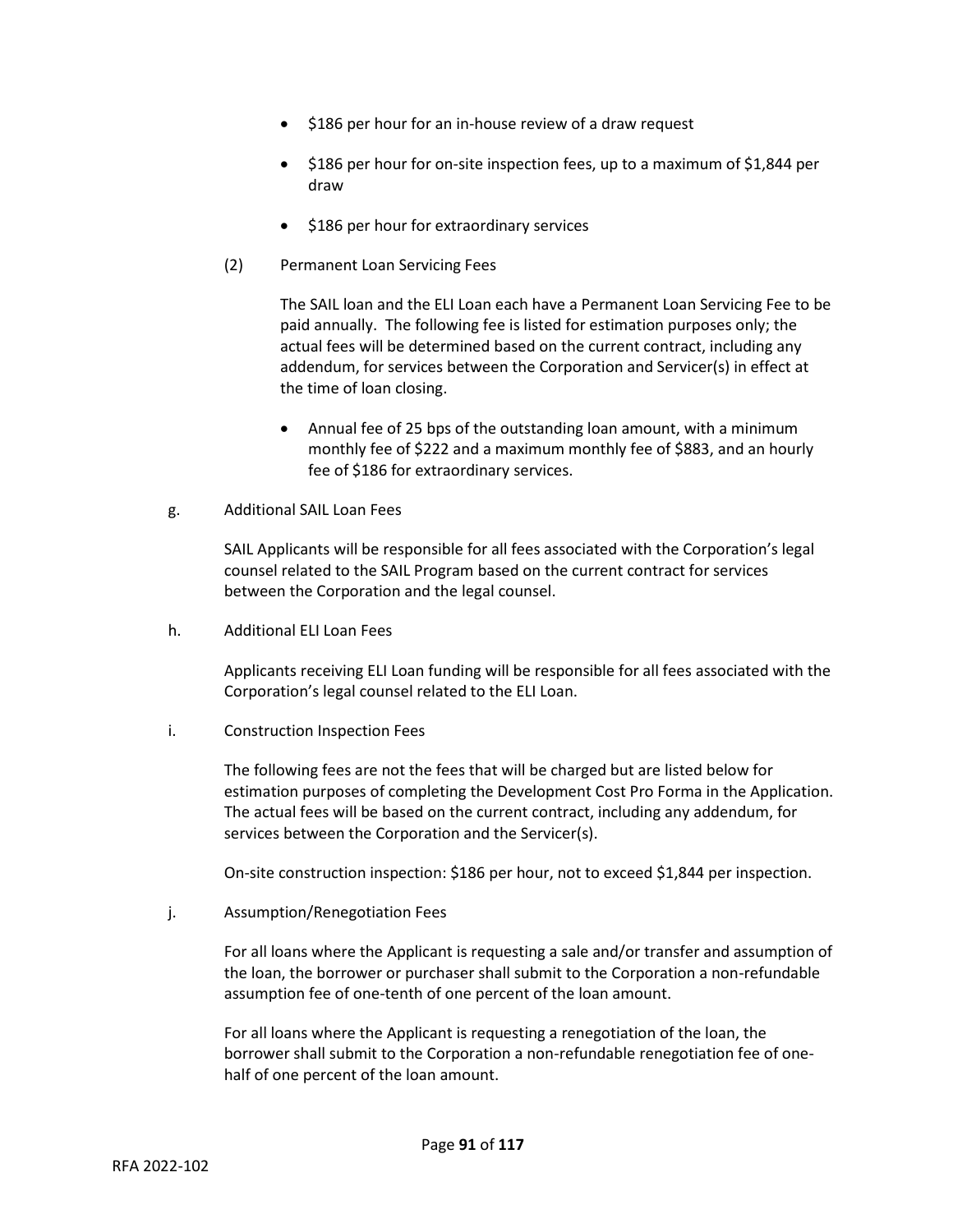For all loans where the Applicant is requesting an extension of the loan term, the borrower shall submit to the Corporation a non-refundable extension fee of one-tenth of one percent of the loan amount. If the extension is associated with a renegotiation of the loan, then only the renegotiation fee will be charged.

## **4. Additional Requirements**

By submitting its Application, the Applicant acknowledges and agrees that it will conform to the following requirements:

a. Eligible Reserve for Replacement Items

The replacement reserve funds required by section 67-48.0072(13), F.A.C., are not to be used by the Applicant for normal maintenance and repairs, but shall be used for structural building repairs, major building systems replacements and other items included on the Eligible Reserve for Replacement Items list, effective October 15, 2010.

The list is available on the RFA Website.

b. Financial Reporting Form SR-1

Pursuant to paragraph 67-48.010(8)(a), F.A.C, by the date that is 151 Calendar Days after the Applicant's fiscal year end of each year of the SAIL loan term, the Applicant shall provide the Corporation's servicer with a certification detailing the information needed to determine the annual payment to be made. The Applicant shall complete and execute the annual reporting form, Financial Reporting Form SR-1, Rev. 05-14, and shall submit the form to the Corporation's servicer in both PDF format and electronic form as a Microsoft Excel spreadsheet.

The Financial Reporting Form SR-1 is available on the Corporation's Website http://www.floridahousing.org/owners-and-managers/compliance/forms (also accessible by clicking [here\)](http://www.floridahousing.org/owners-and-managers/compliance/forms).

c. Part IIIA, Sections 401 through 408 and 410, of the Fannie Mae Multifamily Selling and Servicing Guide, in effect as of June 10, 2015

The financial statements and information provided for review (pursuant to paragraph 67-48.0072(14)(b), F.A.C.) should be in satisfactory form (inclusive of the substitution of the Multifamily Underwriting Certificate referenced in Section 407 with a similar certification meeting the same criteria) and shall be reviewed in accordance with Part IIIA, Sections 401 through 408 and 410, of Fannie Mae's Multifamily Selling and Servicing Guide, in effect as of June 10, 2015, which is available on the RFA Webpage.

When referring to the Multifamily Selling and Servicing Guide, any references to "Lender" means the "Corporation-assigned Credit Underwriter" and any references to "Fannie Mae" means "Florida Housing Finance Corporation."

d. Florida Housing Finance Corporation (FHFC) Insurance Guide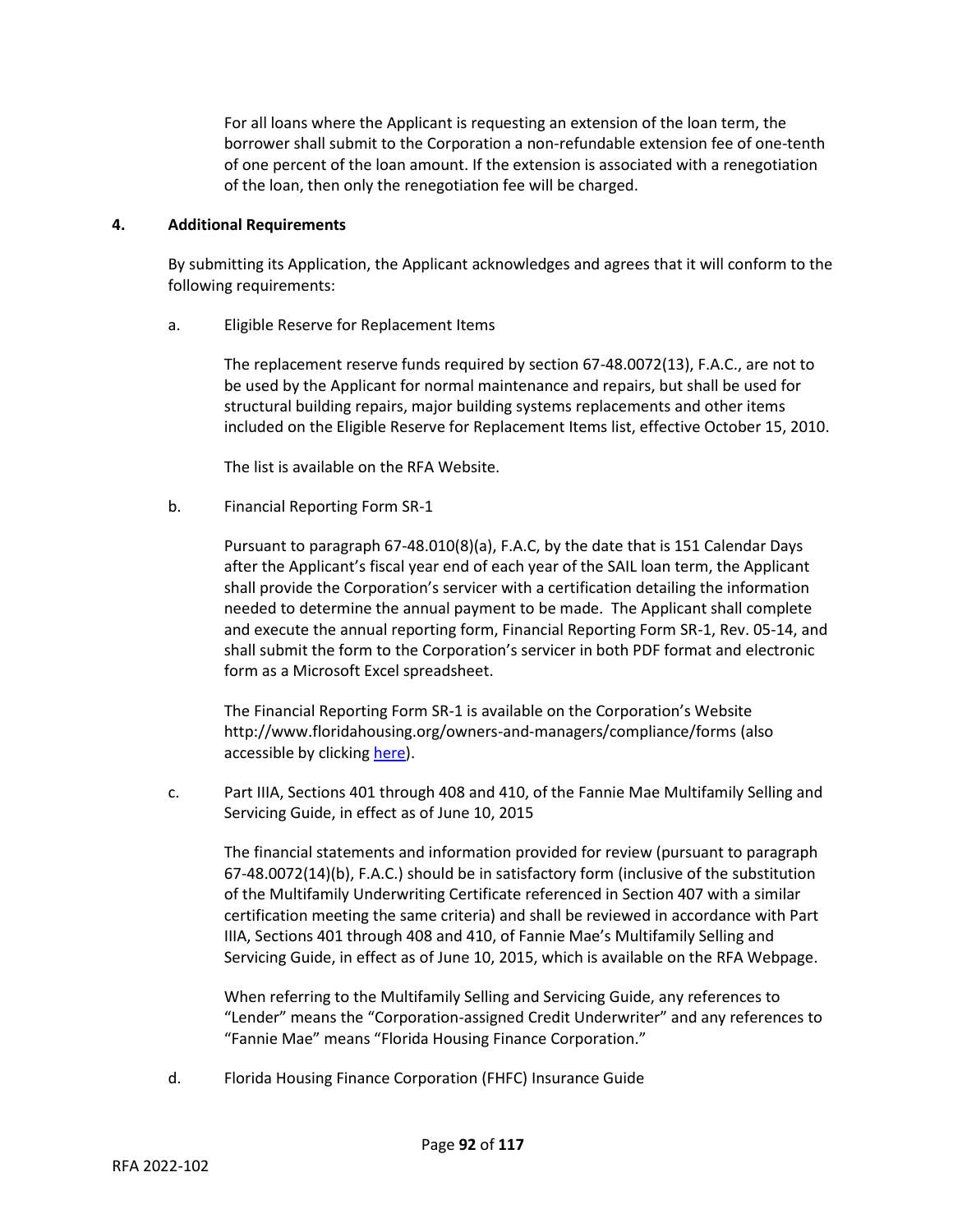Pursuant to subsection 67-48.010(13), F.A.C., the Corporation shall require adequate insurance to be maintained on the Development as determined by the first mortgage lender, the Corporation, or the Corporation's servicer, sufficient to meet the standards established in the Florida Housing Finance Corporation (FHFC) Insurance Guide (and as amended from time to time). The most recently published FHFC Insurance Guide is available on the Corporation's Website http://www.floridahousing.org/owners-and-managers/compliance/forms (also accessible by clickin[g here\)](http://www.floridahousing.org/owners-and-managers/compliance/forms).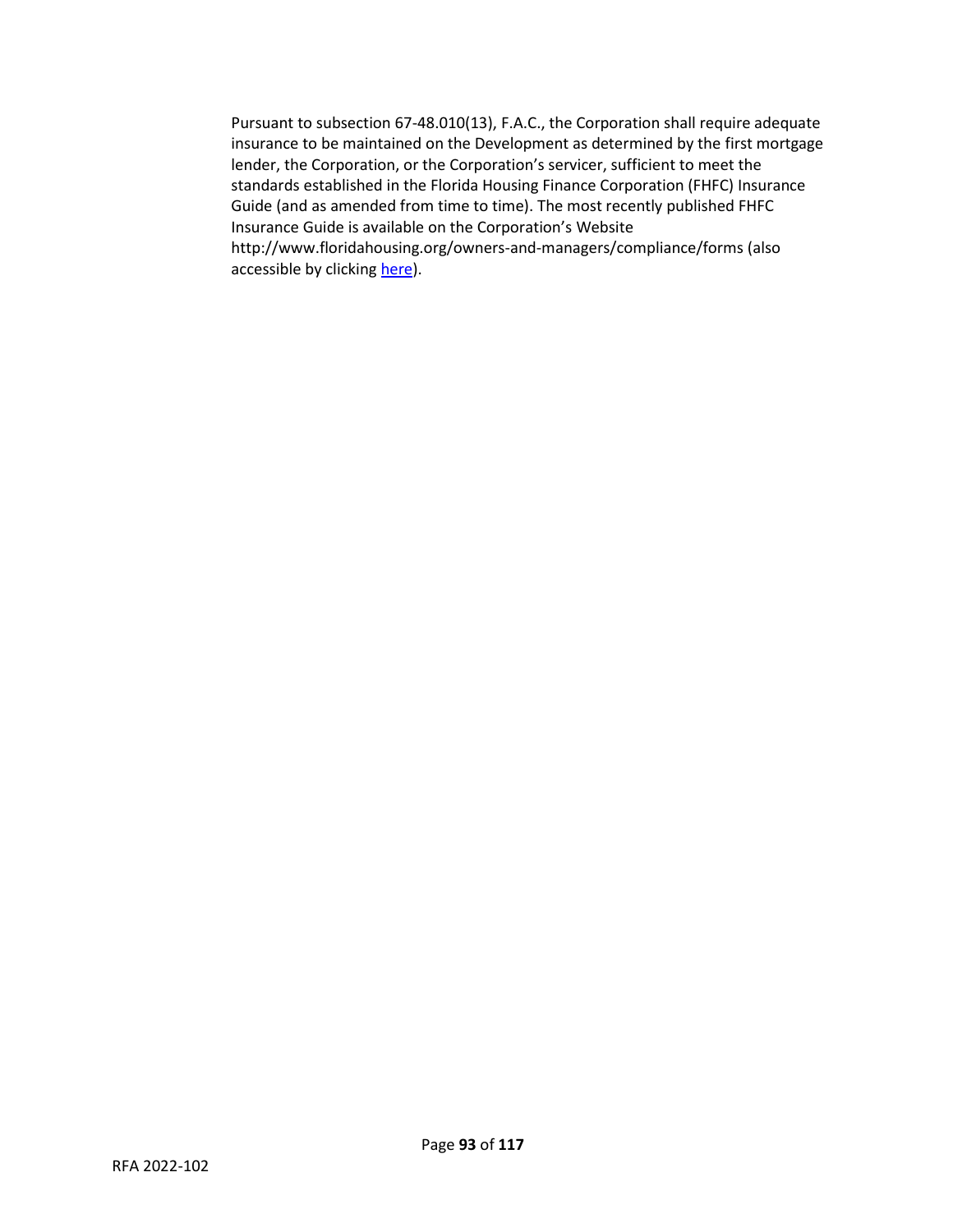# **Exhibit D – Timeline**

The Applicant acknowledges and certifies that the following information will be provided by the due date outlined below, or as otherwise outlined in the invitation to enter credit underwriting. Failure to provide the required information by the stated deadline may result in the withdrawal of the invitation to enter credit underwriting, unless an extension is approved by the Corporation:

- 1. Within seven Calendar Days of the date of the invitation to enter credit underwriting:
- a. Respond to the invitation by accessing the development work center through the Procorem secure portal and submit the credit underwriting fee(s), which includes the CNA review fee, if applicable, as outlined in Item 3 of Exhibit C, pursuant to subparagraph 67-48.0072(4)(a)1, F.A.C.
- 2. Within 14 Calendar Days of the date of the invitation to enter credit underwriting, if requested by the Corporation, submit IRS Form 8821 for all Financial Beneficiaries as defined in Rule Chapter 67-48, F.A.C.
- 3. Within 21 Calendar Days of the date of the invitation to enter credit underwriting, submit all of the following. Submission of all documents should be provided electronically to the Corporation at one time.
	- a. Provide the Applicant's Federal Identification Number and the Employer Identification Number ("EIN") Certificate. If the number has not yet been obtained, the Applicant will be required to provide a copy of the completed, submitted application for that number.
	- b. Provide the completed and executed Florida Housing Finance Corporation Verification of Environmental Safety Phase I Environmental Site Assessment form and, if applicable, the completed and executed Florida Housing Finance Corporation Verification of Environmental Safety Phase II Environmental Site Assessment form (Forms Rev. 11-14) which are available on the RFA Webpage. Note: If a Phase II ESA is required, but has not been completed by the stated deadline, contact Corporation staff to request an extension for submission of the Phase II ESA form;
	- c. Demonstrate that electricity and roads are available to the entire proposed Development site as of the date signed by providing the following:
		- (1) The properly completed and executed Florida Housing Finance Corporation Verification of Availability of Infrastructure form (Form Rev. 08-20) which is available on the RFA Webpage; or
		- (2) Documentation from the service provider that contains the Development location and is dated within 12 months of the Application Deadline. The documentation may not be signed by the Applicant, by any related parties of the Applicant, by any Principals or Financial Beneficiaries of the Applicant, or by any local elected officials.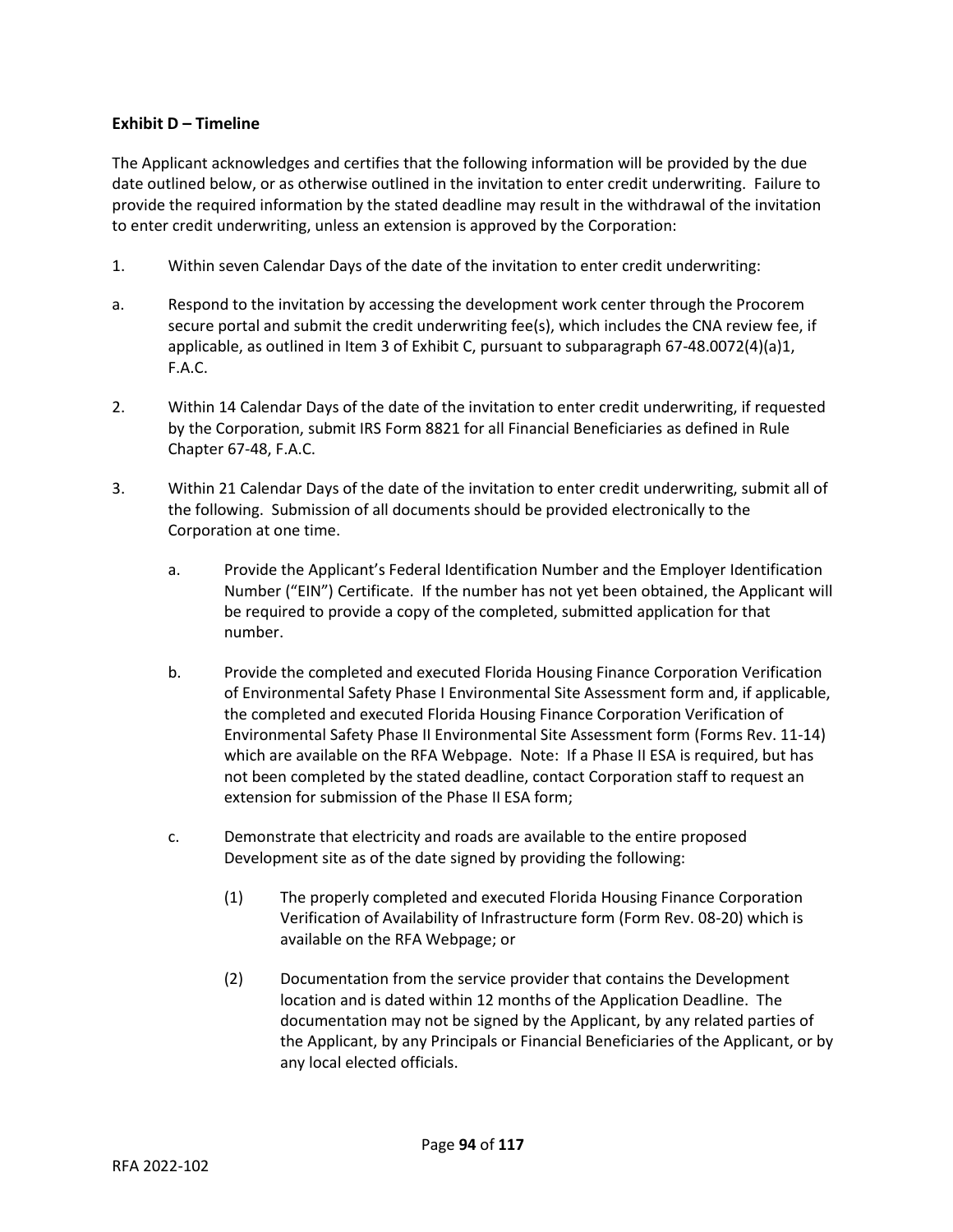- d. Provide the identity of the remaining members of the Development Team (i.e., inexperienced co-Developer(s), General Contractor, Architect, Attorney, and Accountant), as outlined below. The team members so identified, and any future replacement thereof, must be acceptable to the Corporation and the Credit Underwriter;
	- (1) Identify any inexperienced co-Developer(s) by providing the name, address, telephone and facsimile numbers, e-mail address, and the relationship of the co-Developer to the Applicant.
	- (2) Identify the General Contractor by providing the completed and executed Florida Housing Finance Corporation General Contractor or Qualifying Agent of General Contractor Certification form. Note: provide the prior experience chart, as outlined in the form.
	- (3) Identify the Architect by providing the completed and executed Florida Housing Finance Corporation Architect Certification form.
	- (4) Identify the Attorney by providing the completed and executed Florida Housing Finance Corporation Attorney Certification For MMRB, SAIL, HOME, And-Or Other Gap Loans form \*.
	- (5) Identify the Accountant by providing the completed and executed Florida Housing Finance Corporation Certification of Accountant form.

The certification forms (Forms Rev. 07-2019) are available on the RFA Webpage. Note: The use of any prior version of these forms will not be acceptable to meet this requirement.

- g. With the exception of Developments financed with HUD Section 811, the Tenant Selection Plan shall be submitted by the owner to the Corporation for review and approval. The Tenant Selection Plan Guidelines and Tenant Selection Plan Checklist can be found on the webpage https://www.floridahousing.org/programs/developersmultifamily-programs/competitive (also available by clickin[g here\)](https://www.floridahousing.org/programs/developers-multifamily-programs/competitive). Exhibit G of the RFA also describes requirements for tenant selection policies. If a Development has a Housing Assistance Payment and/or an Annual Contributions Contract with HUD, the Tenant Selection Plan must be sent to the Corporation for preliminary approval before sending to HUD. Note: HUD approval may take several months. HUD approval shall be demonstrated to the Corporation prior to the completion of the final credit underwriting report;
- h. Provide confirmation that all construction features committed to and proposed by the Applicant shall be located on the Development site;
- i. Confirmation that, if the proposed Development meets the definition of Scattered Sites, all Scattered Sites requirements that were not required to be met in the Application will be met, including that all features and amenities committed to and proposed by the Applicant that are not unit-specific shall be located on each of the Scattered Sites, or no more than 1/16 mile from the Scattered Site with the most units,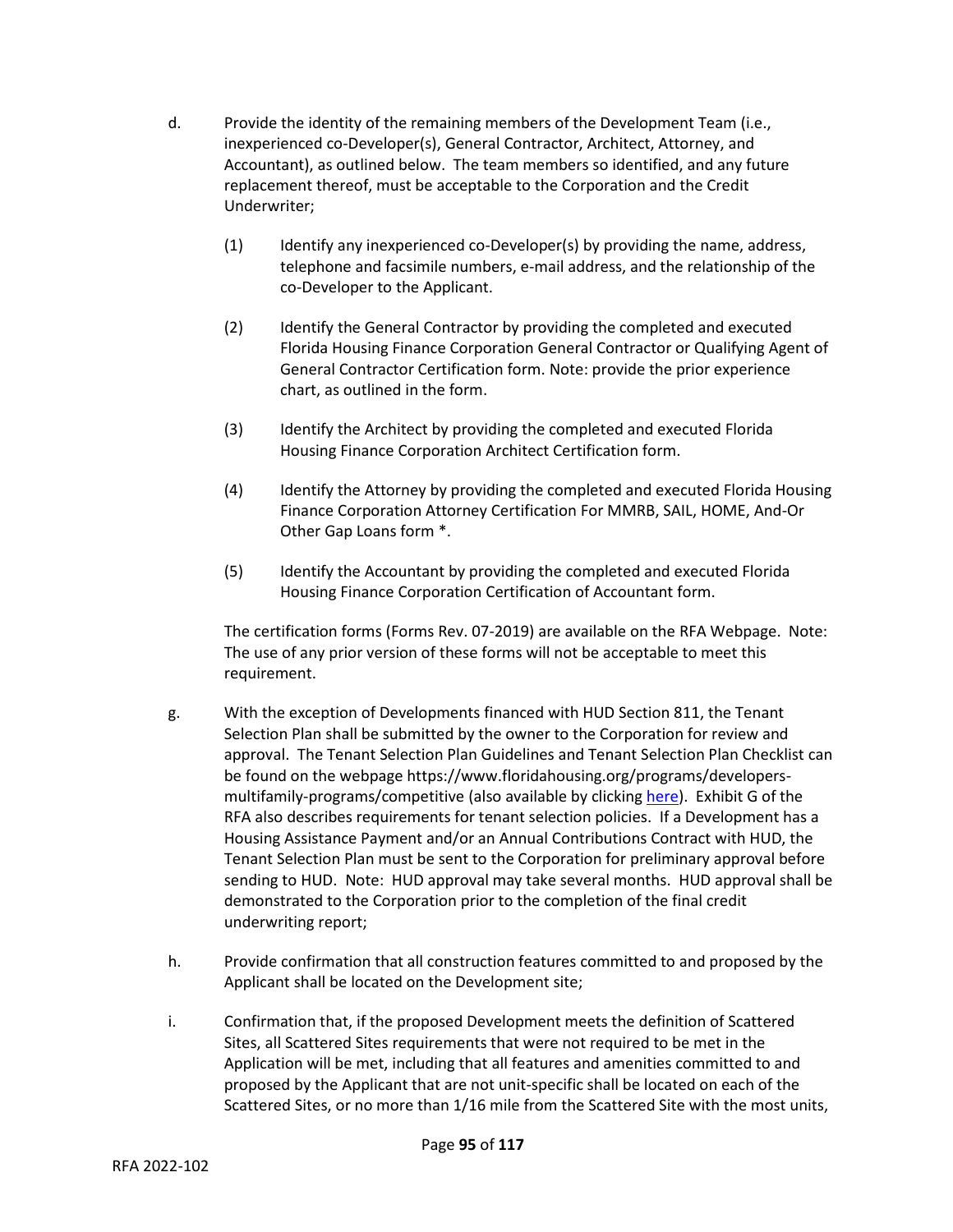or a combination of both. If the Applicant indicates that the proposed Development does not consist of Scattered Sites, but it is determined during credit underwriting that the proposed Development does meet the definition of Scattered Sites, all of the Scattered Sites requirements must have been met as of Application Deadline and, if all Scattered Sites requirements were not in place as of the Application Deadline, the Applicant's funding award will be rescinded;

- j. Provide notification of the percentage of ownership of the Principals of the Applicant. Upon the Applicant's acceptance of the invitation to enter credit underwriting, the Corporation will return the Principals of the Application and Developer(s) Disclosure Form that was part of the Applicant's uploaded Application. The Applicant will be required to enter the applicable percentages on the form and return the completed form to the Corporation; and
- k. If there are existing occupied units as of Application Deadline, provide to the Credit Underwriter a plan for relocation of existing tenants. The plan shall provide information regarding the relocation site; accommodations relevant to the needs of the residents and length of time residents will be displaced; moving and storage of the contents of a resident's dwelling units; as well as the approach to inform and prepare the residents for the rehabilitation activities.
- 4. The credit underwriting process must be complete within the timeframe outlined in Rule Chapter 67-48, F.A.C.;
- 5. The SAIL loan must close within the timeframe outlined in Rule Chapter 67-48, F.A.C.;
- 6. By Certificate of Occupancy, the Applicant commits to participate in the statewide housing locator system, as required by the Corporation;
- 7. The Credit Underwriter will provide an itemized list for additional documentation including, but not limited to, the following:
	- a. Information outlined in Rule Chapter 67-48.0072, F.A.C.;
	- b. The Applicant shall submit its Resident Community-Based Service Coordination Plan and, if applicable, the legal contract demonstrating a partnership with a service provider at credit underwriting that includes standards and detailed procedures outlined in Section Four, A.9. of the RFA. The final plan must be submitted by the Applicant to the Corporation before the credit underwriting report is approved. To assure assistance to those residents that are receiving community-based Services Coordination through another program or agency, as well as to ensure assistance to those residents who need additional service coordination, the provider of this resident service shall also provide, at credit underwriting, information demonstrating its mission, qualifications, experience, agreements and/or contracts with state and federal supportive services programs, professional staffing and experience in serving the intended residents;
	- c. The Construction Consultant engaged by the Corporation's credit underwriter must provide the properly completed and executed Americans with Disabilities Act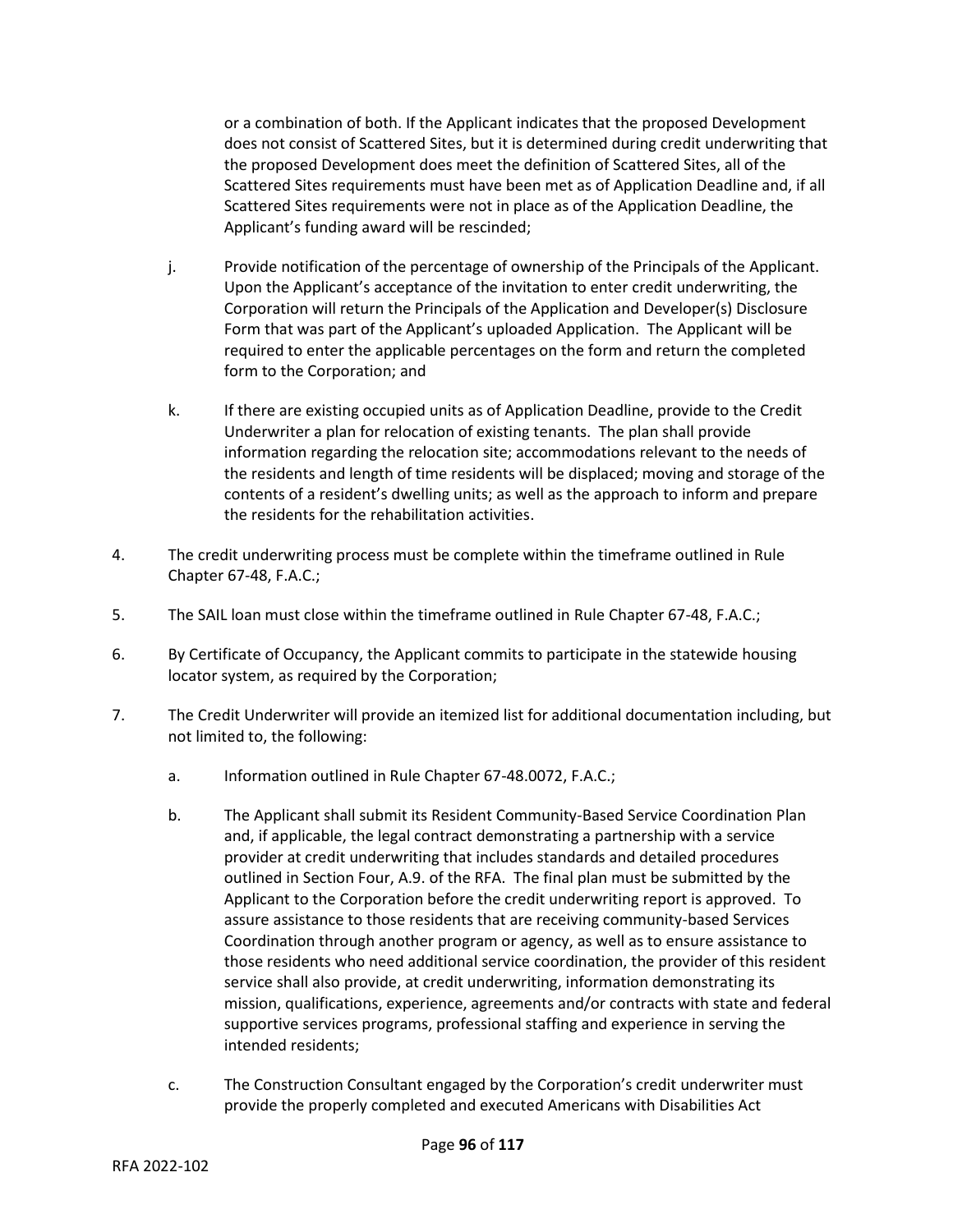Certification forms certifying that the design of the proposed Development and the completed Development includes the applicable accessibility, adaptability, Visitability and universal design features required by the Corporation and proposed by the Applicant. The Americans with Disabilities Act Certification forms (Rev. 02-2020) are available on the RFA Webpage.

- d. The Applicant must have an executed agreement to participate in the Continuum of Care (CoC) Homeless Management Information System (HMIS); and will contribute data on the Development's tenants to the CoC's HMIS data system or, if serving Survivors of Domestic Violence, is providing aggregate data reports to the CoC. The executed agreement shall be required at least 6 months prior to the expected placed in service date.
- 8. The Credit Underwriter will also verify information submitted by the Applicant, including, but not limited to the following:
	- a. The Applicant's Non-Profit status;
	- b. The Applicant must be or become active in the Continuum of Care, which means that at least one of the Principals of the Applicant will, at a minimum, regularly attend meetings of the Local Homeless Assistance Continuum of Care in the jurisdiction that serves the community in which the proposed Development is located. For purposes of this provision, "regularly" means at least quarterly;
	- c. Each Scattered Site meets the requirements of this RFA, if applicable;
	- d. The proposed Development's ability to meet the Enhanced Structural Systems Construction qualifications, if applicable;
	- e. Verification that the intent and scope of the proposed Development must be in conformance with the written housing priorities of the most recently published Local Homeless Assistance Continuum of Care Homeless Assistance Plan as of the Application Deadline;
	- f. Verification that the ELI units are proportionately distributed across the unit mix. If the units are not, the ELI units will be adjusted, and the ELI Loan Funding may be reduced;
	- g. Any project based rental assistance during credit underwriting and, if the unit designated as ELI is also receiving project based rental assistance, the ELI funding will be reduced for that unit; and
	- h. Review of the Total Development Cost and its effect on the Total Development Cost Per Unit Limitation and, if applicable, the SAIL Request amount.

If any of these cannot be verified, all funding awarded under this RFA may be reduced or may be rescinded if the award or the Application's eligibility status was based on such information, and/or the Applicant may be determined to have made a material misrepresentation.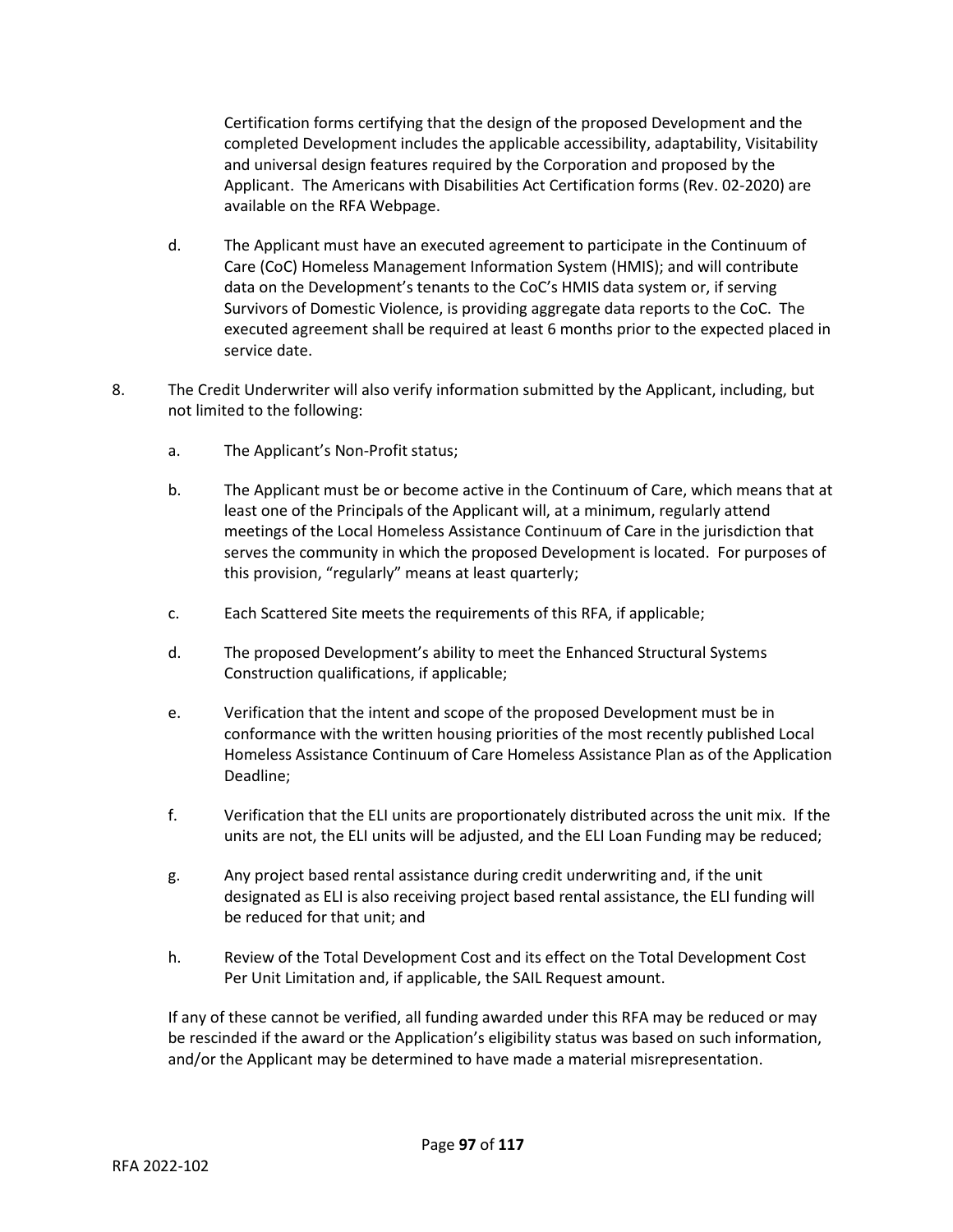**Exhibit E – intentionally omitted**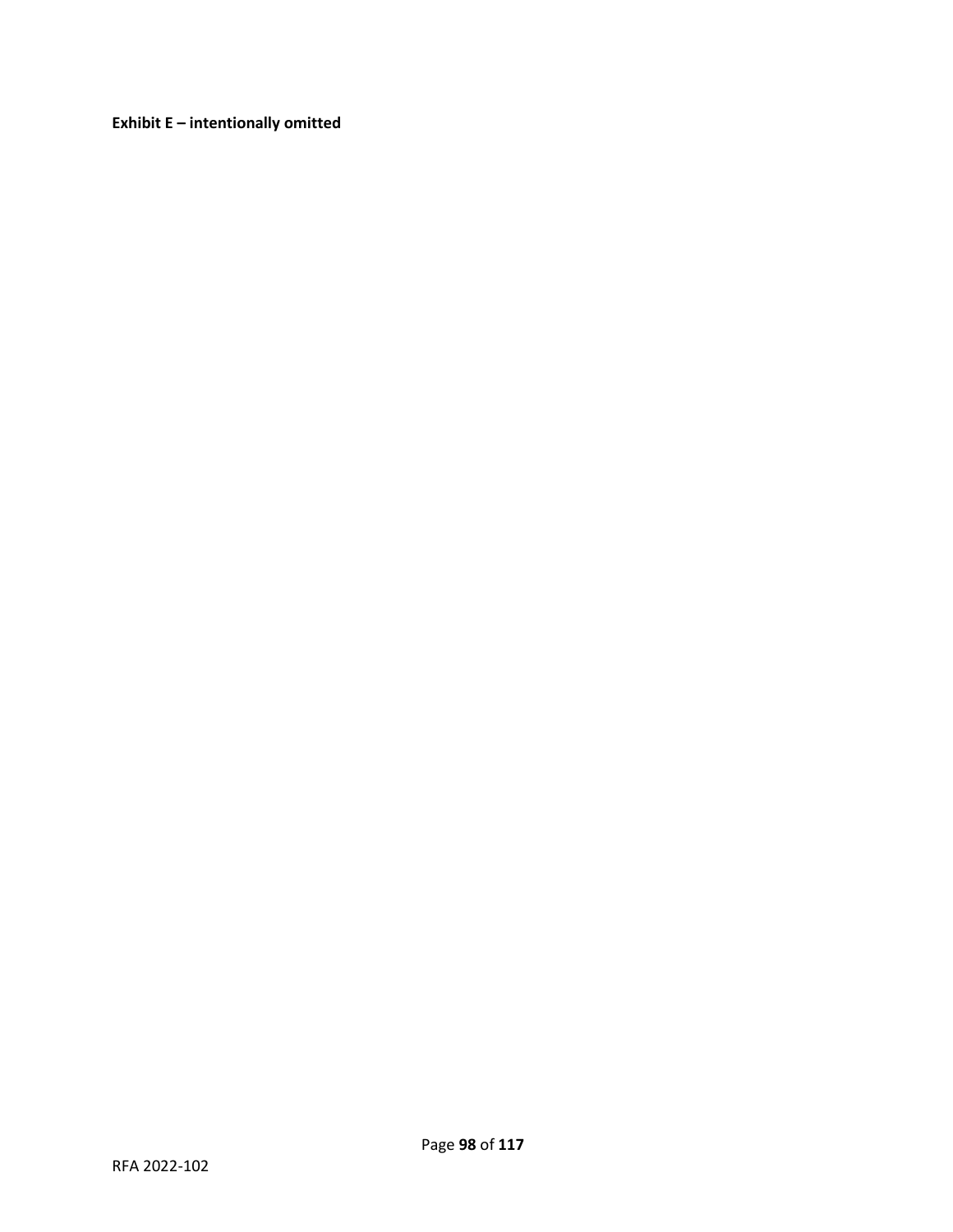## **Exhibit F - Rehabilitation Scoping Process with a Capital Needs Assessment**

The following is the procedure by which the scope of the rehabilitation will be determined for Applicants rehabilitating units as part of the proposed Application. This may include those with the Development Category of New Construction if the plan includes rehabilitation of at least one existing unit.

The Flowchart attached to this Exhibit has been designed to graphically illustrate the steps described below.

## 1. The Pre-Application Stage (Steps 1-2)

Prior to submitting an Application, Applicants should conduct appropriate due diligence to determine whether it is physically and financially feasible to comply with the minimum requirements contained in Section Four A.8., for proposed Developments with at least one rehabilitation unit. Applicants receiving a preliminary award who are found (through the Capital Needs Assessment and Rehabilitation scoping process further described below) to be unable to meet all of the requirements of Section Four A.8.a. and c. with the sources available for the Rehabilitation will have their preliminary award of funding rescinded.

At the time of Application, Applicants proposing any rehabilitation of units will be required to certify that the contemplated budget and available sources are adequate to meet all requirements outlined in Section Four A.8. of this RFA.

- 2. The Capital Needs Assessment (CNA) Stage (Steps 3-7)
	- a. Once the invitation to Credit Underwriting has been accepted, all Developments with at least one rehabilitation unit shall have a CNA prepared. This may include those with the Development Category of New Construction if the plan includes rehabilitation of at least one existing unit. Due to closing deadlines outlined in Rule Chapters 67-48, F.A.C., the CNA process will run concurrently with the Credit Underwriting process (which includes the market study and PRL, if applicable).
	- b. Upon receipt of the credit underwriting fee(s) and the CNA review fee, the Credit Underwriter shall obtain quotes for the CNA, and invoice the Applicant. The CNA shall be ordered by the Credit Underwriter no later than 7 Calendar Days after receiving the CNA fee deposit. The choice of the CNA provider will be left solely up to the Credit Underwriter, and shall be chosen from the Corporation's approved list of qualified providers.
	- c. Once the CNA has been ordered, the CNA provider will contact the Applicant to obtain basic information regarding the current physical condition of the property. The Applicant (or designee) shall answer the CNA provider's request for information within 7 Calendar Days of receipt. Further, a physical inspection of the property shall be scheduled to take place between the CNA provider, the Applicant (or designee), the Corporation (if desired) and the Credit Underwriter (if desired), no later than 30 Calendar Days from the ordering of the CNA. No less than 7 Calendar Days prior to the physical inspection, the Applicant shall ensure that original construction plans, if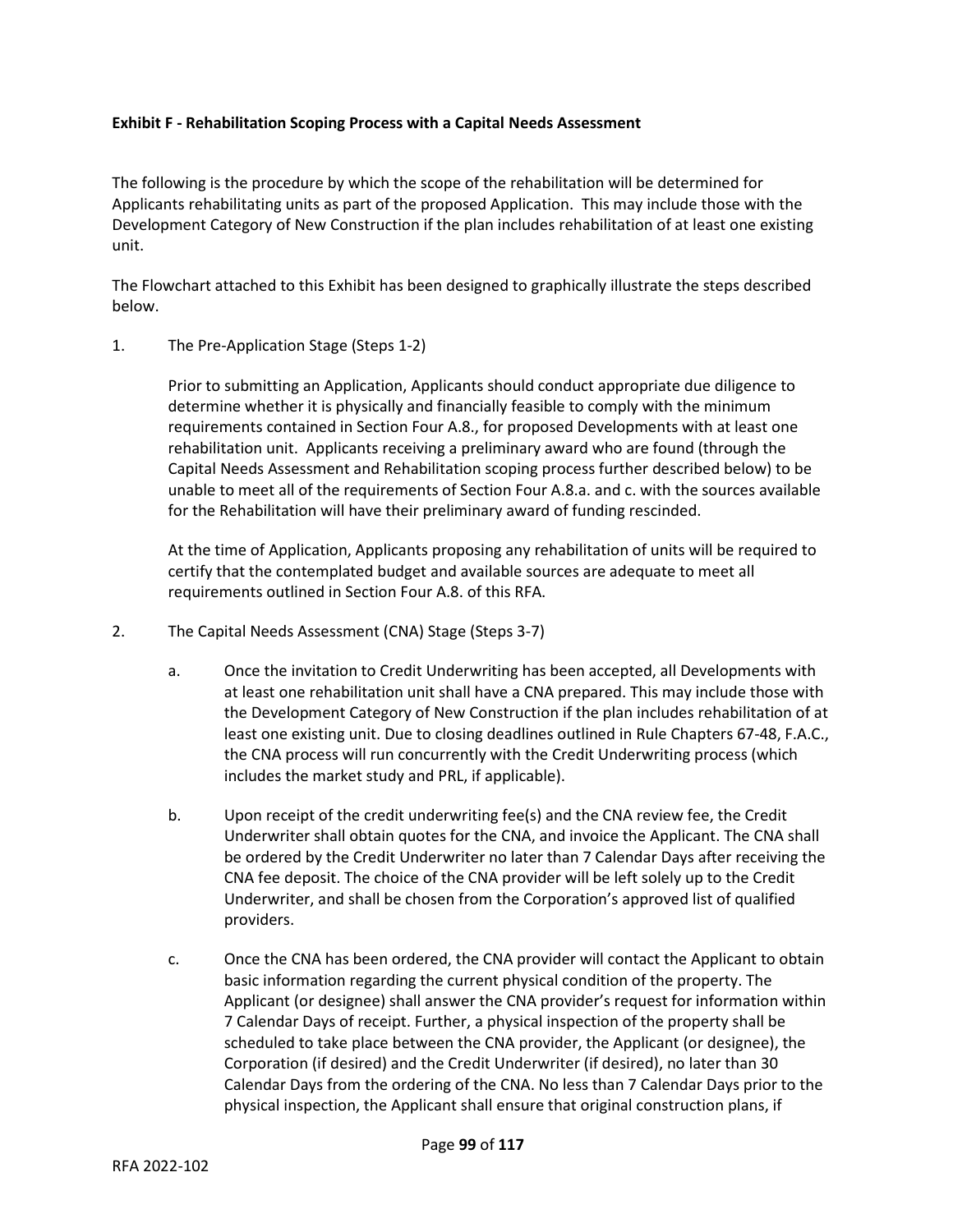available, and a history of major repair expenditures covering at least the most recent 5 years, have been delivered to the CNA provider.

- d. At a minimum, the CNA provider will:
	- (1) Review available documentation from the original construction and previous rehabilitations and current or planned improvements to the greatest extent possible:
		- Site survey;
		- Appraisals;
		- As-built drawings or record drawings;
		- Previous accessibility surveys;
		- Planned Capital Improvements;
		- Planned maintenance or replacement;
		- Previous reports on Property condition;
		- Existing Physical Deficiencies and pending work;
		- Warranties for construction products, appliances and equipment;
		- Preventative maintenance requirements;
		- Operations and maintenance plans;
		- Maintenance reports and contracts; and
		- Previous repairs, improvements or replacements.
	- (2) Make all appropriate inquiries to obtain and review any relevant information relating to the Property from the local governmental agencies and departments having jurisdiction over the Property. Documentation should include, to the greatest extent possible:
		- Certificates of Occupancy;
		- Inspection records and certificates;
		- Reports of existing building / fire code violations;
		- Reports of existing regulatory, health or zoning violations; and
		- Documentation of ongoing or pending litigation on Physical Conditions of the Property.
	- (3) Interview Applicant's point of contact and/or maintenance staff via a Pre-Site Visit questionnaire (Appendix E of the CNA Guide) to acquire information about preceding or pending repairs, replacements and their costs, level of preventive maintenance exercised;
	- (4) Conduct a review of the expected useful life of all equipment and building components using the Corporation's Estimated Useful Life Tables (Appendix F of the CNA Guide);
	- (5) Physically inspect the property via visual observation unless specified otherwise;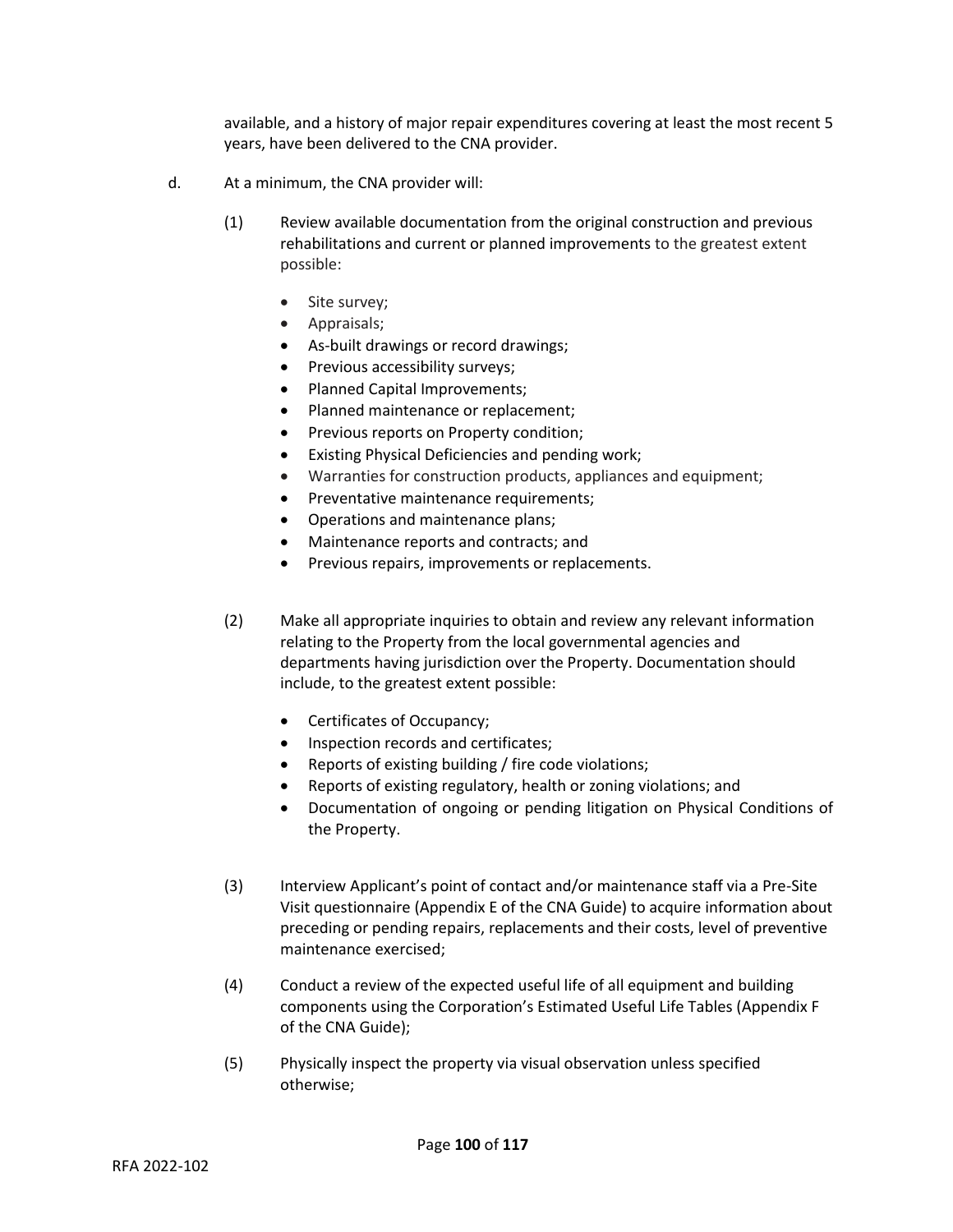- (6) Develop a 15-year replacement reserve table to be used in Credit Underwriting and post-rehabilitation asset management in the prescribed format indicated in Appendix K of the CNA Guide;
- (7) Review the Corporation requirements in Section Four A.8. of the RFA; and
- (8) Consider the Applicant's scope of work preferences. (Note: The CNA provider will use his/her professional judgement in the appropriateness of items included in the Applicant's scope.)
- e. At a minimum, the physical inspection will include:
	- (1) All vacant and out-of-service units;
	- (2) At least 25% of all occupied units;
	- (3) All units set aside to meet Section 504 of the Rehabilitation Act of 1973, as outlined in Section Four, A.8.a. of the RFA;
	- (4) At least one unit in each building;
	- (5) At least one unit of each bedroom-size configuration;
	- (6) All common areas; and
	- (7) For scattered sites, at least one unit from each site, but no less than the percentages specified above.
- f. The CNA provider will independently evaluate every aspect of the property including basic development information, evaluation of the Corporation's required construction features (if present), site conditions, building components and systems, amenities and program features and hazardous materials and conditions as indicated in Appendix A of the CNA Guide. The CNA provider should document representative conditions with photographs as prescribed in the CNA Guide and use reasonable efforts to document typical conditions present including material physical deficiencies, if any.
- g. The CNA provider shall also identify any known or observed deficiencies with the property, considering both individual units and common areas. The CNA provider should separately list in the CNA any existing conditions which threaten the life and safety of residents. Immediate needs of this nature should be brought to the attention of the property management, the Credit Underwriter, and the Corporation through the CNA report.
- h. The CNA provider shall conduct an accessibility survey using the format prescribed in Appendix B of the CNA Guide and the FHFC Accessibility requirements outlined in Sections Four A.8.a. and c. of the RFA.
- i. After the inspection and evaluation is complete, the CNA provider will deliver a CNA report to the Credit Underwriter and the Corporation. The CNA report shall follow the requirements and content as described in section 3.3 of the CNA Guide, and will reflect the CNA provider's independent professional opinion in regard to: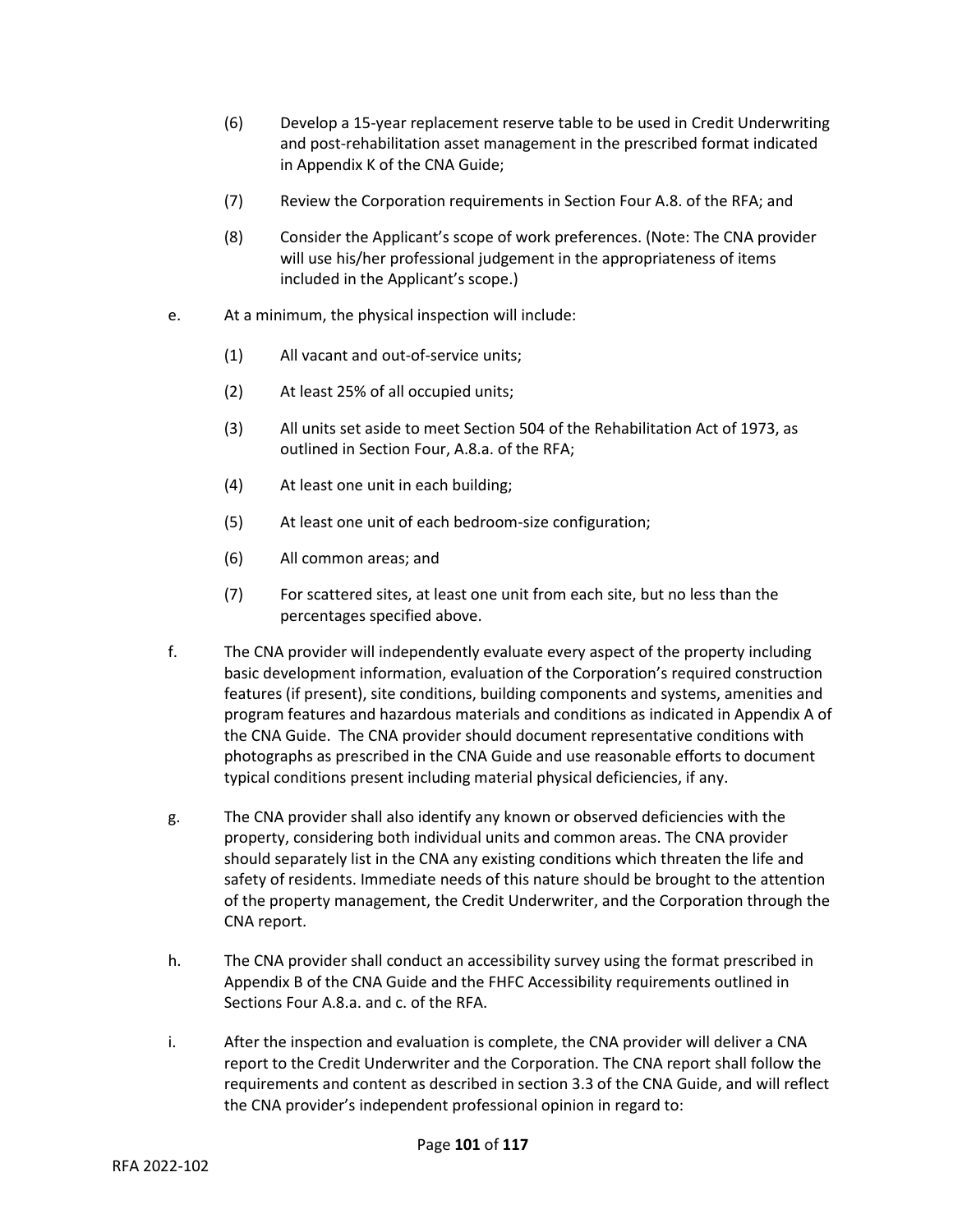- (1) A summary of all Immediate needs which threaten health or life safety;
- (2) A summary of all known or observed deficiencies pursuant to the FHFC Accessibility requirements outlined in Sections Four A.8.a. and c. of the RFA, FHA, and/or ADA requirements, as well as outstanding and/or recorded building or fire code violations;
- (3) Confirmation that all items committed to in the Application (including all items required by the Corporation as outlined in Section Four A.8. of the RFA) are physically and financially feasible within the contemplated budget, which shall include the appropriateness of the rehabilitation measures selected by the Applicant, considering the remaining useful life and the current condition of the subject features;
- (4) A list of and associated costs of **immediate** repair items, critical repair items, deferred maintenance items for needs to be addressed in less than 12 months from the completion of the CNA, required accessibility items, and other items required by Section Four A.8 of the RFA, in a format prescribed in Appendix J of the CNA Guide;
- (5) A list and associated costs of all long-term physical needs between years 1 and 15 from completion of the CNA in a format prescribed in Appendix K of the CNA Guide. The cost estimate will include both current replacement cost and inflation adjusted replacement costs using a 3% annual inflation factor;
- (6) An estimate of the "reserves necessary for replacements";
- (7) An estimate of the cost of rehabilitation based on one or more of the following sources:
	- (a) Applicant or Owner provided unit costs;
	- (b) Owner's historical experience costs;
	- (c) Consultant's cost database or cost files;
	- (d) Commercially available cost information or published commercial data;
	- (e) Third-party cost information from contractors, vendors, or suppliers; and/or
	- (f) Other qualified sources that the Corporation determines appropriate.
- (8) An executive summary as described in section 3.3 of the CNA Guide:
- (9) An evaluation of site conditions (as applicable) as indicated in Appendix A section III of the CNA guide;
- (10) An evaluation of building components and systems conditions (as applicable) as indicated in Appendix A section IV of the CNA guide;
- (11) An evaluation of conditions of any existing FHFC required construction features as indicated in Appendix A section II of the CNA guide;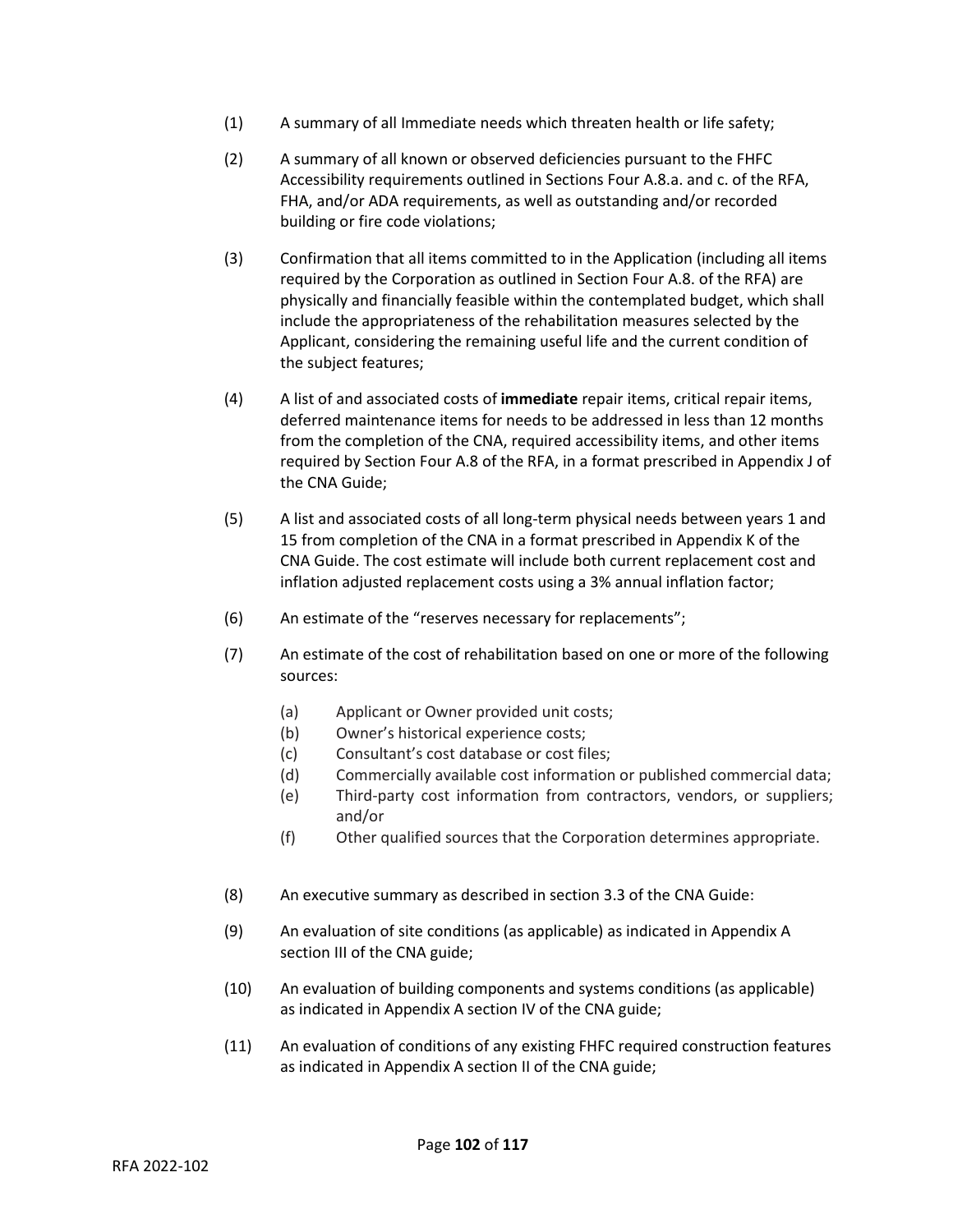- (12) An evaluation of fixtures, casework and equipment conditions (as applicable) as indicated in Appendix A section V of the CNA guide;
- (13) Evaluation of conditions of any amenities and program features on the property as indicated in Appendix A section VI of the CNA guide;
- (14) A description of directly observed or potential on-site hazardous materials and conditions as indicated in Appendix A section VII of the CNA guide;
- (15) An analysis of the estimated remaining useful life of the property, which shall be in the format prescribed by Appendices H and I of the CNA Guide;
- (16) The basis for identifying any item for repair or replacement;
- (17) Appendices (photographs, site plans, maps, etc.); and
- (18) Certification of the CNA provider's qualifications and acknowledgments of who prepared the report, when the report was prepared, and for whom the report was prepared.
- j. The CNA provider will confirm that it is **physically** feasible to meet the requirements of Sections Four A.8.a. and A.8.c. of the RFA within the contemplated budget, and provide an estimated cost for meeting those requirements.
- k. The CNA provider will opine as to the physical and financial feasibility of the inclusion of full-size ranges and ovens in all rehabilitation units. The CNA provider shall include supporting documentation (plan sketch with dimensions, photographs, etc.) that support their conclusion.
- l. The CNA provider will opine as to the physical and financial feasibility of all of the Green Features required in Section Four A.8.d. of the RFA.
- m. Where appropriate, the CNA provider will comment on the proportions of physical needs that have resulted from accumulated deferred maintenance, and from ordinary use and decline of a properly maintained property. If, in the CNA provider's expert opinion, the deterioration of the property has been accelerated by poor management practices, that information must be disclosed to the Credit Underwriter and the Corporation.
- n. The CNA provider will also comment on whether rehabilitation of a particular feature ordinarily requires relocation of the tenant.
- 3. The Scoping Stage (Steps 8-11)
	- a. The CNA provider will complete a draft of the Rehabilitation Scope of Work spreadsheet, utilizing the information gathered from steps 3-7 above and each Rehabilitation Scope of Work must include the measures listed below. The Rehabilitation Scope of Work spreadsheet (rev. 05-2020) is attached to this Exhibit.
		- (1) A minimum per unit hard cost budget of non-luxury improvements as specified in the RFA.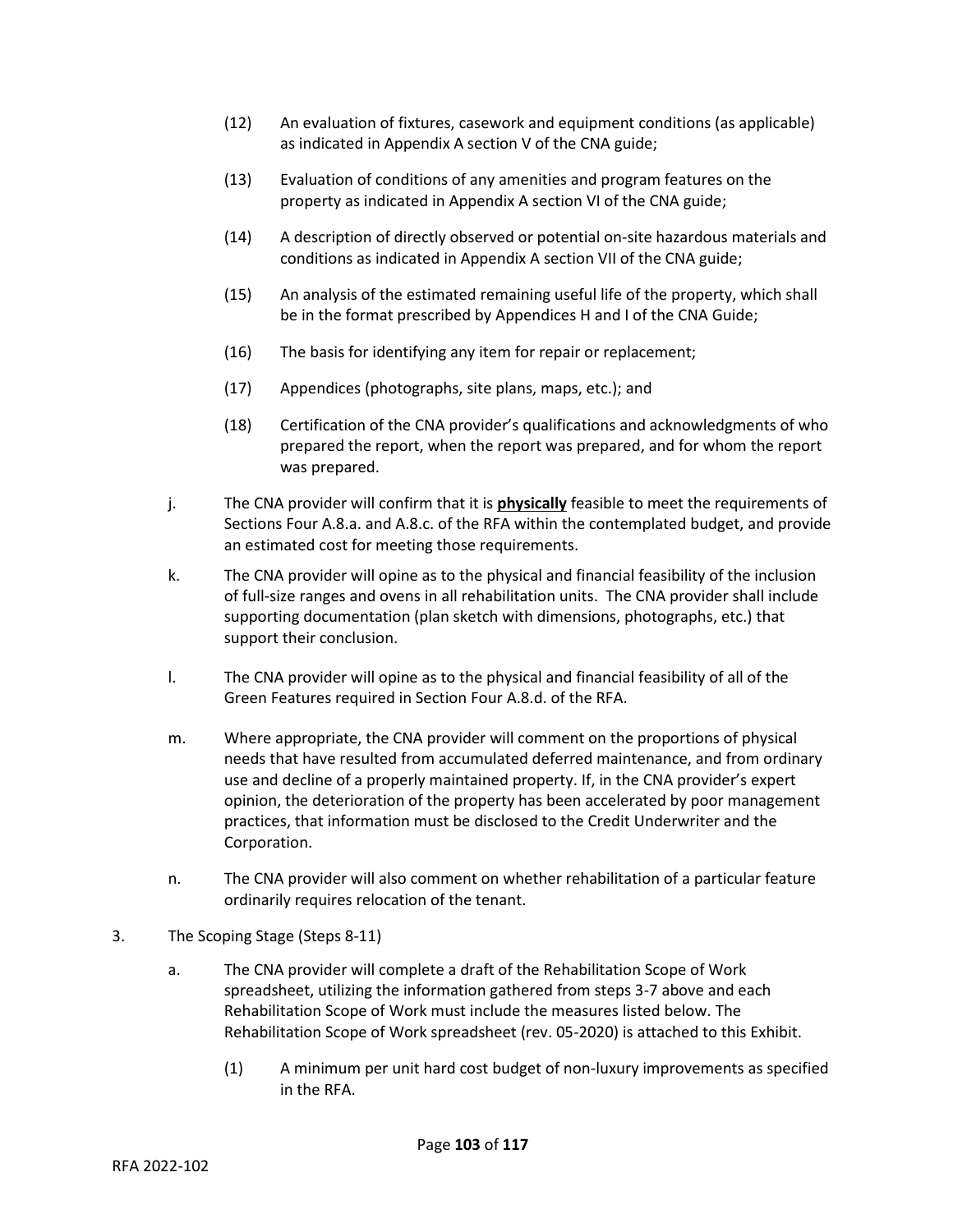- (2) Corrective actions for all Immediate and Critical needs noted in the CNA including all deficiencies which threaten health and life safety, as well as observed and recorded building or fire code issues.
- (3) The replacement of any component of the building or site with an effective remaining useful life, according to the Corporation's Estimated Useful Life Tables (Appendix F of the CNA Guide, of less than 5 years. The CNA will be used to determine which components meet this criterion.
- (4) The replacement of any component of the building or site with an effective remaining useful life, according to the Corporation's Estimated Useful Life Tables (Appendix F of the CNA Guide, of less than 15 years, if determined appropriate for this rehabilitation and if there is remaining funding available. The CNA will be used to determine which components meet this criterion.
- (5) Substantially the same scope of work in all units of the same type.
- (6) Compliance with this Exhibit, the requirements of the applicable RFA, the Florida Administrative Code, and any other Florida Housing guidance upon completion of work.
- (7) Compliance with applicable Florida building code and local fire code regulations, as well as FHA and ADA requirements upon completion of work.
- (8) Compliance with all applicable Florida Housing accessibility requirements upon completion of work.
- (9) Compliance with Uniform Physical Condition Standards (UPCS) upon completion of work.
- b. The CNA Provider will populate the Scope of Rehabilitation Worksheet with the measures identified in the CNA in the following order:
	- (1) All Immediate needs noted in the CNA including all deficiencies which threaten health and life safety (Immediate Needs in the template), needs required to conform with applicable Florida building code and local fire code regulations, as well as FHA and ADA requirements;
	- (2) All Critical needs noted in the CNA (Critical Needs in the template);
	- (3) All work required to meet FHFC accessibility requirements (Accessibility Requirement in the worksheet);
	- (4) Any item required in the applicable RFA, or promised by the Applicant at the time of Application (RFA Requirement in the worksheet);
	- (5) Any component of the building or site with an effective remaining useful life of less than 5 years (5 yr Need in the worksheet);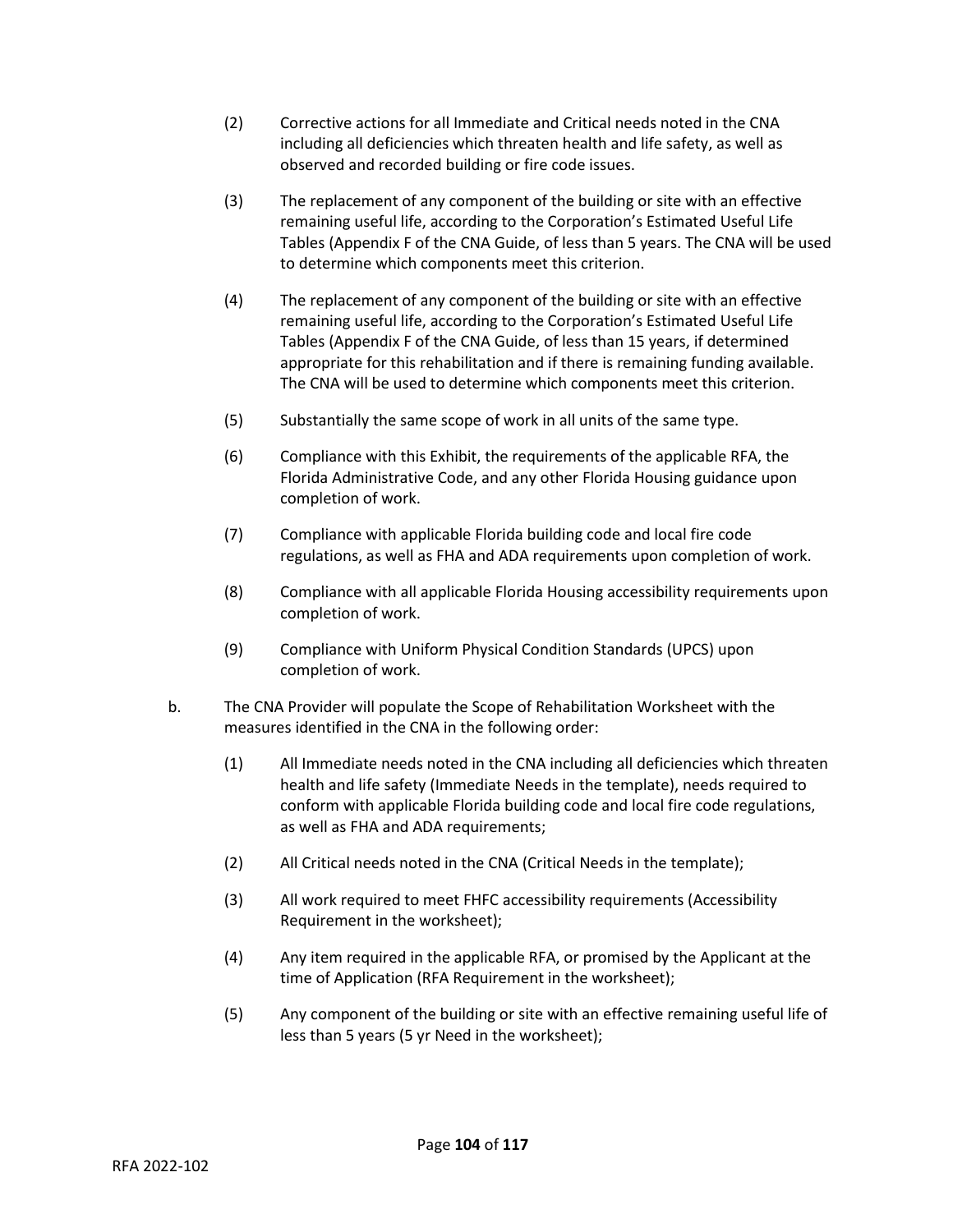- (6) To the extent that funding is available, replacement of any component of the building or site with an effective remaining useful life of less than 15 years (6- 15 yr Need in the worksheet); and
- (7) Enhancements required to make the property marketable (Marketability in the worksheet).
- c. Systems and components with more than 5, but less than 15 years of remaining useful life should be prioritized in the following order:
	- (1) Site improvements;
	- (2) Structural components and building envelope;
	- (3) Mechanical, electrical, and plumbing systems;
	- (4) Unit improvements including fixtures and finishes;
	- (5) Common area improvements; and
	- (6) Other improvements.
- d. Once the CNA report is completed by the CNA provider, the report will be sent to the Credit Underwriter and the Corporation, with the draft Rehabilitation Scope of Work spreadsheet, as soon as practicable, but no later than 30 days after the completion of the site inspection.
- e. Upon receipt of the CNA report and draft Scope of Work, the Credit Underwriter will forward the documents to the Applicant. The Applicant shall then have a 14 Calendar Day review period in which the Applicant may provide addition information and comment on the draft Scope of Work.
- f. Upon the close of the Applicant's 14 Calendar Day review and comment period, the Credit Underwriter shall have a 7 Calendar Day review period in which the Credit Underwriter may craft opinions and recommendations to the Corporation regarding the Applicant's comments on the draft Scope of Work. At the end of this 7 Calendar Day period, the Credit Underwriter shall submit the CNA report, the draft Scope of Work, the Applicant's comments (on the draft scope) and the Credit Underwriter's opinions and recommendations to the Corporation.
- g. The Corporation shall review the material provided by the Credit Underwriter to first determine that all of the requirements of Sections Four A.8.a. and c. have been met within available sources for the proposed Rehabilitation of the Development. If the Corporation determines the above requirements cannot be met with available sources, the preliminary award will be rescinded.
- 4. Credit Underwriting and Beyond (Steps 12–15)
	- a. If the Corporation determines that all of the requirements of Sections Four A.8.a. and c. can be met, and that there are no other issues that would disqualify the Applicant, then the Credit Underwriting process may proceed.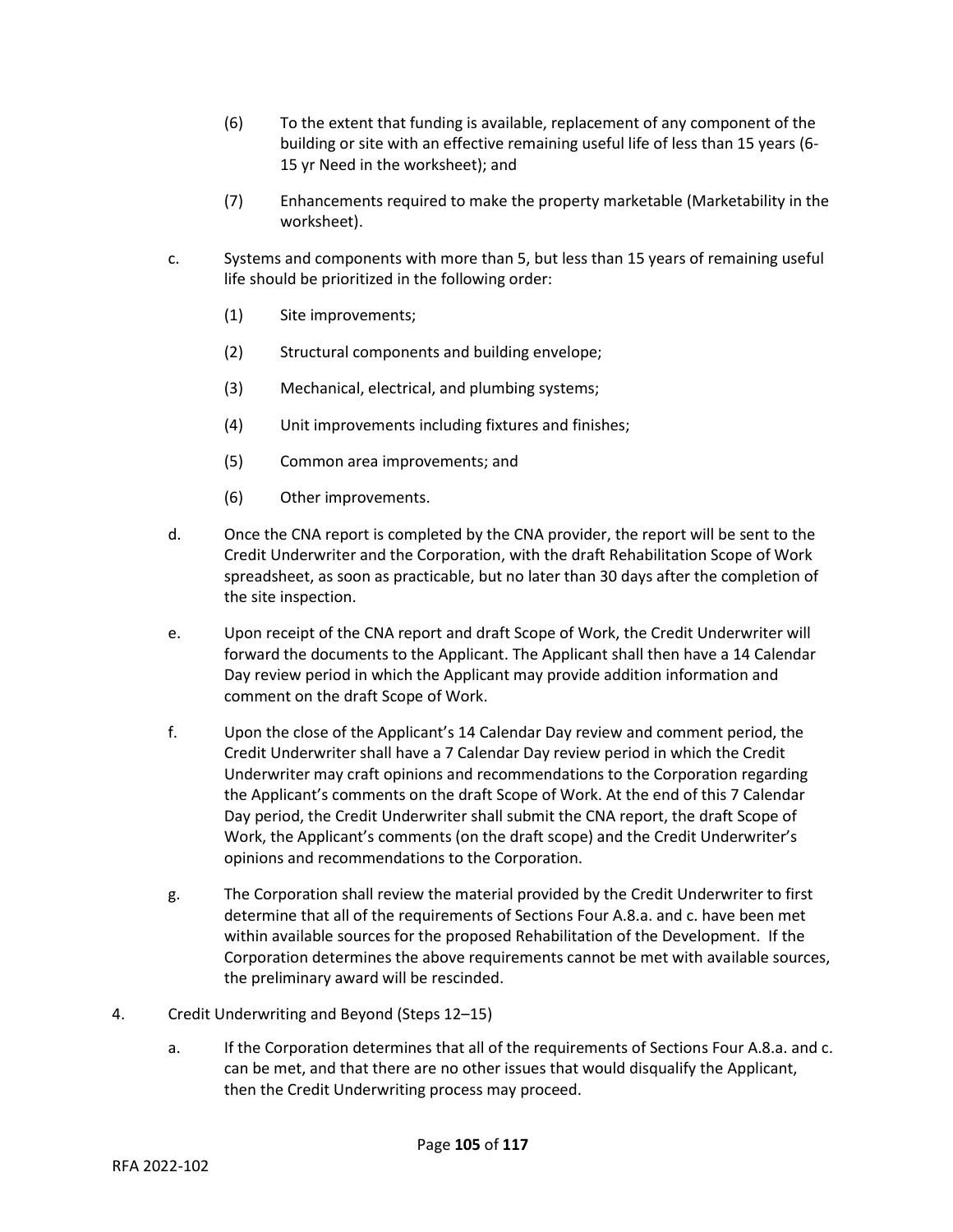- b. During the Credit Underwriting process, the Corporation will review and approve the final Scope of Work for the project.
- c. Once the Corporation has approved the final Scope of Work for the Development, the Applicant shall develop construction plans and the schedule of values for the Development. These construction plans shall be submitted to the Corporation for review and approval during the credit underwriting process.
- d. As with any funding, the Corporation will conduct a final inspection to verify that all work in the approved Scope of Work has been completed, including delivery of all required features, amenities and measures needed to meet the Corporation's Housing Accessibility Standards.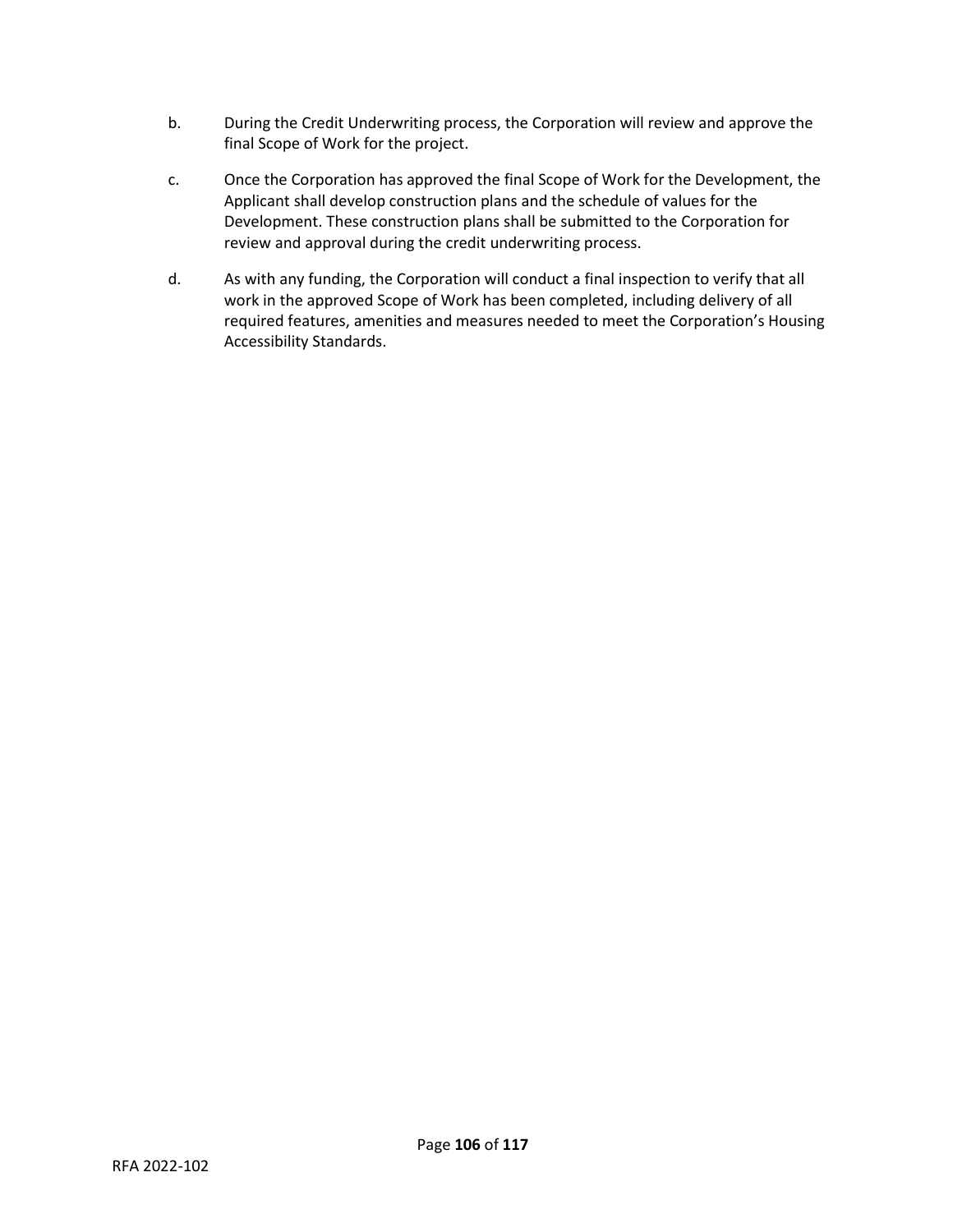Flowchart

RFA 2022-102



Page **107** of **117** Necessary to Meet Florida Housing Accessibility Standards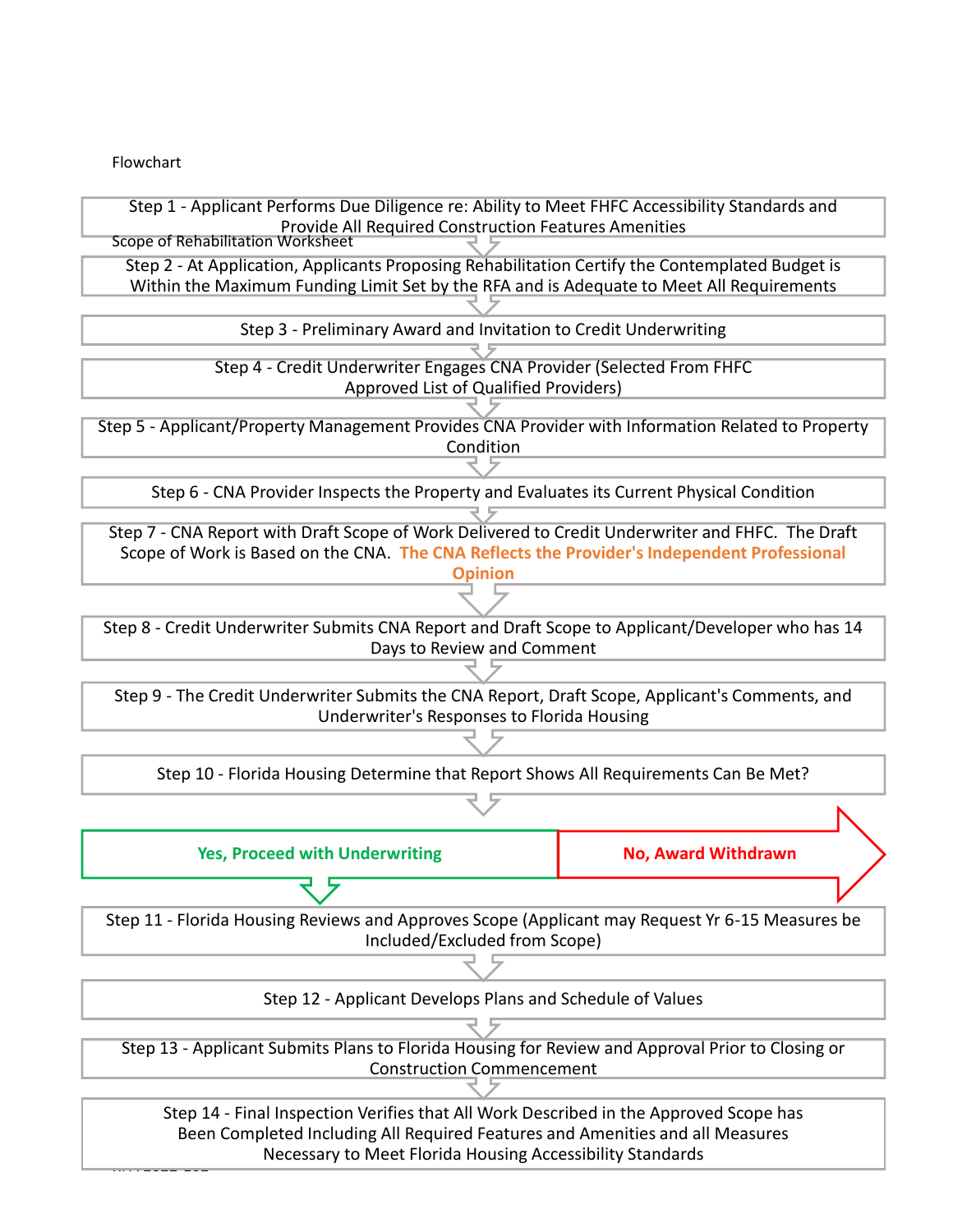#### *INSERT LINES AS NECESSARY & Copy formula in column G\**

| <b>REHABILITATION WORK SCOPE</b>                                                                      |                                                      |                                                       |                                |                                     |                                          |                               |
|-------------------------------------------------------------------------------------------------------|------------------------------------------------------|-------------------------------------------------------|--------------------------------|-------------------------------------|------------------------------------------|-------------------------------|
| APPLICATION NUMBER:                                                                                   |                                                      |                                                       | YEAR BUILT:                    |                                     |                                          |                               |
| RFA NUMBER:                                                                                           |                                                      | RESIDENTIAL UNIT COUNT:<br>GROSS SQUARE FOOTAGE:      |                                |                                     |                                          |                               |
| DEMOGRAPHIC:                                                                                          |                                                      |                                                       |                                |                                     |                                          |                               |
| DEVELOPMENT NAME:<br>DEVELOPMENT LOCATION:                                                            |                                                      |                                                       | NUMBER OF LINK UNITS           |                                     |                                          |                               |
| DEVELOPER:                                                                                            |                                                      |                                                       |                                |                                     |                                          |                               |
| APPLICANT NAME:                                                                                       |                                                      |                                                       |                                |                                     |                                          |                               |
|                                                                                                       |                                                      |                                                       |                                |                                     |                                          |                               |
|                                                                                                       |                                                      |                                                       |                                | <b>UNIT</b>                         |                                          | <b>TOTAL COSTS</b>            |
| <b>TRADE ITEM</b>                                                                                     | <b>Need Category</b><br>(Select from drop-down menu) | Describe scope: materials, performance specifications | QUANTITY<br>(Enter # of Units) | <b>DESCRIPTION</b><br>(sf, ea, etc. | <b>UNIT COST</b><br>Enter Cost Per Unit) | (quantity * unit<br>cost)     |
| <b>Accessibility</b>                                                                                  |                                                      |                                                       |                                |                                     |                                          |                               |
| convert existing units to UFAS-compliant units<br>retrofit existing units for Fair Housing compliance |                                                      |                                                       |                                |                                     |                                          | \$0.00<br>\$0.00              |
| retrofit existing common areas to meet UFAS, Fair Housing, & ADA                                      |                                                      |                                                       |                                |                                     |                                          | \$0.00                        |
| retrofit existing site to meet Fair Housing, ADA                                                      |                                                      |                                                       |                                |                                     |                                          | \$0.00                        |
| additional Florida Housing accessibility requirements                                                 |                                                      |                                                       |                                |                                     |                                          | \$0.00<br>\$0.00              |
| <b>Total (Accessibility)</b>                                                                          |                                                      |                                                       |                                |                                     |                                          | \$0.00                        |
| <b>Demolition</b>                                                                                     |                                                      |                                                       |                                |                                     |                                          |                               |
| site<br>bldg interiors: ceilings, walls, floor, plumbing, HVAC, elec                                  |                                                      |                                                       |                                |                                     |                                          | \$0.00<br>\$0.00              |
| bldg exteriors: siding, roofing, patios, decks, stairs, breezeways                                    |                                                      |                                                       |                                |                                     |                                          | \$0.00                        |
|                                                                                                       |                                                      |                                                       |                                |                                     |                                          | \$0.00                        |
|                                                                                                       |                                                      |                                                       |                                |                                     |                                          | \$0.00                        |
| <b>Total (Demolition)</b><br>Unusual site conditions (such as lead, asbestos, mold abatement)         |                                                      |                                                       |                                |                                     |                                          | \$0.00                        |
| lead abatement                                                                                        |                                                      |                                                       |                                |                                     |                                          | \$0.00                        |
| asbestos abatement<br>mold abatement                                                                  |                                                      |                                                       |                                |                                     |                                          | \$0.00<br>\$0.00              |
|                                                                                                       |                                                      |                                                       |                                |                                     |                                          | \$0.00                        |
|                                                                                                       |                                                      |                                                       |                                |                                     |                                          | \$0.00                        |
| Total (Unusual site conditions (such as lead, asbestos, mold abatement))                              |                                                      |                                                       |                                |                                     |                                          | \$0.00                        |
| <b>Site Improvements</b><br>lighting                                                                  |                                                      |                                                       |                                |                                     |                                          | \$0.00                        |
| parking Surfaces                                                                                      |                                                      |                                                       |                                |                                     |                                          | \$0.00                        |
| fencing<br>retaining walls                                                                            |                                                      |                                                       |                                |                                     |                                          | \$0.00<br>\$0.00              |
|                                                                                                       |                                                      |                                                       |                                |                                     |                                          | \$0.00                        |
|                                                                                                       |                                                      |                                                       |                                |                                     |                                          | \$0.00                        |
| <b>Total (Site Improvements)</b>                                                                      |                                                      |                                                       |                                |                                     |                                          | \$0.00                        |
| <b>Landscaping &amp; Irrigation</b>                                                                   |                                                      |                                                       |                                |                                     |                                          | \$0.00                        |
|                                                                                                       |                                                      |                                                       |                                |                                     |                                          | \$0.00                        |
|                                                                                                       |                                                      |                                                       |                                |                                     |                                          | \$0.00<br>\$0.00              |
|                                                                                                       |                                                      |                                                       |                                |                                     |                                          | \$0.00                        |
| <b>Total (Landscaping &amp; Irrigation)</b>                                                           |                                                      |                                                       |                                |                                     |                                          | \$0.00                        |
| <b>Structure &amp; Building Envelope</b>                                                              |                                                      |                                                       |                                |                                     |                                          | \$0.00                        |
|                                                                                                       |                                                      |                                                       |                                |                                     |                                          | \$0.00                        |
|                                                                                                       |                                                      |                                                       |                                |                                     |                                          | \$0.00                        |
|                                                                                                       |                                                      |                                                       |                                |                                     |                                          | \$0.00<br>\$0.00              |
| Total (Structure & Building Envelope)                                                                 |                                                      |                                                       |                                |                                     |                                          | \$0.00                        |
| <b>Mechanical, Electrical, Plumbing</b><br>DHW                                                        |                                                      |                                                       |                                |                                     |                                          |                               |
| <b>HVAC</b>                                                                                           |                                                      |                                                       |                                |                                     |                                          | \$0.00<br>\$0.00              |
|                                                                                                       |                                                      |                                                       |                                |                                     |                                          | \$0.00                        |
|                                                                                                       |                                                      |                                                       |                                |                                     |                                          | \$0.00<br>\$0.00              |
| Total (Mechanical, Electrical, Plumbing)                                                              |                                                      |                                                       |                                |                                     |                                          | \$0.00                        |
| <b>Utilities</b>                                                                                      |                                                      |                                                       |                                |                                     |                                          |                               |
| water service<br>fire service                                                                         |                                                      |                                                       |                                |                                     |                                          | \$0.00<br>\$0.00              |
| storm water piping                                                                                    |                                                      |                                                       |                                |                                     |                                          | \$0.00                        |
| sewer service                                                                                         |                                                      |                                                       |                                |                                     |                                          | \$0.00<br>\$0.00              |
| electrical service<br>gas service                                                                     |                                                      |                                                       |                                |                                     |                                          | \$0.00                        |
|                                                                                                       |                                                      |                                                       |                                |                                     |                                          | \$0.00                        |
| <b>Total (Utilities)</b>                                                                              |                                                      |                                                       |                                |                                     |                                          | \$0.00                        |
| <b>Common Area Interior Elements</b>                                                                  |                                                      |                                                       |                                |                                     |                                          | \$0.00                        |
|                                                                                                       |                                                      |                                                       |                                |                                     |                                          | \$0.00                        |
|                                                                                                       |                                                      |                                                       |                                |                                     |                                          | \$0.00<br>\$0.00              |
|                                                                                                       |                                                      |                                                       |                                |                                     |                                          | \$0.00                        |
| <b>Total (Common Area Interior Elements)</b>                                                          |                                                      |                                                       |                                |                                     |                                          | \$0.00                        |
| <b>Unit Interior Elements</b>                                                                         |                                                      |                                                       |                                |                                     |                                          | \$0.00                        |
|                                                                                                       |                                                      |                                                       |                                |                                     |                                          | \$0.00                        |
|                                                                                                       |                                                      |                                                       |                                |                                     |                                          | \$0.00                        |
|                                                                                                       |                                                      |                                                       |                                |                                     |                                          | \$0.00<br>\$0.00              |
| <b>Total (Unit Interior Elements)</b>                                                                 |                                                      |                                                       |                                |                                     |                                          | \$0.00                        |
| <b>Total Costs</b>                                                                                    |                                                      |                                                       |                                |                                     |                                          | \$0.00                        |
| <b>Total Costs Per Residential Unit</b>                                                               |                                                      |                                                       |                                |                                     |                                          | \$0.00                        |
| <b>Total Costs Per Gross Square Foot</b>                                                              |                                                      |                                                       |                                |                                     |                                          | \$0.00                        |
|                                                                                                       |                                                      |                                                       |                                |                                     |                                          |                               |
| <b>Total Costs for Specific Need Category</b>                                                         | <b>Immediate Need</b>                                |                                                       |                                | 0.0%                                |                                          | \$0                           |
| <b>Total Costs for Specific Need Category</b><br><b>Total Costs for Specific Need Category</b>        | <b>Critical Needs</b>                                |                                                       |                                | 0.0%                                |                                          | $\frac{$0}{$0}$               |
|                                                                                                       | <b>RFA Requirement</b>                               |                                                       |                                | 0.0%                                |                                          |                               |
| <b>Total Costs for Specific Need Category</b>                                                         | <b>Accessibility Requirement</b>                     |                                                       |                                | 0.0%<br>0.0%                        |                                          |                               |
| <b>Total Costs for Specific Need Category</b>                                                         | Deferred Maintenance                                 |                                                       |                                |                                     |                                          | $rac{1}{100}$<br>$rac{1}{50}$ |
| <b>Total Costs for Specific Need Category</b>                                                         | Need in Years 1-5<br>Need in Years 6-15              |                                                       |                                | 0.0%                                |                                          |                               |
| <b>Total Costs for Specific Need Category</b>                                                         |                                                      |                                                       |                                | 0.0%<br>0.0%                        |                                          | $\frac{$0}{$0}$               |
| <b>Total Costs for Specific Need Category</b><br><b>Total Costs for Specific Need Category</b>        | Marketability<br>Other                               |                                                       |                                | 0.0%                                |                                          | \$0                           |
|                                                                                                       |                                                      |                                                       |                                |                                     |                                          |                               |

"To Insert Rows, select a cell on the blank row immediately above the applicable subsection total row (for insance, row 20). Then, while in the "Home" tab of the menu ribbon at the top, click open the "Insert" icon within

Form Rev. 05-2020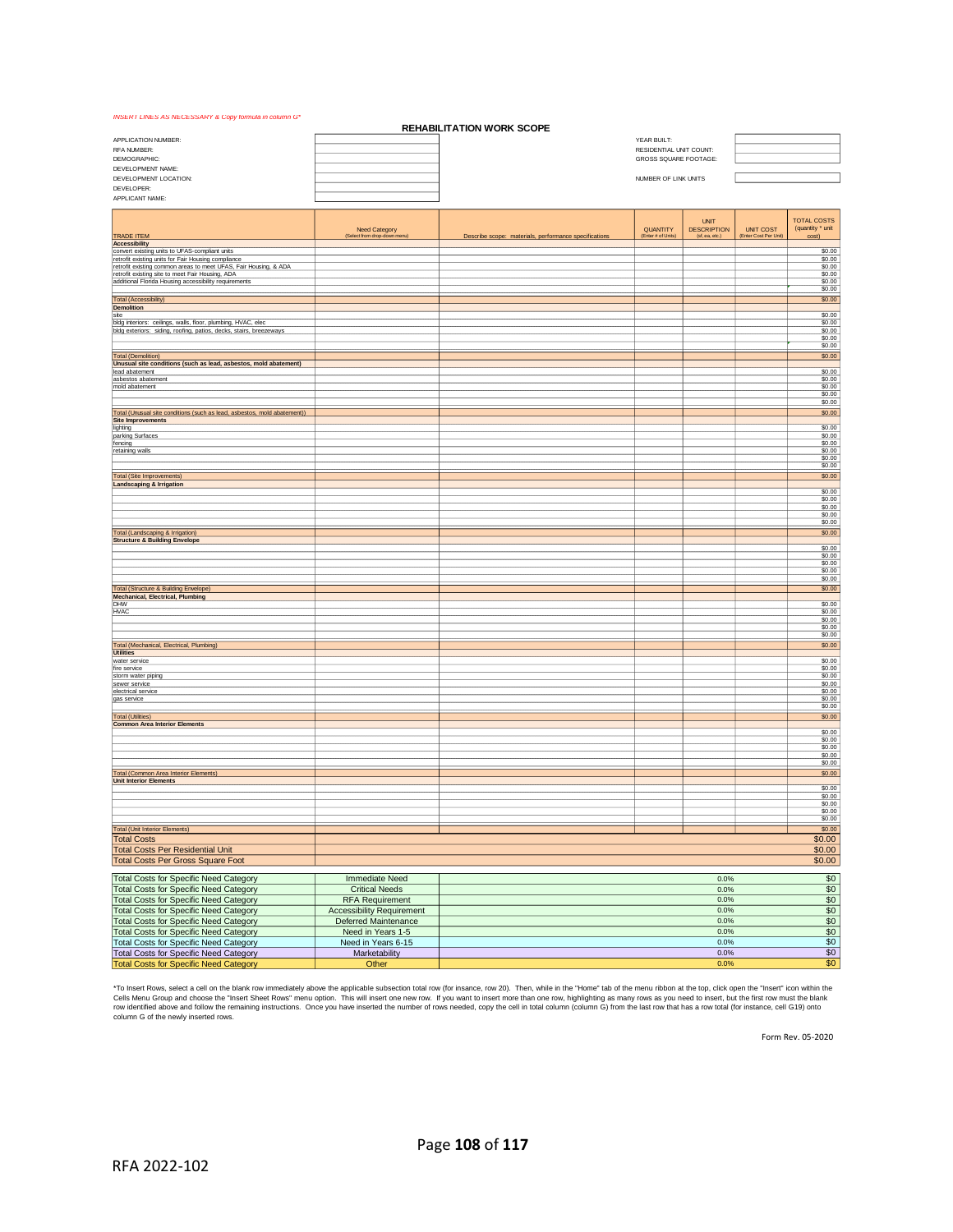# **Exhibit G - Tenant Selection Requirements**

### Extremely Low Income (ELI) Household's Tenant Selection Criteria

The Applicant must adhere to the following tenant selection criteria when evaluating the eligibility of a household applying for tenancy in a unit set aside for Extremely Low Income (ELI) Households:

- The credit history related to medical expenses, cable and internet services will not be taken into consideration when conducting credit checks.
- ELI Household's Income Requirement Policy The household monthly income must not be required to be more than two times the monthly rent. (e.g., If the monthly rent is \$500, the household monthly income will not be required to exceed \$1,000.)
- The eviction history look-back period must not be more than 5 years. A household is permitted one eviction during the 5-year look-back period, unless the eviction was due to causing physical harm to development staff, tenants or intentional property damage.

# Additional Tenant Selection Criteria for All Households

The Applicant must adhere to the following tenant selection criteria when evaluating the eligibility of all households applying for tenancy.

- The arrest record of a household member will not be considered when determining any household's application for tenancy.
- For households with publicly funded rental assistance, the income requirement will be based on the household's paid portion of the rent.

### Tenant Application Fees and Deposits

The Applicant must adhere to the following tenant application fees and deposits requirements for a household applying for tenancy in a unit set aside for extremely low income households:

- It is prohibited to charge a fee to a household that is applying for tenancy in a unit that is set aside for extremely low-income households for the purposes of reserving or holding a unit.
- The application for tenancy fee will be no more than \$35 per adult in a household.
- A security deposit for new tenant households will be not more than the amount of one month's rent.

# Application for Tenancy

The Applicant must include and prominently place the following information in the Development's application for tenancy packet that is provided to all interested households:

• The tenant selection approach and criteria used to evaluate and determine a household's application for tenancy. The criteria under which a household was screened and evaluated, as well as the determination, must be included in each tenant household's file.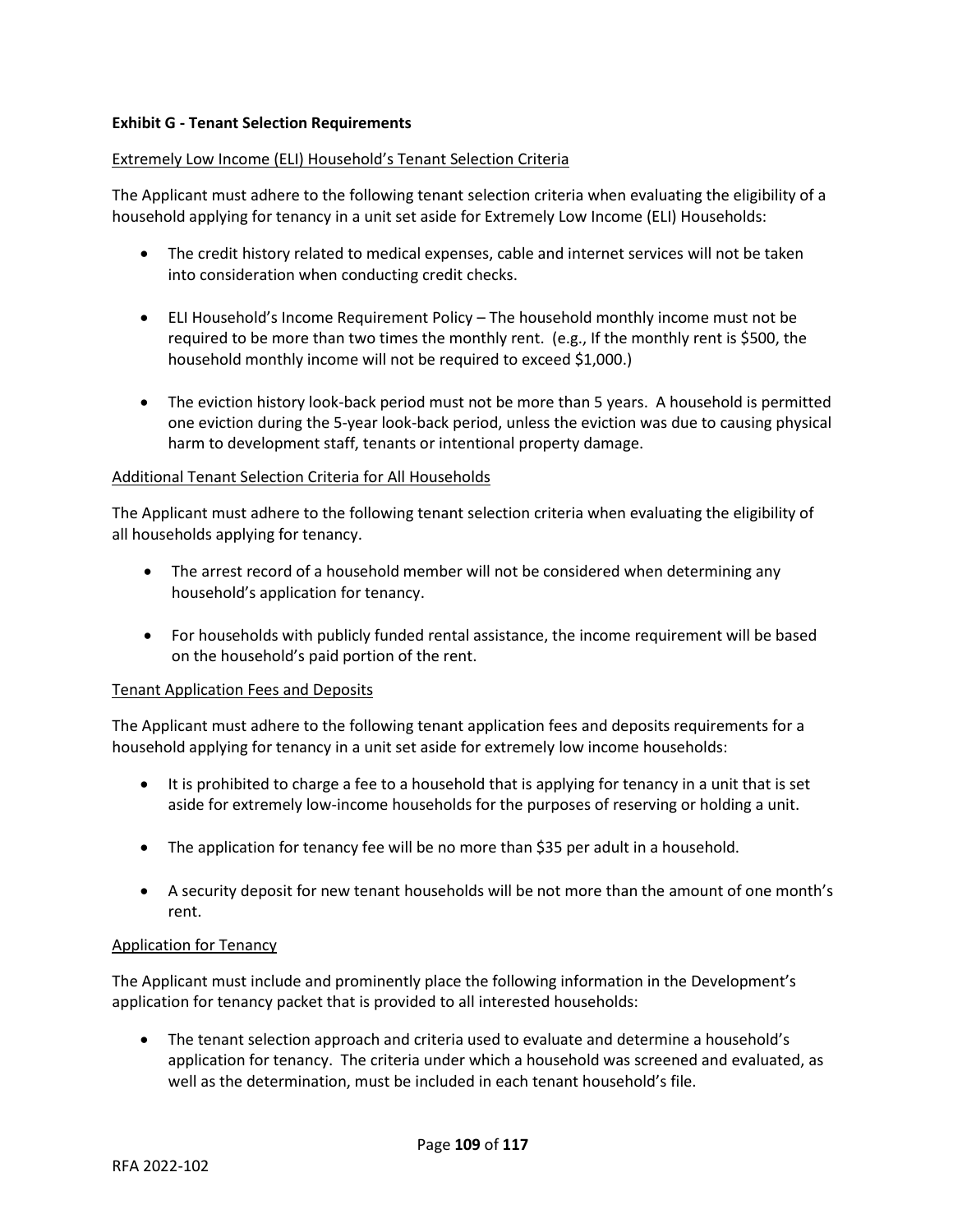The approach regarding a household's notification and appeal process and timeline, if the household's application is rejected or determined ineligible.

• A description of reasonable accommodations or reasonable modifications for persons with disabilities, pursuant to Section 504 of the Rehabilitation Act of 1973. The description shall include accommodations that must be considered by the Development such as physical dwelling unit modifications for greater accessibility and use, as well as individualized assessments of mitigating factors related to a disability that adversely affected a household's credit, eviction or criminal history. The description shall also include the process for requesting a reasonable accommodation, the determination approach, and decision-making timelines.

A description of an applying household's or existing tenant's housing protections pursuant to the Violence Against Women Reauthorization Act of 2013 (VAWA). The description will include that applying households may request that the Development conduct an individualized assessment of mitigating factors related to being a victim of domestic violence, dating violence, sexual assault, and stalking that adversely affected the household's credit, eviction, or criminal history.

# Notification of Rejection or Ineligibility for Tenancy

The Applicant must, at a minimum, notify any household that their application for tenancy was rejected or determined ineligible through a documented process such as a written letter or email to the address provided by the household.

The notification will be provided to a household within 5 business days from the day the determination is made.

The notice must include information regarding:

- The reasons a household's application for tenancy was rejected or determined ineligible.
- A household's right to appeal the Development's decision, as well as complete instructions regarding how a household may appeal the decision.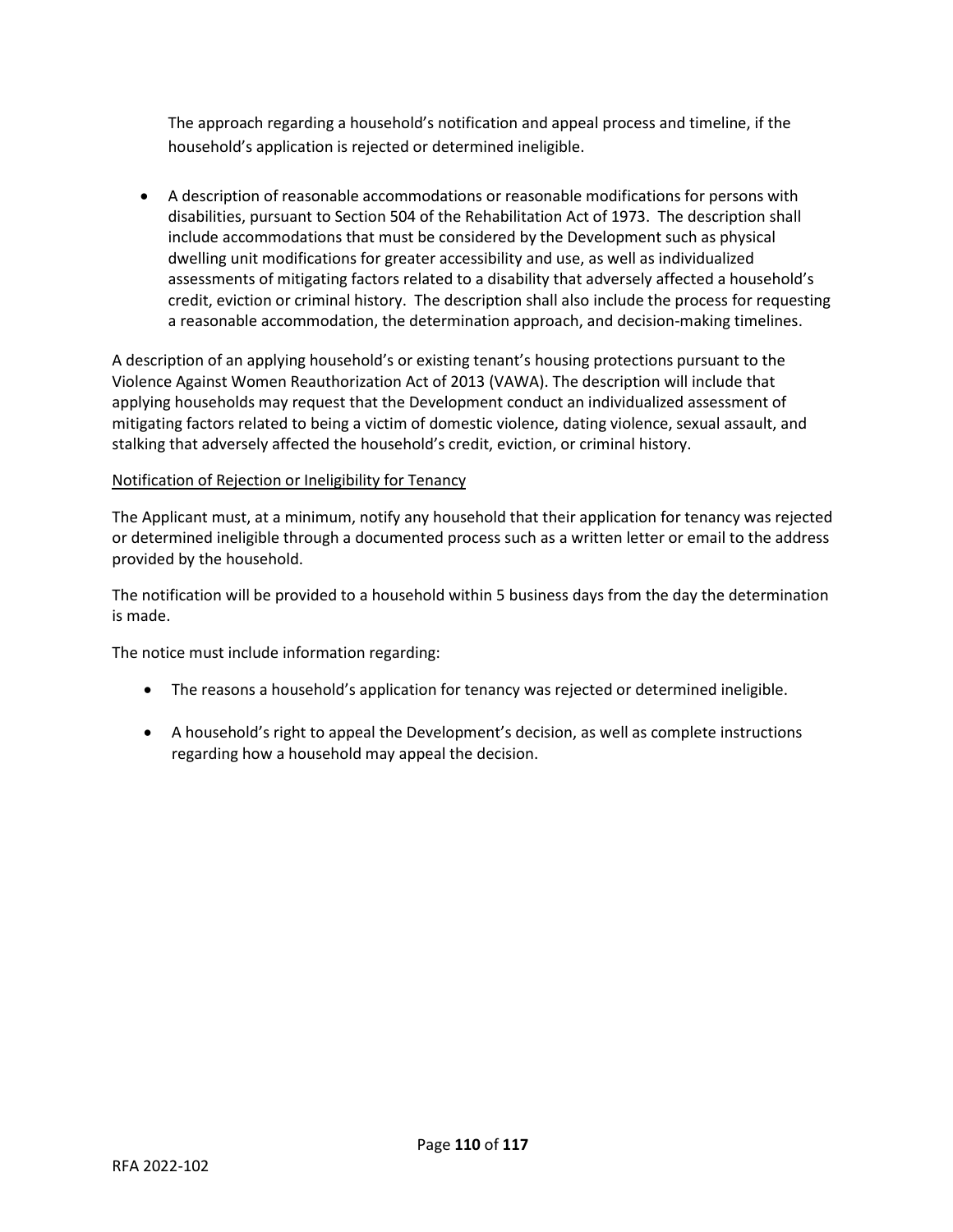# **Exhibit H – Credit Underwriting Procedures for the ELI Loan**

The applicable credit underwriting, program requirements and loan terms and conditions are outlined in Rule Chapter 67-48, F.A.C., for the SAIL loan.

The applicable credit underwriting, program requirements and loan terms and conditions for the ELI Loan are outlined below.

### **1. Credit Underwriting Procedures for the ELI Loan:**

- a. The invitation to enter credit underwriting constitutes a preliminary commitment for the ELI Loan.
- b. The credit underwriting for the ELI Loan will be accomplished along with the credit underwriting for the SAIL loan. The Credit Underwriter may request additional information at any time during the credit underwriting process for the ELI Loan.
- c. The Credit Underwriter's loan recommendations for the ELI Loan will be sent to the Board for approval at the time the SAIL loan recommendations are sent.
- d. A firm loan commitment for the ELI Loan will be issued at the time the firm loan commitment for the SAIL loan is issued.
- e. The ELI Loan must close by the deadlines outlined in Rule Chapter 67-48, F.A.C., for the SAIL loan.

# **2. Terms and Conditions of the ELI Loan:**

ELI Loans will be subject to the credit underwriting provisions outlined in Section 1 above and the loan provisions outlined below:

- a. The terms and conditions of the ELI Loan shall be as follows:
	- (1) The ELI Loan may be in a first, second, or other subordinated lien position;
	- (2) The ELI Loan shall:
		- (a) Have the amount based on the funding requirements set forth in this RFA; and
		- (b) Be non-amortizing at 0 percent simple interest per annum over the life of the ELI Loan, with the principal forgivable at maturity provided the units for which the ELI Loan amount is awarded are targeted to ELI Households for the first 15 years of the Compliance Period. The minimum term of the ELI Loan is 15 years.
	- (3) Any sale, conveyance, assignment, or other transfer of interest or the grant of a security interest in all or any part of the title to the Development other than a superior mortgage shall be subject to the Corporation's prior written approval.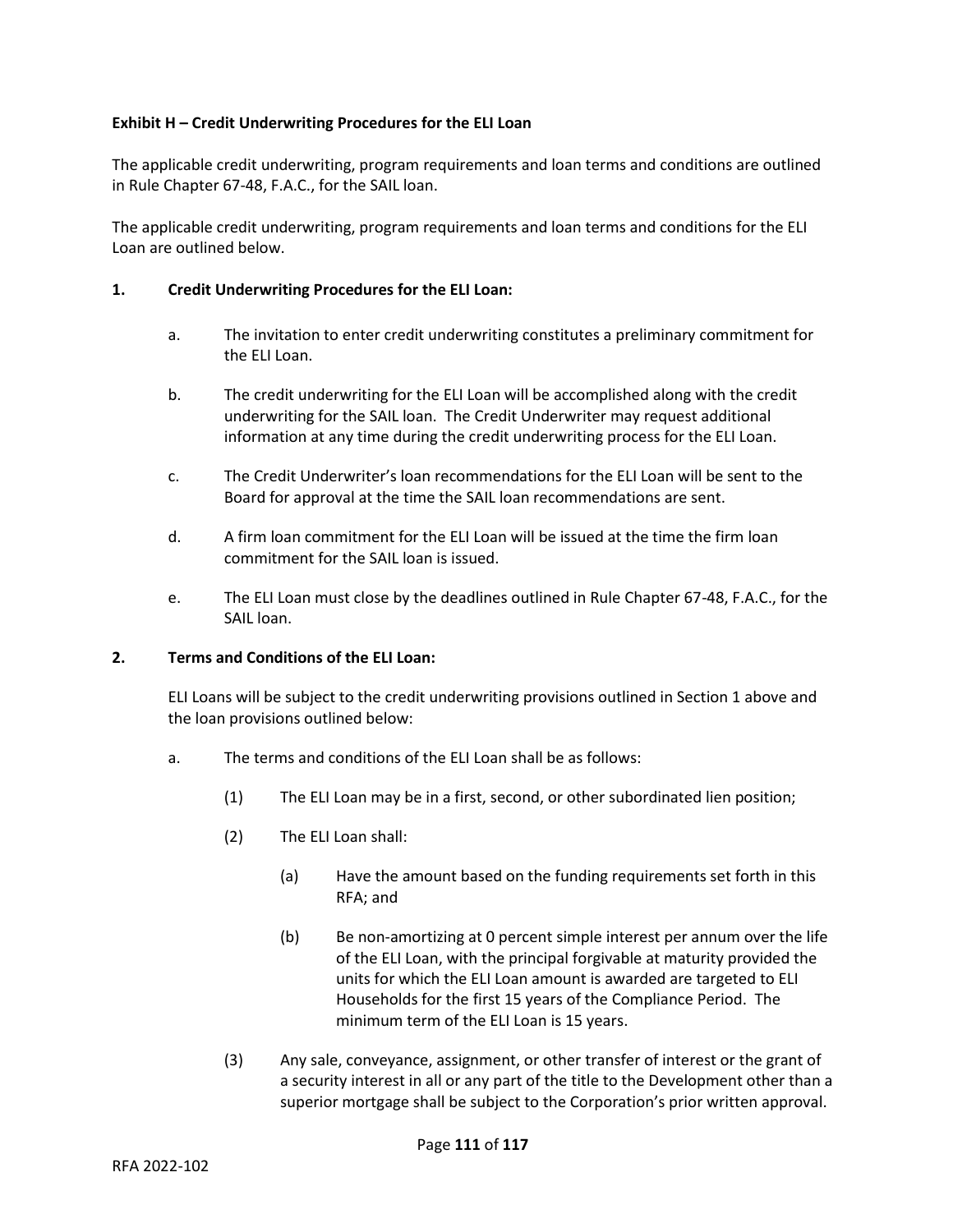The Board shall consider the facts and circumstances of each Applicant's request and any credit underwriting report, if available, prior to determining whether to grant such request;

- (4) The ELI Loan shall be serviced either directly by the Corporation or by the Corporation's servicer on behalf of the Corporation;
- (5) The Corporation and the Corporation's servicer shall monitor compliance of all terms and conditions of the loan and shall require that certain terms and conditions be embodied in the Land Use Restriction Agreement and recorded in the public records of the county wherein the Development is located. Violation of any material term or condition of the documents evidencing or securing the loan shall constitute a default during the term of the loan if not appropriately cured. The Corporation shall take appropriate legal action to effect compliance if a violation of any material term or condition relative to the set-aside of units for ELI Households is discovered during the course of compliance monitoring or by any other means;
- (6) The Corporation shall require adequate insurance to be maintained on the Development as determined by the Corporation or the Corporation's servicer sufficient to meet the standards established in the Florida Housing Finance Corporation (FHFC) Insurance Guide, dated August 30, 2016, as updated, as outlined in Exhibit C of the RFA;
- (7) All ELI Loans shall be in conformance with applicable federal and state statutes, including the Fair Housing Act as implemented by 24 CFR Part 100, Titles II and III of the Americans with Disabilities Act of 1990 as implemented by 28 CFR Part 35, and Section 504 of the Rehabilitation Act of 1973 ("Section 504 and its related regulations"), as outlined in Section Four, A.8. of the RFA. To the extent that a Development is not otherwise subject to Section 504 and its related regulations, the Development shall nevertheless comply with Section 504 and its related regulations as requirements of the SAIL Program to the same extent as if the SAIL Development were subject to Section 504 and its related regulations in all respects. To that end, for purposes of the SAIL Program, SAIL funding shall be deemed "Federal financial assistance" within the meaning of that term as used in Section 504 and its related regulations for all SAIL Developments, as outlined in Section Four, A.8. of the RFA;
- (8) Rent controls for the ELI Set-Aside units for which the ELI Loan is issued shall be restricted at the level applicable for federal Housing Credits;
- (9) The documents creating, evidencing or securing each ELI Loan must provide that any violation of the terms and conditions described in this Exhibit to the RFA constitutes a default under the ELI Loan documents allowing the Corporation to accelerate its loan and to seek foreclosure as well as any other remedies legally available to it;
- (10) The affordability period committed to in this RFA includes the units set aside for ELI Households. After 15 years, all of the ELI Set-Aside units may convert to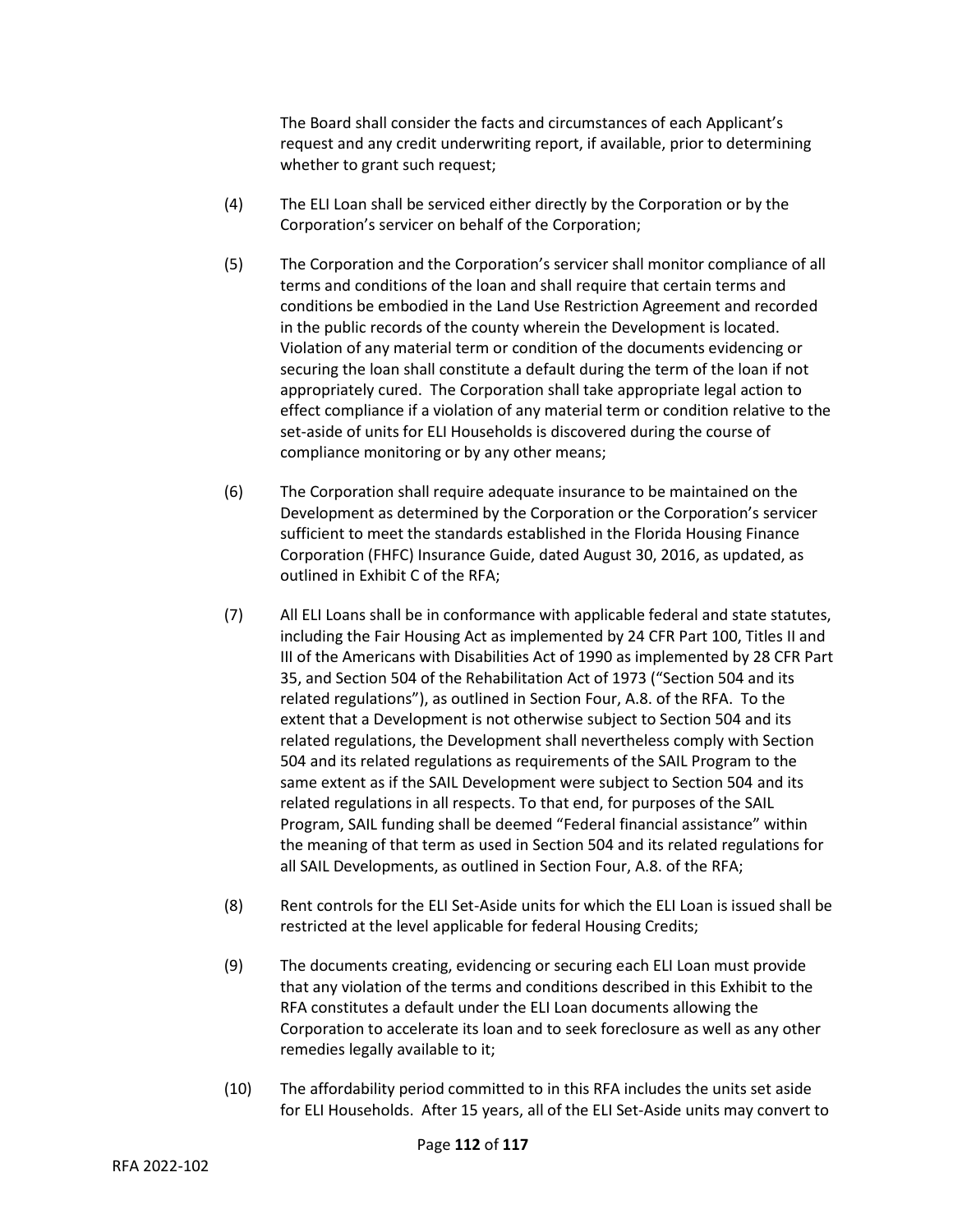serve residents at or below 60 percent AMI; however, the Persons with Special Needs set-aside commitment must be maintained throughout the entire affordability period; and

- (11) If, after initial certification of ELI Households and move in, ELI Set-Aside units are no longer distributed across the unit mix on a pro-rata basis, the Development will not be in noncompliance so long as the next unit of required size that becomes vacant in the Development is rented to an ELI Household until the ELI Set-Aside units in the Development again meets its requirement to be distributed across the unit mix on a pro-rata basis.
- b. The ELI Loan shall be assumable upon sale or transfer of the Development if the following conditions are met:
	- (1) The proposed transferee meets all specific Applicant identity criteria which were required as conditions of the original loan;
	- (2) The proposed transferee agrees to maintain all ELI Set-Asides and other requirements of the ELI Loan for the period originally specified or longer; and
	- (3) The proposed transferee and release of transferor receives a favorable recommendation from the Credit Underwriter and approval by the Board of Directors of the Corporation.

All assumption requests must be submitted in writing to the Director of Special Assets and contain the specific details of the transfer and assumption. In addition to any related professional fees, the Corporation shall charge a non-refundable assumption fee as outlined in this RFA.

- c. ELI Loan construction disbursements and permanent loan servicing shall be based on the following:
	- (1) ELI Loan proceeds shall be disbursed during the construction phase in an amount per Draw which does not exceed the ratio of the ELI Loan to the Total Development Cost, unless approved by the Credit Underwriter;
	- (2) Ten (10) business days prior to each Draw, the Applicant shall supply the Corporation's servicer, as agent for the Corporation, with a written request executed by the Applicant for a Draw. The request shall set forth the amount to be paid and shall be accompanied by documentation specified by the Corporation's servicer including claims for labor and materials to date of the last inspection;
	- (3) The Corporation and its servicer shall review the request for a Draw, and the servicer shall provide the Corporation with approval of the request or an alternative recommendation, after the title insurer provides an endorsement to the policy of title insurance updating the policy to the date of the current Draw and increasing the insurance coverage to an amount equal to the sum of all prior Draws and the current Draw;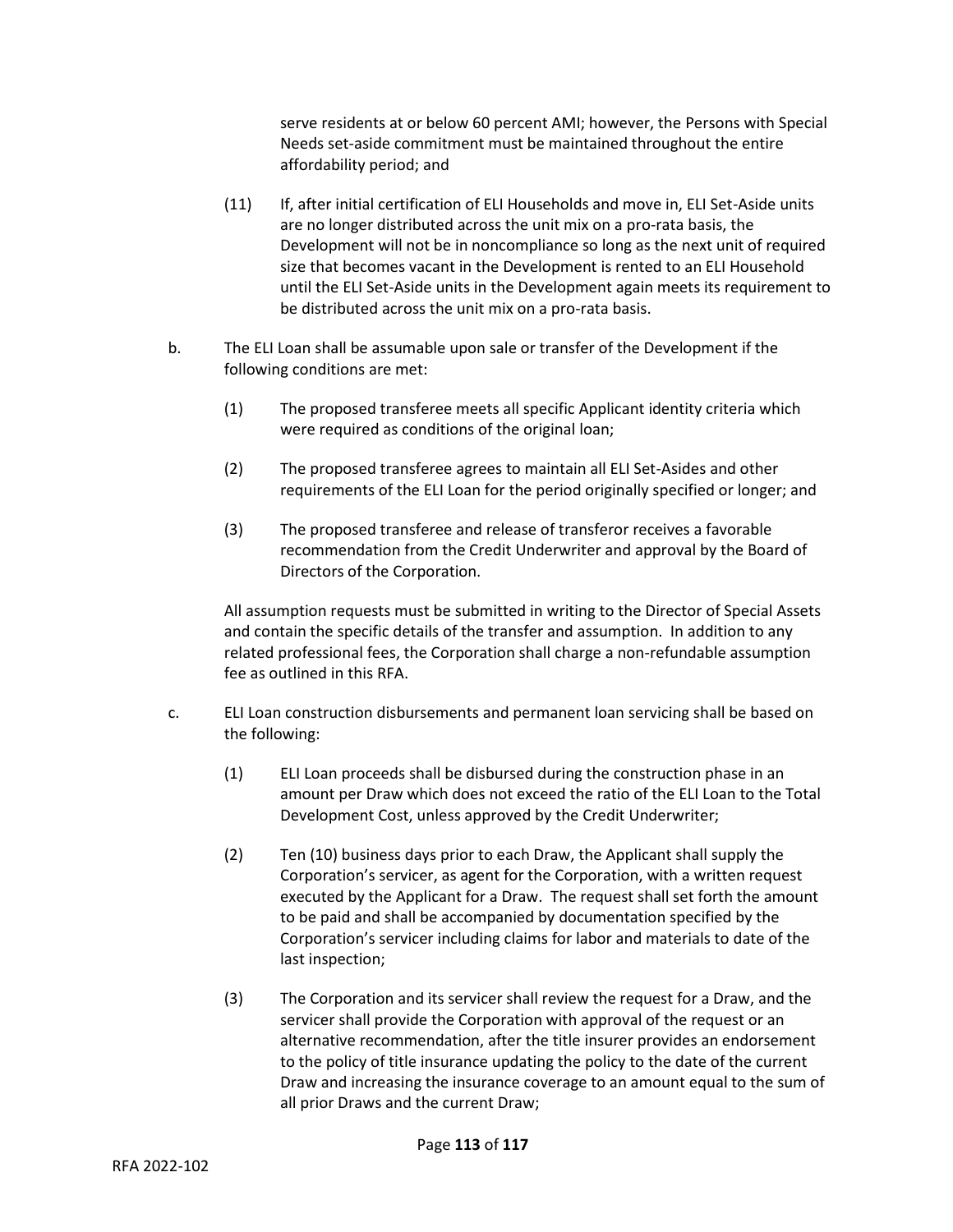- (4) The Corporation shall disburse construction Draws through Automated Clearing House (ACH). The Applicant may request disbursement of construction Draws via a wire transfer. The Applicant will be charged a fee of \$10 for each wire transfer requested. This charge will be netted against the Draw amount;
- (5) The Corporation shall elect to withhold any Draw or portion of any Draw, notwithstanding any documentation submitted by the Applicant in connection with the request for a Draw, if:
	- (a) The Corporation or the Corporation's servicer determines at any time that the actual cost budget or progress of construction differs from that as shown on the loan documents; or
	- (b) The percentage of progress of construction of the improvements differs from that shown on the request for a Draw;
- (6) The servicer may request submission of revised construction budgets;
- (7) Based on the Applicant's progress of construction, if the Corporation determines that further analysis by the Credit Underwriter is required prior to the release of the final Draw, the Applicant shall pay to the Credit Underwriter a fee based on an hourly rate determined pursuant to the contract between the Corporation and the Credit Underwriter; and
- (8) Retainage in the amount of 10 percent per Draw shall be held by the servicer during construction until the Development is 50 percent complete. At 50 percent completion, no additional retainage shall be held from the remaining Draws. Release of funds held by the Corporation's servicer as retainage shall occur pursuant to the ELI Loan Agreement.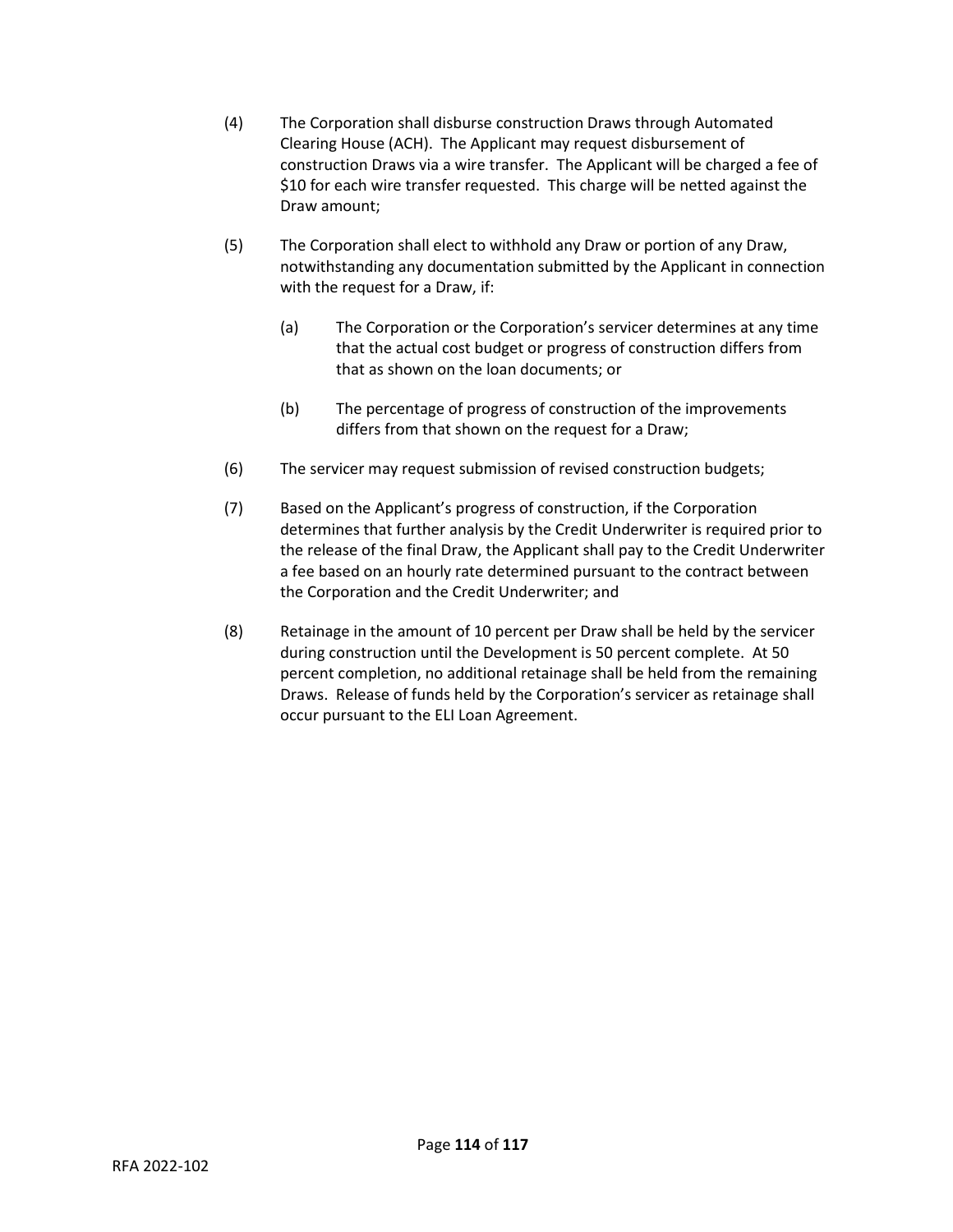### **Applicant Certification and Acknowledgement Form**

- 1. The Applicant and all Financial Beneficiaries have read all applicable Corporation rules governing this RFA and have read the instructions for completing this RFA and will abide by the applicable Florida Statutes and the credit underwriting and program provisions outlined in Rule Chapter 67-48, F.A.C. The Applicant and all Financial Beneficiaries have read, understand and will comply with Section 42 of the Internal Revenue Code, as amended, and all related federal regulations.
- 2. The Applicant has reviewed section 67-48.004, F.A.C. and subsection 67-48.009(5), F.A.C., and certifies to its eligibility to apply for the funding offered in this RFA.
- 3. The Applicant certifies that the proposed Development can be completed and operating within the development schedule and budget submitted to the Corporation.
- 4. The Applicant acknowledges and certifies that it will abide by all commitments, requirements, and due dates outlined in the RFA, inclusive of all exhibits. Failure to provide the required information by any stated deadlines may result in the withdrawal of the invitation to enter credit underwriting, unless an extension is approved by the Corporation.
- 5. By submitting the Application, the Applicant acknowledges and certifies that the proposed Development will meet all state building codes, including the Florida Accessibility Code for Building Construction, adopted pursuant to Section 553.503, F.S., the Fair Housing Act as implemented by 24 CFR Part 100, including the Affirmative Fair Housing Marketing Plan; Violence Against Women Act Reauthorization Act of 2013; Section 504 of the Rehabilitation Act of 1973 as outlined in Section Four, A.8. of the RFA; and the Americans with Disabilities Act of 1990 as implemented by 28 CFR Part 35, incorporating the most recent amendments, regulations and rules.
- 6. The Applicant acknowledges that any funding preliminarily secured by the Applicant is expressly conditioned upon any independent review, analysis and verification of all information contained in this Application that may be conducted by the Corporation, the successful completion of credit underwriting, and all necessary approvals by the Board of Directors, Corporation or other legal counsel, the Credit Underwriter, and Corporation staff.
- 7. If preliminary funding is approved, the Applicant will promptly furnish such other supporting information, documents, and fees as may be requested or required. The Applicant understands and agrees that the Corporation is not responsible for actions taken by the undersigned in reliance on a preliminary commitment by the Corporation. The Applicant commits that no qualified residents will be refused occupancy because they have Section 8 vouchers or certificates. The Applicant further commits to actively seek tenants from public housing authority waiting lists and tenants who are participating in and/or have successfully completed the training provided by welfare to work or self-sufficiency type programs.
- 8. The success of an Applicant in being selected for funding is not an indication that the Applicant will receive a positive recommendation from the Credit Underwriter or that the Development Team's experience, past performance or financial capacity is satisfactory. The past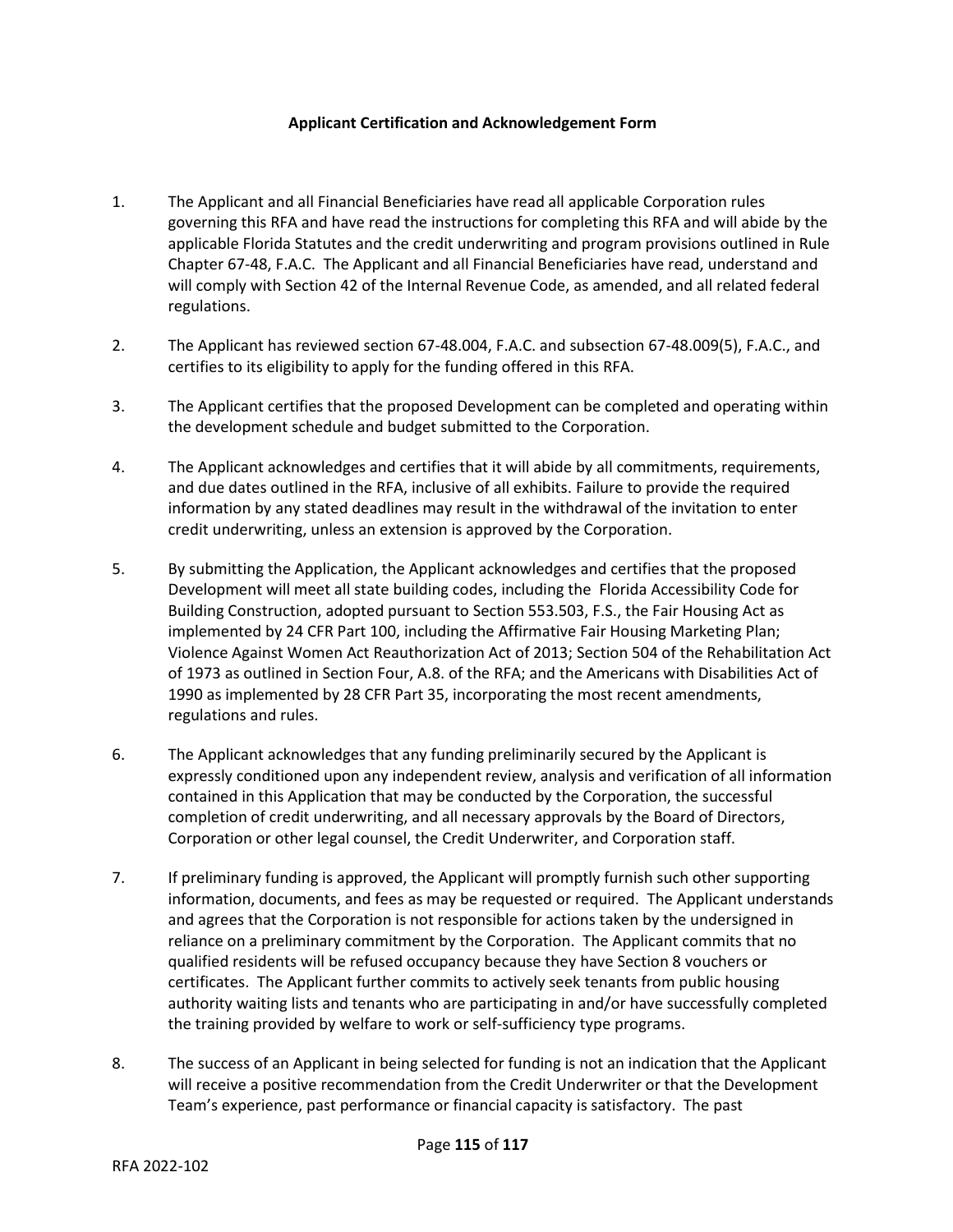performance record, financial capacity, and any and all other matters relating to the Development Team (which consists of Developer, Management Company, General Contractor, Architect, Attorney, and Accountant) will be reviewed during credit underwriting. The Credit Underwriter may require additional information from any member of the Development Team including, without limitation, documentation on other past projects and financials. Development Teams with an unsatisfactory past performance record, inadequate financial capacity or any other unsatisfactory matters relating to their suitability may result in a negative recommendation from the Credit Underwriter.

- 9. The Applicant's commitments will be included in a Land Use Restriction Agreement(s) for the SAIL loan(s), and must be maintained in order for the Development to remain in compliance, unless the Board approves a change.
- 10. A tenant's participation in or receipt of community-based or on-site healthcare or supportive services is not a requirement for tenancy. Applicants will not charge a fee for resident community-based services coordination, resident programs or other related services required by this RFA or those that the Applicant has described in this Application as providing at no charge to the resident. The Applicant will not charge a fee to tenants for services, programs, or activities that were made available to a tenant, but that the tenant did not participate in or receive.
- 11. Contributing money or time to the Development or any organization by the tenant, guardian or family member will not be a factor in tenant selection, access to the Development waiting list or a condition of the lease.
- 12. The Applicant understands and agrees that it will ensure that (i) none of the General Contractor duties to manage and control the construction of the Development are subcontracted; (ii) none of the construction or inspection work that is normally performed by subcontractors is performed by the General Contractor; (iii) no construction cost is subcontracted to any entity that has common ownership or is an Affiliate of the General Contractor or the Developer, as further described in subsection 67-48.0072(17), F.A.C.; and (iv) a provision is provided in the contract with General Contractor that it will comply with subsection 67-48.0072(17)F.A.C.
- 13. The Applicant, the Developer and all Principals are in good standing among all other states' housing agencies and have not been prohibited from applying for funding.
- 14. In eliciting information from third parties required by and/or included in this Application, the Applicant has provided such parties information that accurately describes the Development as proposed in this Application. The Applicant has reviewed the third-party information included in this Application and/or provided during the credit underwriting process and the information provided by any such party is based upon, and accurate with respect to, the Development as proposed in this Application.
- 15. During the credit underwriting process, demonstrate that the Development meets the requirements of this RFA.
- 16. The Applicant must be active in the Continuum of Care, which means that at least one paid employee of the Applicant entity or member of the Board of Directors of the Applicant entity will, at a minimum, participate in meetings of the Local Homeless Assistance Continuum of Care